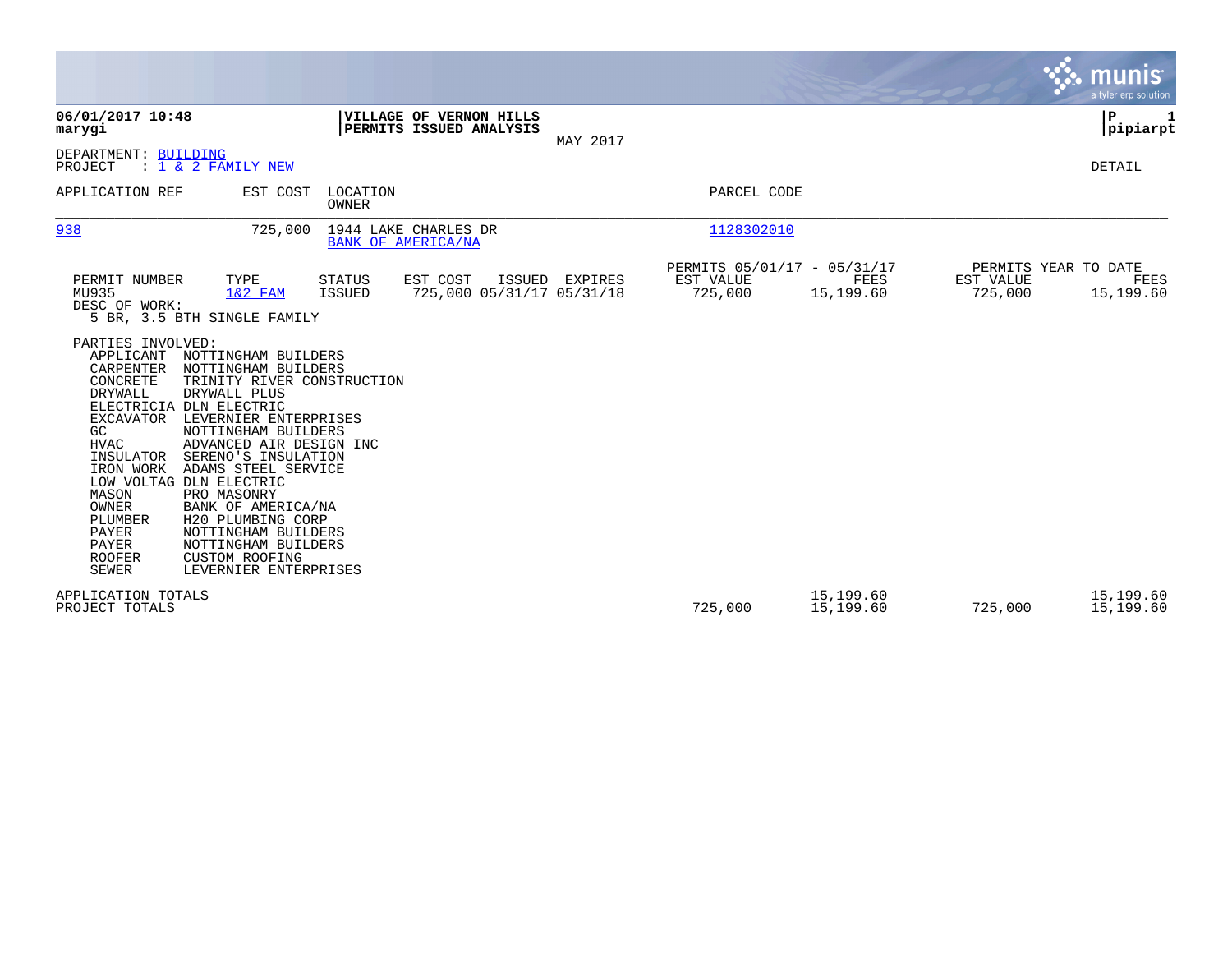|                                                                                                                                                                                                                                                    |                                                                                                                        |                                                                               | munis<br>a tyler erp solution                                    |
|----------------------------------------------------------------------------------------------------------------------------------------------------------------------------------------------------------------------------------------------------|------------------------------------------------------------------------------------------------------------------------|-------------------------------------------------------------------------------|------------------------------------------------------------------|
| 06/01/2017 10:48<br>marygi                                                                                                                                                                                                                         | VILLAGE OF VERNON HILLS<br>PERMITS ISSUED ANALYSIS<br>MAY 2017                                                         |                                                                               | IΡ<br>2<br>pipiarpt                                              |
| DEPARTMENT: BUILDING<br>COMMERCIAL ALTERATION<br>PROJECT<br>$\ddot{\cdot}$                                                                                                                                                                         |                                                                                                                        |                                                                               | <b>DETAIL</b>                                                    |
| APPLICATION REF                                                                                                                                                                                                                                    | EST COST LOCATION<br>OWNER                                                                                             | PARCEL CODE                                                                   |                                                                  |
| 644<br>90,000                                                                                                                                                                                                                                      | 555 EAST TOWNLINE RD 6<br>JDK & OVERLOOK TOWNLINE LLC                                                                  | 1504201018                                                                    |                                                                  |
| PERMIT NUMBER<br>TYPE<br>MU807<br>COM ALT<br>DESC OF WORK:<br>INTERIOR BUILDOUT: 7 SPICES                                                                                                                                                          | EST COST<br><b>STATUS</b><br>ISSUED EXPIRES<br>90,000 05/04/17 05/04/18<br><b>ISSUED</b>                               | PERMITS 05/01/17 - 05/31/17<br>FEES<br>EST VALUE<br>90,000<br>1,100.00        | PERMITS YEAR TO DATE<br>EST VALUE<br>FEES<br>90,000<br>1,100.00  |
| PARTIES INVOLVED:<br>APPLICANT AK MART<br>ASK 4 FERNANDO<br>DRYWALL<br>ELECTRICIA PRO TEAM ELECTRIC<br>GC<br>ASK 4 FERNANDO<br>GC<br>AK MART<br><b>OCCUPANT</b><br>7 SPICES<br>OWNER<br>JDK & OVERLOOK TOWNLINE LLC<br>PLUMBER<br>PAYER<br>AK MART | MONTES SOLUTIONS PLUMBING INC                                                                                          |                                                                               |                                                                  |
| APPLICATION TOTALS                                                                                                                                                                                                                                 |                                                                                                                        | 1,100.00                                                                      | 1,100.00                                                         |
| 718<br>14,500                                                                                                                                                                                                                                      | 700 NORTH MILWAUKEE AVE 143<br>HAWTHORN HILLS SOUARE 1687 LLC                                                          | 1504201051                                                                    |                                                                  |
| PERMIT NUMBER<br>TYPE<br>CO NO FEE<br>MU920<br>DESC OF WORK:<br>COMMERCIAL ALTERATION                                                                                                                                                              | <b>STATUS</b><br>EST COST<br>ISSUED EXPIRES<br>14,500 05/26/17 05/26/18<br>ISSUED                                      | PERMITS 05/01/17 - 05/31/17<br>EST VALUE<br><b>FEES</b><br>$\mathbf 0$<br>.00 | PERMITS YEAR TO DATE<br>EST VALUE<br>FEES<br>0<br>.00            |
| PARTIES INVOLVED:<br>APPLICANT MAPLE AVENUE PARTNERS- VERNON HILLS, LLC<br>IN & OUT CONSTRUCTIONS<br>CARPENTER<br>ELECTRICIA PLUS ELECTRIC, INC<br>GC<br>IN & OUT CONSTRUCTIONS<br>GC<br><b>OCCUPANT</b><br>UBREAKIFIX<br>OWNER<br><b>PAYER</b>    | MAPLE AVENUE PARTNERS- VERNON HILLS, LLC<br>HAWTHORN HILLS SQUARE 1687 LLC<br>MAPLE AVENUE PARTNERS- VERNON HILLS, LLC |                                                                               |                                                                  |
| APPLICATION TOTALS                                                                                                                                                                                                                                 |                                                                                                                        | .00                                                                           | .00                                                              |
| 798<br>329,000                                                                                                                                                                                                                                     | 701 NORTH MILWAUKEE AVE 200<br>INLAND REAL ESTATE CORPORATION                                                          | 1503102018                                                                    |                                                                  |
| PERMIT NUMBER<br>TYPE<br>MU882<br>COM ALT<br>DESC OF WORK:<br>INTERIOR BUILDOUT: KIRKLANDS                                                                                                                                                         | EST COST<br><b>STATUS</b><br>ISSUED EXPIRES<br>329,000 05/18/17 05/25/18<br><b>ISSUED</b>                              | PERMITS 05/01/17 - 05/31/17<br>EST VALUE<br>FEES<br>329,000<br>3,490.00       | PERMITS YEAR TO DATE<br>EST VALUE<br>FEES<br>329,000<br>3,490.00 |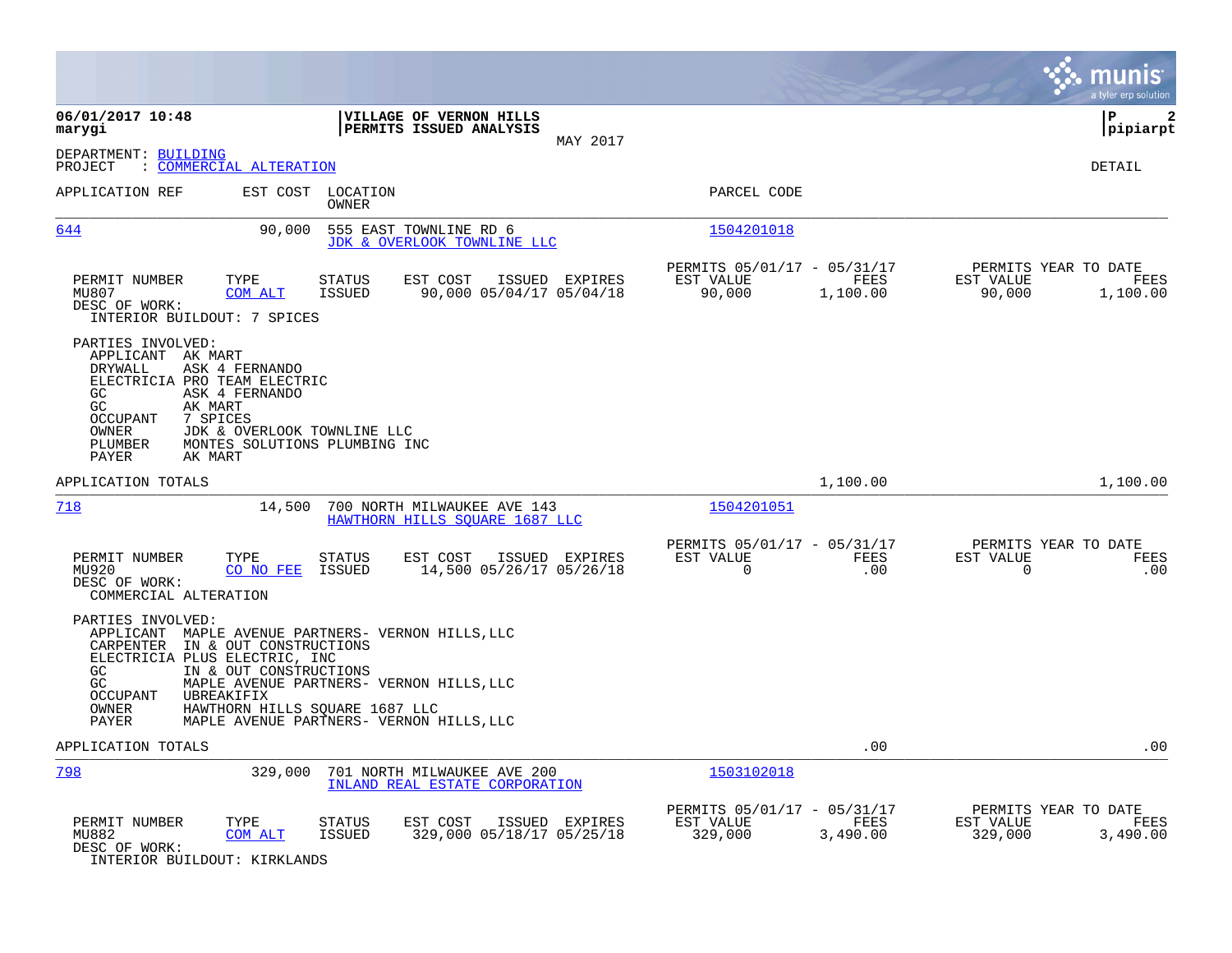|                                                                                                                                                                                          |                                                                                                                                                                                                                                                                                                                                                                            |             |                      |              | munis <sup>®</sup><br>a tyler erp solution |
|------------------------------------------------------------------------------------------------------------------------------------------------------------------------------------------|----------------------------------------------------------------------------------------------------------------------------------------------------------------------------------------------------------------------------------------------------------------------------------------------------------------------------------------------------------------------------|-------------|----------------------|--------------|--------------------------------------------|
| 06/01/2017 10:48<br>marygi                                                                                                                                                               | VILLAGE OF VERNON HILLS<br>PERMITS ISSUED ANALYSIS                                                                                                                                                                                                                                                                                                                         |             |                      | $\mathbf{P}$ | pipiarpt                                   |
|                                                                                                                                                                                          |                                                                                                                                                                                                                                                                                                                                                                            | MAY 2017    |                      |              |                                            |
| DEPARTMENT:<br>PROJECT                                                                                                                                                                   | <b>BUILDING</b><br><b>COMMERCIAL ALTERATION</b>                                                                                                                                                                                                                                                                                                                            |             |                      | DETAIL       |                                            |
| APPLICATION REF                                                                                                                                                                          | LOCATION<br>EST COST<br>OWNER                                                                                                                                                                                                                                                                                                                                              | PARCEL CODE |                      |              |                                            |
| PARTIES INVOLVED:<br>APPLICANT<br>CARPENTER<br>CONCRETE<br>DRYWALL<br>ELECTRICIA<br>GC<br><b>HVAC</b><br>MASON<br>OCCUPANT<br>OWNER<br>PLUMBER<br>PAYER<br><b>PAYER</b><br><b>ROOFER</b> | PRECISION PERMIT SERVICES<br>HANNA DESIGN GROUP<br>PROSPECTIVE PLUMBING CORP<br>RIGHTWAY COMMERCIAL CONTRACTORS<br>TRUE ELECTRICAL CONTRACTING<br>HANNA DESIGN GROUP<br>ECO TEMP HVAC<br>CHICAGO MASONRY CONSTRUCTION<br>KIRKLANDS<br>INLAND REAL ESTATE CORPORATION<br>PROSPECTIVE PLUMBING CORP<br>PRECISION PERMIT SERVICES<br>HANNA DESIGN GROUP<br>FUNDERBURK ROOFING |             |                      |              |                                            |
| APPLICATION TOTALS<br>PROJECT TOTALS                                                                                                                                                     |                                                                                                                                                                                                                                                                                                                                                                            | 419,000     | 3,490.00<br>4,590.00 | 419,000      | 3,490.00<br>4,590.00                       |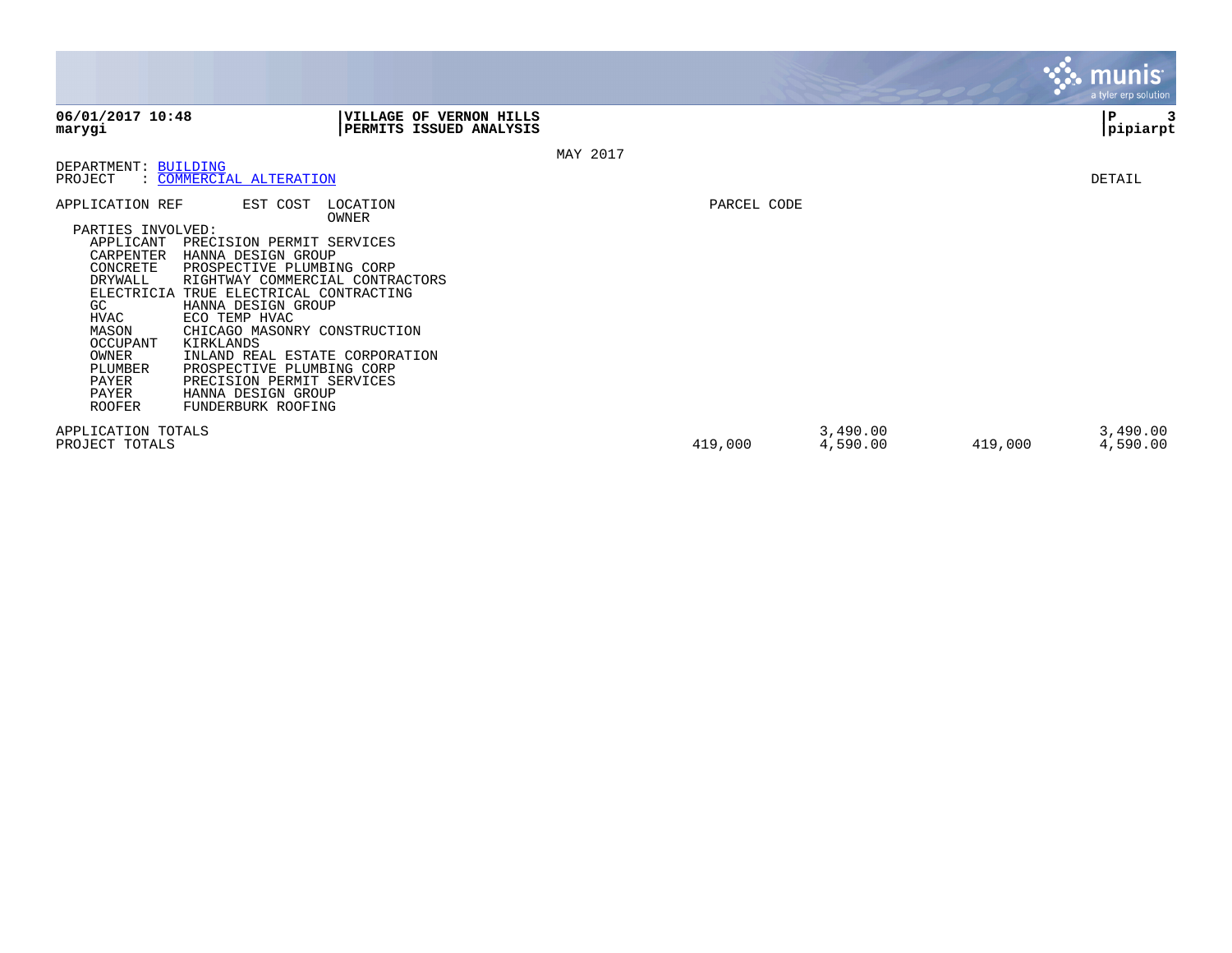|                                                                                         |                                                                             |                                   |                                                    |          |                                                      |                  |                                   | <b>munis</b><br>a tyler erp solution |
|-----------------------------------------------------------------------------------------|-----------------------------------------------------------------------------|-----------------------------------|----------------------------------------------------|----------|------------------------------------------------------|------------------|-----------------------------------|--------------------------------------|
| 06/01/2017 10:48<br>marygi                                                              |                                                                             |                                   | VILLAGE OF VERNON HILLS<br>PERMITS ISSUED ANALYSIS | MAY 2017 |                                                      |                  |                                   | ∣P<br> pipiarpt                      |
| DEPARTMENT: BUILDING<br>PROJECT                                                         | : 1 & 2 FAMILY ADDITION                                                     |                                   |                                                    |          |                                                      |                  |                                   | DETAIL                               |
| APPLICATION REF                                                                         | EST COST                                                                    | LOCATION<br>OWNER                 |                                                    |          | PARCEL CODE                                          |                  |                                   |                                      |
| 821                                                                                     | 26,931                                                                      | 107 APPIAN WAY<br>CELESTE PEACOCK |                                                    |          | 1505426009                                           |                  |                                   |                                      |
| PERMIT NUMBER<br>MU798<br>DESC OF WORK:<br>3 SEASON ROOM ONTO EXISTING DECK             | TYPE<br><b>SF ADDT</b>                                                      | STATUS<br>ISSUED                  | EST COST<br>ISSUED<br>26,931 05/03/17 05/03/18     | EXPIRES  | PERMITS 05/01/17 - 05/31/17<br>EST VALUE<br>$\Omega$ | FEES<br>269.31   | PERMITS YEAR TO DATE<br>EST VALUE | FEES<br>269.31                       |
| PARTIES INVOLVED:<br>APPLICANT<br>ELECTRICIA R.L. WEST ELECTRIC<br>GC<br>OWNER<br>PAYER | SUNROOMS BY ENVY<br>SUNROOMS BY ENVY<br>CELESTE PEACOCK<br>SUNROOMS BY ENVY |                                   |                                                    |          |                                                      |                  |                                   |                                      |
| APPLICATION TOTALS<br>PROJECT TOTALS                                                    |                                                                             |                                   |                                                    |          | 0                                                    | 269.31<br>269.31 |                                   | 269.31<br>269.31                     |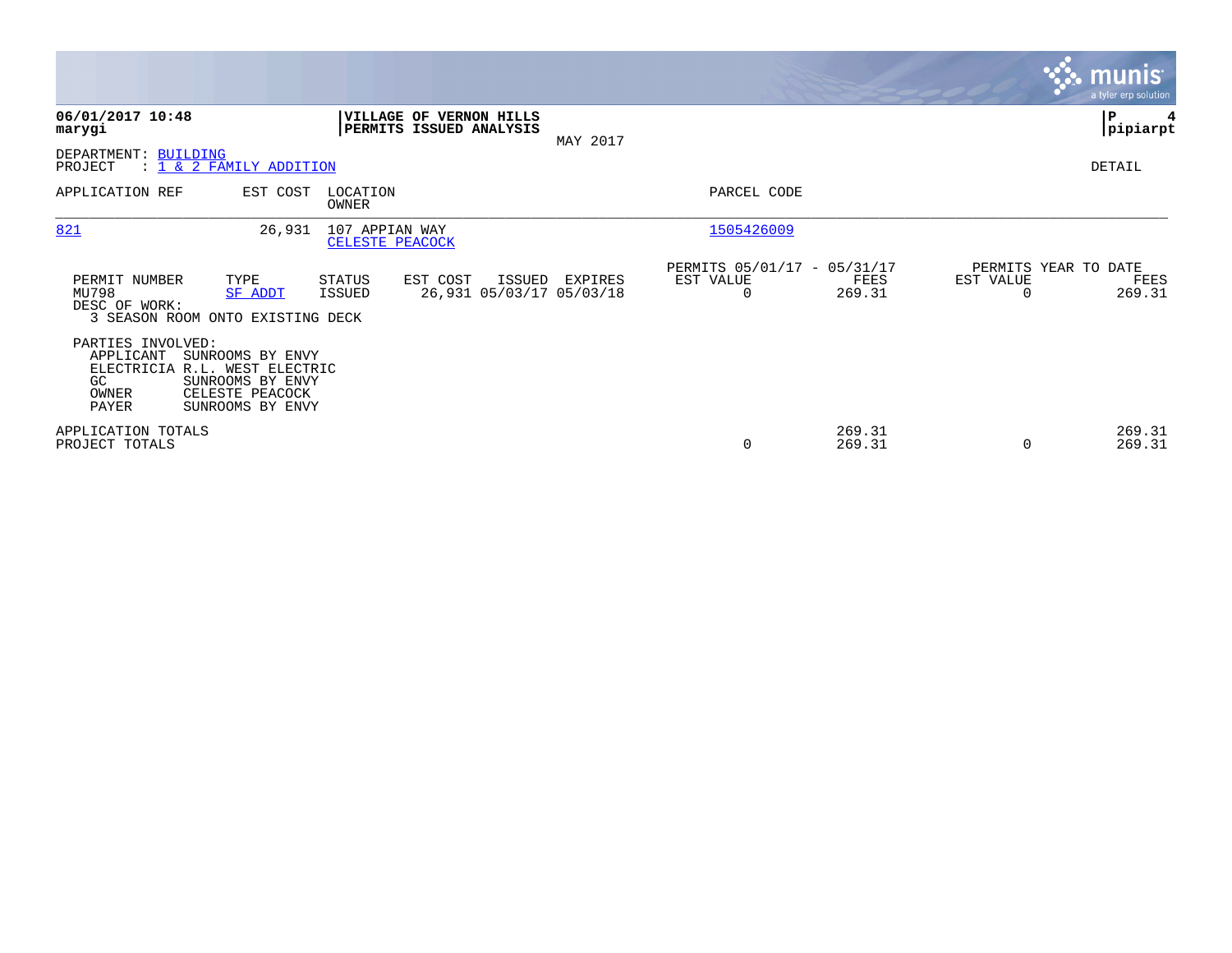|                                                                                                                                                             |                                                                                                                          |                                                                          | munis<br>a tyler erp solution                                     |
|-------------------------------------------------------------------------------------------------------------------------------------------------------------|--------------------------------------------------------------------------------------------------------------------------|--------------------------------------------------------------------------|-------------------------------------------------------------------|
| 06/01/2017 10:48<br>marygi                                                                                                                                  | VILLAGE OF VERNON HILLS<br>PERMITS ISSUED ANALYSIS<br>MAY 2017                                                           |                                                                          | lР<br>5<br> pipiarpt                                              |
| DEPARTMENT: BUILDING<br>PROJECT<br>$\therefore$ AC/FURNACE                                                                                                  |                                                                                                                          |                                                                          | DETAIL                                                            |
| APPLICATION REF<br>EST COST                                                                                                                                 | LOCATION<br>OWNER                                                                                                        | PARCEL CODE                                                              |                                                                   |
| 1000                                                                                                                                                        | 5,000<br>360 FARMINGTON LN<br>OSCAR & COURTNEY CHIHUAHUA                                                                 | 8888888888                                                               |                                                                   |
| TYPE<br>PERMIT NUMBER<br>MU903<br><b>AC/FURN</b><br>DESC OF WORK:<br>A/C & FURNANCE                                                                         | EST COST<br>ISSUED EXPIRES<br><b>STATUS</b><br><b>ISSUED</b><br>5,000 05/24/17 05/24/18                                  | PERMITS 05/01/17 - 05/31/17<br>EST VALUE<br>FEES<br>$\mathbf 0$<br>50.00 | PERMITS YEAR TO DATE<br>EST VALUE<br>FEES<br>$\mathbf 0$<br>50.00 |
| PARTIES INVOLVED:<br>APPLICANT ARS OF ILLINOIS<br>GC<br>ARS OF ILLINOIS<br>OWNER<br>PAYER<br>ARS OF ILLINOIS                                                | OSCAR & COURTNEY CHIHUAHUA                                                                                               |                                                                          |                                                                   |
| APPLICATION TOTALS                                                                                                                                          |                                                                                                                          | 50.00                                                                    | 50.00                                                             |
| 1026                                                                                                                                                        | 3,400<br>331 FARMINGDALE CIR<br><b>MARISOL MARTINEZ</b>                                                                  | 8888888888                                                               |                                                                   |
| TYPE<br>PERMIT NUMBER<br>MU926<br>AC/FURN<br>DESC OF WORK:<br>A/C AND FURNACE                                                                               | EST COST<br>ISSUED EXPIRES<br>STATUS<br>3,400 05/30/17 05/30/18<br><b>ISSUED</b>                                         | PERMITS 05/01/17 - 05/31/17<br>EST VALUE<br>FEES<br>$\Omega$<br>50.00    | PERMITS YEAR TO DATE<br>EST VALUE<br>FEES<br>$\Omega$<br>50.00    |
| PARTIES INVOLVED:<br>APPLICANT<br>GC<br><b>HVAC</b><br>MARISOL MARTINEZ<br>OWNER<br>PAYER                                                                   | DAVINCI HEATING AND COOLING<br>DAVINCI HEATING AND COOLING<br>DAVINCI HEATING AND COOLING<br>DAVINCI HEATING AND COOLING |                                                                          |                                                                   |
| APPLICATION TOTALS                                                                                                                                          |                                                                                                                          | 50.00                                                                    | 50.00                                                             |
| 888                                                                                                                                                         | 5,500<br>1643 CYPRESS POINTE DR<br>DAARON L & AMY K DOHLER                                                               | 1129407001                                                               |                                                                   |
| PERMIT NUMBER<br>TYPE<br>MU803<br>AC/FURN<br>DESC OF WORK:<br>A/C                                                                                           | STATUS<br>EST COST<br>ISSUED EXPIRES<br>COMPLT<br>5,500 05/13/17 05/13/18                                                | PERMITS 05/01/17 - 05/31/17<br>EST VALUE<br>FEES<br>$\mathbf 0$<br>55.00 | PERMITS YEAR TO DATE<br>EST VALUE<br>FEES<br>$\mathbf 0$<br>55.00 |
| PARTIES INVOLVED:<br>APPLICANT<br>DAARON L & AMY K DOHLER<br>GC<br>ALL TEMP HEATING<br>OWNER<br>DAARON L & AMY K DOHLER<br>DAARON L & AMY K DOHLER<br>PAYER |                                                                                                                          |                                                                          |                                                                   |
| APPLICATION TOTALS                                                                                                                                          |                                                                                                                          | 55.00                                                                    | 55.00                                                             |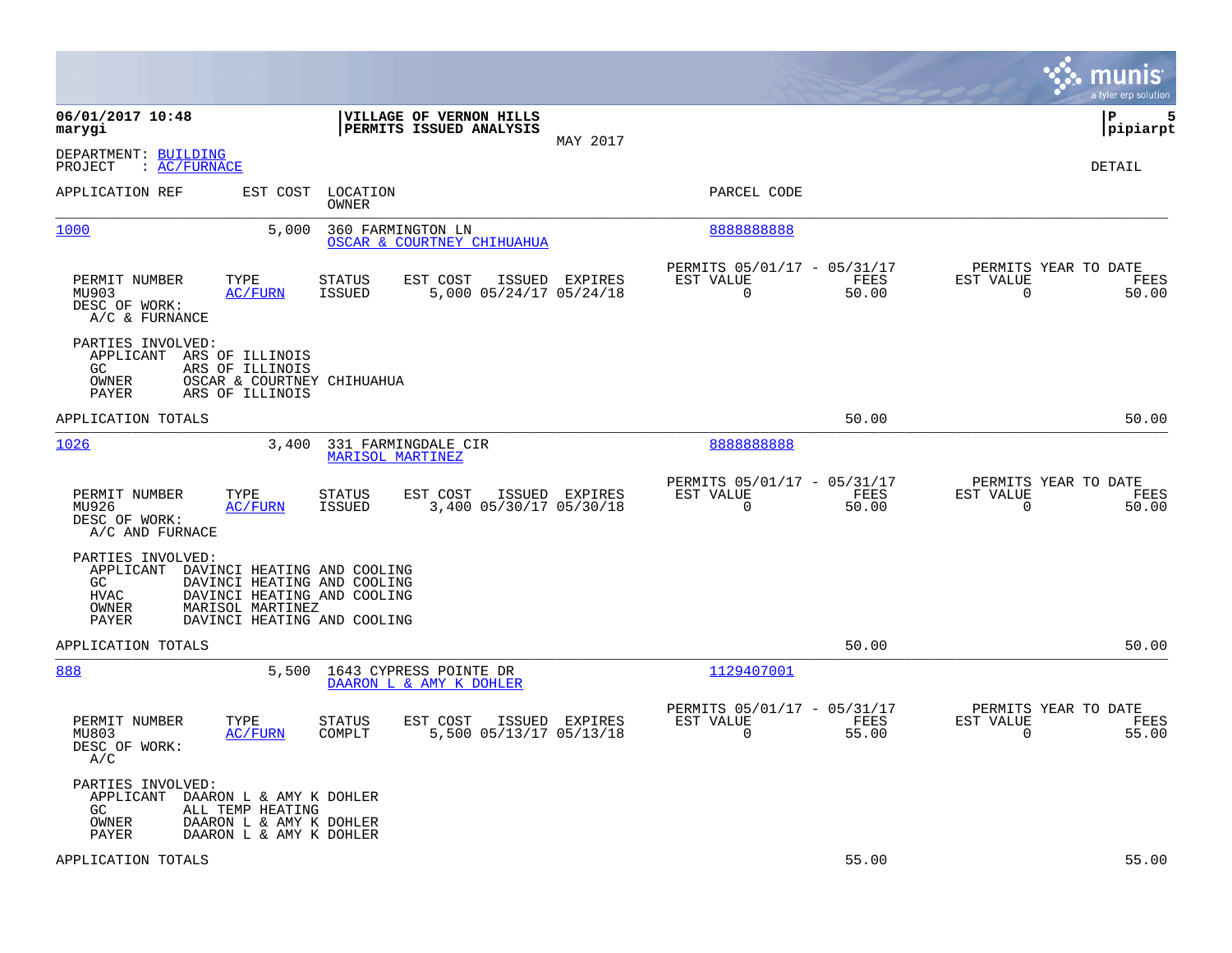|                                                                                                                          |                                                                                                                                  |                                                                          | munis<br>a tyler erp solution                                     |
|--------------------------------------------------------------------------------------------------------------------------|----------------------------------------------------------------------------------------------------------------------------------|--------------------------------------------------------------------------|-------------------------------------------------------------------|
| 06/01/2017 10:48<br>marygi                                                                                               | VILLAGE OF VERNON HILLS<br>PERMITS ISSUED ANALYSIS<br>MAY 2017                                                                   |                                                                          | lР<br>6<br> pipiarpt                                              |
| DEPARTMENT: BUILDING<br>PROJECT<br>$\colon$ AC/FURNACE                                                                   |                                                                                                                                  |                                                                          | DETAIL                                                            |
| APPLICATION REF                                                                                                          | EST COST<br>LOCATION<br>OWNER                                                                                                    | PARCEL CODE                                                              |                                                                   |
| 913                                                                                                                      | 3,846<br>1400 SUTTON CT<br>WILLIAM CROWLE                                                                                        | 888888888                                                                |                                                                   |
| TYPE<br>PERMIT NUMBER<br>MU823<br><b>AC/FURN</b><br>DESC OF WORK:<br>A/C ONLY                                            | EST COST<br>STATUS<br>ISSUED EXPIRES<br>COMPLT<br>3,846 05/09/17 05/18/18                                                        | PERMITS 05/01/17 - 05/31/17<br>EST VALUE<br>FEES<br>$\mathbf 0$<br>50.00 | PERMITS YEAR TO DATE<br>EST VALUE<br>FEES<br>50.00<br>0           |
| PARTIES INVOLVED:<br>APPLICANT<br>GC<br><b>HVAC</b><br>WILLIAM CROWLE<br>OWNER<br>PAYER                                  | RAVINIA PLUMBING & HEATING<br>RAVINIA PLUMBING & HEATING<br>RAVINIA PLUMBING & HEATING<br>RAVINIA PLUMBING & HEATING             |                                                                          |                                                                   |
| APPLICATION TOTALS                                                                                                       |                                                                                                                                  | 50.00                                                                    | 50.00                                                             |
| <u>925</u>                                                                                                               | 5,200 1313 COVENTRY CIR<br><b>LUIS NIEVES</b>                                                                                    | 8888888888                                                               |                                                                   |
| PERMIT NUMBER<br>TYPE<br>MU826<br><b>AC/FURN</b><br>DESC OF WORK:<br>A/C AND FURNACE                                     | EST COST<br>STATUS<br>ISSUED EXPIRES<br>COMPLT<br>5,200 05/09/17 05/09/18                                                        | PERMITS 05/01/17 - 05/31/17<br>EST VALUE<br>FEES<br>$\mathbf 0$<br>52.00 | PERMITS YEAR TO DATE<br>EST VALUE<br>FEES<br>52.00<br>$\mathbf 0$ |
| PARTIES INVOLVED:<br>GC<br>LUIS NIEVES<br>HVAC<br>KERN HEATING & COOLING<br>OWNER<br>LUIS NIEVES<br>LUIS NIEVES<br>PAYER |                                                                                                                                  |                                                                          |                                                                   |
| APPLICATION TOTALS                                                                                                       |                                                                                                                                  | 52.00                                                                    | 52.00                                                             |
| 942                                                                                                                      | 326 CHERRYWOOD CT<br>3,630<br><b>MELANIE ANDERSON</b>                                                                            | 888888888                                                                |                                                                   |
| PERMIT NUMBER<br>TYPE<br>MU841<br>AC/FURN<br>DESC OF WORK:<br>A/C                                                        | STATUS<br>EST COST<br>ISSUED EXPIRES<br><b>ISSUED</b><br>3,630 05/11/17 05/11/18                                                 | PERMITS 05/01/17 - 05/31/17<br>EST VALUE<br>FEES<br>$\mathbf 0$<br>50.00 | PERMITS YEAR TO DATE<br>EST VALUE<br>FEES<br>$\mathbf 0$<br>50.00 |
| PARTIES INVOLVED:<br>APPLICANT<br>GC<br>OWNER<br>MELANIE ANDERSON<br>PAYER                                               | TOPTEC HEATING, COOLING, PLUMBING & ELEC<br>TOPTEC HEATING, COOLING, PLUMBING & ELEC<br>TOPTEC HEATING, COOLING, PLUMBING & ELEC |                                                                          |                                                                   |
| APPLICATION TOTALS                                                                                                       |                                                                                                                                  | 50.00                                                                    | 50.00                                                             |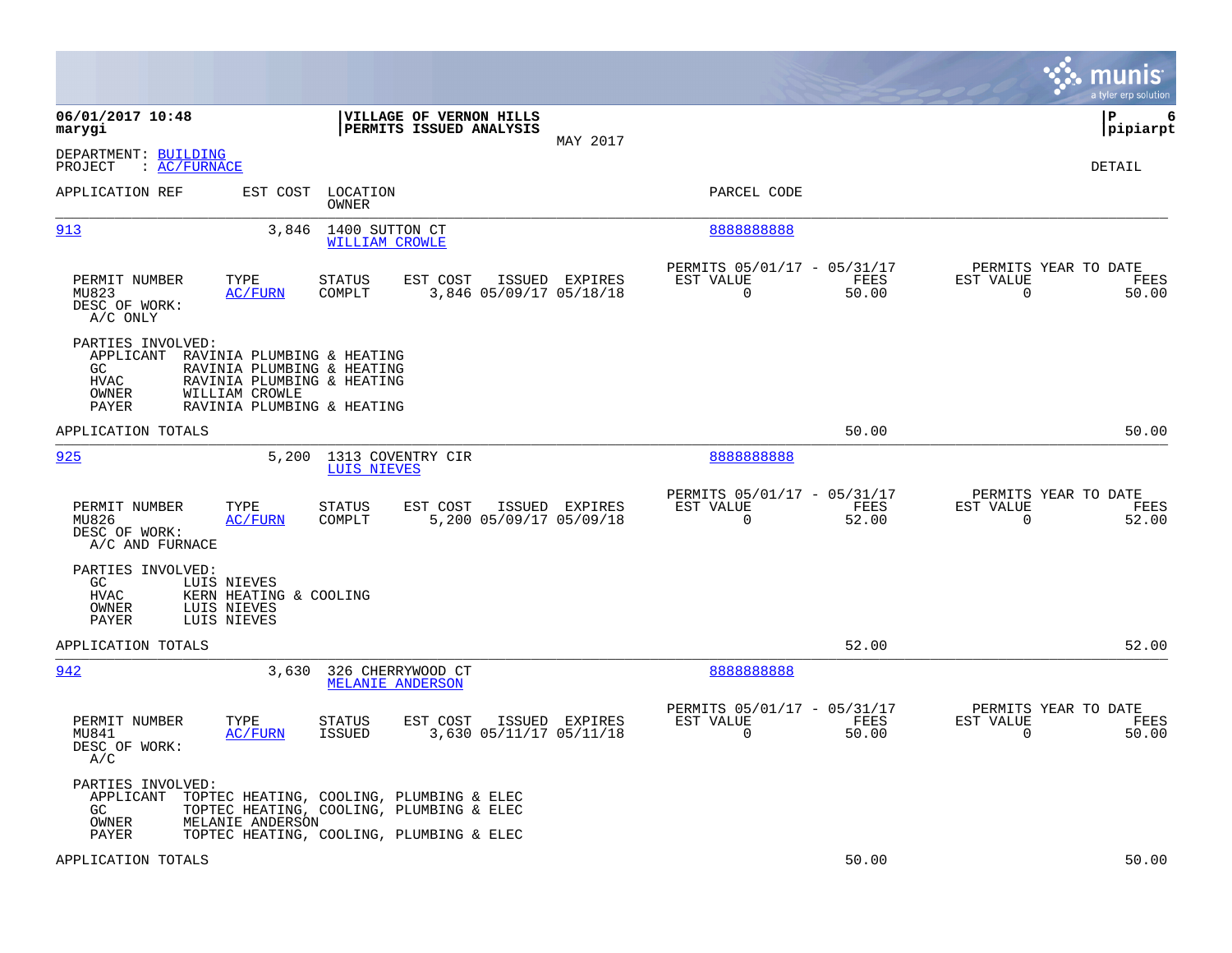|                                                                                                                                                                                                       |                                                                                 |                |                                                         |               | munis<br>a tyler erp solution                       |               |
|-------------------------------------------------------------------------------------------------------------------------------------------------------------------------------------------------------|---------------------------------------------------------------------------------|----------------|---------------------------------------------------------|---------------|-----------------------------------------------------|---------------|
| 06/01/2017 10:48<br>marygi                                                                                                                                                                            | VILLAGE OF VERNON HILLS<br>PERMITS ISSUED ANALYSIS                              | MAY 2017       |                                                         |               | ΙP<br> pipiarpt                                     | 7             |
| DEPARTMENT: BUILDING<br>: AC/FURNACE<br>PROJECT                                                                                                                                                       |                                                                                 |                |                                                         |               | DETAIL                                              |               |
| APPLICATION REF<br>EST COST                                                                                                                                                                           | LOCATION<br>OWNER                                                               |                | PARCEL CODE                                             |               |                                                     |               |
| 943<br>8,175                                                                                                                                                                                          | 62 DEPOT ST<br>BHAVAN R & REKHA GANDHI                                          |                | 1509301005                                              |               |                                                     |               |
| PERMIT NUMBER<br>TYPE<br>MU844<br><b>AC/FURN</b><br>DESC OF WORK:<br>A/C AND FURNACE                                                                                                                  | <b>STATUS</b><br>EST COST<br>8,175 05/11/17 05/11/18<br><b>ISSUED</b>           | ISSUED EXPIRES | PERMITS 05/01/17 - 05/31/17<br>EST VALUE<br>$\mathbf 0$ | FEES<br>81.75 | PERMITS YEAR TO DATE<br>EST VALUE<br>$\mathbf 0$    | FEES<br>81.75 |
| PARTIES INVOLVED:<br>APPLICANT AMERICAN WEATHERMAKERS<br>GC<br>AMERICAN WEATHERMAKERS<br><b>HVAC</b><br>AMERICAN WEATHERMAKERS<br>OWNER<br>BHAVAN R & REKHA GANDHI<br>PAYER<br>AMERICAN WEATHERMAKERS |                                                                                 |                |                                                         |               |                                                     |               |
| APPLICATION TOTALS                                                                                                                                                                                    |                                                                                 |                |                                                         | 81.75         |                                                     | 81.75         |
| <u>963</u><br>5,070                                                                                                                                                                                   | 1040 DEARBORN LN<br>CRAIG & DEBORAH L EINHORN                                   |                | 1506402024                                              |               |                                                     |               |
| PERMIT NUMBER<br>TYPE<br>MU880<br><b>AC/FURN</b><br>DESC OF WORK:<br>A/C & FURNACE                                                                                                                    | EST COST<br>ISSUED<br><b>STATUS</b><br><b>ISSUED</b><br>5,070 05/17/17 05/17/18 | EXPIRES        | PERMITS 05/01/17 - 05/31/17<br>EST VALUE<br>$\Omega$    | FEES<br>50.70 | PERMITS YEAR TO DATE<br>EST VALUE<br>$\Omega$       | FEES<br>50.70 |
| PARTIES INVOLVED:<br>APPLICANT<br>TOP TEC HEATING, PL & ELEC<br>GC.<br>TOP TEC HEATING, PL & ELEC<br>OWNER<br>CRAIG & DEBORAH L EINHORN<br>PAYER<br>TOP TEC HEATING, PL & ELEC                        |                                                                                 |                |                                                         |               |                                                     |               |
| APPLICATION TOTALS                                                                                                                                                                                    |                                                                                 |                |                                                         | 50.70         |                                                     | 50.70         |
| 966<br>5,955                                                                                                                                                                                          | 106E ASHEVILLE CT<br>ANTHONY J & TAMMY L TAMALUNAS                              |                | 1504310017                                              |               |                                                     |               |
| PERMIT NUMBER<br>TYPE<br>MU881<br>AC/FURN<br>DESC OF WORK:<br>A/C ONLY                                                                                                                                | EST COST<br>STATUS<br><b>ISSUED</b><br>5,955 05/18/17 05/18/18                  | ISSUED EXPIRES | PERMITS 05/01/17 - 05/31/17<br>EST VALUE<br>$\mathbf 0$ | FEES<br>59.55 | PERMITS YEAR TO DATE<br>EST VALUE<br>$\overline{0}$ | FEES<br>59.55 |
| PARTIES INVOLVED:<br>APPLICANT<br>ARS OF ILLINOIS<br>ARS OF ILLINOIS<br>GC.<br>HVAC<br>ARS OF ILLINOIS<br>OWNER<br>ARS OF ILLINOIS<br>PAYER                                                           | ANTHONY J & TAMMY L TAMALUNAS                                                   |                |                                                         |               |                                                     |               |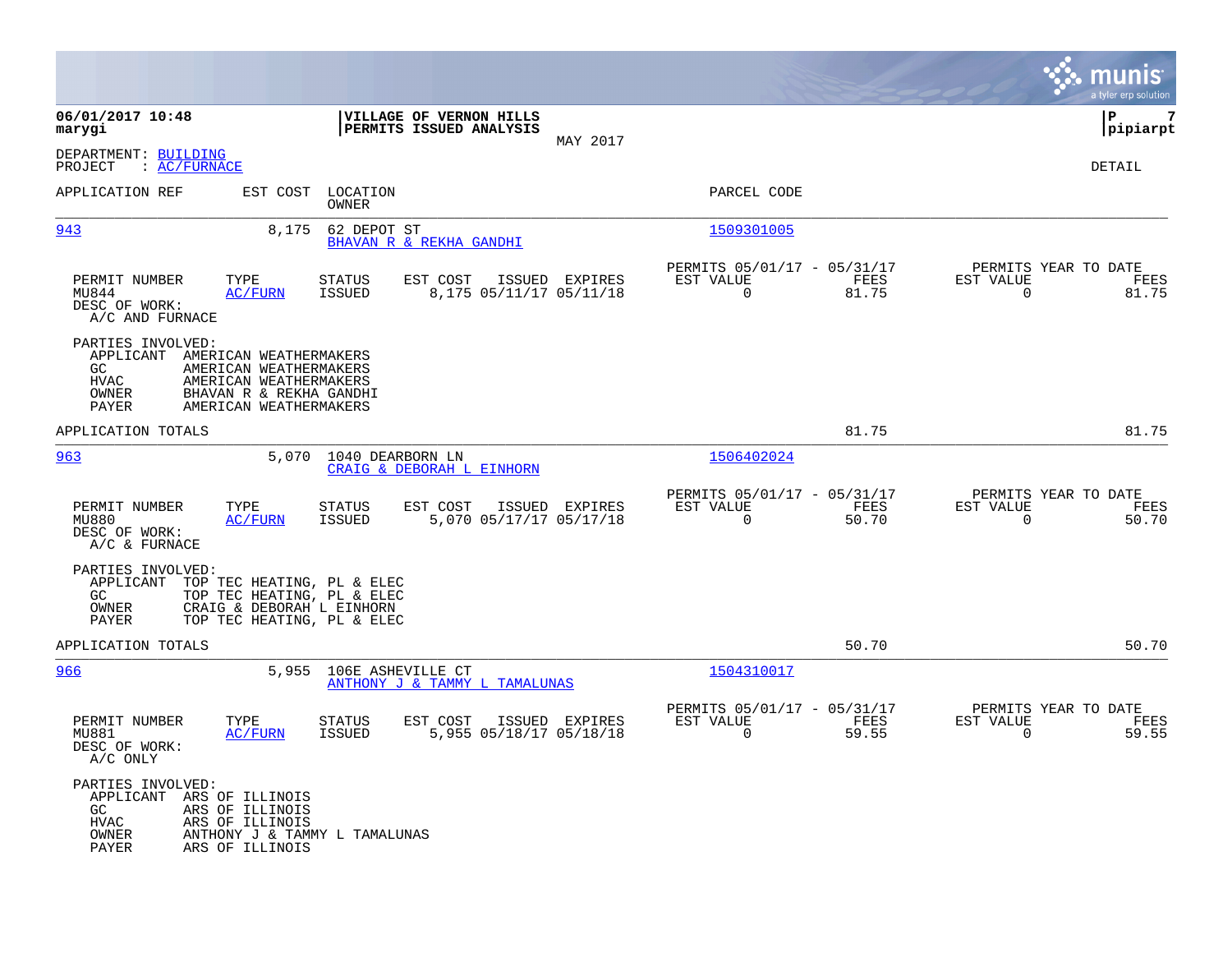|                                                        |          |                                                                  |          |             |        | $\mathbf{\ddot{\cdot}}$ munis<br>a tyler erp solution |
|--------------------------------------------------------|----------|------------------------------------------------------------------|----------|-------------|--------|-------------------------------------------------------|
| 06/01/2017 10:48<br>marygi<br>APPLICATION TOTALS       |          | <b>VILLAGE OF VERNON HILLS</b><br><b>PERMITS ISSUED ANALYSIS</b> | MAY 2017 |             | 59.55  | 8<br>l P<br> pipiarpt<br>59.55                        |
| DEPARTMENT: BUILDING<br>$\colon$ AC/FURNACE<br>PROJECT |          |                                                                  |          |             |        | DETAIL                                                |
| APPLICATION REF                                        | EST COST | LOCATION<br>OWNER                                                |          | PARCEL CODE |        |                                                       |
| PROJECT TOTALS                                         |          |                                                                  |          |             | 499.00 | 499.00                                                |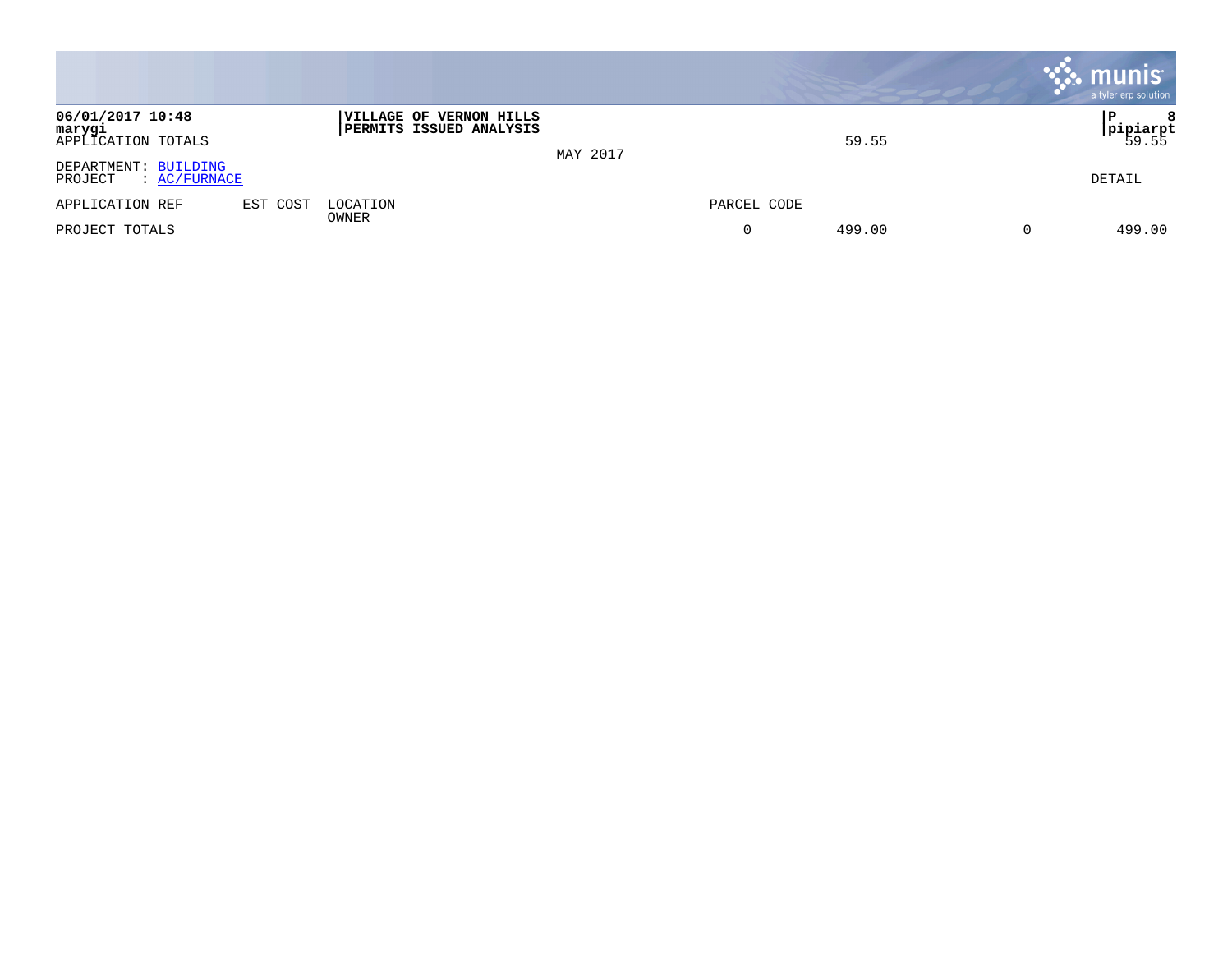|                                                                     |                                                                                                                    |                   |                                                       |          |                                               |                  |                                        | <b>munis</b><br>a tyler erp solution |
|---------------------------------------------------------------------|--------------------------------------------------------------------------------------------------------------------|-------------------|-------------------------------------------------------|----------|-----------------------------------------------|------------------|----------------------------------------|--------------------------------------|
| 06/01/2017 10:48<br>marygi                                          |                                                                                                                    |                   | VILLAGE OF VERNON HILLS<br>PERMITS ISSUED ANALYSIS    | MAY 2017 |                                               |                  |                                        | P<br> pipiarpt                       |
| DEPARTMENT: BUILDING<br>PROJECT                                     | : ANSUL SYSTEM                                                                                                     |                   |                                                       |          |                                               |                  |                                        | DETAIL                               |
| APPLICATION REF                                                     | EST COST                                                                                                           | LOCATION<br>OWNER |                                                       |          | PARCEL CODE                                   |                  |                                        |                                      |
| 951                                                                 | 8,890                                                                                                              |                   | 555 EAST TOWNLINE RD 6<br>JDK & OVERLOOK TOWNLINE LLC |          | 1504201018                                    |                  |                                        |                                      |
| PERMIT NUMBER<br>MU917<br>DESC OF WORK:<br>ANSUL SYSYTEM            | TYPE<br><b>ANSUL</b>                                                                                               | STATUS<br>ISSUED  | EST COST<br>ISSUED<br>8,890 05/26/17 05/26/18         | EXPIRES  | PERMITS 05/01/17 - 05/31/17<br>EST VALUE<br>0 | FEES<br>338.90   | PERMITS YEAR TO DATE<br>EST VALUE<br>0 | FEES<br>338.90                       |
| PARTIES INVOLVED:<br>APPLICANT<br>GC.<br>OCCUPANT<br>OWNER<br>PAYER | RIED'S FIRE EQUIPMENT<br>RIED'S FIRE EQUIPMENT<br>7 SPICES<br>JDK & OVERLOOK TOWNLINE LLC<br>RIED'S FIRE EQUIPMENT |                   |                                                       |          |                                               |                  |                                        |                                      |
| APPLICATION TOTALS<br>PROJECT TOTALS                                |                                                                                                                    |                   |                                                       |          | 0                                             | 338.90<br>338.90 | 0                                      | 338.90<br>338.90                     |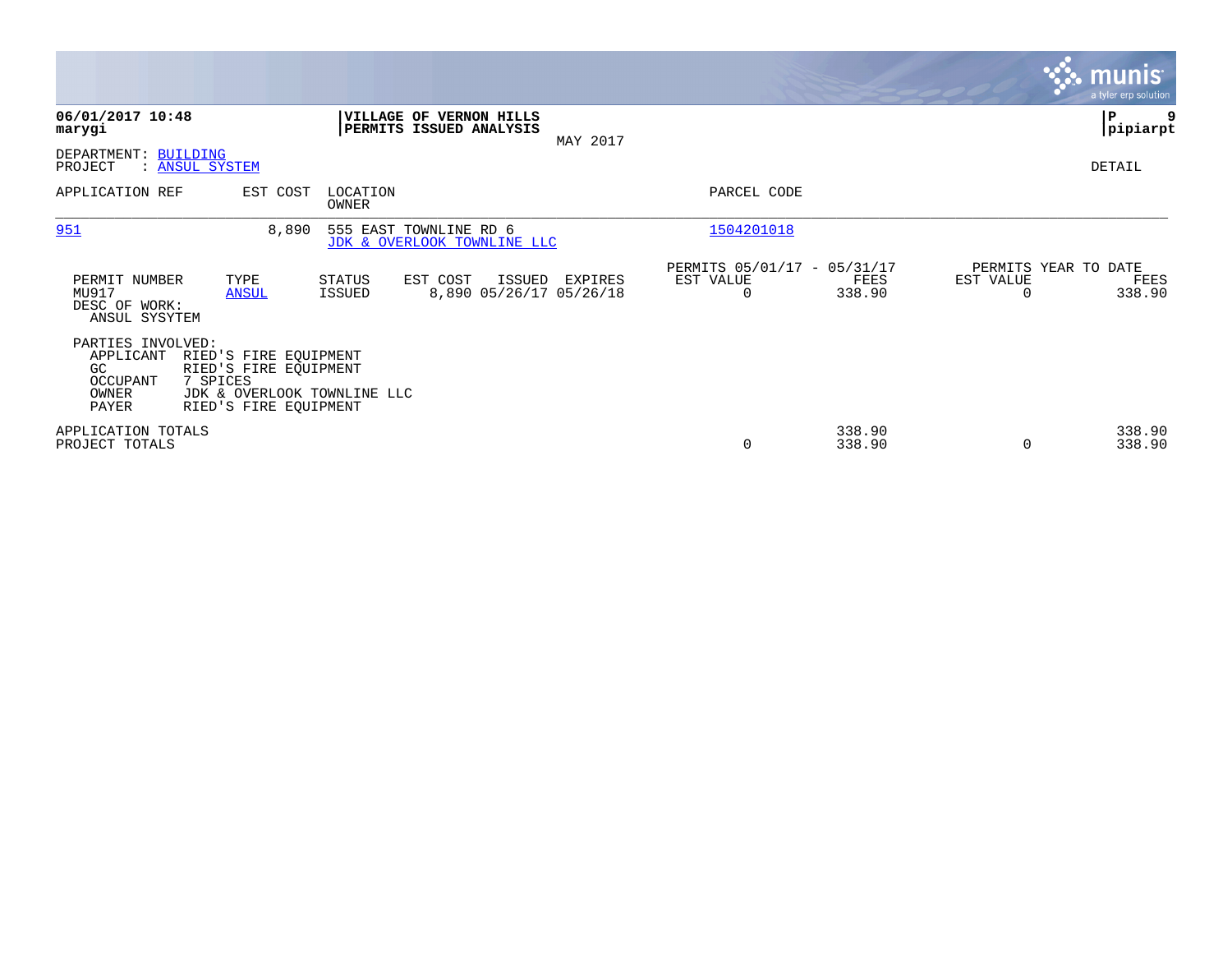|                                                                                                                                                                                                                                                |                                                                      |                                                                  |                       |                                                           | mu<br>a tyler erp solution   |
|------------------------------------------------------------------------------------------------------------------------------------------------------------------------------------------------------------------------------------------------|----------------------------------------------------------------------|------------------------------------------------------------------|-----------------------|-----------------------------------------------------------|------------------------------|
| 06/01/2017 10:48<br>VILLAGE OF VERNON HILLS<br>PERMITS ISSUED ANALYSIS<br>marygi                                                                                                                                                               | MAY 2017                                                             |                                                                  |                       |                                                           | l P<br>10<br> pipiarpt       |
| DEPARTMENT: BUILDING<br>: NEW BUSINESS NO REMODEL<br>PROJECT                                                                                                                                                                                   |                                                                      |                                                                  |                       |                                                           | DETAIL                       |
| EST COST LOCATION<br>APPLICATION REF<br>OWNER                                                                                                                                                                                                  |                                                                      | PARCEL CODE                                                      |                       |                                                           |                              |
| 588<br>$\Omega$<br>280 HAWTHORN VILLAGE COMMONS<br>US TRUST-BOA-SAM RES                                                                                                                                                                        |                                                                      | 1133302053                                                       |                       |                                                           |                              |
| PERMIT NUMBER<br>TYPE<br>EST COST<br>STATUS<br>MU872<br>CO NO FEE<br>COMPLT<br>DESC OF WORK:<br>CERT OF OCCUPANCY                                                                                                                              | ISSUED EXPIRES<br>$0$ 05/16/17 05/16/18                              | PERMITS 05/01/17 - 05/31/17<br>EST VALUE<br>$\mathbf 0$          | FEES<br>.00           | PERMITS YEAR TO DATE<br>EST VALUE<br>$\mathbf 0$          | FEES<br>.00                  |
| PARTIES INVOLVED:<br>APPLICANT<br>FRANKS A MILLION<br>GC<br>FRANKS A MILLION<br><b>OCCUPANT</b><br>BOBO'S<br>US TRUST-BOA-SAM RES<br>OWNER<br>PAYER<br>FRANKS A MILLION                                                                        |                                                                      |                                                                  |                       |                                                           |                              |
| APPLICATION TOTALS                                                                                                                                                                                                                             |                                                                      |                                                                  | .00                   |                                                           | .00                          |
| 941<br>$\Omega$<br>613 HAWTHORN CTR<br>CENTENNIAL                                                                                                                                                                                              |                                                                      | 1133401086                                                       |                       |                                                           |                              |
| PERMIT NUMBER<br>TYPE<br><b>STATUS</b><br>EST COST<br>MU840<br>NO REMODEL COMPLT<br>MU887<br>CO NO FEE<br>COMPLT<br>PARTIES INVOLVED:<br>METRO PCS<br>GC.<br><b>OCCUPANT</b><br>METRO PCS<br>CENTENNIAL<br>OWNER<br>PAYER<br>METRO PCS         | ISSUED EXPIRES<br>$0$ $05/11/17$ $05/18/18$<br>$0$ 05/19/17 05/19/18 | PERMITS 05/01/17 - 05/31/17<br>EST VALUE<br>$\Omega$<br>$\Omega$ | FEES<br>150.00<br>.00 | PERMITS YEAR TO DATE<br>EST VALUE<br>$\Omega$<br>$\Omega$ | <b>FEES</b><br>150.00<br>.00 |
| APPLICATION TOTALS                                                                                                                                                                                                                             |                                                                      |                                                                  | 150.00                |                                                           | 150.00                       |
| 949<br>$\Omega$<br>701 NORTH MILWAUKEE AVE 180<br>INLAND REAL ESTATE CORPORATION                                                                                                                                                               |                                                                      | 1503102018                                                       |                       |                                                           |                              |
| PERMIT NUMBER<br>TYPE<br><b>STATUS</b><br>EST COST<br>MU866<br>NO REMODEL ISSUED<br>DESC OF WORK:<br>NEW OWNERS - C OF O                                                                                                                       | ISSUED EXPIRES<br>$0$ 05/15/17 05/18/18                              | PERMITS 05/01/17 - 05/31/17<br>EST VALUE<br>$\Omega$             | FEES<br>150.00        | PERMITS YEAR TO DATE<br>EST VALUE<br>$\Omega$             | FEES<br>150.00               |
| PARTIES INVOLVED:<br>APPLICANT<br>PCRK GROUP, LLC DBA MASSAGE ENVY<br>PCRK GROUP, LLC DBA MASSAGE ENVY<br>GC<br><b>OCCUPANT</b><br><b>MASSAGE ENVY</b><br>OWNER<br>INLAND REAL ESTATE CORPORATION<br>PAYER<br>PCRK GROUP, LLC DBA MASSAGE ENVY |                                                                      |                                                                  |                       |                                                           |                              |
| APPLICATION TOTALS<br>PROJECT TOTALS                                                                                                                                                                                                           |                                                                      | $\mathbf 0$                                                      | 150.00<br>300.00      | $\mathbf 0$                                               | 150.00<br>300.00             |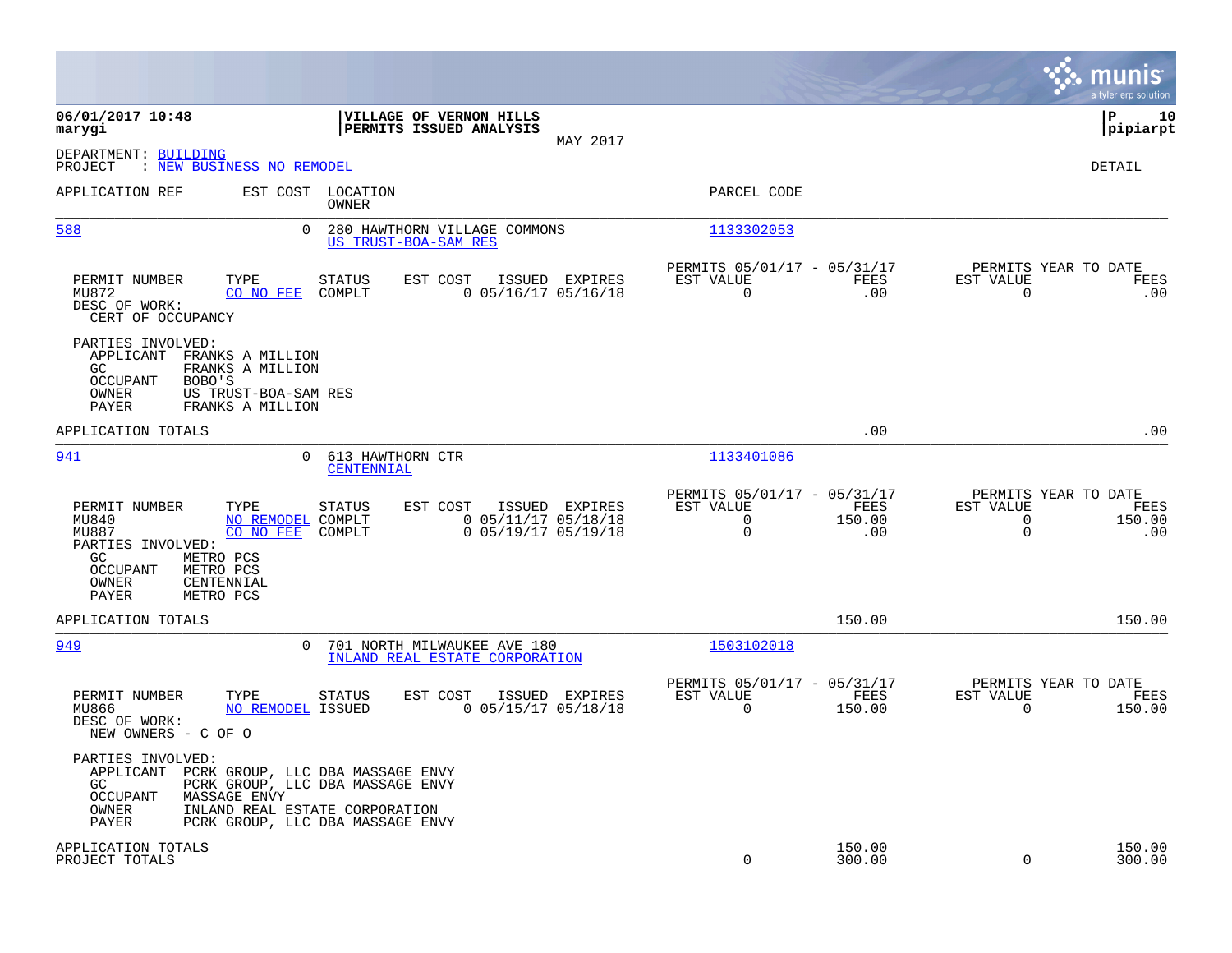**06/01/2017 10:48 |VILLAGE OF VERNON HILLS |P 11 marygi |PERMITS ISSUED ANALYSIS |pipiarpt**

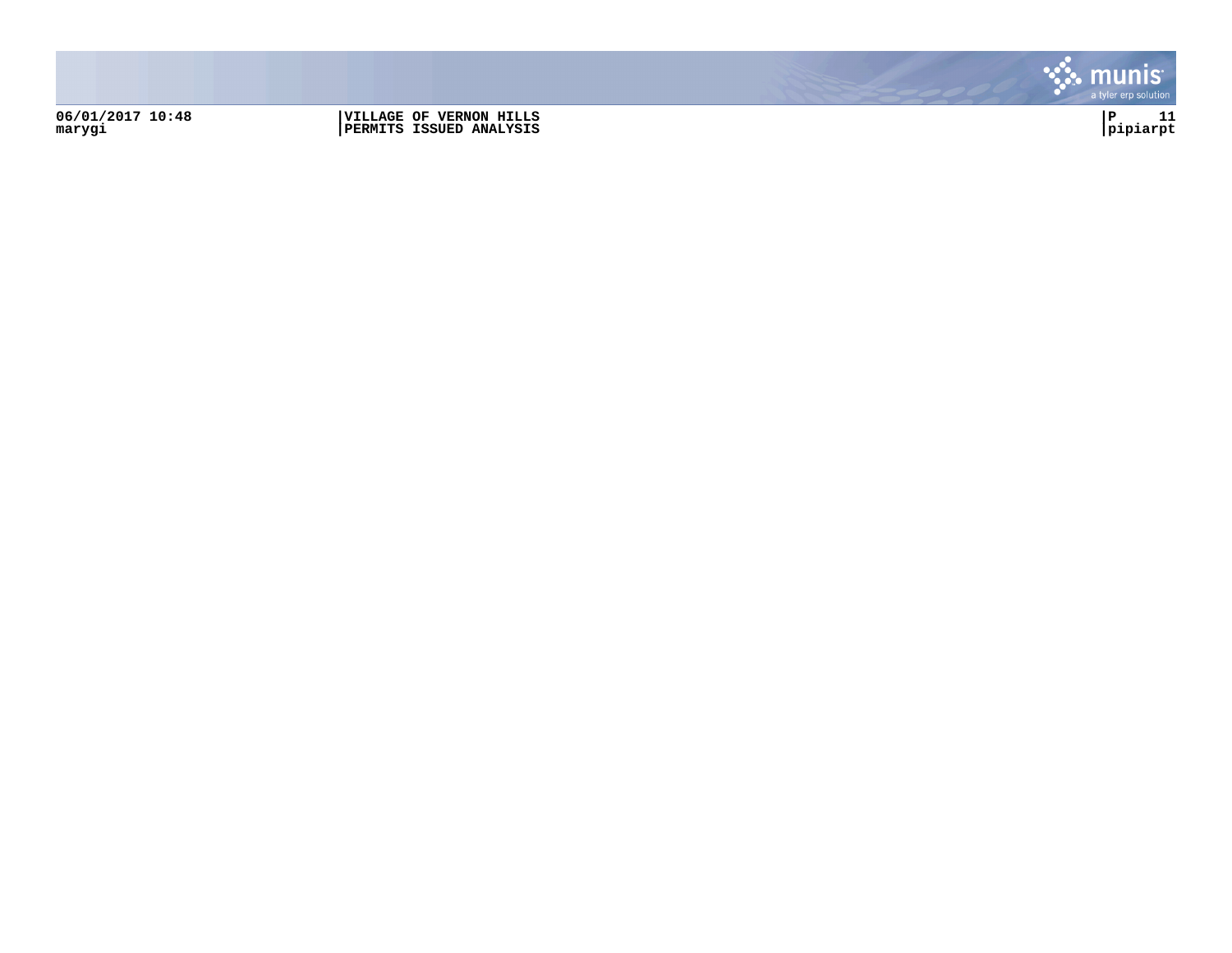|                                                                     |                                                                                                             |                                       |                                                    |          |                                               |                  |                                   | <b>munis</b><br>a tyler erp solution |
|---------------------------------------------------------------------|-------------------------------------------------------------------------------------------------------------|---------------------------------------|----------------------------------------------------|----------|-----------------------------------------------|------------------|-----------------------------------|--------------------------------------|
| 06/01/2017 10:48<br>marygi                                          |                                                                                                             |                                       | VILLAGE OF VERNON HILLS<br>PERMITS ISSUED ANALYSIS | MAY 2017 |                                               |                  |                                   | 12<br>∣₽<br> pipiarpt                |
| DEPARTMENT:<br>PROJECT                                              | BUILDING<br>: COMMERCIAL ROOFTOP HVAC                                                                       |                                       |                                                    |          |                                               |                  |                                   | DETAIL                               |
| APPLICATION REF                                                     | EST COST                                                                                                    | LOCATION<br>OWNER                     |                                                    |          | PARCEL CODE                                   |                  |                                   |                                      |
| 876                                                                 | 11,367                                                                                                      | 595 LAKEVIEW PKY<br>ELITE REAL ESTATE |                                                    |          | 1504201046                                    |                  |                                   |                                      |
| PERMIT NUMBER<br>MU791<br>DESC OF WORK:<br>ROOFTOP HVAC             | TYPE<br>RFTP HVAC                                                                                           | STATUS<br>ISSUED                      | EST COST<br>ISSUED<br>11,367 05/02/17 05/02/18     | EXPIRES  | PERMITS 05/01/17 - 05/31/17<br>EST VALUE<br>0 | FEES<br>113.67   | PERMITS YEAR TO DATE<br>EST VALUE | FEES<br>113.67                       |
| PARTIES INVOLVED:<br>APPLICANT<br>GC.<br>OCCUPANT<br>OWNER<br>PAYER | HERCHENBACH MECHANICAL<br>HERCHENBACH MECHANICAL<br>OVERTURE<br>ELITE REAL ESTATE<br>HERCHENBACH MECHANICAL |                                       |                                                    |          |                                               |                  |                                   |                                      |
| APPLICATION TOTALS<br>PROJECT TOTALS                                |                                                                                                             |                                       |                                                    |          | 0                                             | 113.67<br>113.67 | $\Omega$                          | 113.67<br>113.67                     |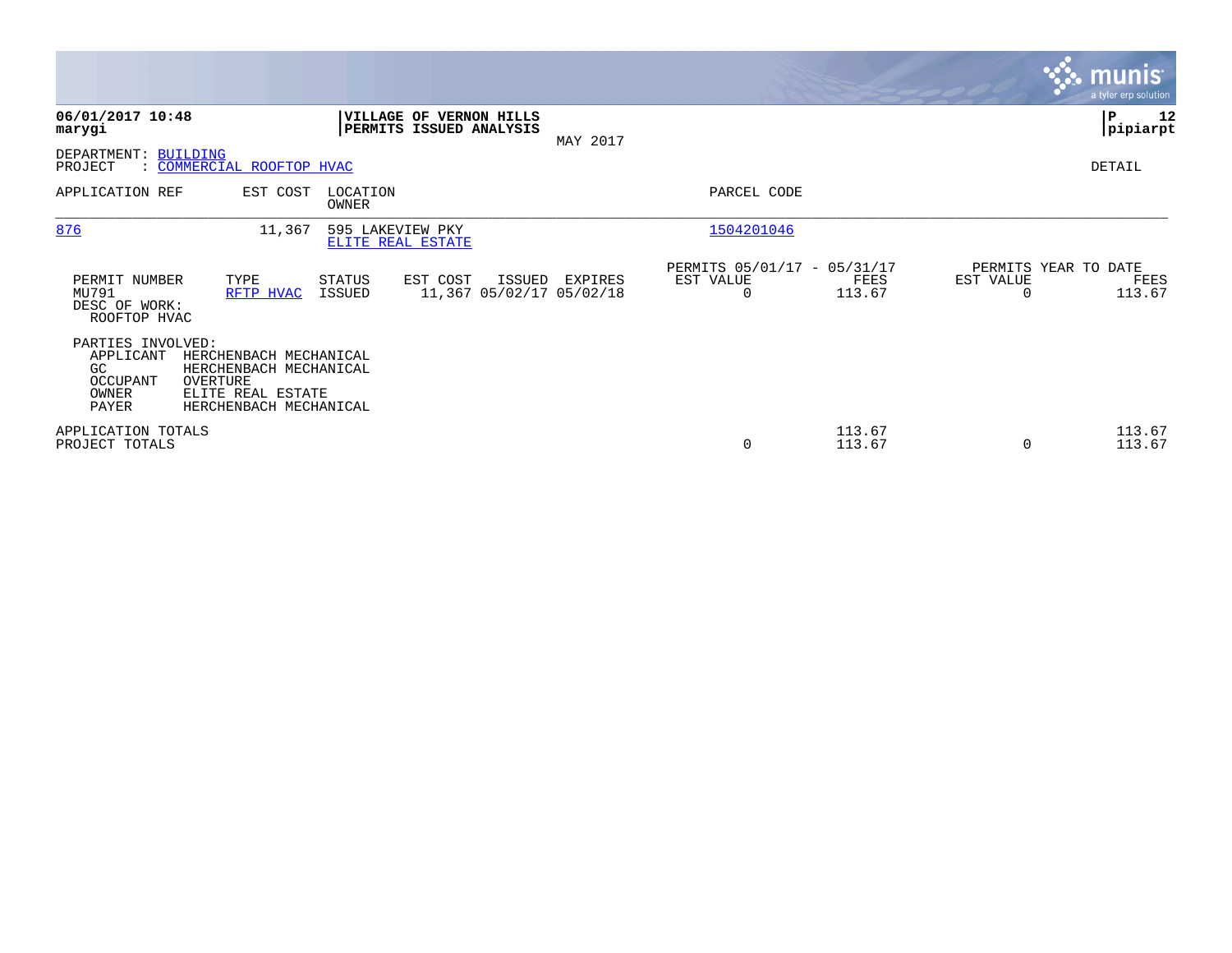|                                                                                                                                              |                                                                 |                |                                                                           | munis<br>a tyler erp solution                                      |
|----------------------------------------------------------------------------------------------------------------------------------------------|-----------------------------------------------------------------|----------------|---------------------------------------------------------------------------|--------------------------------------------------------------------|
| 06/01/2017 10:48<br>marygi                                                                                                                   | VILLAGE OF VERNON HILLS<br>PERMITS ISSUED ANALYSIS              | MAY 2017       |                                                                           | lР<br>13<br> pipiarpt                                              |
| DEPARTMENT: BUILDING<br>PROJECT<br>$\therefore$ DECK                                                                                         |                                                                 |                |                                                                           | DETAIL                                                             |
| APPLICATION REF<br>EST COST                                                                                                                  | LOCATION<br>OWNER                                               |                | PARCEL CODE                                                               |                                                                    |
| 829<br>23,770                                                                                                                                | 1711 PEBBLE BEACH WAY<br><b>SCOTT MORVIG</b>                    |                | 1129402032                                                                |                                                                    |
| PERMIT NUMBER<br>TYPE<br>MU790<br><b>DECK</b><br>DESC OF WORK:<br>DECK WITH PATIO BELOW                                                      | STATUS<br>EST COST<br>23,770 05/02/17 05/22/18<br><b>ISSUED</b> | ISSUED EXPIRES | PERMITS 05/01/17 - 05/31/17<br>EST VALUE<br>FEES<br>$\mathbf 0$<br>237.70 | PERMITS YEAR TO DATE<br>EST VALUE<br>FEES<br>$\mathbf 0$<br>237.70 |
| PARTIES INVOLVED:<br>APPLICANT<br>WOODRIDGE BUILDERS<br>GC.<br>WOODRIDGE BUILDERS<br>OWNER<br>SCOTT MORVIG<br>WOODRIDGE BUILDERS<br>PAYER    |                                                                 |                |                                                                           |                                                                    |
| APPLICATION TOTALS                                                                                                                           |                                                                 |                | 237.70                                                                    | 237.70                                                             |
| 839<br>3,000                                                                                                                                 | 104 TELEVISTA CT<br><b>GEORGE MARINO</b>                        |                | 1508202026                                                                |                                                                    |
| PERMIT NUMBER<br>TYPE<br>MU816<br><b>DECK</b><br>DESC OF WORK:<br>DECK                                                                       | STATUS<br>EST COST<br>COMPLT<br>3,000 05/05/17 05/25/18         | ISSUED EXPIRES | PERMITS 05/01/17 - 05/31/17<br>EST VALUE<br>FEES<br>$\mathbf 0$<br>50.00  | PERMITS YEAR TO DATE<br>EST VALUE<br>FEES<br>$\mathbf 0$<br>50.00  |
| PARTIES INVOLVED:<br>APPLICANT<br>GEORGE MARINO<br>GC<br>GEORGE MARINO<br>GEORGE MARINO<br>OWNER<br>PAYER<br>GEORGE MARINO                   |                                                                 |                |                                                                           |                                                                    |
| APPLICATION TOTALS                                                                                                                           |                                                                 |                | 50.00                                                                     | 50.00                                                              |
| 896<br>5,850                                                                                                                                 | 6 MONTEBELLO DR<br><b>RYAN ARONOFF</b>                          |                | 1505416006                                                                |                                                                    |
| TYPE<br>PERMIT NUMBER<br>MU911<br><b>DECK</b><br>DESC OF WORK:<br>DECK                                                                       | STATUS<br>EST COST<br><b>ISSUED</b><br>5,850 05/25/17 05/30/18  | ISSUED EXPIRES | PERMITS 05/01/17 - 05/31/17<br>EST VALUE<br>FEES<br>$\Omega$<br>58.50     | PERMITS YEAR TO DATE<br>EST VALUE<br>FEES<br>$\Omega$<br>58.50     |
| PARTIES INVOLVED:<br>APPLICANT<br>HERB WIEST<br>CARPENTER<br>HERB WIEST<br>GC.<br>HERB WIEST<br>OWNER<br>RYAN ARONOFF<br>PAYER<br>HERB WIEST |                                                                 |                |                                                                           |                                                                    |
| APPLICATION TOTALS                                                                                                                           |                                                                 |                | 58.50                                                                     | 58.50                                                              |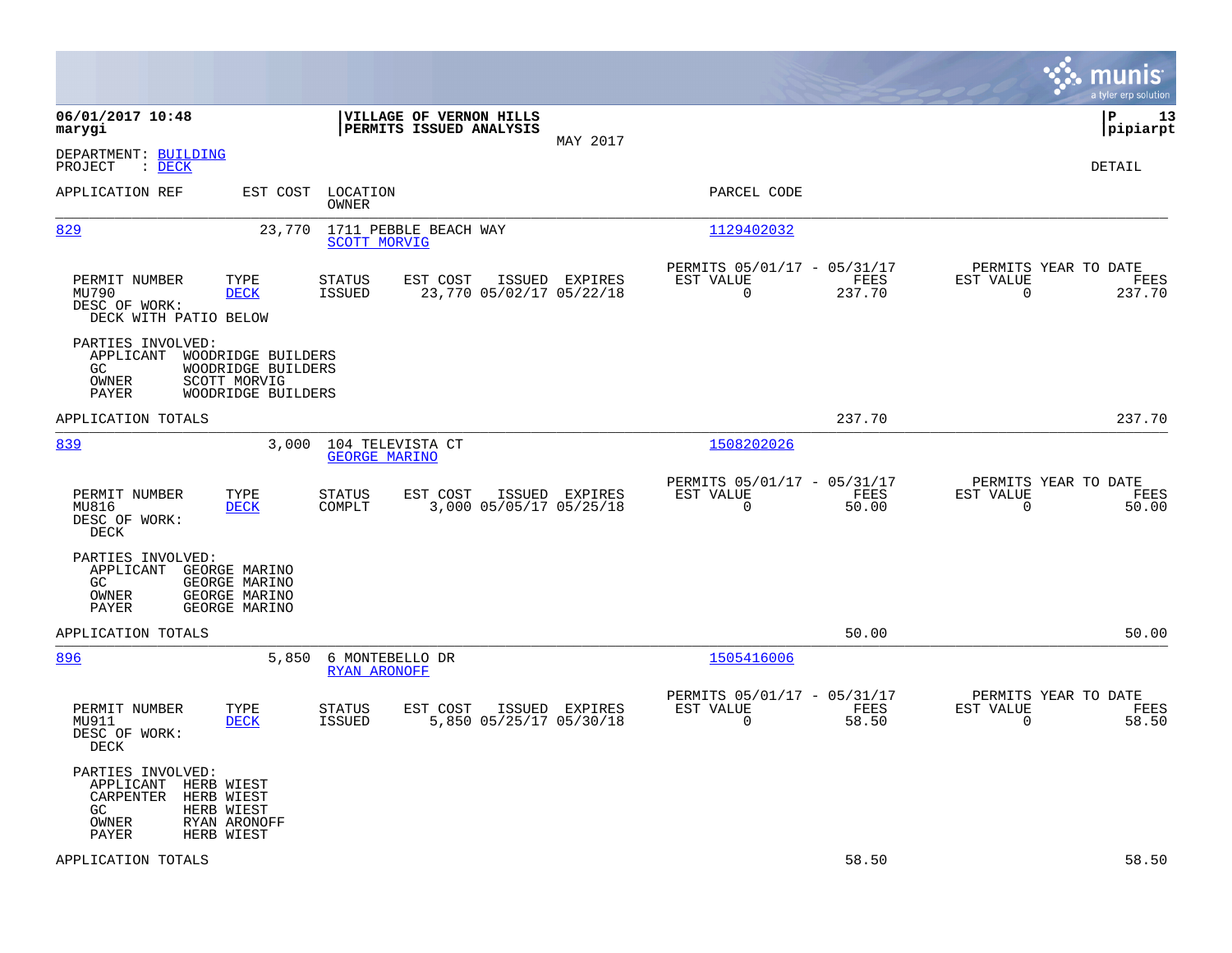|                                                  |          |                                                                  |          |             |        | munis<br>a tyler erp solution |
|--------------------------------------------------|----------|------------------------------------------------------------------|----------|-------------|--------|-------------------------------|
| 06/01/2017 10:48<br>marygi                       |          | <b>VILLAGE OF VERNON HILLS</b><br><b>PERMITS ISSUED ANALYSIS</b> | MAY 2017 |             |        | 14<br>P<br>pipiarpt           |
| DEPARTMENT: BUILDING<br>PROJECT<br>: <u>DECK</u> |          |                                                                  |          |             |        | DETAIL                        |
| APPLICATION REF                                  | EST COST | LOCATION                                                         |          | PARCEL CODE |        |                               |
| PROJECT TOTALS                                   |          | OWNER                                                            |          |             | 346.20 | 346.20                        |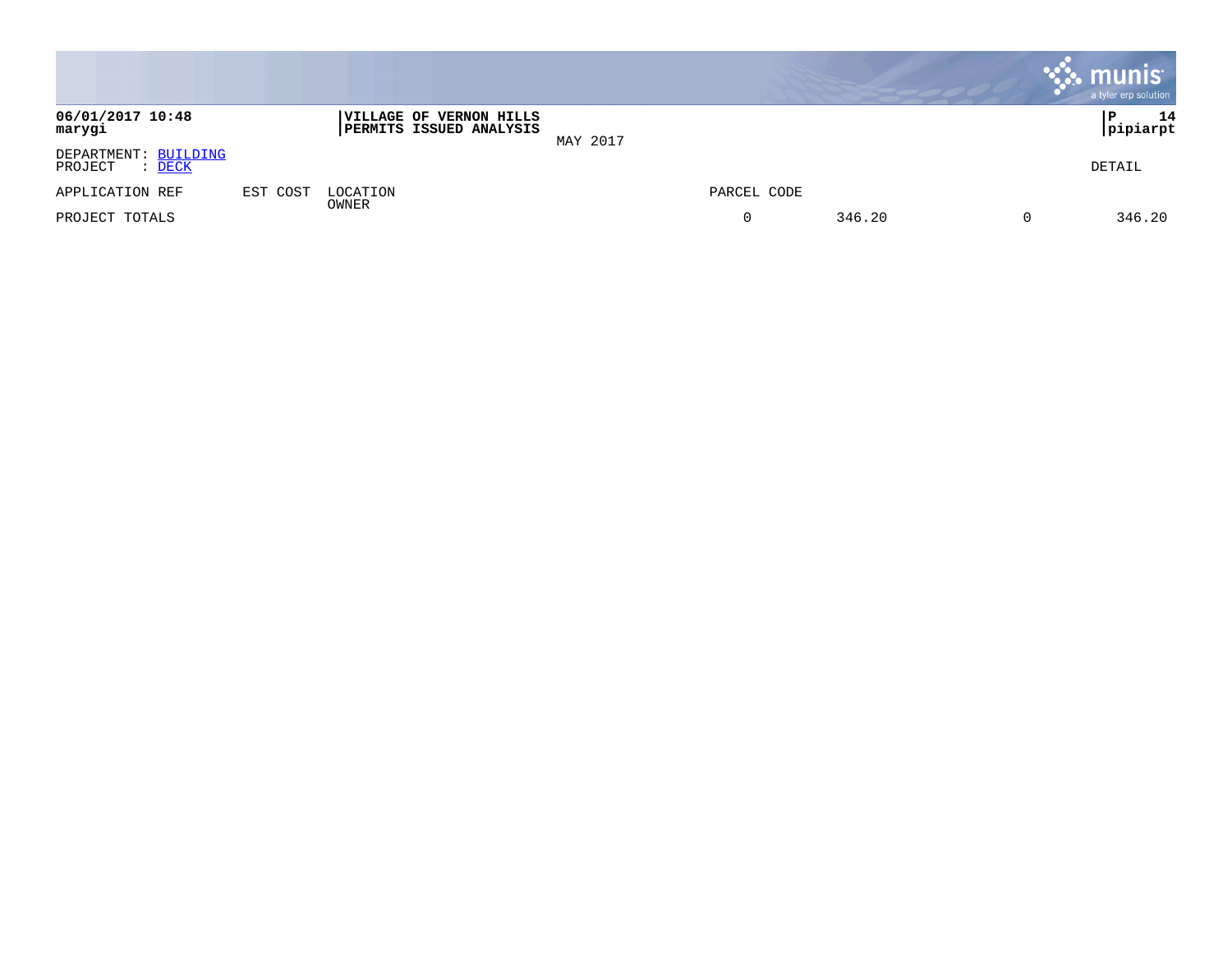|                                                                                                                                                                                                                                |                                                                                  |                                                                             | munis<br>a tyler erp solution                                     |
|--------------------------------------------------------------------------------------------------------------------------------------------------------------------------------------------------------------------------------|----------------------------------------------------------------------------------|-----------------------------------------------------------------------------|-------------------------------------------------------------------|
| 06/01/2017 10:48<br>marygi                                                                                                                                                                                                     | VILLAGE OF VERNON HILLS<br>PERMITS ISSUED ANALYSIS<br>MAY 2017                   |                                                                             | 15<br>l P<br> pipiarpt                                            |
| DEPARTMENT: BUILDING<br>PROJECT<br>: DRIVEWAY                                                                                                                                                                                  |                                                                                  |                                                                             | DETAIL                                                            |
| APPLICATION REF<br>EST COST                                                                                                                                                                                                    | LOCATION<br>OWNER                                                                | PARCEL CODE                                                                 |                                                                   |
| 823<br>6,390                                                                                                                                                                                                                   | 13 LINDON LN<br>RONALD R & SANDRA M BALLANTINI                                   | 1509103013                                                                  |                                                                   |
| TYPE<br>PERMIT NUMBER<br>MU799<br><b>SIDEWALK</b><br>DESC OF WORK:<br>DRIVEWAY, FRONT WALK, 2 SLABS                                                                                                                            | STATUS<br>ISSUED EXPIRES<br>EST COST<br>6,390 05/03/17 05/30/18<br>ISSUED        | PERMITS 05/01/17 - 05/31/17<br>FEES<br>EST VALUE<br>$\overline{0}$<br>63.90 | PERMITS YEAR TO DATE<br>EST VALUE<br>FEES<br>$\mathbf 0$<br>63.90 |
| PARTIES INVOLVED:<br>APPLICANT<br>RONALD R & SANDRA M BALLANTINI<br>CONCRETE<br>DAVE'S CONCRETE<br>GC.<br>RONALD R & SANDRA M BALLANTINI<br>RONALD R & SANDRA M BALLANTINI<br>OWNER<br>PAYER<br>RONALD R & SANDRA M BALLANTINI |                                                                                  |                                                                             |                                                                   |
| APPLICATION TOTALS                                                                                                                                                                                                             |                                                                                  | 63.90                                                                       | 63.90                                                             |
| 831<br>4,000                                                                                                                                                                                                                   | 201N SOUTHGATE DR<br>NICK AND GINA BASSLER                                       | 1508218013                                                                  |                                                                   |
| PERMIT NUMBER<br>TYPE<br>MU805<br><b>DRVWY</b><br>DESC OF WORK:<br>DRIVEWAY, WALKWAYS, PAD                                                                                                                                     | STATUS<br>EST COST<br>ISSUED EXPIRES<br>4,000 05/03/17 05/15/18<br><b>ISSUED</b> | PERMITS 05/01/17 - 05/31/17<br>EST VALUE<br>FEES<br>$\mathbf 0$<br>50.00    | PERMITS YEAR TO DATE<br>EST VALUE<br>FEES<br>0<br>50.00           |
| PARTIES INVOLVED:<br>APPLICANT NICK AND GINA BASSLER<br>CONCRETE<br>F.B. INDUSTRIES<br>NICK AND GINA BASSLER<br>GC.<br>OWNER<br>NICK AND GINA BASSLER                                                                          |                                                                                  |                                                                             |                                                                   |
| APPLICATION TOTALS                                                                                                                                                                                                             |                                                                                  | 50.00                                                                       | 50.00                                                             |
| 840<br>5,410                                                                                                                                                                                                                   | 15 LINDON LN<br>RONALD G HILTON                                                  | 1509103014                                                                  |                                                                   |
| PERMIT NUMBER<br>TYPE<br>MU815<br><b>DRVWY</b><br>DESC OF WORK:<br>REPLACE DRIVEWAY                                                                                                                                            | ISSUED EXPIRES<br>STATUS<br>EST COST<br>5,410 05/05/17 05/05/18<br><b>ISSUED</b> | PERMITS 05/01/17 - 05/31/17<br>EST VALUE<br>FEES<br>$\Omega$<br>54.10       | PERMITS YEAR TO DATE<br>EST VALUE<br>FEES<br>$\mathbf 0$<br>54.10 |
| PARTIES INVOLVED:<br>APPLICANT RONALD G HILTON<br>DAVE'S CONCRETE<br>GC.<br>GC<br>RONALD G HILTON<br>OWNER<br>RONALD G HILTON                                                                                                  |                                                                                  |                                                                             |                                                                   |
| APPLICATION TOTALS                                                                                                                                                                                                             |                                                                                  | 54.10                                                                       | 54.10                                                             |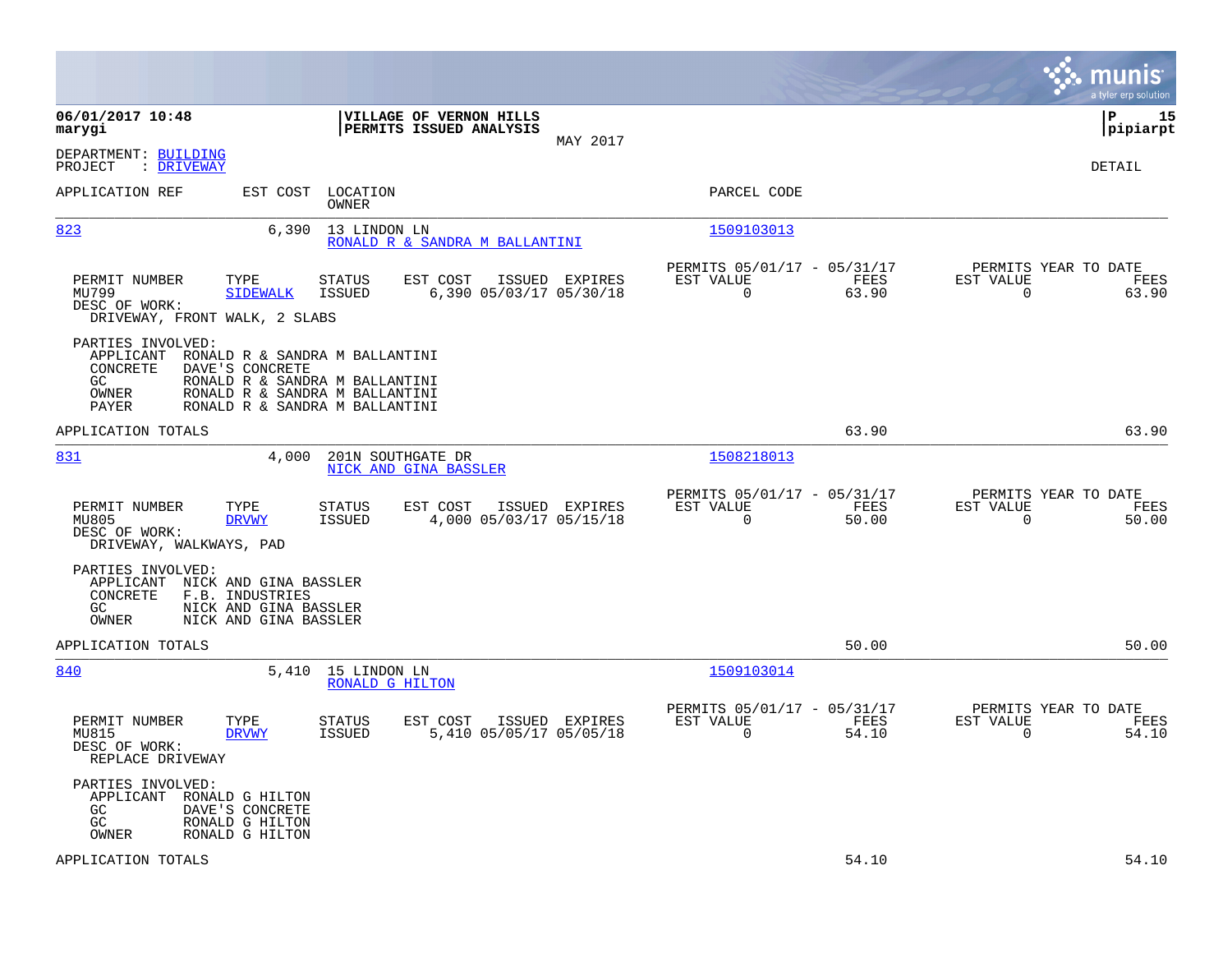|                                                                                   |                                                                                                                  |                                            |                                                    |                |                                                         |                  |                                                     | munis<br>a tyler erp solution |
|-----------------------------------------------------------------------------------|------------------------------------------------------------------------------------------------------------------|--------------------------------------------|----------------------------------------------------|----------------|---------------------------------------------------------|------------------|-----------------------------------------------------|-------------------------------|
| 06/01/2017 10:48<br>marygi                                                        |                                                                                                                  |                                            | VILLAGE OF VERNON HILLS<br>PERMITS ISSUED ANALYSIS | MAY 2017       |                                                         |                  |                                                     | P<br>16<br> pipiarpt          |
| DEPARTMENT: BUILDING<br>PROJECT<br>: DRIVEWAY                                     |                                                                                                                  |                                            |                                                    |                |                                                         |                  |                                                     | DETAIL                        |
| APPLICATION REF                                                                   | EST COST                                                                                                         | LOCATION<br>OWNER                          |                                                    |                | PARCEL CODE                                             |                  |                                                     |                               |
| 869                                                                               | 2,300                                                                                                            | 280 HUNTER CT<br>PAUL MATTHEWS JR          |                                                    |                | 1506405014                                              |                  |                                                     |                               |
| PERMIT NUMBER<br>MU817<br>DESC OF WORK:<br>REPLACE DRIVEWAY                       | TYPE<br><b>DRVWY</b>                                                                                             | <b>STATUS</b><br><b>ISSUED</b>             | EST COST<br>2,300 05/08/17 05/17/18                | ISSUED EXPIRES | PERMITS 05/01/17 - 05/31/17<br>EST VALUE<br>$\mathbf 0$ | FEES<br>50.00    | PERMITS YEAR TO DATE<br>EST VALUE<br>$\overline{0}$ | FEES<br>50.00                 |
| PARTIES INVOLVED:<br>APPLICANT<br>GC.<br>GC<br>OWNER<br>PAYER                     | PAUL MATTHEWS JR<br>AMERICAN ASPHALT MAINTENANCE INC<br>PAUL MATTHEWS JR<br>PAUL MATTHEWS JR<br>PAUL MATTHEWS JR |                                            |                                                    |                |                                                         |                  |                                                     |                               |
| APPLICATION TOTALS                                                                |                                                                                                                  |                                            |                                                    |                |                                                         | 50.00            |                                                     | 50.00                         |
| 956                                                                               | 2,400                                                                                                            | 525 SYCAMORE ST<br>AJAY A MADHANI          |                                                    |                | 1132108001                                              |                  |                                                     |                               |
| PERMIT NUMBER<br>MU901<br>DESC OF WORK:<br>DRIVEWAY                               | TYPE<br><b>DRVWY</b>                                                                                             | <b>STATUS</b><br><b>ISSUED</b>             | EST COST<br>2,400 05/23/17 05/31/18                | ISSUED EXPIRES | PERMITS 05/01/17 - 05/31/17<br>EST VALUE<br>$\mathbf 0$ | FEES<br>50.00    | PERMITS YEAR TO DATE<br>EST VALUE<br>$\overline{0}$ | FEES<br>50.00                 |
| PARTIES INVOLVED:<br>APPLICANT AJAY A MADHANI<br>GC.<br>GC<br>OWNER<br>PAYER      | AMERICAN ASPHALT MAINTENANCE INC<br>AJAY A MADHANI<br>AJAY A MADHANI<br>AJAY A MADHANI                           |                                            |                                                    |                |                                                         |                  |                                                     |                               |
| APPLICATION TOTALS                                                                |                                                                                                                  |                                            |                                                    |                |                                                         | 50.00            |                                                     | 50.00                         |
| 959                                                                               | 44,000                                                                                                           | WEST SULLIVAN DRIVE<br>Westwood Unit 1 HOA |                                                    |                | 1505428069                                              |                  |                                                     |                               |
| PERMIT NUMBER<br>MU889<br>DESC OF WORK:<br>VARIOUS DRIVEWAYS, WESTWOOD I, II, III | TYPE<br><b>DRVWY</b>                                                                                             | STATUS<br>ISSUED                           | EST COST<br>44,000 05/22/17 05/22/18               | ISSUED EXPIRES | PERMITS 05/01/17 - 05/31/17<br>EST VALUE<br>$\mathbf 0$ | FEES<br>1,760.00 | PERMITS YEAR TO DATE<br>EST VALUE<br>$\overline{0}$ | FEES<br>1,760.00              |
| PARTIES INVOLVED:<br>APPLICANT<br>GC.<br>OWNER<br>PAYER                           | J&J PAVEMENT REPAIRS INC<br>J&J PAVEMENT REPAIRS INC<br>Westwood Unit 1 HOA<br>J&J PAVEMENT REPAIRS INC          |                                            |                                                    |                |                                                         |                  |                                                     |                               |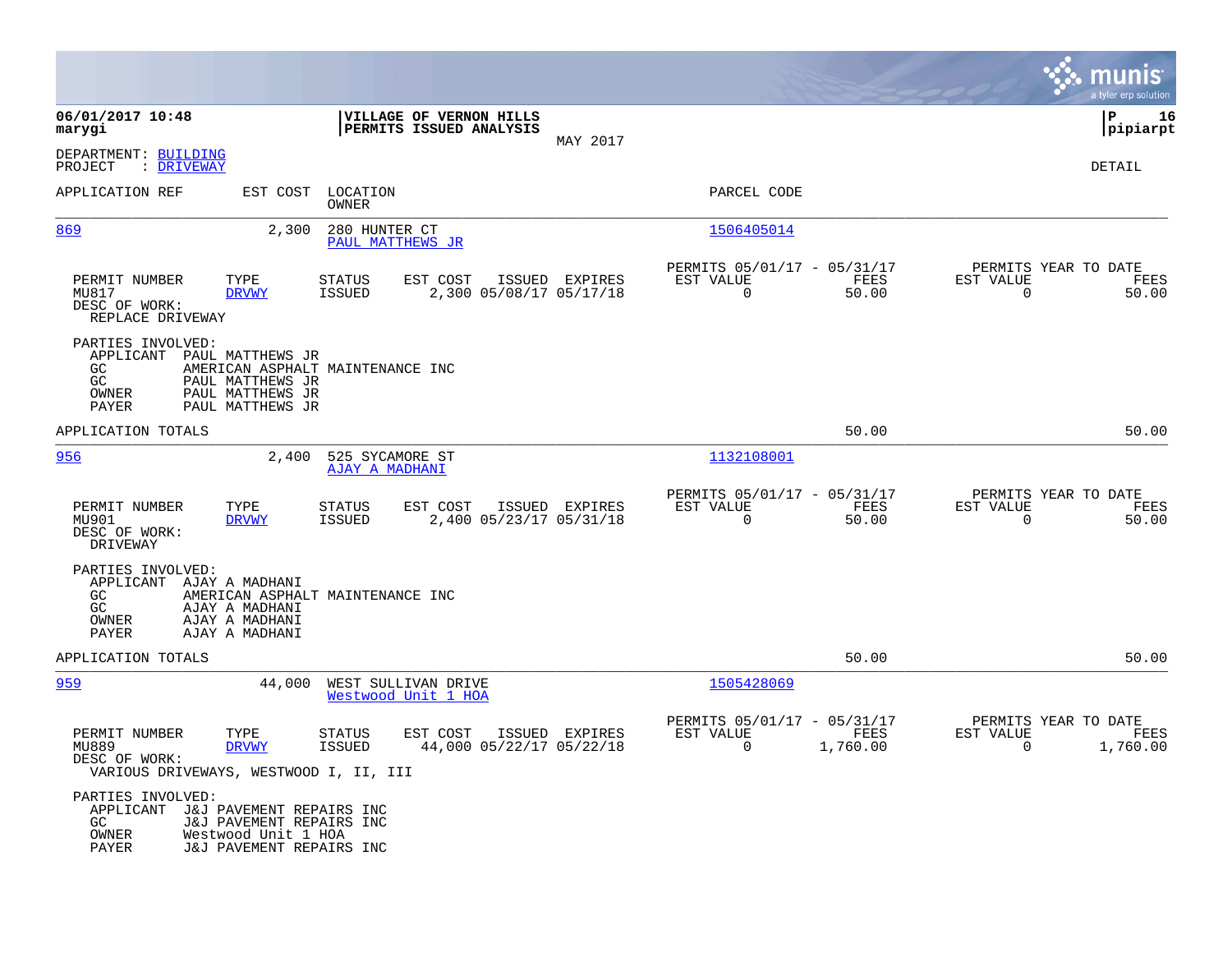|                                                                                     |                                                                                                                                                                      |                         |                                                   |          |                                               |                   |           | munis <sup>.</sup><br>a tyler erp solution |
|-------------------------------------------------------------------------------------|----------------------------------------------------------------------------------------------------------------------------------------------------------------------|-------------------------|---------------------------------------------------|----------|-----------------------------------------------|-------------------|-----------|--------------------------------------------|
| 06/01/2017 10:48<br>marygi<br>APPLICATION TOTALS<br>DEPARTMENT: BUILDING<br>PROJECT | : DRIVEWAY                                                                                                                                                           | VILLAGE OF              | <b>VERNON HILLS</b><br>PERMITS ISSUED ANALYSIS    | MAY 2017 |                                               | 1,760.00          |           | 17<br>P<br>pipiarpt<br>1,760.00<br>DETAIL  |
| APPLICATION REF                                                                     | EST COST                                                                                                                                                             | LOCATION<br>OWNER       |                                                   |          | PARCEL CODE                                   |                   |           |                                            |
| 977                                                                                 | 2,200                                                                                                                                                                |                         | 212 MONTCLAIR RD<br>ANTHONY A & LINDA S KNEZOVICH |          | 1508409021                                    |                   |           |                                            |
| PERMIT NUMBER<br>MU929<br>DESC OF WORK:<br>DRIVEWAY                                 | TYPE<br><b>DRVWY</b>                                                                                                                                                 | <b>STATUS</b><br>ISSUED | EST COST<br>ISSUED<br>2,200 05/30/17 05/30/18     | EXPIRES  | PERMITS 05/01/17 - 05/31/17<br>EST VALUE<br>0 | FEES<br>50.00     | EST VALUE | PERMITS YEAR TO DATE<br>FEES<br>50.00      |
| PARTIES INVOLVED:<br>APPLICANT<br>GC<br>GC<br>OWNER<br><b>PAYER</b>                 | ANTHONY A & LINDA S KNEZOVICH<br>AMERICAN ASPHALT MAINTENANCE INC<br>ANTHONY A & LINDA S KNEZOVICH<br>ANTHONY A & LINDA S KNEZOVICH<br>ANTHONY A & LINDA S KNEZOVICH |                         |                                                   |          |                                               |                   |           |                                            |
| APPLICATION TOTALS<br>PROJECT TOTALS                                                |                                                                                                                                                                      |                         |                                                   |          | 0                                             | 50.00<br>2,078.00 | 0         | 50.00<br>2,078.00                          |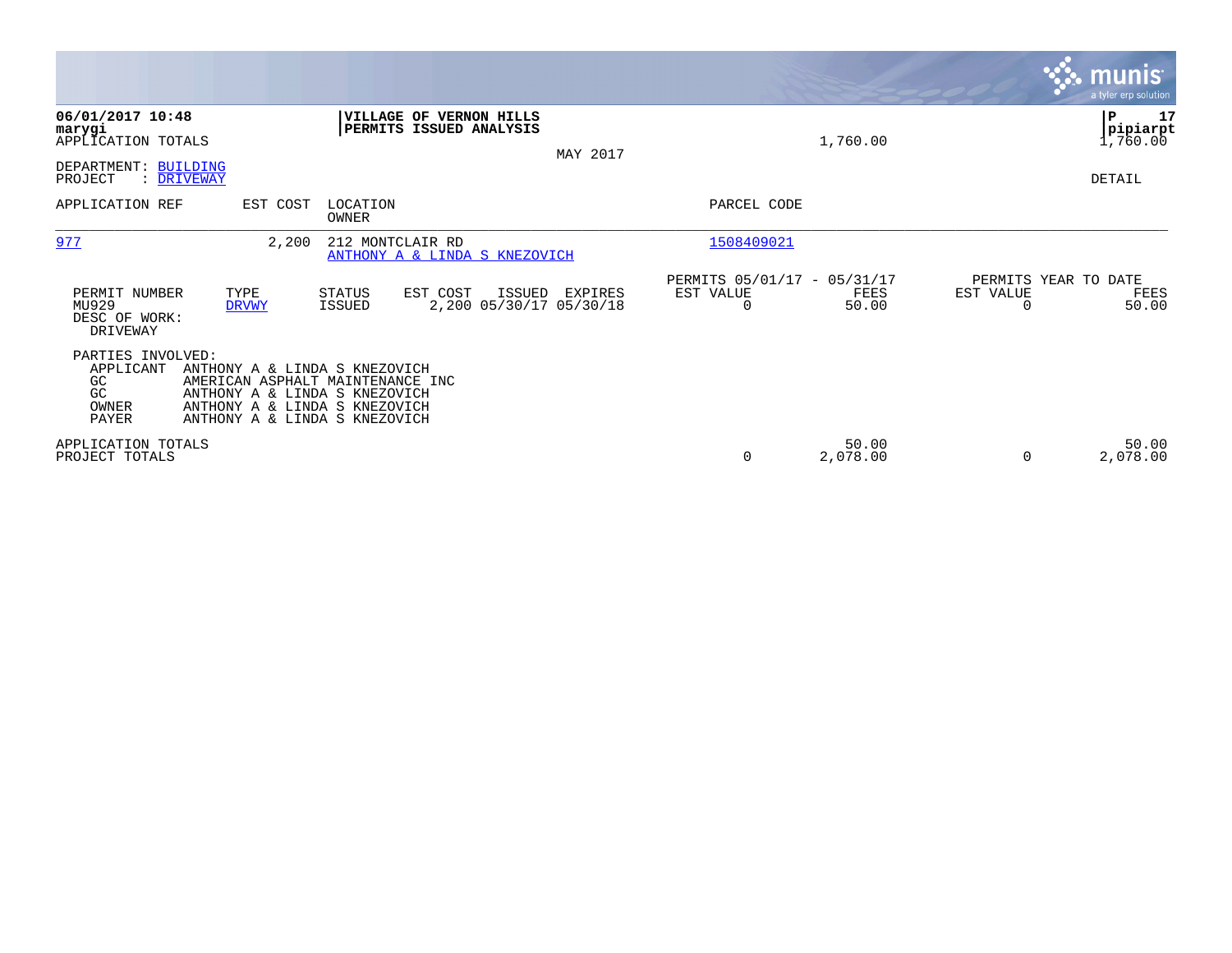|                                                                                                                                                                         |                                                                                                       |                |                                                         |               | munis<br>a tyler erp solution                                     |
|-------------------------------------------------------------------------------------------------------------------------------------------------------------------------|-------------------------------------------------------------------------------------------------------|----------------|---------------------------------------------------------|---------------|-------------------------------------------------------------------|
| 06/01/2017 10:48<br>marygi                                                                                                                                              | VILLAGE OF VERNON HILLS<br>PERMITS ISSUED ANALYSIS                                                    | MAY 2017       |                                                         |               | l P<br>18<br> pipiarpt                                            |
| DEPARTMENT: BUILDING<br>: FENCE<br>PROJECT                                                                                                                              |                                                                                                       |                |                                                         |               | DETAIL                                                            |
| APPLICATION REF<br>EST COST                                                                                                                                             | LOCATION<br>OWNER                                                                                     |                | PARCEL CODE                                             |               |                                                                   |
| 752<br>5,000                                                                                                                                                            | 272 SOUTHFIELD DR<br>DAVID W & VICKI A LITTLE                                                         |                | 1506401043                                              |               |                                                                   |
| PERMIT NUMBER<br>TYPE<br>MU835<br><b>FENCE</b><br>DESC OF WORK:<br>FENCE                                                                                                | EST COST<br>STATUS<br>5,000 05/11/17 05/31/18<br><b>ISSUED</b>                                        | ISSUED EXPIRES | PERMITS 05/01/17 - 05/31/17<br>EST VALUE<br>$\mathbf 0$ | FEES<br>50.00 | PERMITS YEAR TO DATE<br>EST VALUE<br>FEES<br>$\mathbf 0$<br>50.00 |
| PARTIES INVOLVED:<br>APPLICANT<br>DAVID W & VICKI A LITTLE<br>FENCE<br>DAVID W & VICKI A LITTLE<br>GC.<br>DAVID W & VICKI A LITTLE<br>OWNER<br>DAVID W & VICKI A LITTLE |                                                                                                       |                |                                                         |               |                                                                   |
| APPLICATION TOTALS                                                                                                                                                      |                                                                                                       |                |                                                         | 50.00         | 50.00                                                             |
| 785<br>1,500                                                                                                                                                            | 1108 WHITMAN PL<br><b>KURT KNUTSON</b>                                                                |                | 1132202002                                              |               |                                                                   |
| PERMIT NUMBER<br>TYPE<br>MU797<br><b>FENCE</b><br>DESC OF WORK:<br>FENCE                                                                                                | <b>STATUS</b><br>EST COST<br><b>ISSUED</b><br>1,500 05/03/17 05/26/18                                 | ISSUED EXPIRES | PERMITS 05/01/17 - 05/31/17<br>EST VALUE<br>$\Omega$    | FEES<br>30.00 | PERMITS YEAR TO DATE<br>EST VALUE<br>FEES<br>$\Omega$<br>30.00    |
| PARTIES INVOLVED:<br>APPLICANT<br>KURT KNUTSON<br>FENCE<br>MEJIA FENCE<br>GC<br>KURT KNUTSON<br>OWNER<br>KURT KNUTSON                                                   |                                                                                                       |                |                                                         |               |                                                                   |
| APPLICATION TOTALS                                                                                                                                                      |                                                                                                       |                |                                                         | 30.00         | 30.00                                                             |
| 810<br>3,900                                                                                                                                                            | 218 ANNAPOLIS DR<br>ANTHONY A & HENRYKA K MACIASZEK                                                   |                | 1505405040                                              |               |                                                                   |
| PERMIT NUMBER<br>TYPE<br>MU794<br><b>FENCE</b><br>DESC OF WORK:<br>FENCE                                                                                                | EST COST<br>STATUS<br>ISSUED<br>3,900 05/02/17 05/02/18                                               | ISSUED EXPIRES | PERMITS 05/01/17 - 05/31/17<br>EST VALUE<br>$\mathbf 0$ | FEES<br>50.00 | PERMITS YEAR TO DATE<br>EST VALUE<br>FEES<br>$\mathbf 0$<br>50.00 |
| PARTIES INVOLVED:<br>APPLICANT<br><b>FENCE</b><br>PEARSON FENCE CO<br>GC<br>OWNER                                                                                       | ANTHONY A & HENRYKA K MACIASZEK<br>ANTHONY A & HENRYKA K MACIASZEK<br>ANTHONY A & HENRYKA K MACIASZEK |                |                                                         |               |                                                                   |
| APPLICATION TOTALS                                                                                                                                                      |                                                                                                       |                |                                                         | 50.00         | 50.00                                                             |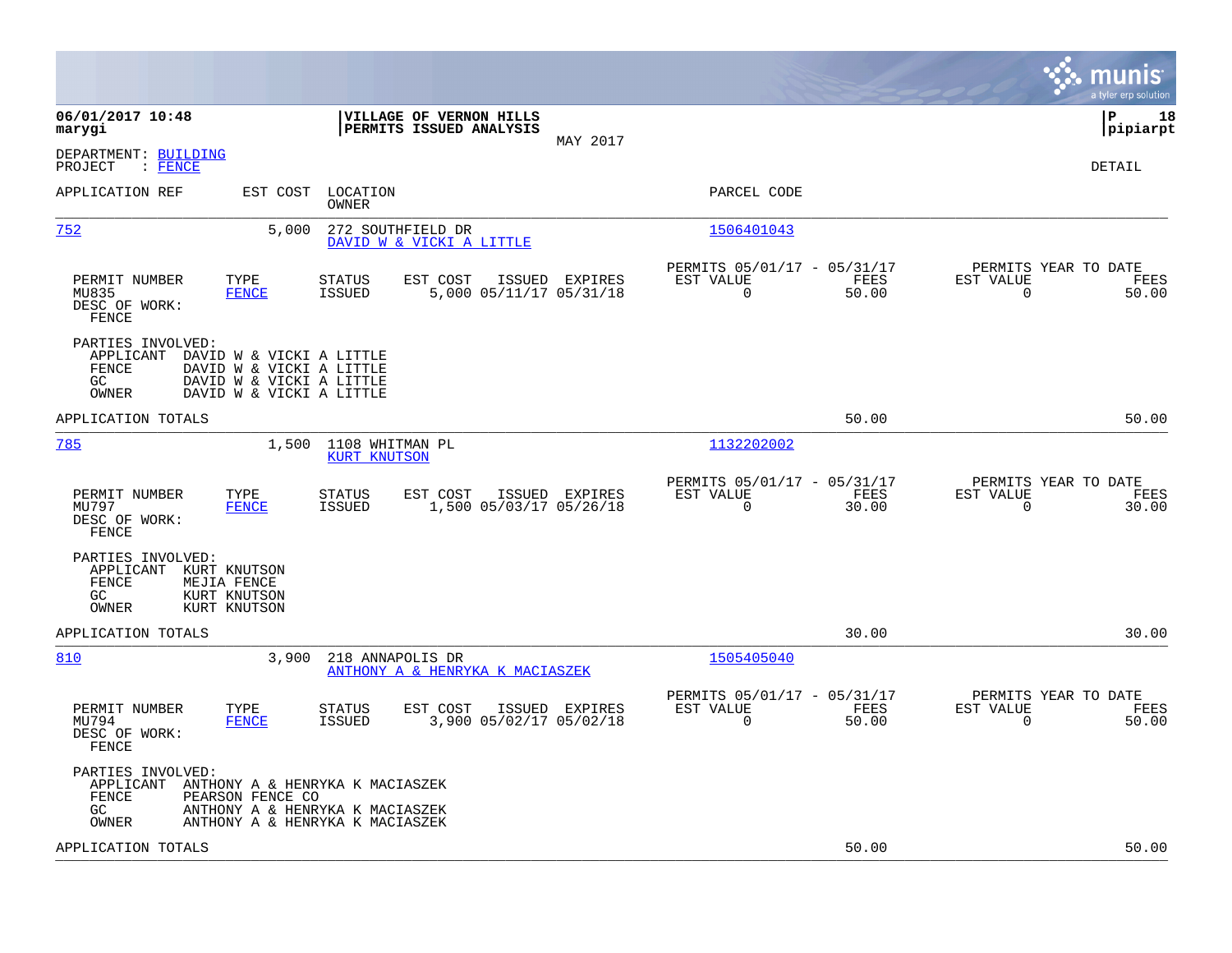|                                                                                                                                            |                                                                                                                             |                                                    |                            |                                                         |               |                          | munis<br>a tyler erp solution         |
|--------------------------------------------------------------------------------------------------------------------------------------------|-----------------------------------------------------------------------------------------------------------------------------|----------------------------------------------------|----------------------------|---------------------------------------------------------|---------------|--------------------------|---------------------------------------|
| 06/01/2017 10:48<br>marygi<br>824                                                                                                          | 1,000<br>264 SOUTHFIELD DR<br>MICHELLE M KOBRAN                                                                             | VILLAGE OF VERNON HILLS<br>PERMITS ISSUED ANALYSIS |                            | 1506401041                                              |               |                          | l P<br>19<br> pipiarpt                |
| TYPE<br>PERMIT NUMBER                                                                                                                      | <b>STATUS</b>                                                                                                               | EST COST                                           | ISSUED EXPIRES<br>MAY 2017 | PERMITS 05/01/17 - 05/31/17<br>EST VALUE                | FEES          | EST VALUE                | PERMITS YEAR TO DATE<br>FEES          |
| DEPARTMENT: BUILDING<br>: FENCE<br>PROJECT                                                                                                 |                                                                                                                             |                                                    |                            |                                                         |               |                          | DETAIL                                |
| APPLICATION REF                                                                                                                            | EST COST<br>LOCATION<br>OWNER                                                                                               |                                                    |                            | PARCEL CODE                                             |               |                          |                                       |
| MU810<br><b>FENCE</b><br>DESC OF WORK:<br>FENCE                                                                                            | <b>ISSUED</b>                                                                                                               | 1,000 05/04/17 05/22/18                            |                            | 0                                                       | 30.00         | 0                        | 30.00                                 |
| PARTIES INVOLVED:<br>APPLICANT<br>MICHELLE M KOBRAN<br>FENCE<br>MICHELLE M KOBRAN<br>GC<br>MICHELLE M KOBRAN<br>OWNER<br>MICHELLE M KOBRAN |                                                                                                                             |                                                    |                            |                                                         |               |                          |                                       |
| APPLICATION TOTALS                                                                                                                         |                                                                                                                             |                                                    |                            |                                                         | 30.00         |                          | 30.00                                 |
| 827                                                                                                                                        | 3,400<br>106 AUGUSTA DR                                                                                                     | MARK E & HELENE SCHILLING                          |                            | 1505403015                                              |               |                          |                                       |
| TYPE<br>PERMIT NUMBER<br>MU809<br><b>FENCE</b><br>DESC OF WORK:<br>FENCE                                                                   | <b>STATUS</b><br><b>ISSUED</b>                                                                                              | EST COST<br>3,400 05/04/17 05/30/18                | ISSUED EXPIRES             | PERMITS 05/01/17 - 05/31/17<br>EST VALUE<br>$\mathbf 0$ | FEES<br>50.00 | EST VALUE<br>$\mathbf 0$ | PERMITS YEAR TO DATE<br>FEES<br>50.00 |
| PARTIES INVOLVED:<br>APPLICANT<br>FENCE<br>GOLDEN FENCE INC<br>GC<br>GOLDEN FENCE INC<br>OWNER                                             | MARK E & HELENE SCHILLING<br>MARK E & HELENE SCHILLING                                                                      |                                                    |                            |                                                         |               |                          |                                       |
| APPLICATION TOTALS                                                                                                                         |                                                                                                                             |                                                    |                            |                                                         | 50.00         |                          | 50.00                                 |
| 832                                                                                                                                        | 1,000<br>113 AUSTIN CT                                                                                                      | WESLEY & TARYN STINSON                             |                            | 1504305027                                              |               |                          |                                       |
| PERMIT NUMBER<br>TYPE<br>MU795<br><b>FENCE</b><br>DESC OF WORK:<br>FENCE                                                                   | <b>STATUS</b><br><b>ISSUED</b>                                                                                              | EST COST<br>1,000 05/03/17 05/03/18                | ISSUED EXPIRES             | PERMITS 05/01/17 - 05/31/17<br>EST VALUE<br>$\mathbf 0$ | FEES<br>30.00 | EST VALUE<br>$\mathbf 0$ | PERMITS YEAR TO DATE<br>FEES<br>30.00 |
| PARTIES INVOLVED:<br>APPLICANT<br>FENCE<br>GC<br>OWNER<br>PAYER                                                                            | WESLEY & TARYN STINSON<br>AZTEC FENCE COMPANY<br>WESLEY & TARYN STINSON<br>WESLEY & TARYN STINSON<br>WESLEY & TARYN STINSON |                                                    |                            |                                                         |               |                          |                                       |
| APPLICATION TOTALS                                                                                                                         |                                                                                                                             |                                                    |                            |                                                         | 30.00         |                          | 30.00                                 |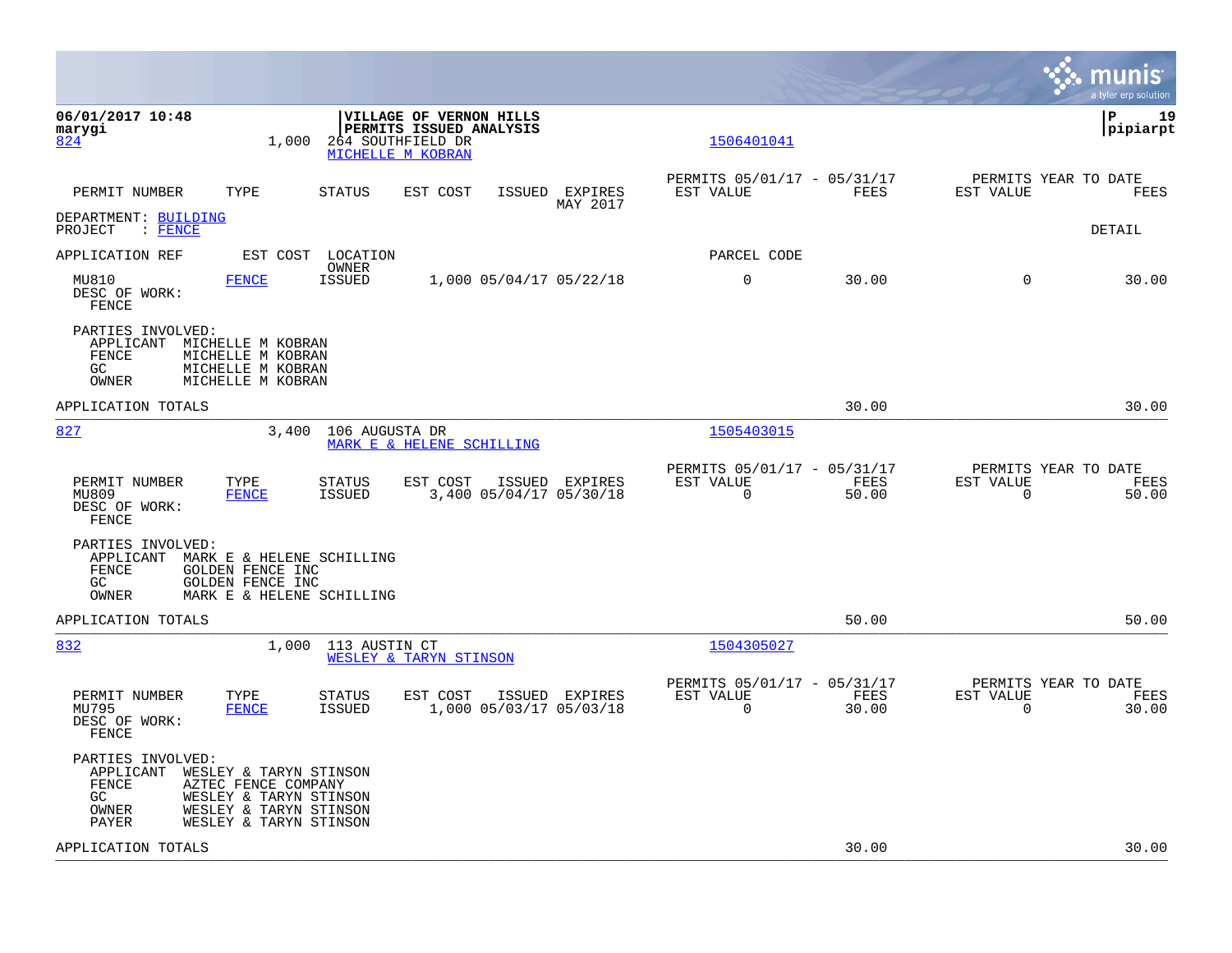|                                                                                      |                                                                                                |                                |                                                                                 |                            |                                                      |               |                                               | munis<br>a tyler erp solution |
|--------------------------------------------------------------------------------------|------------------------------------------------------------------------------------------------|--------------------------------|---------------------------------------------------------------------------------|----------------------------|------------------------------------------------------|---------------|-----------------------------------------------|-------------------------------|
| 06/01/2017 10:48<br>marygi<br>851                                                    | 2,800                                                                                          | <b>MARY EVANS</b>              | VILLAGE OF VERNON HILLS<br><b>PERMITS ISSUED ANALYSIS</b><br>84 NORTH FIORE PKY |                            | 1506407026                                           |               |                                               | l P<br>20<br> pipiarpt        |
| PERMIT NUMBER                                                                        | TYPE                                                                                           | STATUS                         | EST COST                                                                        | ISSUED EXPIRES<br>MAY 2017 | PERMITS 05/01/17 - 05/31/17<br>EST VALUE             | FEES          | PERMITS YEAR TO DATE<br>EST VALUE             | FEES                          |
| DEPARTMENT: BUILDING<br>: FENCE<br>PROJECT                                           |                                                                                                |                                |                                                                                 |                            |                                                      |               |                                               | DETAIL                        |
| APPLICATION REF                                                                      | EST COST                                                                                       | LOCATION<br>OWNER              |                                                                                 |                            | PARCEL CODE                                          |               |                                               |                               |
| MU867<br>DESC OF WORK:<br>FENCE                                                      | FENCE                                                                                          | <b>ISSUED</b>                  | 2,800 05/15/17 05/15/18                                                         |                            | 0                                                    | 50.00         | 0                                             | 50.00                         |
| PARTIES INVOLVED:<br>APPLICANT<br>FENCE<br>GC.<br>OWNER                              | MARY EVANS<br>AZTEC FENCE COMPANY<br><b>MARY EVANS</b><br><b>MARY EVANS</b>                    |                                |                                                                                 |                            |                                                      |               |                                               |                               |
| APPLICATION TOTALS                                                                   |                                                                                                |                                |                                                                                 |                            |                                                      | 50.00         |                                               | 50.00                         |
| 862                                                                                  | 5,263                                                                                          | <b>BONNIE THURBER</b>          | 48 SOUTH FIORE PKY                                                              |                            | 1507210004                                           |               |                                               |                               |
| PERMIT NUMBER<br>MU819<br>DESC OF WORK:<br>FENCE                                     | TYPE<br><b>FENCE</b>                                                                           | <b>STATUS</b><br><b>ISSUED</b> | EST COST<br>5,263 05/08/17 05/10/18                                             | ISSUED EXPIRES             | PERMITS 05/01/17 - 05/31/17<br>EST VALUE<br>0        | FEES<br>52.63 | PERMITS YEAR TO DATE<br>EST VALUE<br>0        | FEES<br>52.63                 |
| PARTIES INVOLVED:<br>APPLICANT<br>FENCE<br>GC.<br>OWNER                              | <b>BONNIE THURBER</b><br><b>ACTION FENCE</b><br><b>BONNIE THURBER</b><br><b>BONNIE THURBER</b> |                                |                                                                                 |                            |                                                      |               |                                               |                               |
| APPLICATION TOTALS                                                                   |                                                                                                |                                |                                                                                 |                            |                                                      | 52.63         |                                               | 52.63                         |
| 873                                                                                  | 2,500                                                                                          | 29 MONTGOMERY LN               | A RICHARDSON H BROWN                                                            |                            | 1508204003                                           |               |                                               |                               |
| PERMIT NUMBER<br>MU842<br>DESC OF WORK:<br>FENCE                                     | TYPE<br><b>FENCE</b>                                                                           | <b>STATUS</b><br><b>ISSUED</b> | EST COST<br>2,500 05/11/17 05/31/18                                             | ISSUED EXPIRES             | PERMITS 05/01/17 - 05/31/17<br>EST VALUE<br>$\Omega$ | FEES<br>50.00 | PERMITS YEAR TO DATE<br>EST VALUE<br>$\Omega$ | FEES<br>50.00                 |
| PARTIES INVOLVED:<br>APPLICANT A RICHARDSON H BROWN<br>FENCE<br>GC<br>OWNER<br>PAYER | AZTEC FENCE COMPANY<br>A RICHARDSON H BROWN<br>A RICHARDSON H BROWN<br>A RICHARDSON H BROWN    |                                |                                                                                 |                            |                                                      |               |                                               |                               |
| APPLICATION TOTALS                                                                   |                                                                                                |                                |                                                                                 |                            |                                                      | 50.00         |                                               | 50.00                         |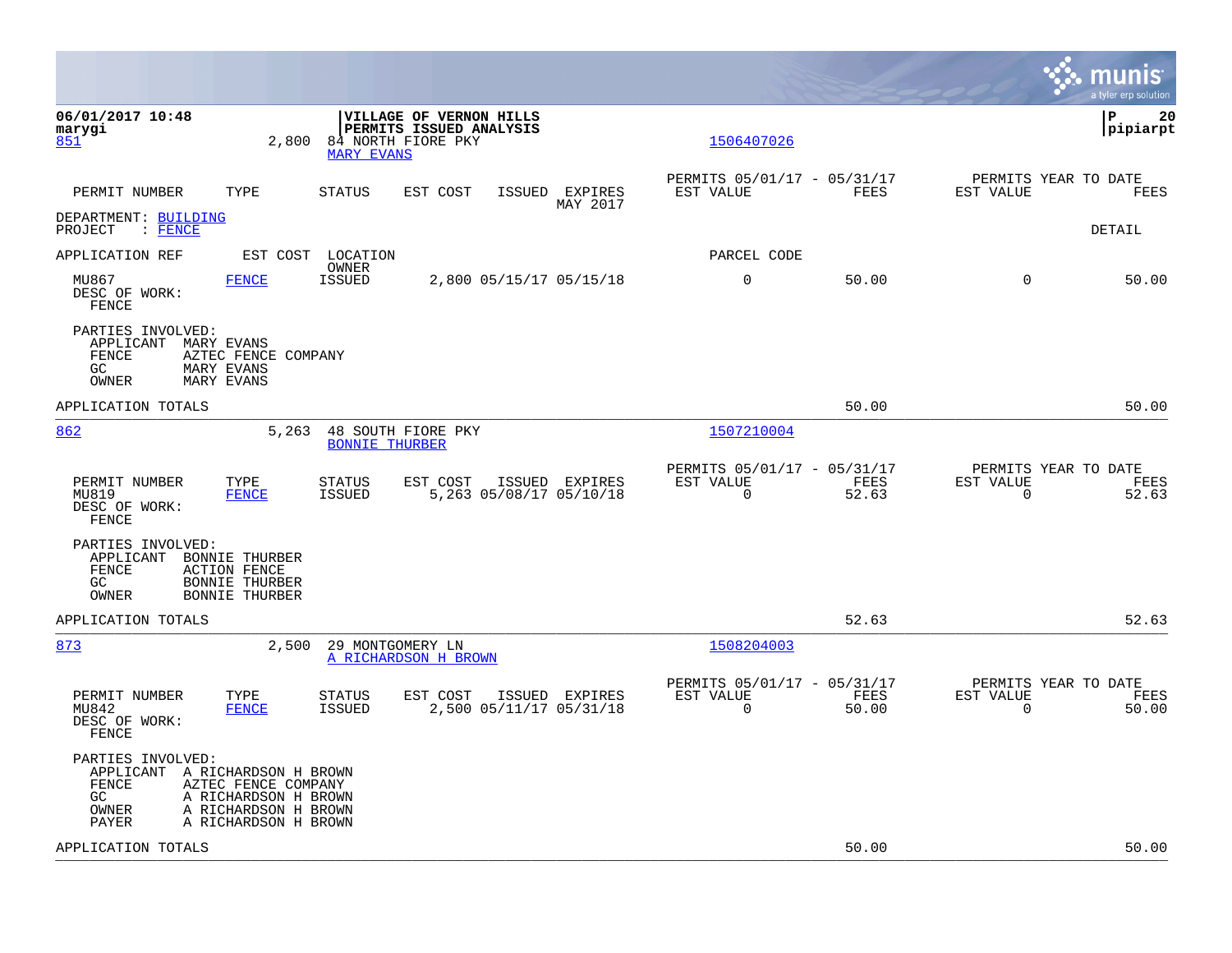|                                                                                                                                                                                                                            |                            |                                                      |               |                                               | munis<br>a tyler erp solution |
|----------------------------------------------------------------------------------------------------------------------------------------------------------------------------------------------------------------------------|----------------------------|------------------------------------------------------|---------------|-----------------------------------------------|-------------------------------|
| 06/01/2017 10:48<br>VILLAGE OF VERNON HILLS<br>PERMITS ISSUED ANALYSIS<br>marygi<br>874<br>2,500<br>217 EAST LAKESIDE DR<br>JOSE HERNANDEZ & MARILU MELCHOR                                                                |                            | 1508104023                                           |               |                                               | ΙP<br>21<br> pipiarpt         |
| PERMIT NUMBER<br>TYPE<br><b>STATUS</b><br>EST COST                                                                                                                                                                         | ISSUED EXPIRES<br>MAY 2017 | PERMITS 05/01/17 - 05/31/17<br>EST VALUE             | FEES          | PERMITS YEAR TO DATE<br>EST VALUE             | FEES                          |
| DEPARTMENT: BUILDING<br>PROJECT<br>$\colon$ FENCE                                                                                                                                                                          |                            |                                                      |               |                                               | DETAIL                        |
| EST COST LOCATION<br>APPLICATION REF<br>OWNER                                                                                                                                                                              |                            | PARCEL CODE                                          |               |                                               |                               |
| 2,500 05/12/17 05/25/18<br>MU846<br><b>FENCE</b><br><b>ISSUED</b><br>DESC OF WORK:<br>FENCE                                                                                                                                |                            | $\mathbf 0$                                          | 50.00         | $\Omega$                                      | 50.00                         |
| PARTIES INVOLVED:<br>JOSE HERNANDEZ & MARILU MELCHOR<br>APPLICANT<br><b>FENCE</b><br>AZTEC FENCE COMPANY<br>GC<br>AZTEC FENCE COMPANY<br><b>OWNER</b><br>JOSE HERNANDEZ & MARILU MELCHOR                                   |                            |                                                      |               |                                               |                               |
| APPLICATION TOTALS                                                                                                                                                                                                         |                            |                                                      | 50.00         |                                               | 50.00                         |
| 880<br>221 SHEFFIELD LN<br>2,650<br>BRUCE J & DEBORAH A SANOSHY                                                                                                                                                            |                            | 1508409006                                           |               |                                               |                               |
| PERMIT NUMBER<br>TYPE<br><b>STATUS</b><br>EST COST<br>COMPLT<br>2,650 05/15/17 05/22/18<br>MU868<br><b>FENCE</b><br>DESC OF WORK:<br>FENCE                                                                                 | ISSUED EXPIRES             | PERMITS 05/01/17 - 05/31/17<br>EST VALUE<br>$\Omega$ | FEES<br>50.00 | PERMITS YEAR TO DATE<br>EST VALUE<br>$\Omega$ | FEES<br>50.00                 |
| PARTIES INVOLVED:<br>APPLICANT<br>BRUCE J & DEBORAH A SANOSHY<br>FENCE<br><b>ACTION FENCE</b><br>GC<br>BRUCE J & DEBORAH A SANOSHY<br>OWNER<br>BRUCE J & DEBORAH A SANOSHY<br>PAYER<br>BRUCE J & DEBORAH A SANOSHY         |                            |                                                      |               |                                               |                               |
| APPLICATION TOTALS                                                                                                                                                                                                         |                            |                                                      | 50.00         |                                               | 50.00                         |
| 881<br>3,300<br>304 ALBERT DR<br>CARLOS D & CHRISTINE R PALMER                                                                                                                                                             |                            | 1505425014                                           |               |                                               |                               |
| TYPE<br>PERMIT NUMBER<br><b>STATUS</b><br>EST COST<br>MU843<br><b>FENCE</b><br><b>ISSUED</b><br>3,300 05/11/17 05/22/18<br>DESC OF WORK:<br>FENCE                                                                          | ISSUED EXPIRES             | PERMITS 05/01/17 - 05/31/17<br>EST VALUE<br>$\Omega$ | FEES<br>50.00 | PERMITS YEAR TO DATE<br>EST VALUE<br>$\Omega$ | FEES<br>50.00                 |
| PARTIES INVOLVED:<br>CARLOS D & CHRISTINE R PALMER<br>APPLICANT<br>FENCE<br>AZTEC FENCE COMPANY<br>GC<br>CARLOS D & CHRISTINE R PALMER<br>OWNER<br>CARLOS D & CHRISTINE R PALMER<br>CARLOS D & CHRISTINE R PALMER<br>PAYER |                            |                                                      |               |                                               |                               |
| APPLICATION TOTALS                                                                                                                                                                                                         |                            |                                                      | 50.00         |                                               | 50.00                         |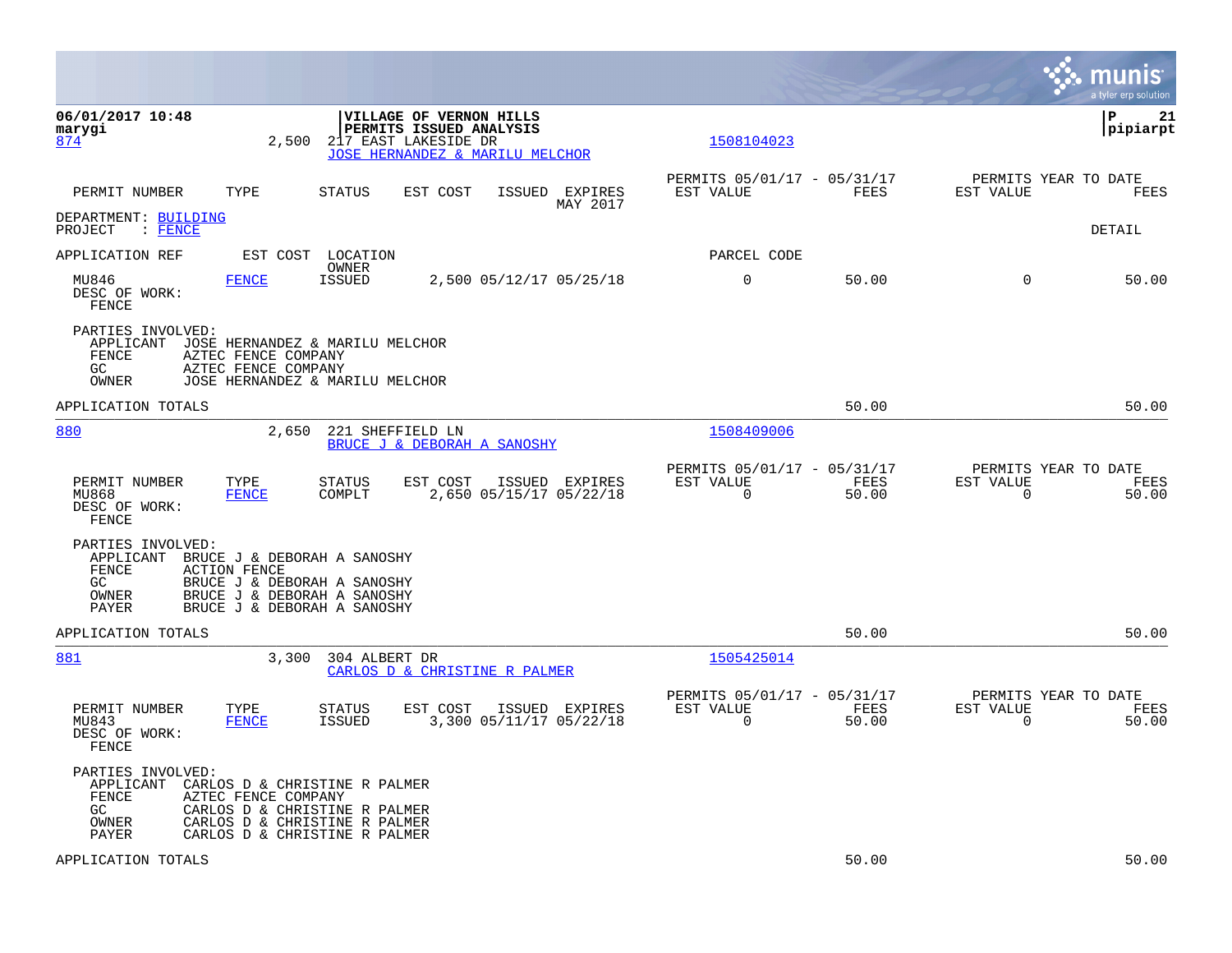|                                                                                                                                                 |                                                                                          |                                                    |                |                                                         |               |                                               | munis<br>a tyler erp solution |
|-------------------------------------------------------------------------------------------------------------------------------------------------|------------------------------------------------------------------------------------------|----------------------------------------------------|----------------|---------------------------------------------------------|---------------|-----------------------------------------------|-------------------------------|
| 06/01/2017 10:48<br>marygi                                                                                                                      |                                                                                          | VILLAGE OF VERNON HILLS<br>PERMITS ISSUED ANALYSIS | MAY 2017       |                                                         |               |                                               | lР<br>22<br> pipiarpt         |
| DEPARTMENT: BUILDING<br>PROJECT<br>$\therefore$ FENCE                                                                                           |                                                                                          |                                                    |                |                                                         |               |                                               | DETAIL                        |
| APPLICATION REF                                                                                                                                 | EST COST<br>LOCATION<br><b>OWNER</b>                                                     |                                                    |                | PARCEL CODE                                             |               |                                               |                               |
| 889                                                                                                                                             | 109 MEMPHIS PL<br>3,875                                                                  | M RUDOLPH & L TAGLIAFERRO                          |                | 1508204033                                              |               |                                               |                               |
| PERMIT NUMBER<br>TYPE<br>MU858<br><b>FENCE</b><br>DESC OF WORK:<br>FENCE                                                                        | <b>STATUS</b><br>ISSUED                                                                  | EST COST<br>ISSUED<br>3,875 05/12/17 05/12/18      | EXPIRES        | PERMITS 05/01/17 - 05/31/17<br>EST VALUE<br>$\mathbf 0$ | FEES<br>50.00 | PERMITS YEAR TO DATE<br>EST VALUE<br>0        | FEES<br>50.00                 |
| PARTIES INVOLVED:<br>APPLICANT<br>MATTHEW RUDOLPH<br><b>DURABILT FENCE</b><br>GC.<br>GC<br>MATTHEW RUDOLPH<br>OWNER<br>PAYER<br>MATTHEW RUDOLPH | M RUDOLPH & L TAGLIAFERRO                                                                |                                                    |                |                                                         |               |                                               |                               |
| APPLICATION TOTALS                                                                                                                              |                                                                                          |                                                    |                |                                                         | 50.00         |                                               | 50.00                         |
| 907                                                                                                                                             | 850                                                                                      | 237 SOUTHFIELD DR<br>HAL R & LINDA M MORRIS        |                | 1506402003                                              |               |                                               |                               |
| PERMIT NUMBER<br>TYPE<br>MU862<br><b>FENCE</b><br>DESC OF WORK:<br>REPLACE 6 FENCE POSTS                                                        | <b>STATUS</b><br><b>ISSUED</b>                                                           | EST COST<br>850 05/12/17 05/30/18                  | ISSUED EXPIRES | PERMITS 05/01/17 - 05/31/17<br>EST VALUE<br>$\mathbf 0$ | FEES<br>30.00 | PERMITS YEAR TO DATE<br>EST VALUE<br>0        | FEES<br>30.00                 |
| PARTIES INVOLVED:<br>APPLICANT<br>FENCE<br><b>ACTION FENCE</b><br>GC<br>OWNER                                                                   | HAL R & LINDA M MORRIS<br>HAL R & LINDA M MORRIS<br>HAL R & LINDA M MORRIS               |                                                    |                |                                                         |               |                                               |                               |
| APPLICATION TOTALS                                                                                                                              |                                                                                          |                                                    |                |                                                         | 30.00         |                                               | 30.00                         |
| 945                                                                                                                                             | 5,350<br>1107 EMERSON PL                                                                 | WERNER & ERNA TYEBO                                |                | 1132401014                                              |               |                                               |                               |
| PERMIT NUMBER<br>TYPE<br>MU902<br><b>FENCE</b><br>DESC OF WORK:<br>FENCE                                                                        | <b>STATUS</b><br><b>ISSUED</b>                                                           | EST COST<br>5,350 05/23/17 05/23/18                | ISSUED EXPIRES | PERMITS 05/01/17 - 05/31/17<br>EST VALUE<br>$\Omega$    | FEES<br>53.50 | PERMITS YEAR TO DATE<br>EST VALUE<br>$\Omega$ | FEES<br>53.50                 |
| PARTIES INVOLVED:<br>APPLICANT<br>FENCE<br>SHOGREN FENCE<br>GC<br>OWNER<br>PAYER                                                                | WERNER & ERNA TYEBO<br>WERNER & ERNA TYEBO<br>WERNER & ERNA TYEBO<br>WERNER & ERNA TYEBO |                                                    |                |                                                         |               |                                               |                               |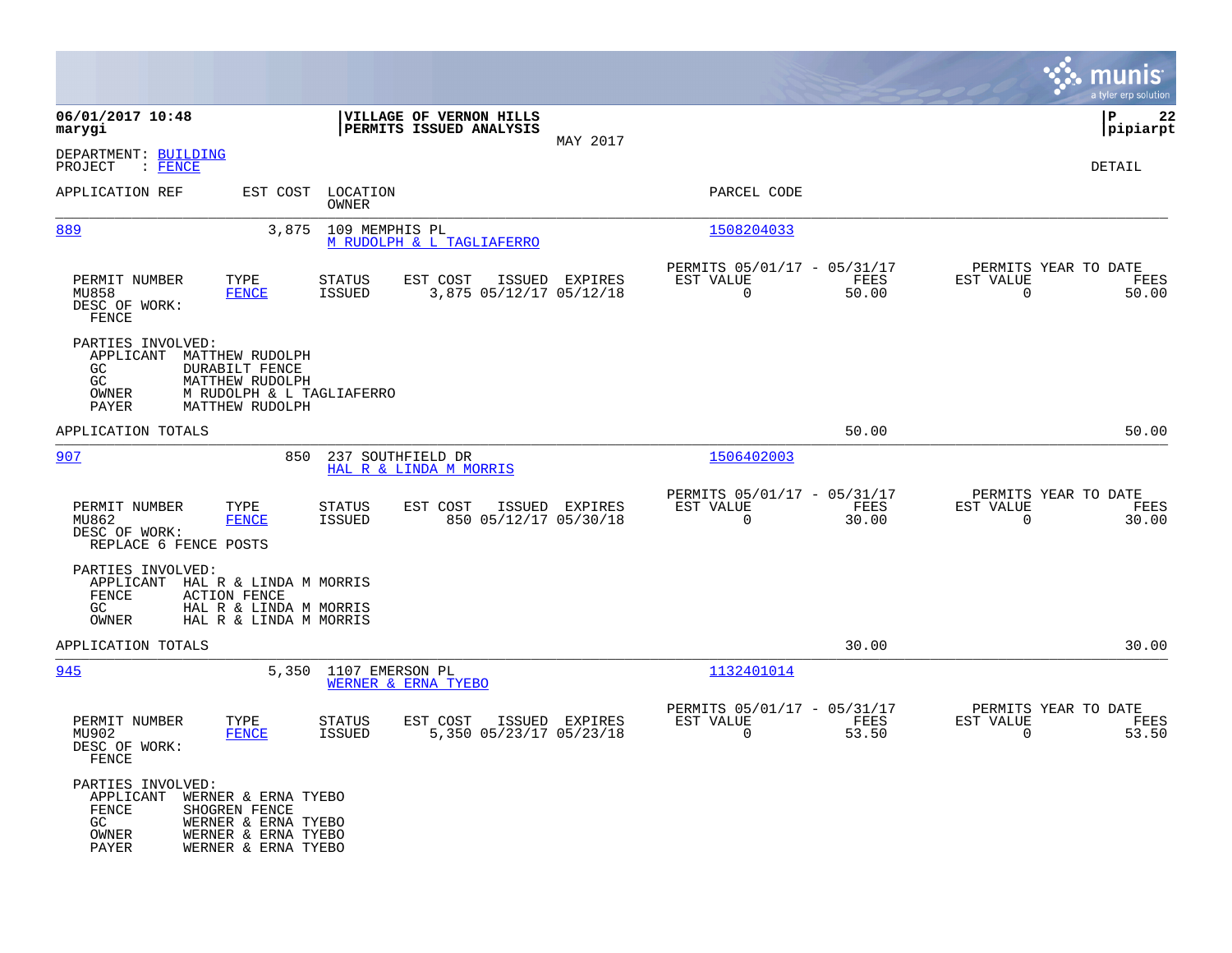|                                                                                                                                                    |                                                                                                                                                          |                |                                                         |                | munis<br>a tyler erp solution                                     |
|----------------------------------------------------------------------------------------------------------------------------------------------------|----------------------------------------------------------------------------------------------------------------------------------------------------------|----------------|---------------------------------------------------------|----------------|-------------------------------------------------------------------|
| 06/01/2017 10:48<br>marygi<br>APPLICATION TOTALS                                                                                                   | VILLAGE OF VERNON HILLS<br>PERMITS ISSUED ANALYSIS                                                                                                       | MAY 2017       |                                                         | 53.50          | P<br>23<br> pipiarpt<br>53.50                                     |
| DEPARTMENT: BUILDING<br>: FENCE<br>PROJECT                                                                                                         |                                                                                                                                                          |                |                                                         |                | <b>DETAIL</b>                                                     |
| APPLICATION REF<br>EST COST                                                                                                                        | LOCATION<br>OWNER                                                                                                                                        |                | PARCEL CODE                                             |                |                                                                   |
| 947<br>600                                                                                                                                         | 2 SAINT IVES LN<br>OLIVERIO PASILLAS & OLIVIA QUINONEZ                                                                                                   |                | 1504312005                                              |                |                                                                   |
| PERMIT NUMBER<br>TYPE<br>MU910<br><b>FENCE</b><br>DESC OF WORK:<br>FENCE                                                                           | STATUS<br>EST COST<br><b>ISSUED</b><br>600 05/24/17 05/24/18                                                                                             | ISSUED EXPIRES | PERMITS 05/01/17 - 05/31/17<br>EST VALUE<br>$\Omega$    | FEES<br>30.00  | PERMITS YEAR TO DATE<br>EST VALUE<br>FEES<br>$\mathbf 0$<br>30.00 |
| PARTIES INVOLVED:<br>APPLICANT<br>FENCE<br>GC<br>OWNER                                                                                             | OLIVERIO PASILLAS & OLIVIA QUINONEZ<br>OLIVERIO PASILLAS & OLIVIA OUINONEZ<br>OLIVERIO PASILLAS & OLIVIA QUINONEZ<br>OLIVERIO PASILLAS & OLIVIA QUINONEZ |                |                                                         |                |                                                                   |
| APPLICATION TOTALS                                                                                                                                 |                                                                                                                                                          |                |                                                         | 30.00          | 30.00                                                             |
| 965<br>3,550                                                                                                                                       | 264 LASALLE ST<br>MARINA ZASLAVSKIY                                                                                                                      |                | 1509310003                                              |                |                                                                   |
| PERMIT NUMBER<br>TYPE<br>MU931<br><b>FENCE</b><br>DESC OF WORK:<br>FENCE                                                                           | STATUS<br>EST COST<br>3,550 05/31/17 05/31/18<br>ISSUED                                                                                                  | ISSUED EXPIRES | PERMITS 05/01/17 - 05/31/17<br>EST VALUE<br>$\mathbf 0$ | FEES<br>50.00  | PERMITS YEAR TO DATE<br>EST VALUE<br>FEES<br>$\mathbf 0$<br>50.00 |
| PARTIES INVOLVED:<br>APPLICANT<br>MARINA ZASLAVSKIY<br>FENCE<br>NORTHWEST CEDAR PRODUCTS<br>MARINA ZASLAVSKIY<br>GC.<br>OWNER<br>MARINA ZASLAVSKIY |                                                                                                                                                          |                |                                                         |                |                                                                   |
| APPLICATION TOTALS                                                                                                                                 |                                                                                                                                                          |                |                                                         | 50.00          | 50.00                                                             |
| 974<br>19,095                                                                                                                                      | STONE FENCE FARMS<br>PLACEHOLDER                                                                                                                         |                | 1509100003                                              |                |                                                                   |
| PERMIT NUMBER<br>TYPE<br>MU934<br><b>FENCE</b><br>DESC OF WORK:<br>FENCE                                                                           | EST COST<br><b>STATUS</b><br>19,095 05/31/17 05/31/18<br><b>ISSUED</b>                                                                                   | ISSUED EXPIRES | PERMITS 05/01/17 - 05/31/17<br>EST VALUE<br>$\Omega$    | FEES<br>190.95 | PERMITS YEAR TO DATE<br>EST VALUE<br>FEES<br>0<br>190.95          |
| PARTIES INVOLVED:<br>APPLICANT<br><b>ACTION FENCE</b><br>FENCE<br><b>ACTION FENCE</b><br>GC.<br><b>ACTION FENCE</b><br>OWNER<br>PLACEHOLDER        |                                                                                                                                                          |                |                                                         |                |                                                                   |
| APPLICATION TOTALS                                                                                                                                 |                                                                                                                                                          |                |                                                         | 190.95         | 190.95                                                            |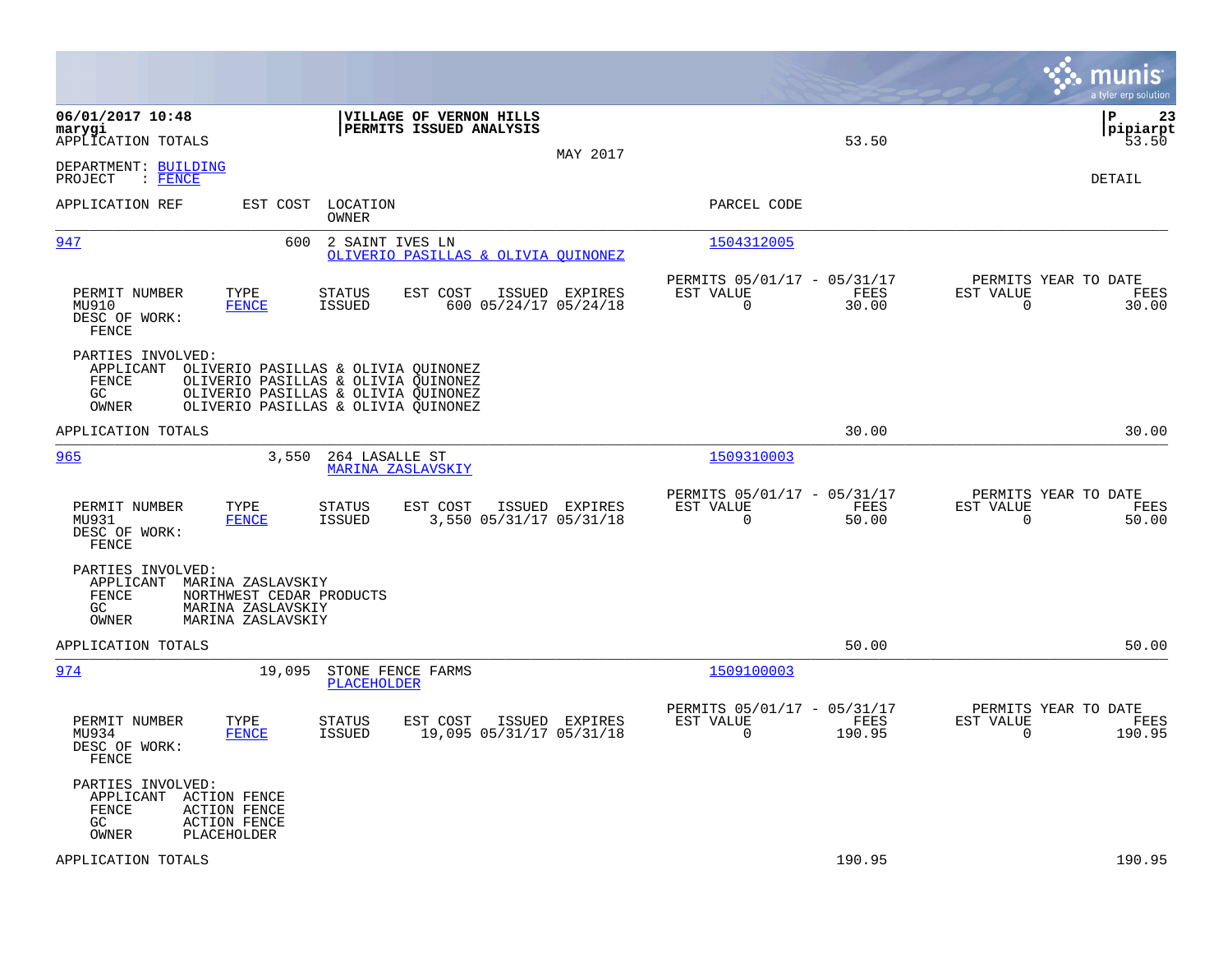|                                                        |                                                                                                                          |                   |                                                           |          |                                                      |                   |                                   | $\overline{\mathsf{m} \mathsf{u}}$ nıs $\overline{\mathsf{m} \mathsf{u}}$<br>a tyler erp solution |
|--------------------------------------------------------|--------------------------------------------------------------------------------------------------------------------------|-------------------|-----------------------------------------------------------|----------|------------------------------------------------------|-------------------|-----------------------------------|---------------------------------------------------------------------------------------------------|
| 06/01/2017 10:48<br>marygi                             |                                                                                                                          |                   | <b>VILLAGE OF VERNON HILLS</b><br>PERMITS ISSUED ANALYSIS | MAY 2017 |                                                      |                   |                                   | 24<br>∣₽<br> pipiarpt                                                                             |
| DEPARTMENT: BUILDING<br>PROJECT<br>$\colon$ FENCE      |                                                                                                                          |                   |                                                           |          |                                                      |                   |                                   | DETAIL                                                                                            |
| APPLICATION REF                                        | EST COST                                                                                                                 | LOCATION<br>OWNER |                                                           |          | PARCEL CODE                                          |                   |                                   |                                                                                                   |
| 989                                                    | 7,296                                                                                                                    |                   | 1013 WEST ROYAL OAK DR<br>GARY W FITZGIBBONS TRUST        |          | 1507209010                                           |                   |                                   |                                                                                                   |
| PERMIT NUMBER<br>MU927<br>DESC OF WORK:<br>FENCE       | TYPE<br><b>FENCE</b>                                                                                                     | STATUS<br>ISSUED  | EST COST<br>ISSUED<br>7,296 05/30/17 05/31/18             | EXPIRES  | PERMITS 05/01/17 - 05/31/17<br>EST VALUE<br>$\Omega$ | FEES<br>72.96     | PERMITS YEAR TO DATE<br>EST VALUE | FEES<br>72.96                                                                                     |
| PARTIES INVOLVED:<br>APPLICANT<br>FENCE<br>GC<br>OWNER | AMERICAN FENCE PROFESSIONALS<br>AMERICAN FENCE PROFESSIONALS<br>AMERICAN FENCE PROFESSIONALS<br>GARY W FITZGIBBONS TRUST |                   |                                                           |          |                                                      |                   |                                   |                                                                                                   |
| APPLICATION TOTALS<br>PROJECT TOTALS                   |                                                                                                                          |                   |                                                           |          | 0                                                    | 72.96<br>1,020.04 |                                   | 72.96<br>1,020.04                                                                                 |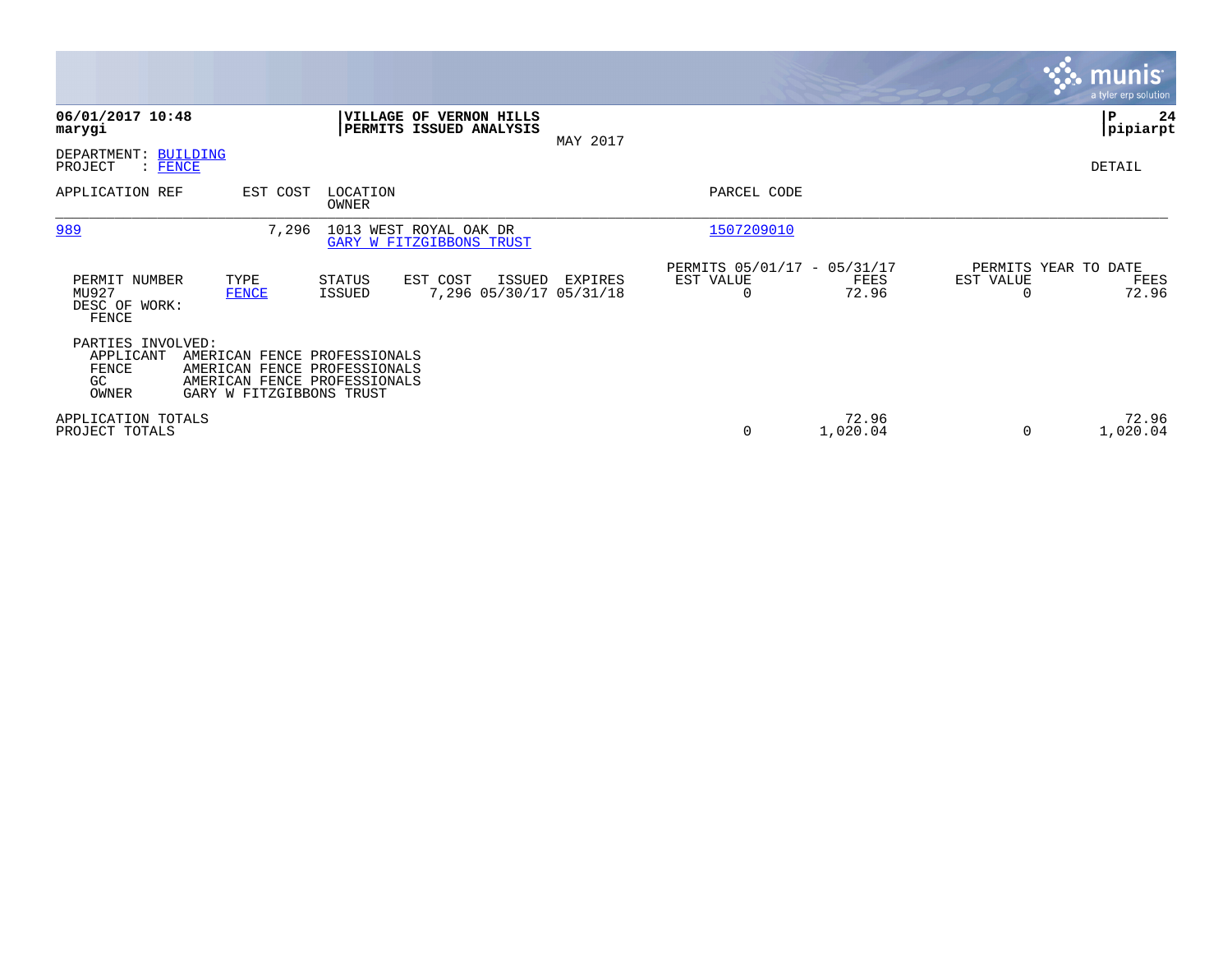|                                                                                                                                                                                                                         |                                                                                                                      |                                                                           | munis<br>a tyler erp solut <u>ion</u>                              |
|-------------------------------------------------------------------------------------------------------------------------------------------------------------------------------------------------------------------------|----------------------------------------------------------------------------------------------------------------------|---------------------------------------------------------------------------|--------------------------------------------------------------------|
| 06/01/2017 10:48<br>marygi                                                                                                                                                                                              | VILLAGE OF VERNON HILLS<br>PERMITS ISSUED ANALYSIS                                                                   |                                                                           | ΙP<br>25<br> pipiarpt                                              |
| DEPARTMENT: BUILDING<br>PROJECT<br>: FIRE ALARM                                                                                                                                                                         | MAY 2017                                                                                                             |                                                                           | DETAIL                                                             |
| APPLICATION REF<br>EST COST                                                                                                                                                                                             | LOCATION<br>OWNER                                                                                                    | PARCEL CODE                                                               |                                                                    |
| 778<br>11,150                                                                                                                                                                                                           | 1840 NORTH MILWAUKEE AVE<br><b>CHASE BANK</b>                                                                        | 1128413066                                                                |                                                                    |
| PERMIT NUMBER<br>TYPE<br>MU859<br>DESC OF WORK:<br>FIRE ALARM                                                                                                                                                           | <b>STATUS</b><br>EST COST<br>ISSUED EXPIRES<br>FIRE ALARM ISSUED<br>11,150 05/12/17 05/12/18                         | PERMITS 05/01/17 - 05/31/17<br>EST VALUE<br>FEES<br>$\mathbf 0$<br>441.50 | PERMITS YEAR TO DATE<br>EST VALUE<br>FEES<br>$\mathbf 0$<br>441.50 |
| PARTIES INVOLVED:<br>ALARM<br>FOX VALLEY FIRE SYSTEM<br>APPLICANT<br>FOX VALLEY FIRE SYSTEM<br>GC.<br>FOX VALLEY FIRE SYSTEM<br><b>OCCUPANT</b><br>CHASE BANK<br>CHASE BANK<br>OWNER<br>PAYER<br>FOX VALLEY FIRE SYSTEM |                                                                                                                      |                                                                           |                                                                    |
| APPLICATION TOTALS                                                                                                                                                                                                      |                                                                                                                      | 441.50                                                                    | 441.50                                                             |
| 805<br>11,000                                                                                                                                                                                                           | 328 HAWTHORN CTR<br>CENTENNIAL                                                                                       | 1133401086                                                                |                                                                    |
| PERMIT NUMBER<br>TYPE<br>MU808<br>DESC OF WORK:<br>FIRE ALARM - CARSON'S SHOES                                                                                                                                          | EST COST<br>ISSUED EXPIRES<br><b>STATUS</b><br>11,000 05/04/17 05/04/18<br>FIRE ALARM ISSUED                         | PERMITS 05/01/17 - 05/31/17<br>EST VALUE<br>FEES<br>$\Omega$<br>380.00    | PERMITS YEAR TO DATE<br>EST VALUE<br>FEES<br>380.00<br>$\Omega$    |
| PARTIES INVOLVED:<br>ESSCOE , LLC<br>ALARM<br>APPLICANT<br>ESSCOE , LLC<br>GC<br>ESSCOE , LLC<br>OCCUPANT<br>CARSON PIRIE SCOTT SHOES<br>OWNER<br>CENTENNIAL<br>PAYER<br>ESSCOE , LLC                                   |                                                                                                                      |                                                                           |                                                                    |
| APPLICATION TOTALS                                                                                                                                                                                                      |                                                                                                                      | 380.00                                                                    | 380.00                                                             |
| <u>809</u><br>4,285                                                                                                                                                                                                     | 220 HAWTHORN VILLAGE COMMONS<br>US TRUST-BOA-SAM RES                                                                 | 1133302053                                                                |                                                                    |
| PERMIT NUMBER<br>TYPE<br>MU796<br>DESC OF WORK:<br>FIRE ALARM                                                                                                                                                           | EST COST<br>ISSUED EXPIRES<br><b>STATUS</b><br>4,285 05/03/17 05/03/18<br>FIRE ALARM ISSUED                          | PERMITS 05/01/17 - 05/31/17<br>EST VALUE<br>FEES<br>0<br>355.00           | PERMITS YEAR TO DATE<br>EST VALUE<br>FEES<br>355.00<br>0           |
| PARTIES INVOLVED:<br>ALARM<br>APPLICANT<br>GC.                                                                                                                                                                          | CHICAGO METROPOLITAN FIRE PREVENTION<br>CHICAGO METROPOLITAN FIRE PREVENTION<br>CHICAGO METROPOLITAN FIRE PREVENTION |                                                                           |                                                                    |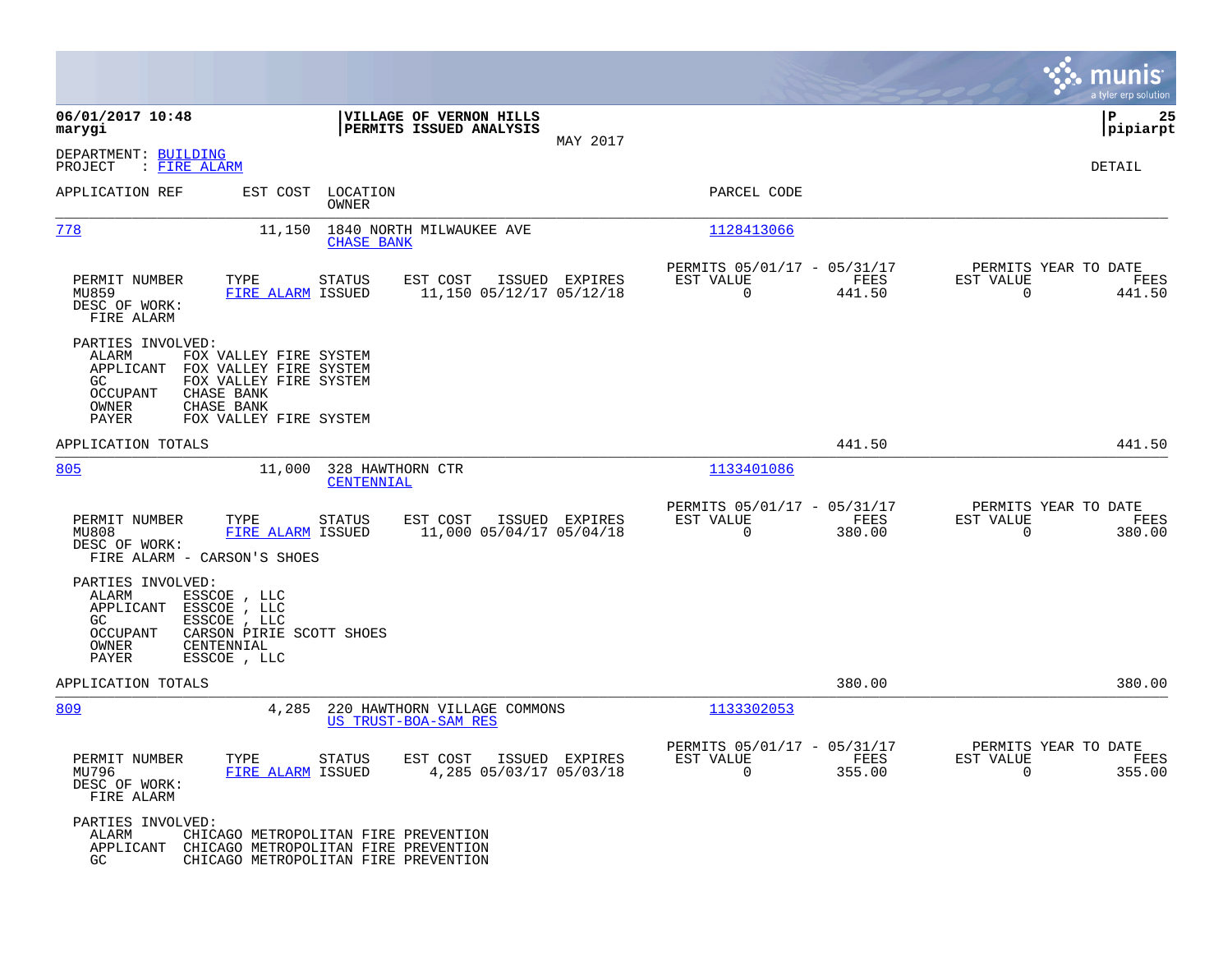|                                                                                                                                                                   |                              | <b>munis</b><br>a tyler erp solution |
|-------------------------------------------------------------------------------------------------------------------------------------------------------------------|------------------------------|--------------------------------------|
| 06/01/2017 10:48<br><b> VILLAGE OF VERNON HILLS</b><br><b>PERMITS ISSUED ANALYSIS</b><br>marygi                                                                   | MAY 2017                     | 26<br>l P<br> pipiarpt               |
| DEPARTMENT: BUILDING<br>: FIRE ALARM<br>PROJECT                                                                                                                   |                              | DETAIL                               |
| APPLICATION REF<br>EST COST<br>LOCATION<br>OWNER<br>OCCUPANT<br>BURRITO EXPRESS<br>US TRUST-BOA-SAM RES<br>OWNER<br>PAYER<br>CHICAGO METROPOLITAN FIRE PREVENTION | PARCEL CODE                  |                                      |
| APPLICATION TOTALS<br>PROJECT TOTALS                                                                                                                              | 355.00<br>0<br>1,176.50<br>0 | 355.00<br>1,176.50                   |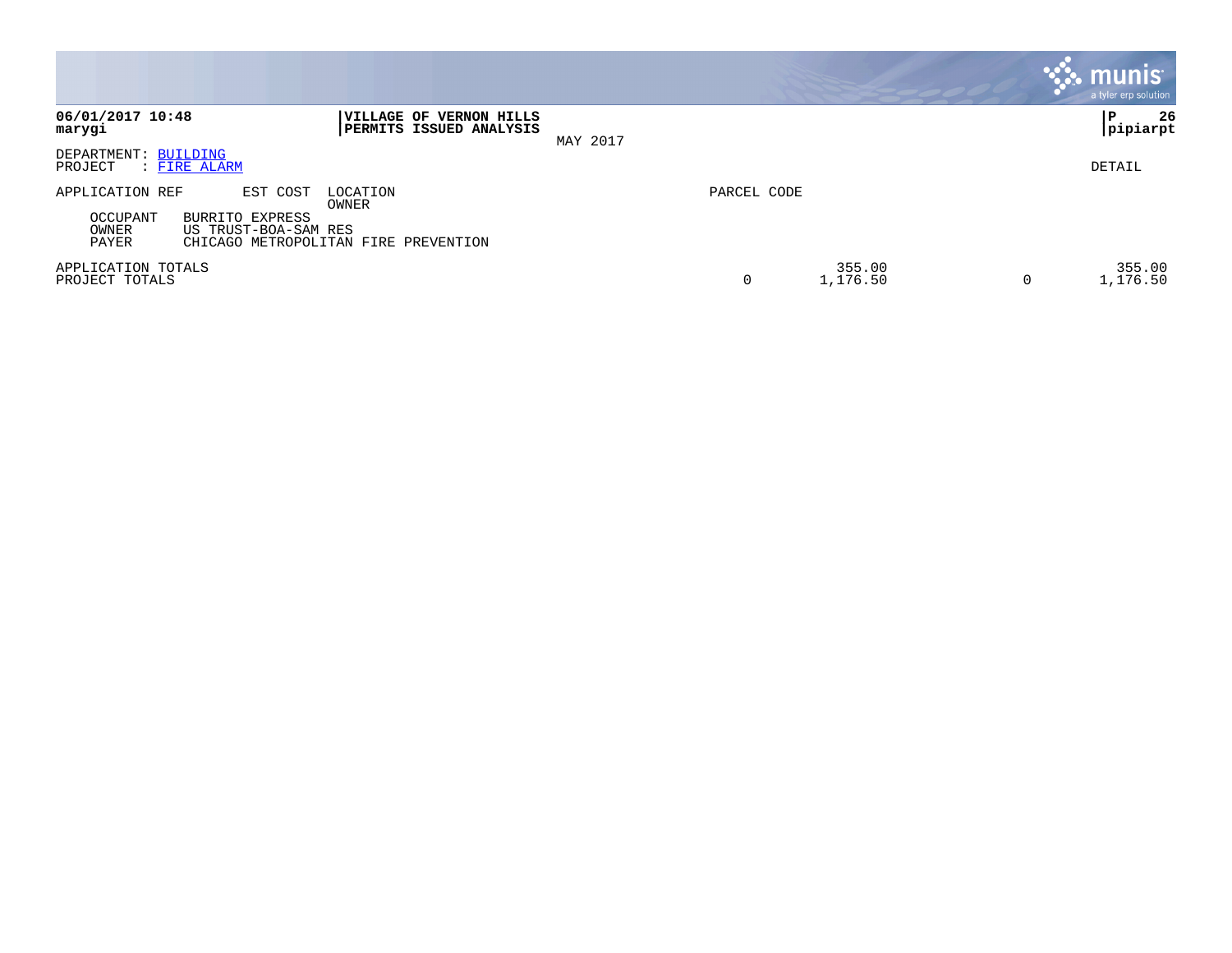|                                                                                         |                                                                |                   |                                                    |          |                                                      |                  |                                   | <b>munis</b><br>a tyler erp solution |
|-----------------------------------------------------------------------------------------|----------------------------------------------------------------|-------------------|----------------------------------------------------|----------|------------------------------------------------------|------------------|-----------------------------------|--------------------------------------|
| 06/01/2017 10:48<br>marygi                                                              |                                                                |                   | VILLAGE OF VERNON HILLS<br>PERMITS ISSUED ANALYSIS |          |                                                      |                  |                                   | l P<br>27<br> pipiarpt               |
| DEPARTMENT: BUILDING<br>PROJECT<br>: LAWN SPRINKLER                                     |                                                                |                   |                                                    | MAY 2017 |                                                      |                  |                                   | DETAIL                               |
| APPLICATION REF                                                                         | EST COST                                                       | LOCATION<br>OWNER |                                                    |          | PARCEL CODE                                          |                  |                                   |                                      |
| 991                                                                                     | 10,100                                                         | <b>CHASE BANK</b> | 1840 NORTH MILWAUKEE AVE                           |          | 1128413066                                           |                  |                                   |                                      |
| PERMIT NUMBER<br>MU924<br>DESC OF WORK:<br>LAWN IRRIGATION                              | TYPE<br>LAWN IRRIG ISSUED                                      | STATUS            | EST COST<br>ISSUED<br>10,100 05/30/17 05/30/18     | EXPIRES  | PERMITS 05/01/17 - 05/31/17<br>EST VALUE<br>$\Omega$ | FEES<br>101.00   | PERMITS YEAR TO DATE<br>EST VALUE | FEES<br>101.00                       |
| PARTIES INVOLVED:<br>APPLICANT<br>GC<br>IRRIGATION THE RAINMEN LLC<br>OCCUPANT<br>OWNER | THE RAINMEN LLC<br>THE RAINMEN LLC<br>CHASE BANK<br>CHASE BANK |                   |                                                    |          |                                                      |                  |                                   |                                      |
| APPLICATION TOTALS<br>PROJECT TOTALS                                                    |                                                                |                   |                                                    |          | 0                                                    | 101.00<br>101.00 |                                   | 101.00<br>101.00                     |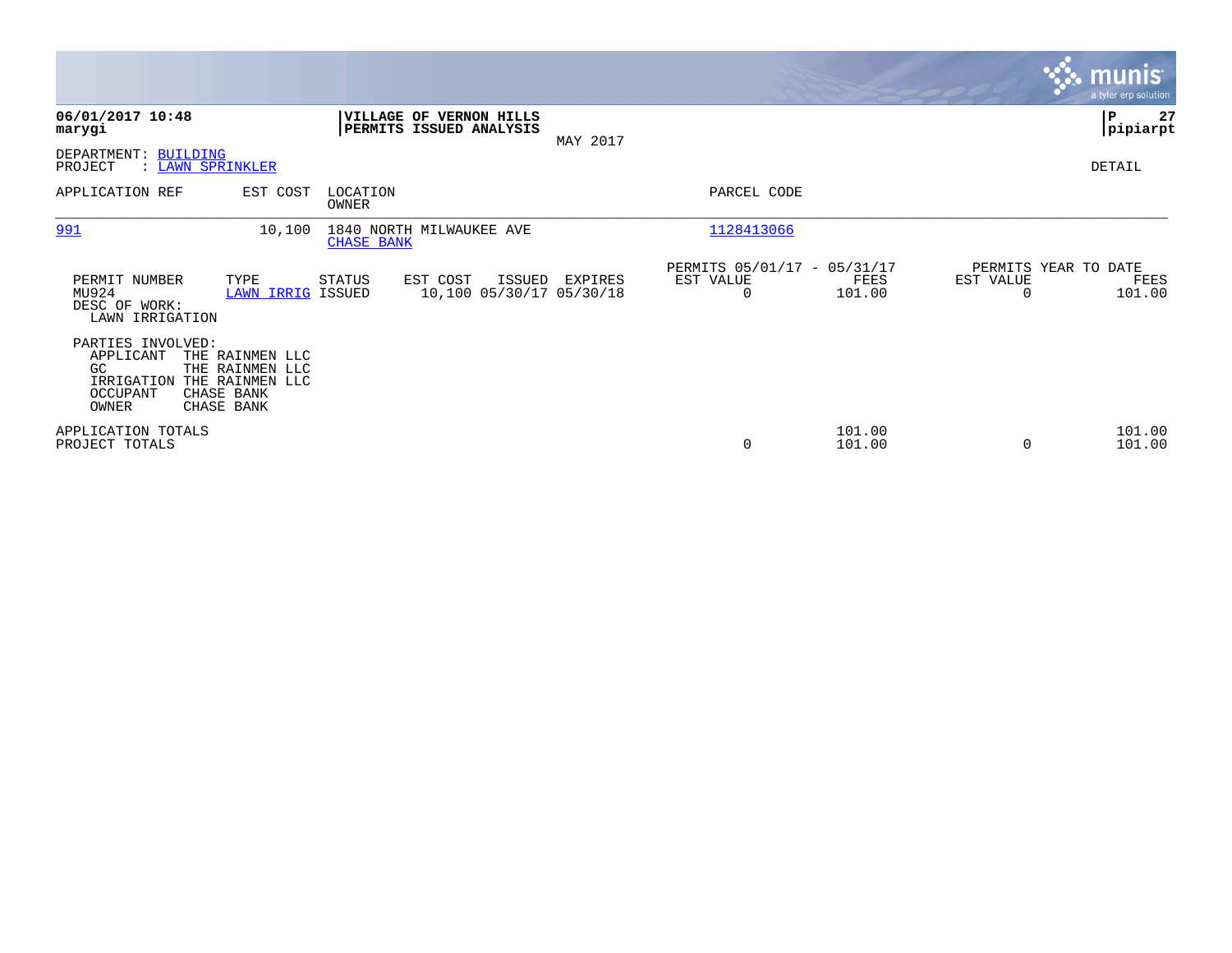|                                                                     |                                                                                                                    |                         |                                                       |          |                                               |                  |                                   | <b>munis</b><br>a tyler erp solution |
|---------------------------------------------------------------------|--------------------------------------------------------------------------------------------------------------------|-------------------------|-------------------------------------------------------|----------|-----------------------------------------------|------------------|-----------------------------------|--------------------------------------|
| 06/01/2017 10:48<br>marygi                                          |                                                                                                                    |                         | VILLAGE OF VERNON HILLS<br>PERMITS ISSUED ANALYSIS    | MAY 2017 |                                               |                  |                                   | P<br>28<br> pipiarpt                 |
| DEPARTMENT: BUILDING<br>PROJECT                                     | : MECHANICAL HOOD                                                                                                  |                         |                                                       |          |                                               |                  |                                   | DETAIL                               |
| APPLICATION REF                                                     | EST COST                                                                                                           | LOCATION<br>OWNER       |                                                       |          | PARCEL CODE                                   |                  |                                   |                                      |
| 950                                                                 | 8,890                                                                                                              |                         | 555 EAST TOWNLINE RD 6<br>JDK & OVERLOOK TOWNLINE LLC |          | 1504201018                                    |                  |                                   |                                      |
| PERMIT NUMBER<br>MU915<br>DESC OF WORK:<br>MECHANICAL HOOD          | TYPE<br>MECH HOOD                                                                                                  | <b>STATUS</b><br>ISSUED | EST COST<br>ISSUED<br>8,890 05/26/17 05/26/18         | EXPIRES  | PERMITS 05/01/17 - 05/31/17<br>EST VALUE<br>0 | FEES<br>363.90   | PERMITS YEAR TO DATE<br>EST VALUE | FEES<br>363.90                       |
| PARTIES INVOLVED:<br>APPLICANT<br>GC.<br>OCCUPANT<br>OWNER<br>PAYER | RIED'S FIRE EQUIPMENT<br>RIED'S FIRE EQUIPMENT<br>7 SPICES<br>JDK & OVERLOOK TOWNLINE LLC<br>RIED'S FIRE EQUIPMENT |                         |                                                       |          |                                               |                  |                                   |                                      |
| APPLICATION TOTALS<br>PROJECT TOTALS                                |                                                                                                                    |                         |                                                       |          | 0                                             | 363.90<br>363.90 | $\Omega$                          | 363.90<br>363.90                     |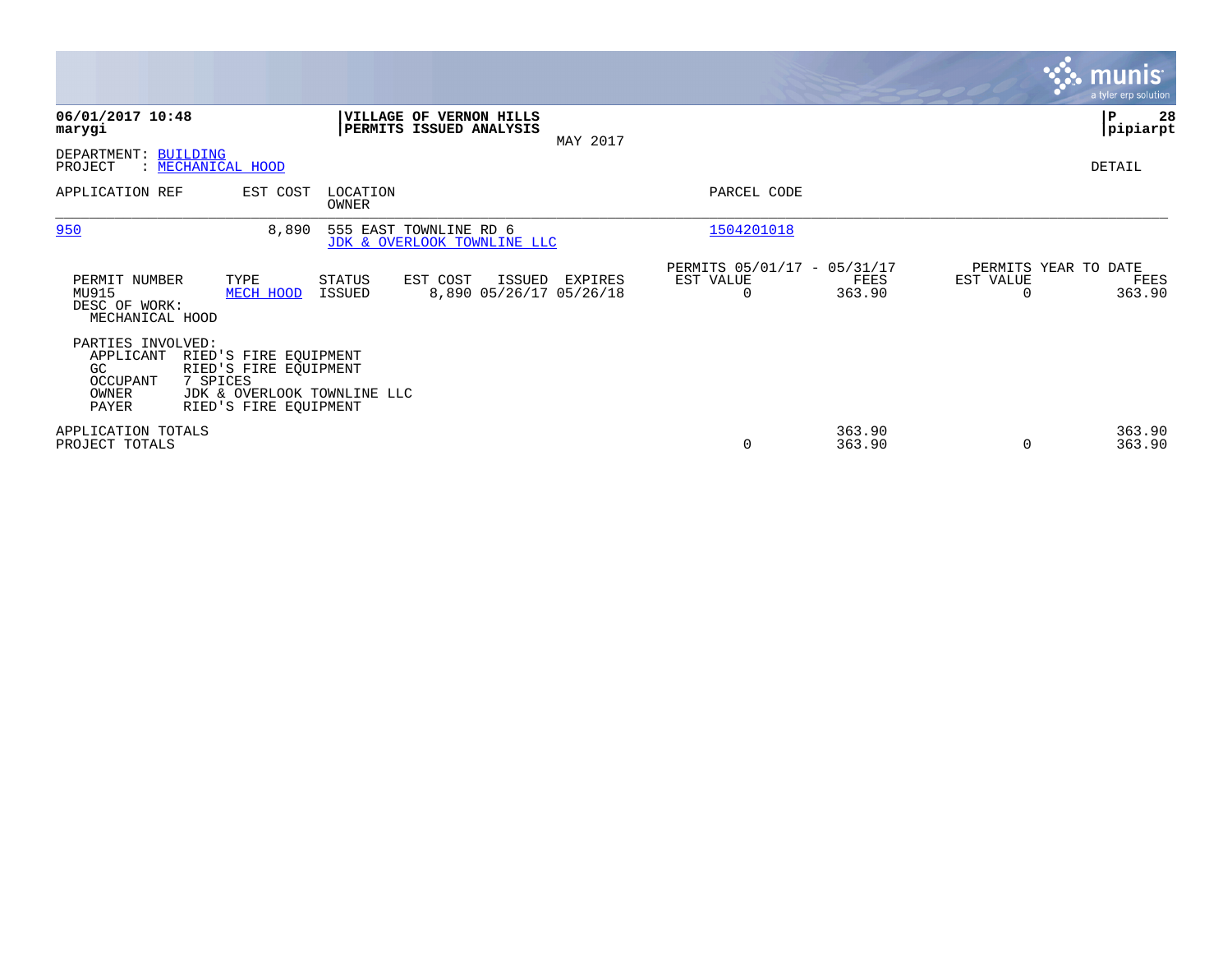|                                                                                                                                                                                                               |                                                                                           | munis<br>a tyler erp solution                                               |
|---------------------------------------------------------------------------------------------------------------------------------------------------------------------------------------------------------------|-------------------------------------------------------------------------------------------|-----------------------------------------------------------------------------|
| 06/01/2017 10:48<br>VILLAGE OF VERNON HILLS<br>PERMITS ISSUED ANALYSIS<br>marygi                                                                                                                              |                                                                                           | 29<br>ΙP<br> pipiarpt                                                       |
| MAY 2017<br>DEPARTMENT: BUILDING<br>PROJECT<br>: MISC COMMERCIAL                                                                                                                                              |                                                                                           | DETAIL                                                                      |
| APPLICATION REF<br>EST COST<br>LOCATION<br><b>OWNER</b>                                                                                                                                                       | PARCEL CODE                                                                               |                                                                             |
| 806<br>1111 NORTH MILWAUKEE AVENUE<br>221,000<br>PLACEHOLDER                                                                                                                                                  | 1134300013                                                                                |                                                                             |
| PERMIT NUMBER<br>TYPE<br>EST COST<br>ISSUED EXPIRES<br><b>STATUS</b><br>MU834<br><b>ISSUED</b><br>221,000 05/11/17 05/11/18<br>MISC COMM<br>DESC OF WORK:<br>RETAINING WALL AT NORTH & EAST SIDES OF PROPERTY | PERMITS 05/01/17 - 05/31/17<br><b>EST VALUE</b><br><b>FEES</b><br>$\mathbf 0$<br>2,210.00 | PERMITS YEAR TO DATE<br>EST VALUE<br><b>FEES</b><br>$\mathbf 0$<br>2,210.00 |
| PARTIES INVOLVED:<br>APPLICANT<br>CLASSIC LANDSCAPE LTD<br>EXCAVATOR LIMA EXCAVATION<br>CLASSIC LANDSCAPE LTD<br>GC.<br>MELLODY FARM APARTMENTS<br><b>OCCUPANT</b><br>OWNER<br>PLACEHOLDER                    |                                                                                           |                                                                             |
| APPLICATION TOTALS                                                                                                                                                                                            | 2,210.00                                                                                  | 2,210.00                                                                    |
| 939<br>701 NORTH MILWAUKEE AVE 200<br>15,000<br>INLAND REAL ESTATE CORPORATION                                                                                                                                | 1503102018                                                                                |                                                                             |
| TYPE<br>EST COST<br>PERMIT NUMBER<br><b>STATUS</b><br>ISSUED EXPIRES<br>MU837<br>MISC COMM<br>ISSUED<br>15,000 05/11/17 05/11/18<br>DESC OF WORK:<br>INTERIOR DEMO PRIOR TO CONSTRUCTION                      | PERMITS 05/01/17 - 05/31/17<br>FEES<br>EST VALUE<br>$\mathbf 0$<br>75.00                  | PERMITS YEAR TO DATE<br>EST VALUE<br>FEES<br>$\Omega$<br>75.00              |
| PARTIES INVOLVED:<br>APPLICANT<br>HANNA DESIGN GROUP<br>HANNA DESIGN GROUP<br>GC.<br><b>OCCUPANT</b><br>KIRKLANDS<br><b>OWNER</b><br>INLAND REAL ESTATE CORPORATION<br><b>PAYER</b><br>HANNA DESIGN GROUP     |                                                                                           |                                                                             |
| APPLICATION TOTALS<br>PROJECT TOTALS                                                                                                                                                                          | 75.00<br>0<br>2,285.00                                                                    | 75.00<br>2,285.00<br>$\Omega$                                               |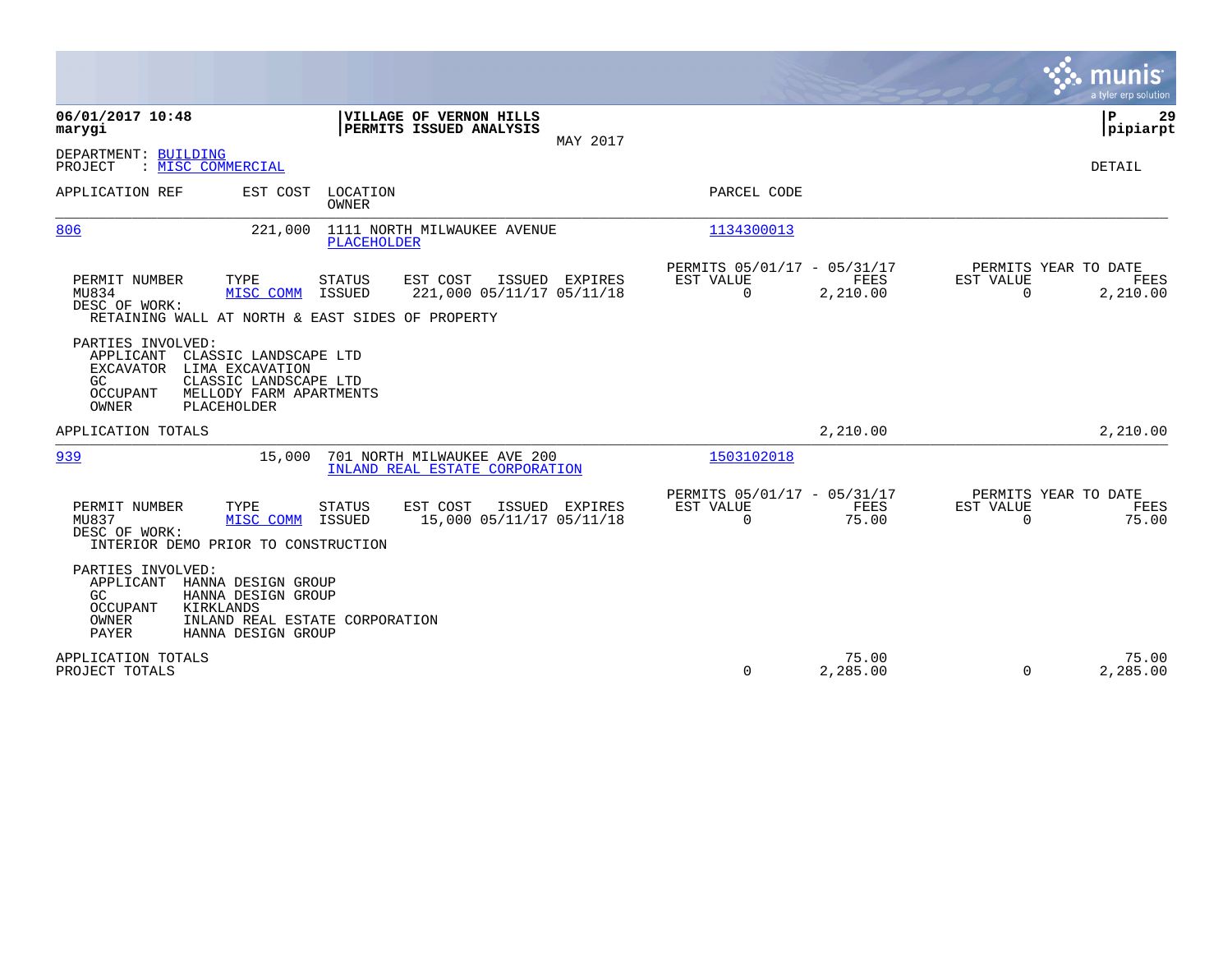|                                                                                  |                                                                                                                                                                   |                         |                                                           |          |                                               |                  |           | munis<br>a tyler erp solution          |
|----------------------------------------------------------------------------------|-------------------------------------------------------------------------------------------------------------------------------------------------------------------|-------------------------|-----------------------------------------------------------|----------|-----------------------------------------------|------------------|-----------|----------------------------------------|
| 06/01/2017 10:48<br>marygi                                                       |                                                                                                                                                                   |                         | <b>VILLAGE OF VERNON HILLS</b><br>PERMITS ISSUED ANALYSIS | MAY 2017 |                                               |                  |           | 30<br>l P<br> pipiarpt                 |
| DEPARTMENT: BUILDING<br>PROJECT                                                  | : MISC ELECTRIC COMM                                                                                                                                              |                         |                                                           |          |                                               |                  |           | DETAIL                                 |
| APPLICATION REF                                                                  | EST COST                                                                                                                                                          | LOCATION<br>OWNER       |                                                           |          | PARCEL CODE                                   |                  |           |                                        |
| 895                                                                              | 40,000                                                                                                                                                            |                         | 150 NORTH FAIRWAY DR 150<br>ARTHUR J ROGERS & CO          |          | 1504303179                                    |                  |           |                                        |
| PERMIT NUMBER<br>MU900<br>DESC OF WORK:<br><b>GENERATOR</b>                      | TYPE<br>MISC ELEC                                                                                                                                                 | <b>STATUS</b><br>ISSUED | EST COST<br>ISSUED<br>40,000 05/23/17 05/23/18            | EXPIRES  | PERMITS 05/01/17 - 05/31/17<br>EST VALUE<br>0 | FEES<br>400.00   | EST VALUE | PERMITS YEAR TO DATE<br>FEES<br>400.00 |
| PARTIES INVOLVED:<br>APPLICANT<br>ELECTRICIA<br>GC<br>OCCUPANT<br>OWNER<br>PAYER | VOUGHN HAZEN VON'S ELECTRIC<br>VOUGHN HAZEN VON'S ELECTRIC<br>VOUGHN HAZEN VON'S ELECTRIC<br>PROMPT PRAXIS<br>ARTHUR J ROGERS & CO<br>VOUGHN HAZEN VON'S ELECTRIC |                         |                                                           |          |                                               |                  |           |                                        |
| APPLICATION TOTALS<br>PROJECT TOTALS                                             |                                                                                                                                                                   |                         |                                                           |          | 0                                             | 400.00<br>400.00 | $\Omega$  | 400.00<br>400.00                       |

 $\mathcal{L}^{\text{max}}$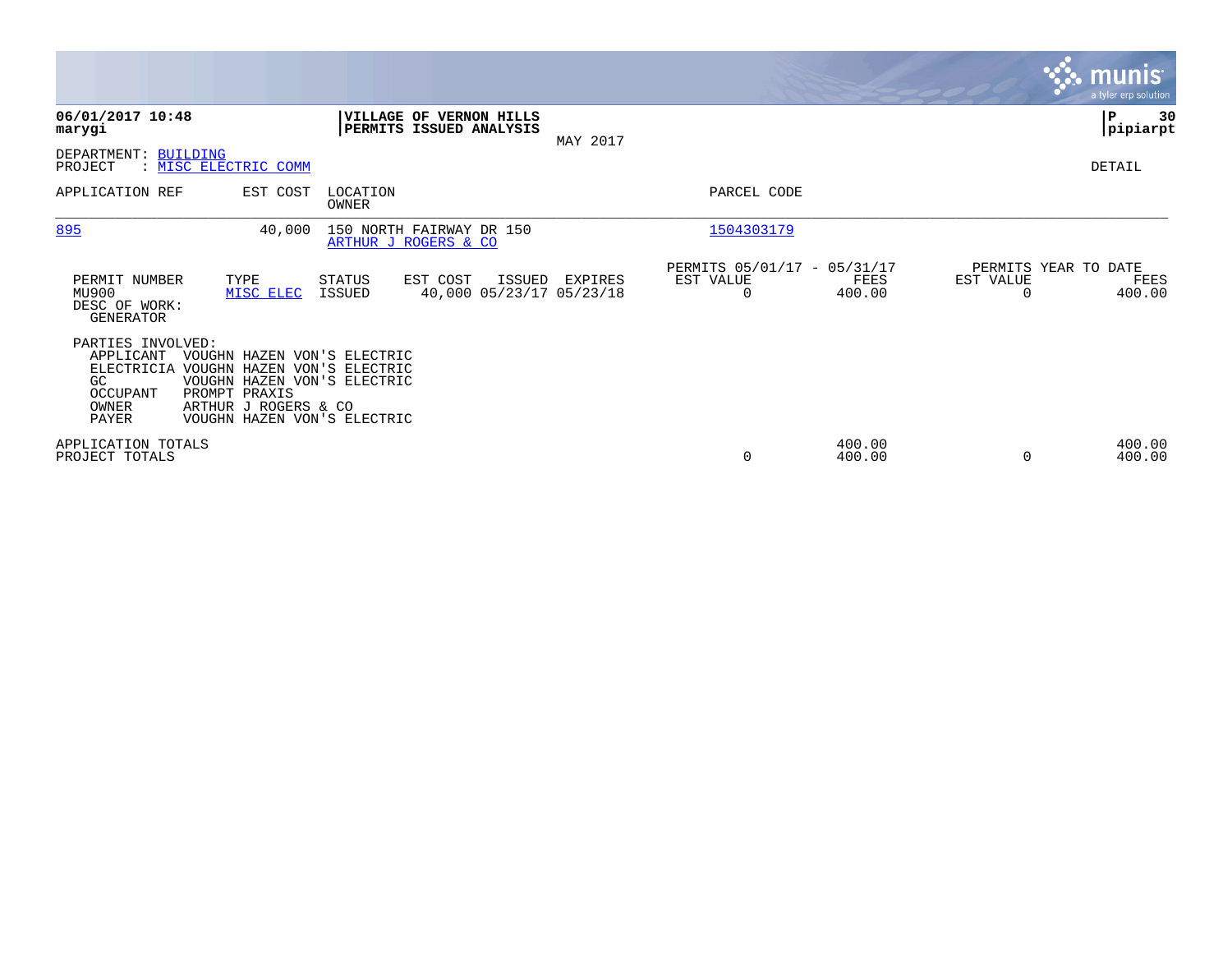|                                                                                                     |                               |                                                    |          |                                               |                |           | <b>ः munis</b> '<br>a tyler erp solution |
|-----------------------------------------------------------------------------------------------------|-------------------------------|----------------------------------------------------|----------|-----------------------------------------------|----------------|-----------|------------------------------------------|
| 06/01/2017 10:48<br>marygi                                                                          |                               | VILLAGE OF VERNON HILLS<br>PERMITS ISSUED ANALYSIS | MAY 2017 |                                               |                |           | ∣P<br>31<br> pipiarpt                    |
| DEPARTMENT: BUILDING<br>PROJECT<br>: MIS ELEC RESIDENTIAL                                           |                               |                                                    |          |                                               |                |           | DETAIL                                   |
| APPLICATION REF                                                                                     | EST COST<br>LOCATION<br>OWNER |                                                    |          | PARCEL CODE                                   |                |           |                                          |
| 826                                                                                                 | 1,400<br>TUSHAR RAVAL         | 1628 LAKE CHARLES DR                               |          | 1128302036                                    |                |           |                                          |
| PERMIT NUMBER<br>TYPE<br>MU802<br>DESC OF WORK:<br>INSTALL 1 NEMA 14-50 RECET & OUTSIDE WALL OUTLET | STATUS<br>ELEC RES<br>ISSUED  | EST COST<br>ISSUED<br>1,400 05/03/17 05/03/18      | EXPIRES  | PERMITS 05/01/17 - 05/31/17<br>EST VALUE<br>0 | FEES<br>30.00  | EST VALUE | PERMITS YEAR TO DATE<br>FEES<br>30.00    |
| PARTIES INVOLVED:<br>APPLICANT<br>REIN<br>ELECTRICIA<br>REIN<br>TUSHAR RAVAL<br>OWNER               | ELECTRIC<br>ELECTRIC          |                                                    |          |                                               |                |           |                                          |
| APPLICATION TOTALS<br>PROJECT TOTALS                                                                |                               |                                                    |          | 0                                             | 30.00<br>30.00 |           | 30.00<br>30.00                           |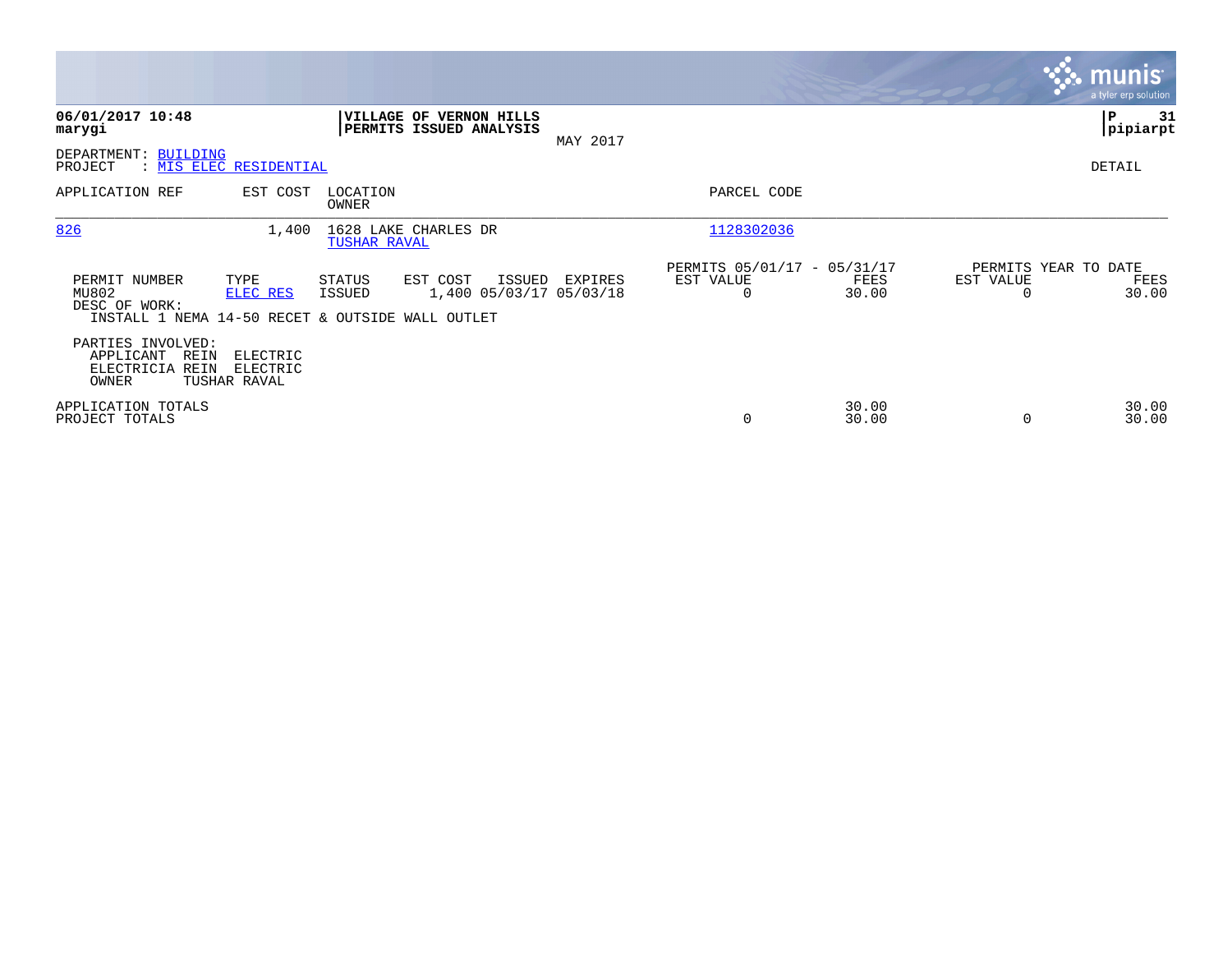|                                                                                                                                                                                                                                                                                                                                                                                           |                                                                        |                |                                                         |                |                                                  | munis<br>a tyler erp solution |
|-------------------------------------------------------------------------------------------------------------------------------------------------------------------------------------------------------------------------------------------------------------------------------------------------------------------------------------------------------------------------------------------|------------------------------------------------------------------------|----------------|---------------------------------------------------------|----------------|--------------------------------------------------|-------------------------------|
| 06/01/2017 10:48<br>marygi                                                                                                                                                                                                                                                                                                                                                                | VILLAGE OF VERNON HILLS<br>PERMITS ISSUED ANALYSIS                     | MAY 2017       |                                                         |                |                                                  | P<br>32<br> pipiarpt          |
| DEPARTMENT: BUILDING<br>: MISC RESIDENTIAL<br>PROJECT                                                                                                                                                                                                                                                                                                                                     |                                                                        |                |                                                         |                |                                                  | <b>DETAIL</b>                 |
| APPLICATION REF<br>EST COST                                                                                                                                                                                                                                                                                                                                                               | LOCATION<br><b>OWNER</b>                                               |                | PARCEL CODE                                             |                |                                                  |                               |
| 232<br>30,000                                                                                                                                                                                                                                                                                                                                                                             | 305 RICHMOND PL<br>SCOTT & MICHELLE D COMITOR                          |                | 1508405006                                              |                |                                                  |                               |
| PERMIT NUMBER<br>TYPE<br>MISC RES<br>MU301<br>DESC OF WORK:<br>KITCHEN REMODEL                                                                                                                                                                                                                                                                                                            | <b>STATUS</b><br>EST COST<br>COMPLT<br>30,000 05/23/17 05/23/18        | ISSUED EXPIRES | PERMITS 05/01/17 - 05/31/17<br>EST VALUE<br>0           | FEES<br>300.00 | PERMITS YEAR TO DATE<br>EST VALUE<br>$\mathbf 0$ | FEES<br>300.00                |
| PARTIES INVOLVED:<br>CARPENTER IPAX CONSTRUCTION<br>DRYWALL<br>IPAX CONSTRUCTION<br>ELECTRICIA NORTH ELECTRIC INC<br>GC<br>IPAX CONSTRUCTION<br>SCOTT & MICHELLE D COMITOR<br>OWNER<br>NORTH SHORE SEWER<br>PLUMBER<br>PAYER<br>IPAX CONSTRUCTION                                                                                                                                         |                                                                        |                |                                                         |                |                                                  |                               |
| APPLICATION TOTALS                                                                                                                                                                                                                                                                                                                                                                        |                                                                        |                |                                                         | 300.00         |                                                  | 300.00                        |
| 838<br>32,435                                                                                                                                                                                                                                                                                                                                                                             | 646 ONTARIO ST<br>GUSTAVO & ROBIN RODRIGUEZ                            |                | 1509314011                                              |                |                                                  |                               |
| PERMIT NUMBER<br>TYPE<br>MISC RES<br>MU879<br>DESC OF WORK:<br>BASEMENT: FULL BATH: 3 FIXTURES                                                                                                                                                                                                                                                                                            | <b>STATUS</b><br>EST COST<br><b>ISSUED</b><br>32,435 05/17/17 05/17/18 | ISSUED EXPIRES | PERMITS 05/01/17 - 05/31/17<br>EST VALUE<br>$\mathbf 0$ | FEES<br>324.35 | PERMITS YEAR TO DATE<br>EST VALUE<br>$\mathbf 0$ | FEES<br>324.35                |
| PARTIES INVOLVED:<br>APPLICANT JUSTIN BARR CONSTRUCTION<br>CARPENTER<br>JUSTIN BARR CONSTRUCTION<br>DRYWALL<br>JUSTIN BARR CONSTRUCTION<br>ELECTRICIA RP ELECTRICAL SERVICES LLC<br>JUSTIN BARR CONSTRUCTION<br>GC<br><b>HVAC</b><br>JUSTIN BARR CONSTRUCTION<br>INSULATOR<br>GUSTAVO & ROBIN RODRIGUEZ<br>OWNER<br>PLUMBER<br>RED HAWK PLUMBING INC<br>JUSTIN BARR CONSTRUCTION<br>PAYER | ALLIED AIR CONDITIONING & HEATING                                      |                |                                                         |                |                                                  |                               |
| APPLICATION TOTALS                                                                                                                                                                                                                                                                                                                                                                        |                                                                        |                |                                                         | 324.35         |                                                  | 324.35                        |
| 842<br>45,000                                                                                                                                                                                                                                                                                                                                                                             | 322 SOMERSET LN<br><b>JASON BUSDEKER</b>                               |                | 8888888888                                              |                |                                                  |                               |
| PERMIT NUMBER<br>TYPE<br>MU831<br>MISC RES<br>DESC OF WORK:<br>BLDG: 322-328: ELECTRIC, SIDING, ROOF                                                                                                                                                                                                                                                                                      | <b>STATUS</b><br>EST COST<br>45,000 05/11/17 05/11/18<br>ISSUED        | ISSUED EXPIRES | PERMITS 05/01/17 - 05/31/17<br>EST VALUE<br>$\mathbf 0$ | FEES<br>450.00 | PERMITS YEAR TO DATE<br>EST VALUE<br>$\mathbf 0$ | FEES<br>450.00                |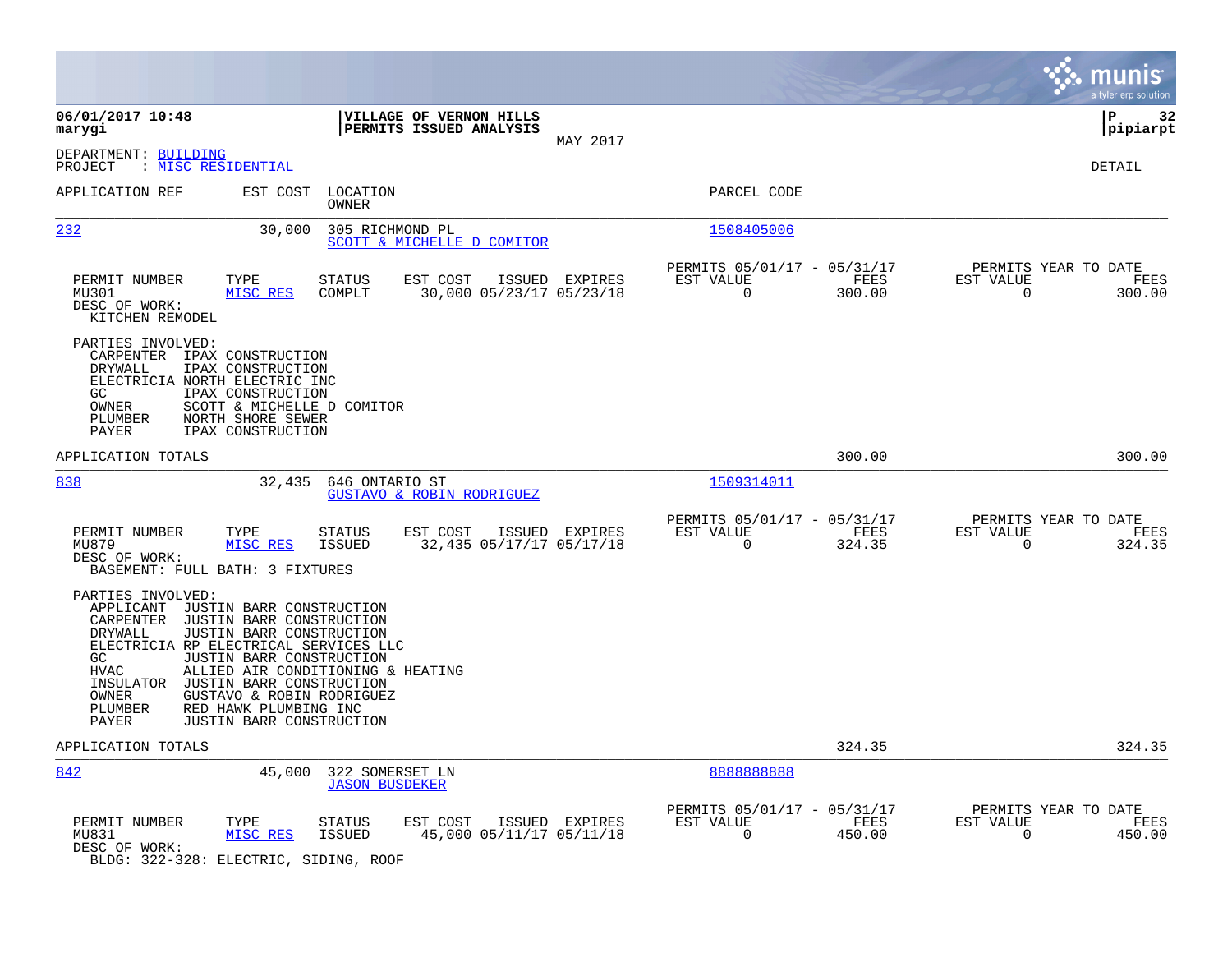|                                                                                                                                                                                                                                                                                                                                                                       |                                                                                                                                                                       |                                                      | munis<br>a tyler erp solution                                                     |
|-----------------------------------------------------------------------------------------------------------------------------------------------------------------------------------------------------------------------------------------------------------------------------------------------------------------------------------------------------------------------|-----------------------------------------------------------------------------------------------------------------------------------------------------------------------|------------------------------------------------------|-----------------------------------------------------------------------------------|
| 06/01/2017 10:48<br>marygi                                                                                                                                                                                                                                                                                                                                            | VILLAGE OF VERNON HILLS<br>PERMITS ISSUED ANALYSIS                                                                                                                    |                                                      | l P<br>33<br> pipiarpt                                                            |
| DEPARTMENT: BUILDING<br>: MISC RESIDENTIAL<br>PROJECT                                                                                                                                                                                                                                                                                                                 | MAY 2017                                                                                                                                                              |                                                      | DETAIL                                                                            |
| APPLICATION REF<br>EST COST<br>PARTIES INVOLVED:<br>APPLICANT LA DESIGN<br>CARPENTER LAKELAND BUILDING SERVICES<br>ELECTRICIA IANSON ELECTRIC INC<br>LAKELAND BUILDING SERVICES<br>GC.<br>GC<br><b>JASON BUSDEKER</b><br>OWNER<br>PAYER<br>LA DESIGN<br>PAYER<br>ROOFER<br>BEE QUALITY INC                                                                            | LOCATION<br><b>OWNER</b><br>PLYMOUTH FARMS HOME OWNERS ASSOCIATION<br>PLYMOUTH FARMS HOME OWNERS ASSOCIATION                                                          | PARCEL CODE                                          |                                                                                   |
| APPLICATION TOTALS                                                                                                                                                                                                                                                                                                                                                    |                                                                                                                                                                       |                                                      | 450.00<br>450.00                                                                  |
| 844<br>45,000                                                                                                                                                                                                                                                                                                                                                         | 312 SOMERSET LN<br><b>JASON BUSDEKER</b>                                                                                                                              | 888888888                                            |                                                                                   |
| PERMIT NUMBER<br>TYPE<br>MU832<br>MISC RES<br>DESC OF WORK:<br>BLDG 312-318: ELECTRIC, SIDING, ROOF<br>PARTIES INVOLVED:<br>APPLICANT LA DESIGN<br>CARPENTER<br>LAKELAND BUILDING SERVICES<br>ELECTRICIA IANSON ELECTRIC INC<br>GC.<br>LAKELAND BUILDING SERVICES<br>GC<br><b>JASON BUSDEKER</b><br>OWNER<br>PAYER<br>LA DESIGN<br>PAYER<br>ROOFER<br>BEE QUALITY INC | <b>STATUS</b><br>EST COST<br>ISSUED EXPIRES<br>ISSUED<br>45,000 05/11/17 05/11/18<br>PLYMOUTH FARMS HOME OWNERS ASSOCIATION<br>PLYMOUTH FARMS HOME OWNERS ASSOCIATION | PERMITS 05/01/17 - 05/31/17<br>EST VALUE<br>$\Omega$ | PERMITS YEAR TO DATE<br>FEES<br>EST VALUE<br>FEES<br>450.00<br>$\Omega$<br>450.00 |
| APPLICATION TOTALS                                                                                                                                                                                                                                                                                                                                                    |                                                                                                                                                                       |                                                      | 450.00<br>450.00                                                                  |
| 845<br>45,000                                                                                                                                                                                                                                                                                                                                                         | 400 SOMERSET LN<br><b>JASON BUSDEKER</b>                                                                                                                              | 8888888888                                           |                                                                                   |
| PERMIT NUMBER<br>TYPE<br>MU833<br>MISC RES<br>DESC OF WORK:<br>BLDG: 400-406: ELECTRIC, SIDING, ROOF<br>PARTIES INVOLVED:                                                                                                                                                                                                                                             | EST COST<br>ISSUED EXPIRES<br>STATUS<br>45,000 05/11/17 05/11/18<br>ISSUED                                                                                            | PERMITS 05/01/17 - 05/31/17<br>EST VALUE<br>$\Omega$ | PERMITS YEAR TO DATE<br>FEES<br>EST VALUE<br>FEES<br>450.00<br>0<br>450.00        |
| APPLICANT LA DESIGN<br>CARPENTER LAKELAND BUILDING SERVICES<br>ELECTRICIA IANSON ELECTRIC INC<br>GC<br>LAKELAND BUILDING SERVICES<br>GC<br>OWNER<br><b>JASON BUSDEKER</b>                                                                                                                                                                                             | PLYMOUTH FARMS HOME OWNERS ASSOCIATION                                                                                                                                |                                                      |                                                                                   |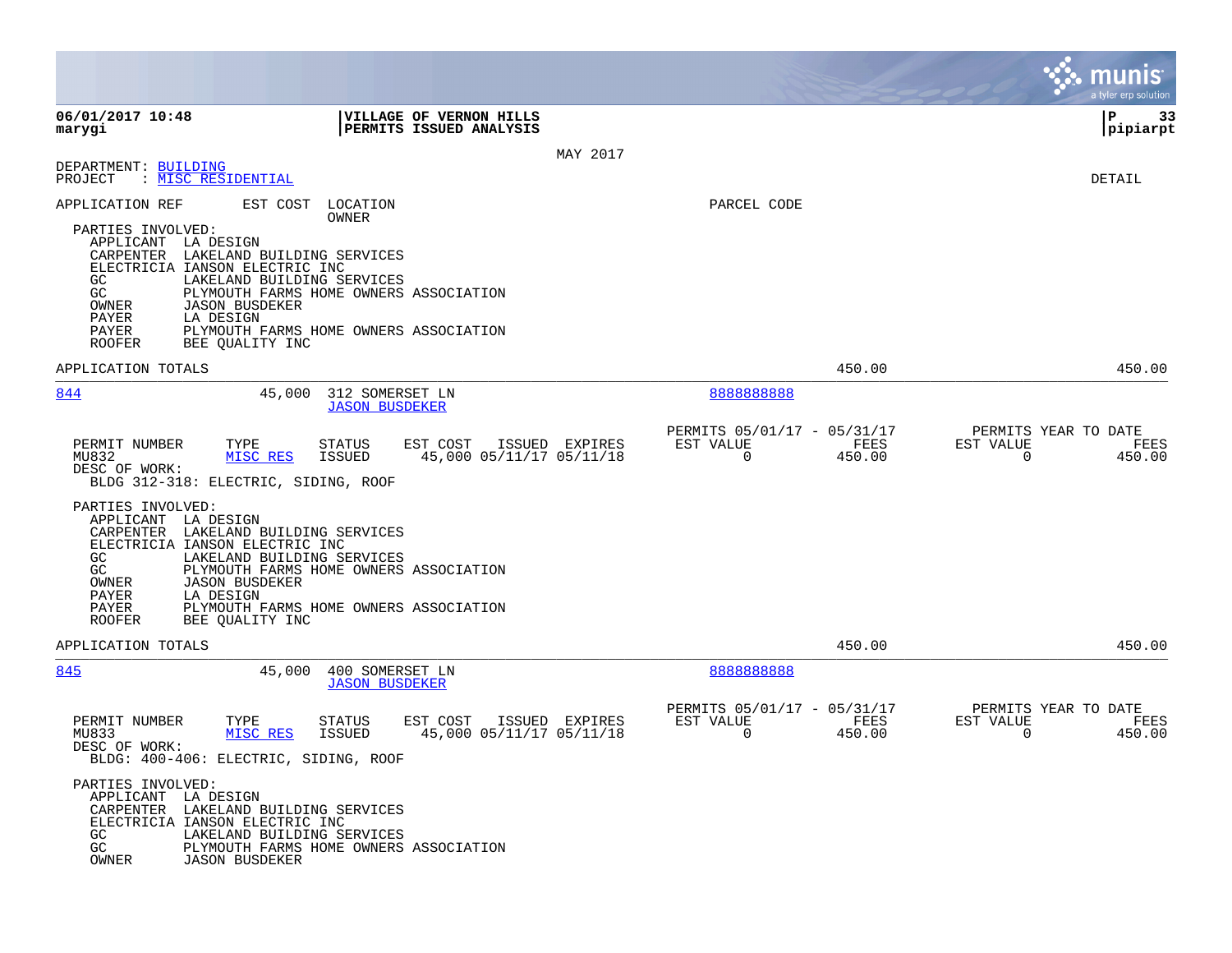|                                                                                                                                                                                                                                                                                                                                                        |                                                                          | munis<br>a tyler erp solution                                        |
|--------------------------------------------------------------------------------------------------------------------------------------------------------------------------------------------------------------------------------------------------------------------------------------------------------------------------------------------------------|--------------------------------------------------------------------------|----------------------------------------------------------------------|
| 06/01/2017 10:48<br>VILLAGE OF VERNON HILLS<br>PERMITS ISSUED ANALYSIS<br>marygi<br>MAY 2017                                                                                                                                                                                                                                                           |                                                                          | l P<br>34<br> pipiarpt                                               |
| DEPARTMENT: BUILDING<br>: MISC RESIDENTIAL<br>PROJECT                                                                                                                                                                                                                                                                                                  |                                                                          | DETAIL                                                               |
| EST COST<br>APPLICATION REF<br>LOCATION<br>OWNER                                                                                                                                                                                                                                                                                                       | PARCEL CODE                                                              |                                                                      |
| <b>PAYER</b><br>LA DESIGN<br><b>PAYER</b><br>PLYMOUTH FARMS HOME OWNERS ASSOCIATION<br><b>ROOFER</b><br>BEE QUALITY INC                                                                                                                                                                                                                                |                                                                          |                                                                      |
| APPLICATION TOTALS                                                                                                                                                                                                                                                                                                                                     | 450.00                                                                   | 450.00                                                               |
| 846<br>45,000<br>360 MEADOW CT<br><b>JASON BUSDEKER</b>                                                                                                                                                                                                                                                                                                | 888888888                                                                |                                                                      |
| PERMIT NUMBER<br>TYPE<br><b>STATUS</b><br>EST COST ISSUED EXPIRES<br>MU830<br>45,000 05/11/17 05/11/18<br>MISC RES<br>ISSUED<br>DESC OF WORK:<br>BLDG 360-366: ELECTRIC, SIDING, ROOF                                                                                                                                                                  | PERMITS 05/01/17 - 05/31/17<br>EST VALUE<br>FEES<br>$\Omega$<br>450.00   | PERMITS YEAR TO DATE<br>EST VALUE<br>FEES<br>$\Omega$<br>450.00      |
| PARTIES INVOLVED:<br>APPLICANT LA DESIGN<br>CARPENTER LAKELAND BUILDING SERVICES<br>ELECTRICIA IANSON ELECTRIC INC<br>GC.<br>LAKELAND BUILDING SERVICES<br>GC<br>PLYMOUTH FARMS HOME OWNERS ASSOCIATION<br>OWNER<br><b>JASON BUSDEKER</b><br>LA DESIGN<br>PAYER<br>PLYMOUTH FARMS HOME OWNERS ASSOCIATION<br>PAYER<br><b>ROOFER</b><br>BEE QUALITY INC |                                                                          |                                                                      |
| APPLICATION TOTALS                                                                                                                                                                                                                                                                                                                                     | 450.00                                                                   | 450.00                                                               |
| 934<br>8,275<br>759 GROSSE POINTE CIR<br><b>MELANIE ANDERSON</b>                                                                                                                                                                                                                                                                                       | 888888888                                                                |                                                                      |
| PERMIT NUMBER<br>TYPE<br>STATUS<br>EST COST<br>ISSUED EXPIRES<br>8,275 05/22/17 05/22/18<br>MU895<br>MISC RES<br>ISSUED<br>DESC OF WORK:<br>KITCHEN RENOVATION                                                                                                                                                                                         | PERMITS 05/01/17 - 05/31/17<br>FEES<br>EST VALUE<br>$\mathbf 0$<br>82.75 | PERMITS YEAR TO DATE<br>EST VALUE<br>FEES<br>82.75<br>$\overline{0}$ |
| PARTIES INVOLVED:<br>APPLICANT MITCHELL DEVELOPMENT<br>CARPENTER MITCHELL DEVELOPMENT<br>MITCHELL DEVELOPMENT<br>DRYWALL<br>ELECTRICIA VILLAGE ELECTRIC<br>MITCHELL DEVELOPMENT<br>GC.<br>MELANIE ANDERSON<br>OWNER<br>PLUMBER<br>2 CODE PLUMBING<br>PAYER<br>MITCHELL DEVELOPMENT                                                                     |                                                                          |                                                                      |
| APPLICATION TOTALS                                                                                                                                                                                                                                                                                                                                     | 82.75                                                                    | 82.75                                                                |
| 944<br>745<br>1007 STOCKTON CT<br><b>GEORGE MAMULASHVILI</b>                                                                                                                                                                                                                                                                                           | 1132411044                                                               |                                                                      |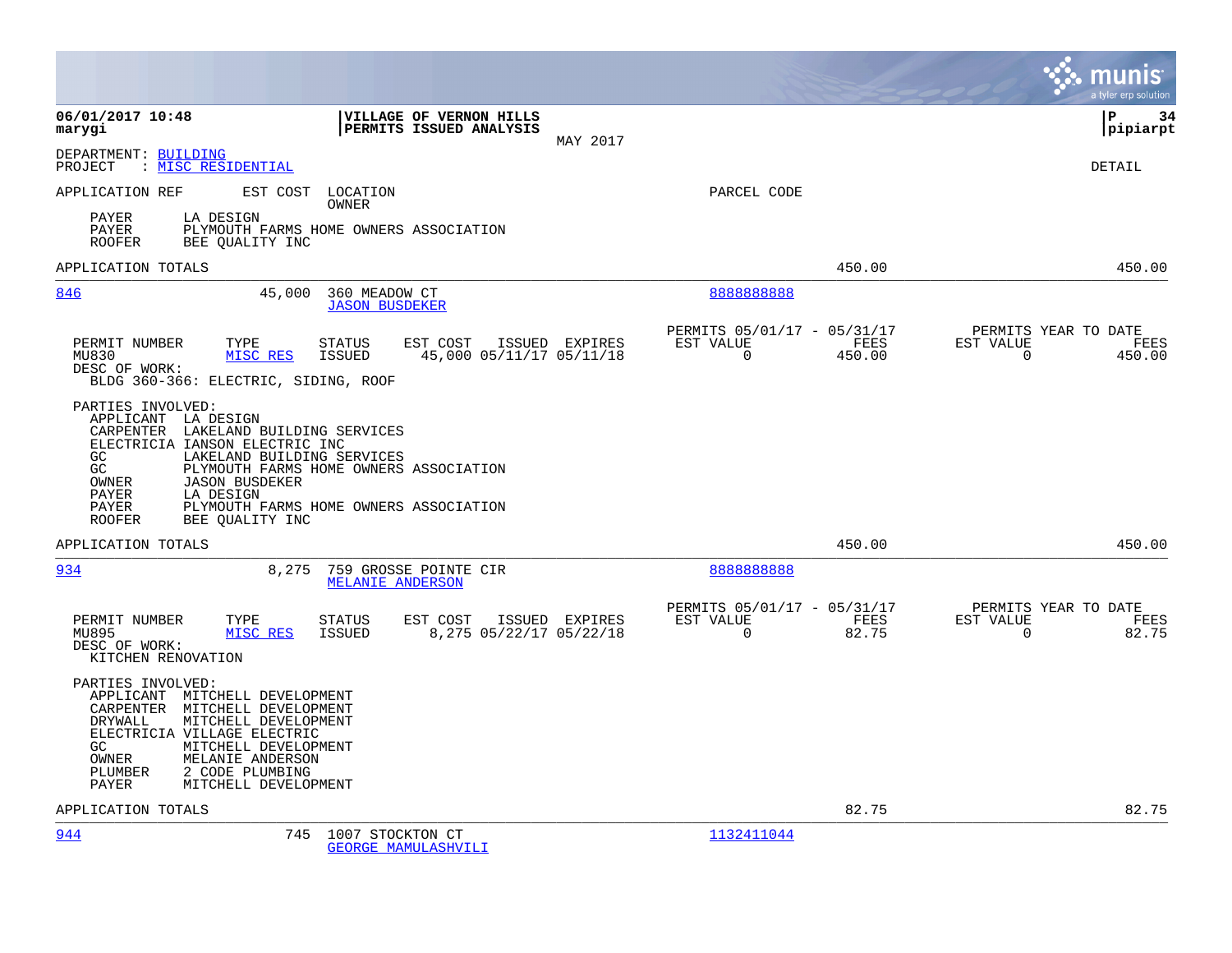|                                                                                                                                                                                              |                                                    |                                             |                                                         |                   |                                               | <u>ኛሉ</u> munis<br>a tyler erp solution |
|----------------------------------------------------------------------------------------------------------------------------------------------------------------------------------------------|----------------------------------------------------|---------------------------------------------|---------------------------------------------------------|-------------------|-----------------------------------------------|-----------------------------------------|
| 06/01/2017 10:48<br>marygi                                                                                                                                                                   | VILLAGE OF VERNON HILLS<br>PERMITS ISSUED ANALYSIS |                                             | PERMITS 05/01/17 - 05/31/17                             |                   | PERMITS YEAR TO DATE                          | lР<br>35<br> pipiarpt                   |
| PERMIT NUMBER<br>TYPE                                                                                                                                                                        | EST COST<br><b>STATUS</b>                          | <b>ISSUED</b><br><b>EXPIRES</b><br>MAY 2017 | EST VALUE                                               | <b>FEES</b>       | EST VALUE                                     | FEES                                    |
| DEPARTMENT: BUILDING<br>PROJECT<br>: MISC RESIDENTIAL                                                                                                                                        |                                                    |                                             |                                                         |                   |                                               | DETAIL                                  |
| APPLICATION REF<br>EST COST                                                                                                                                                                  | LOCATION<br><b>OWNER</b>                           |                                             | PARCEL CODE                                             |                   |                                               |                                         |
| MU847<br>MISC RES<br>DESC OF WORK:<br>WATER HEATER, STOPS, GAS SHUT OFFS                                                                                                                     | <b>ISSUED</b>                                      | 745 05/12/17 05/17/18                       | $\mathbf 0$                                             | 30.00             | $\Omega$                                      | 30.00                                   |
| PARTIES INVOLVED:<br>APPLICANT<br>GEORGE MAMULASHVILI<br>GC<br>GEORGE MAMULASHVILI<br>OWNER<br>GEORGE MAMULASHVILI<br><b>WATER BENDERS</b><br>PLUMBER<br><b>PAYER</b><br>GEORGE MAMULASHVILI |                                                    |                                             |                                                         |                   |                                               |                                         |
| APPLICATION TOTALS                                                                                                                                                                           |                                                    |                                             |                                                         | 30.00             |                                               | 30.00                                   |
| 948                                                                                                                                                                                          | 200<br>238 ANNAPOLIS DR<br><b>DONNA A THOMAS</b>   |                                             | 1505405031                                              |                   |                                               |                                         |
| PERMIT NUMBER<br>TYPE<br>MU925<br>MISC RES<br>DESC OF WORK:<br>REPLACE SHOWER VALVE                                                                                                          | <b>STATUS</b><br>EST COST<br><b>ISSUED</b>         | ISSUED<br>EXPIRES<br>200 05/30/17 05/30/18  | PERMITS 05/01/17 - 05/31/17<br>EST VALUE<br>$\mathbf 0$ | FEES<br>30.00     | PERMITS YEAR TO DATE<br>EST VALUE<br>$\Omega$ | FEES<br>30.00                           |
| PARTIES INVOLVED:<br>APPLICANT<br>DONNA A THOMAS<br>GC<br>DONNA A THOMAS<br>DONNA A THOMAS<br>OWNER<br>PLUMBER<br>SHULL PLUMBING<br><b>PAYER</b><br>DONNA A THOMAS                           |                                                    |                                             |                                                         |                   |                                               |                                         |
| APPLICATION TOTALS<br>PROJECT TOTALS                                                                                                                                                         |                                                    |                                             | 0                                                       | 30.00<br>2,567.10 | $\Omega$                                      | 30.00<br>2,567.10                       |

and the contract of the contract of the contract of the contract of the contract of the contract of the contract of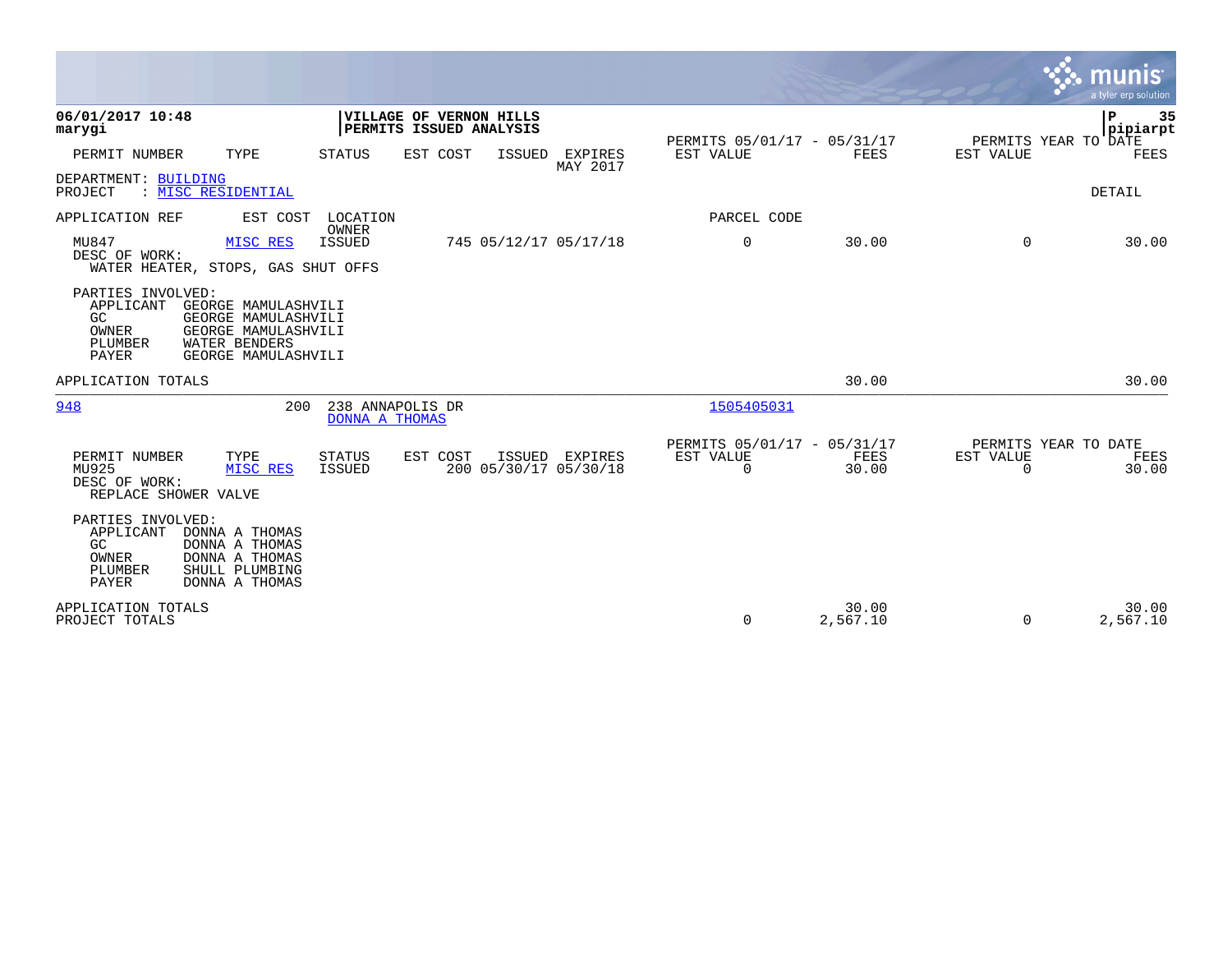|                                                                                                                                    |                                                                                                                                                        |                                                                               | munis<br>a tyler erp solution                                        |
|------------------------------------------------------------------------------------------------------------------------------------|--------------------------------------------------------------------------------------------------------------------------------------------------------|-------------------------------------------------------------------------------|----------------------------------------------------------------------|
| 06/01/2017 10:48<br>marygi                                                                                                         | VILLAGE OF VERNON HILLS<br>PERMITS ISSUED ANALYSIS<br>MAY 2017                                                                                         |                                                                               | lР<br>36<br> pipiarpt                                                |
| DEPARTMENT: BUILDING<br>: PARKING LOT<br>PROJECT                                                                                   |                                                                                                                                                        |                                                                               | DETAIL                                                               |
| APPLICATION REF                                                                                                                    | EST COST<br>LOCATION<br>OWNER                                                                                                                          | PARCEL CODE                                                                   |                                                                      |
| 790                                                                                                                                | 11,850<br>240 Center DR<br>VERNON HILLS HAWTHORN SC LLC                                                                                                | 1133302065                                                                    |                                                                      |
| TYPE<br>PERMIT NUMBER<br>MU877<br>PKG LOT<br>DESC OF WORK:<br>DRAINAGE ENHANCEMENT                                                 | <b>STATUS</b><br>EST COST<br>ISSUED EXPIRES<br>11,850 05/17/17 05/17/18<br><b>ISSUED</b>                                                               | PERMITS 05/01/17 - 05/31/17<br>EST VALUE<br>FEES<br>474.00<br>0               | PERMITS YEAR TO DATE<br>EST VALUE<br>FEES<br>$\mathbf 0$<br>474.00   |
| PARTIES INVOLVED:<br>APPLICANT BRIGGS PAVING<br>GC<br>BRIGGS PAVING<br>$OCCUPANT$<br>OWNER                                         | HAWTHORN SURGERY CENTER<br>VERNON HILLS HAWTHORN SC LLC                                                                                                |                                                                               |                                                                      |
| APPLICATION TOTALS                                                                                                                 |                                                                                                                                                        | 474.00                                                                        | 474.00                                                               |
| 857                                                                                                                                | 22,007<br>650 LAKEVIEW PKY<br>GIRL SCOUTS-IL CROSSROADS COUNCIL, INC                                                                                   | 1504202148                                                                    |                                                                      |
| TYPE<br>PERMIT NUMBER<br>PKG LOT<br>MU871<br>DESC OF WORK:                                                                         | EST COST<br>ISSUED EXPIRES<br><b>STATUS</b><br><b>ISSUED</b><br>22,007 05/16/17 05/16/18<br>PARKING LOT MAINTENANCE - REMOVE & PATCHING - GIRLS SCOUTS | PERMITS 05/01/17 - 05/31/17<br>EST VALUE<br><b>FEES</b><br>$\Omega$<br>880.00 | PERMITS YEAR TO DATE<br>EST VALUE<br>FEES<br>$\Omega$<br>880.00      |
| PARTIES INVOLVED:<br>APPLICANT BLACK HAWK PAVING<br>GC<br>BLACK HAWK PAVING<br>OWNER                                               | GIRL SCOUTS-IL CROSSROADS COUNCIL, INC                                                                                                                 |                                                                               |                                                                      |
| APPLICATION TOTALS                                                                                                                 |                                                                                                                                                        | 880.00                                                                        | 880.00                                                               |
| 861                                                                                                                                | 53,700<br>Manor Homes<br>MANORHOMES OF N.C. TOWN HOMEOWNERS ASSN.                                                                                      | 1133101390                                                                    |                                                                      |
| PERMIT NUMBER<br>TYPE<br>MU845<br>PKG LOT<br>DESC OF WORK:                                                                         | EST COST<br>ISSUED EXPIRES<br><b>STATUS</b><br><b>ISSUED</b><br>53,700 05/12/17 05/12/18                                                               | PERMITS 05/01/17 - 05/31/17<br>EST VALUE<br>FEES<br>$\Omega$<br>2,148.00      | PERMITS YEAR TO DATE<br>EST VALUE<br>FEES<br>$\mathbf 0$<br>2,148.00 |
| 17 LOCATIONS THROUGHOUT<br>PARTIES INVOLVED:<br>APPLICANT RABINE PAVING<br>GC.<br>RABINE PAVING<br>OWNER<br>PAYER<br>RABINE PAVING | DEPRESSED CURBS, GUTTERS, PARTIAL DRIVEWAYS<br>MANORHOMES OF N.C. TOWN HOMEOWNERS ASSN.                                                                |                                                                               |                                                                      |
| APPLICATION TOTALS                                                                                                                 |                                                                                                                                                        | 2,148.00                                                                      | 2,148.00                                                             |
| 898                                                                                                                                | 770<br>INVERNESS DRIVE                                                                                                                                 | 1129204036                                                                    |                                                                      |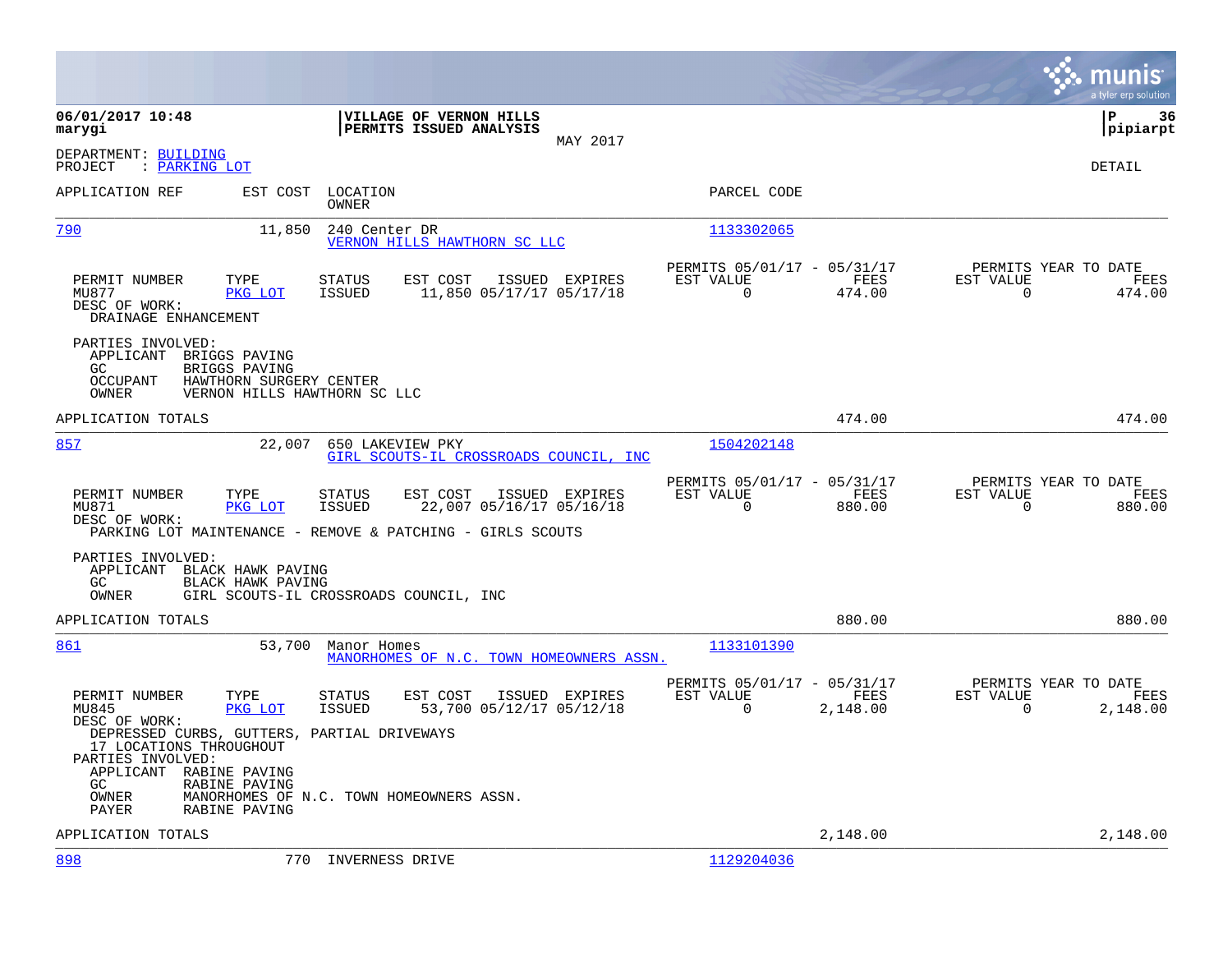|                                                                                                                                                                                                                                                                         |                                                                             | a tyler erp solution                                                 |
|-------------------------------------------------------------------------------------------------------------------------------------------------------------------------------------------------------------------------------------------------------------------------|-----------------------------------------------------------------------------|----------------------------------------------------------------------|
| 06/01/2017 10:48<br>VILLAGE OF VERNON HILLS<br>PERMITS ISSUED ANALYSIS<br>marygi<br>Inverness HOA                                                                                                                                                                       |                                                                             | 37<br>l P<br> pipiarpt                                               |
| TYPE<br>PERMIT NUMBER<br>STATUS<br>EST COST<br>ISSUED EXPIRES<br>MAY 2017                                                                                                                                                                                               | PERMITS 05/01/17 - 05/31/17<br>EST VALUE<br>FEES                            | PERMITS YEAR TO DATE<br>EST VALUE<br>FEES                            |
| DEPARTMENT: BUILDING<br>: PARKING LOT<br>PROJECT                                                                                                                                                                                                                        |                                                                             | DETAIL                                                               |
| APPLICATION REF<br>EST COST LOCATION<br>OWNER                                                                                                                                                                                                                           | PARCEL CODE                                                                 |                                                                      |
| <b>ISSUED</b><br>MU811<br>PKG LOT<br>770 05/05/17 05/05/18<br>DESC OF WORK:<br>SEALCOAT DRIVEWAYS ONLY                                                                                                                                                                  | $\mathbf 0$<br>.00                                                          | $\Omega$<br>.00                                                      |
| PARTIES INVOLVED:<br>APPLICANT DUBOIS PAVING COMPANY<br>GC<br>DUBOIS PAVING COMPANY<br><b>OWNER</b><br>Inverness HOA                                                                                                                                                    |                                                                             |                                                                      |
| APPLICATION TOTALS                                                                                                                                                                                                                                                      | .00                                                                         | .00                                                                  |
| 936<br>60,000<br>NCT TOWNHOME 1<br>NEW CENTURY TOWN TOWNHOUSE ASSOC #1                                                                                                                                                                                                  | 1132408071                                                                  |                                                                      |
| PERMIT NUMBER<br>TYPE<br>STATUS<br>EST COST<br>ISSUED EXPIRES<br>PKG LOT<br><b>ISSUED</b><br>60,000 05/11/17 05/11/18<br>MU836<br>DESC OF WORK:<br>RESURFACE STREETS                                                                                                    | PERMITS 05/01/17 - 05/31/17<br>EST VALUE<br>FEES<br>$\mathbf 0$<br>2,001.00 | PERMITS YEAR TO DATE<br>EST VALUE<br>FEES<br>$\mathbf 0$<br>2,001.00 |
| PARTIES INVOLVED:<br>APPLICANT NEW CENTURY TOWN TOWNHOUSE ASSOC #1<br>GC<br>SCHROEDER ASPHALT SERVICES<br>NEW CENTURY TOWN TOWNHOUSE ASSOC #1<br><b>OCCUPANT</b><br>OWNER<br>NEW CENTURY TOWN TOWNHOUSE ASSOC #1<br><b>PAYER</b><br>NEW CENTURY TOWN TOWNHOUSE ASSOC #1 |                                                                             |                                                                      |
| APPLICATION TOTALS                                                                                                                                                                                                                                                      | 2,001.00                                                                    | 2,001.00                                                             |
| 955<br>12,679<br>695 WESTMORELAND DR<br>A PRESS L NORBERG                                                                                                                                                                                                               | 1508100010                                                                  |                                                                      |
| PERMIT NUMBER<br>TYPE<br>EST COST<br>ISSUED EXPIRES<br>STATUS<br>MU908<br>PKG LOT<br><b>ISSUED</b><br>12,679 05/24/17 05/24/18<br>DESC OF WORK:<br>R & R AND PATCHING                                                                                                   | PERMITS 05/01/17 - 05/31/17<br>EST VALUE<br>FEES<br>$\Omega$<br>507.00      | PERMITS YEAR TO DATE<br>EST VALUE<br>FEES<br>0<br>507.00             |
| PARTIES INVOLVED:<br>APPLICANT<br>ROSE PAVING<br>GC.<br>ROSE PAVING<br>EMERALD POINTE APARTMENTS<br>OCCUPANT<br>OWNER<br>A PRESS L NORBERG                                                                                                                              |                                                                             |                                                                      |
| APPLICATION TOTALS                                                                                                                                                                                                                                                      | 507.00                                                                      | 507.00                                                               |
| 969<br>10,797<br>175 NORTH MILWAUKEE AVE<br>US BANK NATIONAL ASSOCIATION                                                                                                                                                                                                | 1503301041                                                                  |                                                                      |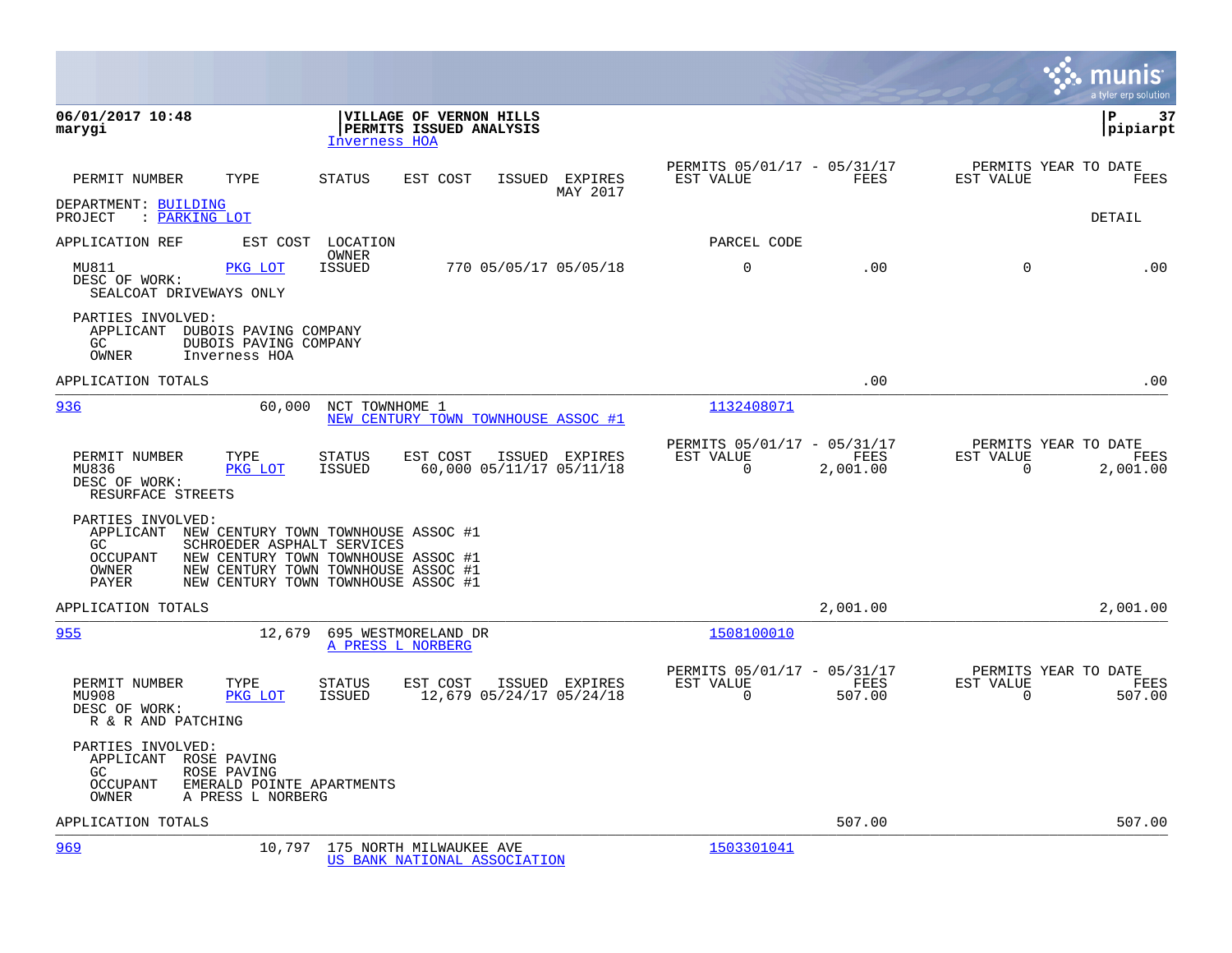|                                                                    |                                                                                                           |                   |                                                    |        |                          |                                          |                    |           | $\overline{\mathsf{m} \mathsf{u}}$ nıs'<br>a tyler erp solution |
|--------------------------------------------------------------------|-----------------------------------------------------------------------------------------------------------|-------------------|----------------------------------------------------|--------|--------------------------|------------------------------------------|--------------------|-----------|-----------------------------------------------------------------|
| 06/01/2017 10:48<br>marygi                                         |                                                                                                           |                   | VILLAGE OF VERNON HILLS<br>PERMITS ISSUED ANALYSIS |        |                          |                                          |                    |           | 38<br> P<br> pipiarpt                                           |
| PERMIT NUMBER                                                      | TYPE                                                                                                      | STATUS            | EST COST                                           | ISSUED | EXPIRES<br>MAY 2017      | PERMITS 05/01/17 - 05/31/17<br>EST VALUE | FEES               | EST VALUE | PERMITS YEAR TO DATE<br>FEES                                    |
| DEPARTMENT: BUILDING<br>PROJECT                                    | : PARKING LOT                                                                                             |                   |                                                    |        |                          |                                          |                    |           | DETAIL                                                          |
| APPLICATION REF                                                    | EST COST                                                                                                  | LOCATION<br>OWNER |                                                    |        |                          | PARCEL CODE                              |                    |           |                                                                 |
| MU909<br>DESC OF WORK:                                             | PKG LOT<br>PARKING LOT AND ROADWAY MAINTENCE                                                              | ISSUED            |                                                    |        | 10,797 05/24/17 05/24/18 | $\mathbf 0$                              | 97.00              | $\Omega$  | 97.00                                                           |
| PARTIES INVOLVED:<br>APPLICANT<br>GC<br>OCCUPANT<br>OWNER<br>PAYER | ROSE PAVING<br>ROSE PAVING<br>US BANK NATIONAL ASSOCIATION<br>US BANK NATIONAL ASSOCIATION<br>ROSE PAVING |                   |                                                    |        |                          |                                          |                    |           |                                                                 |
| APPLICATION TOTALS<br>PROJECT TOTALS                               |                                                                                                           |                   |                                                    |        |                          | 0                                        | 97.00<br>6, 107.00 | 0         | 97.00<br>6, 107.00                                              |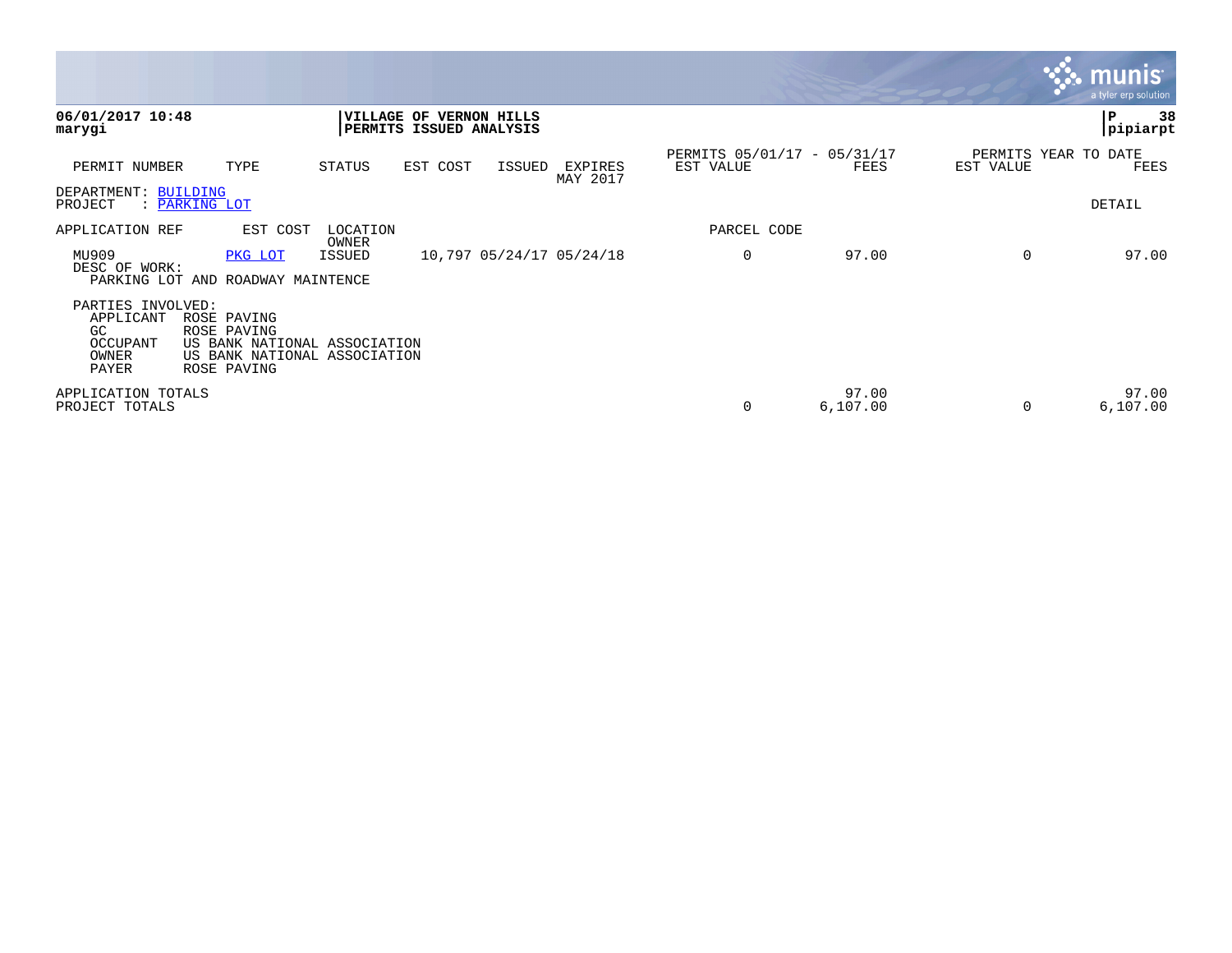|                                                                                                                                                  |                                                                                         |                                                                       | munis<br>a tyler erp solution                                     |
|--------------------------------------------------------------------------------------------------------------------------------------------------|-----------------------------------------------------------------------------------------|-----------------------------------------------------------------------|-------------------------------------------------------------------|
| 06/01/2017 10:48<br>marygi                                                                                                                       | VILLAGE OF VERNON HILLS<br>PERMITS ISSUED ANALYSIS<br>MAY 2017                          |                                                                       | lР<br>39<br> pipiarpt                                             |
| DEPARTMENT: BUILDING<br>PROJECT<br>: PATIO                                                                                                       |                                                                                         |                                                                       | DETAIL                                                            |
| APPLICATION REF<br>EST COST                                                                                                                      | LOCATION<br>OWNER                                                                       | PARCEL CODE                                                           |                                                                   |
| 833                                                                                                                                              | 1,500<br>114 HARDING CT<br>TERRY LEARY                                                  | 1132416073                                                            |                                                                   |
| TYPE<br>PERMIT NUMBER<br>MU800<br><b>PATIO</b><br>DESC OF WORK:<br>PATIO                                                                         | EST COST<br>ISSUED EXPIRES<br><b>STATUS</b><br><b>ISSUED</b><br>1,500 05/03/17 05/26/18 | PERMITS 05/01/17 - 05/31/17<br>EST VALUE<br>FEES<br>0<br>30.00        | PERMITS YEAR TO DATE<br>EST VALUE<br>FEES<br>$\mathbf 0$<br>30.00 |
| PARTIES INVOLVED:<br>APPLICANT<br>TERRY LEARY<br>GC.<br>LENCHO'S LANDSCAPING<br>GC<br>TERRY LEARY<br>TERRY LEARY<br>OWNER                        |                                                                                         |                                                                       |                                                                   |
| APPLICATION TOTALS                                                                                                                               |                                                                                         | 30.00                                                                 | 30.00                                                             |
| 837                                                                                                                                              | 8,000<br>10 LINDON LN<br>R SZYBKOWSKI                                                   | 1509102005                                                            |                                                                   |
| PERMIT NUMBER<br>TYPE<br>MU825<br><b>PATIO</b><br>DESC OF WORK:                                                                                  | <b>STATUS</b><br>EST COST<br>ISSUED EXPIRES<br>8,000 05/09/17 05/25/18<br><b>ISSUED</b> | PERMITS 05/01/17 - 05/31/17<br>EST VALUE<br>FEES<br>$\Omega$<br>80.00 | PERMITS YEAR TO DATE<br>EST VALUE<br>FEES<br>$\Omega$<br>80.00    |
| PARTIES INVOLVED:<br>APPLICANT R SZYBKOWSKI<br>CONCRETE<br>DAVE'S CONCRETE                                                                       | PATIO, SIDEWALK, GARAGE FLOOR, 2 PADS (shed & gate)                                     |                                                                       |                                                                   |
| GC.<br>R SZYBKOWSKI<br>R SZYBKOWSKI<br>OWNER                                                                                                     |                                                                                         |                                                                       |                                                                   |
| APPLICATION TOTALS                                                                                                                               |                                                                                         | 80.00                                                                 | 80.00                                                             |
| 847                                                                                                                                              | 3,000<br>107 ASHEVILLE CT<br><b>BRETT BALMES</b>                                        | 1504310022                                                            |                                                                   |
| PERMIT NUMBER<br>TYPE<br><b>PATIO</b><br>MU824<br>DESC OF WORK:<br>PATIO                                                                         | <b>STATUS</b><br>EST COST<br>ISSUED EXPIRES<br>ISSUED<br>3,000 05/09/17 05/31/18        | PERMITS 05/01/17 - 05/31/17<br>EST VALUE<br>FEES<br>0<br>50.00        | PERMITS YEAR TO DATE<br>EST VALUE<br>FEES<br>$\mathbf 0$<br>50.00 |
| PARTIES INVOLVED:<br>APPLICANT<br>BRETT BALMES<br>GC<br>EFRAIN NAVARRETE<br>GC<br>BRETT BALMES<br>BRETT BALMES<br>OWNER<br>PAYER<br>BRETT BALMES |                                                                                         |                                                                       |                                                                   |
| APPLICATION TOTALS                                                                                                                               |                                                                                         | 50.00                                                                 | 50.00                                                             |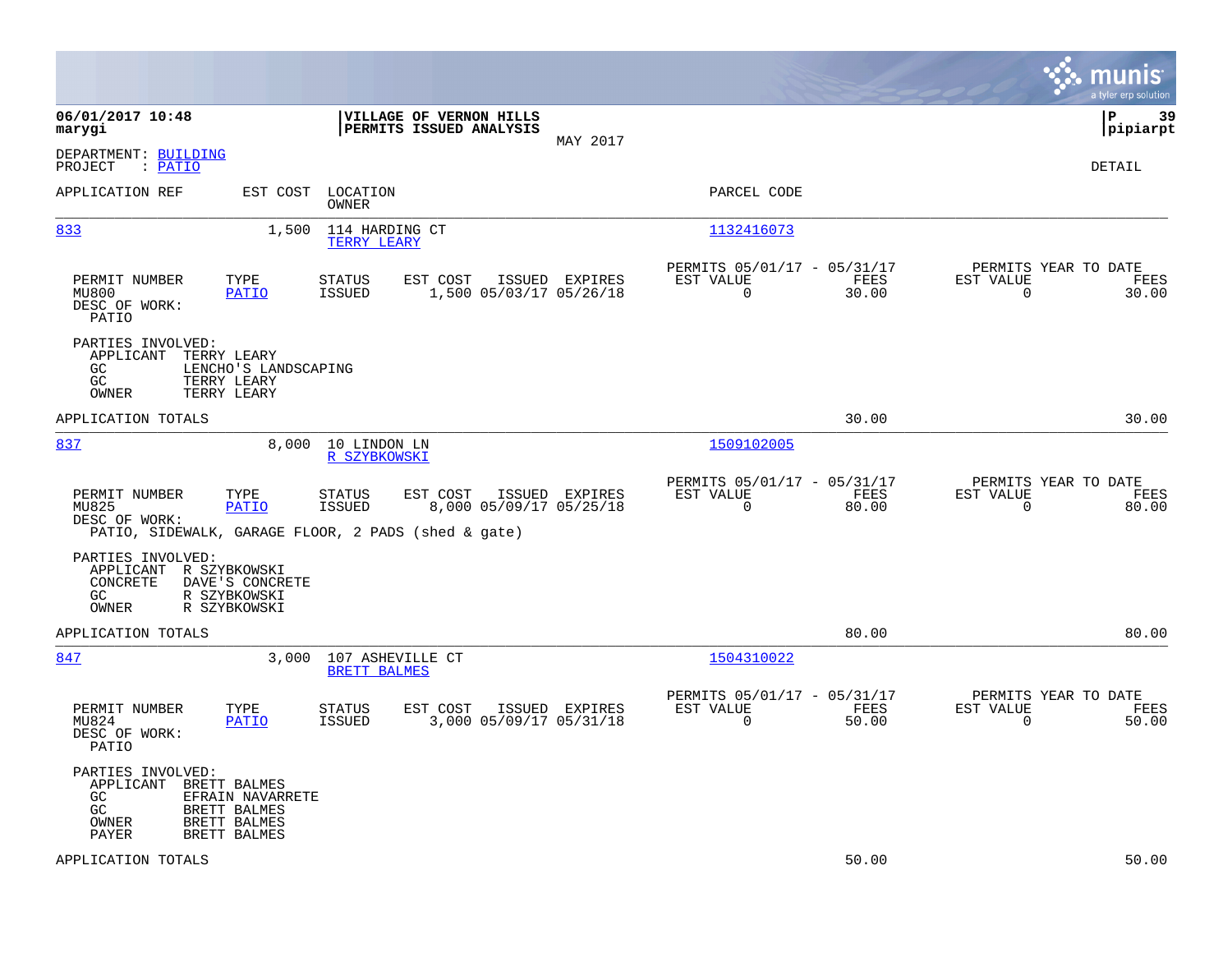|                                                         |                                                                                                                                                              |                   |                                                    |          |                                                      |                 |                                   | munis'<br>a tyler erp solution |
|---------------------------------------------------------|--------------------------------------------------------------------------------------------------------------------------------------------------------------|-------------------|----------------------------------------------------|----------|------------------------------------------------------|-----------------|-----------------------------------|--------------------------------|
| 06/01/2017 10:48<br>marygi                              |                                                                                                                                                              |                   | VILLAGE OF VERNON HILLS<br>PERMITS ISSUED ANALYSIS | MAY 2017 |                                                      |                 |                                   | 40<br>P<br> pipiarpt           |
| DEPARTMENT: BUILDING<br>PROJECT<br>: PATIO              |                                                                                                                                                              |                   |                                                    |          |                                                      |                 |                                   | DETAIL                         |
| APPLICATION REF                                         | EST COST                                                                                                                                                     | LOCATION<br>OWNER |                                                    |          | PARCEL CODE                                          |                 |                                   |                                |
| 892                                                     | 9,800                                                                                                                                                        | 2320 HAZELTIME DR | MAURICE & MARIA D OROZCO                           |          | 1129207018                                           |                 |                                   |                                |
| PERMIT NUMBER<br>MU848<br>DESC OF WORK:                 | TYPE<br>PATIO<br>EXTEND PATIO, SEAT WALL, FIRE PIT                                                                                                           | STATUS<br>ISSUED  | EST COST<br>ISSUED<br>9,800 05/12/17 05/25/18      | EXPIRES  | PERMITS 05/01/17 - 05/31/17<br>EST VALUE<br>$\Omega$ | FEES<br>98.00   | PERMITS YEAR TO DATE<br>EST VALUE | FEES<br>98.00                  |
| PARTIES INVOLVED:<br>APPLICANT<br>GC.<br>OWNER<br>PAYER | CELE AND BROTHERS COMPLETE LANDSCAPE SER<br>CELE AND BROTHERS COMPLETE LANDSCAPE SER<br>MAURICE & MARIA D OROZCO<br>CELE AND BROTHERS COMPLETE LANDSCAPE SER |                   |                                                    |          |                                                      |                 |                                   |                                |
| APPLICATION TOTALS<br>PROJECT TOTALS                    |                                                                                                                                                              |                   |                                                    |          | 0                                                    | 98.00<br>258.00 | $\Omega$                          | 98.00<br>258.00                |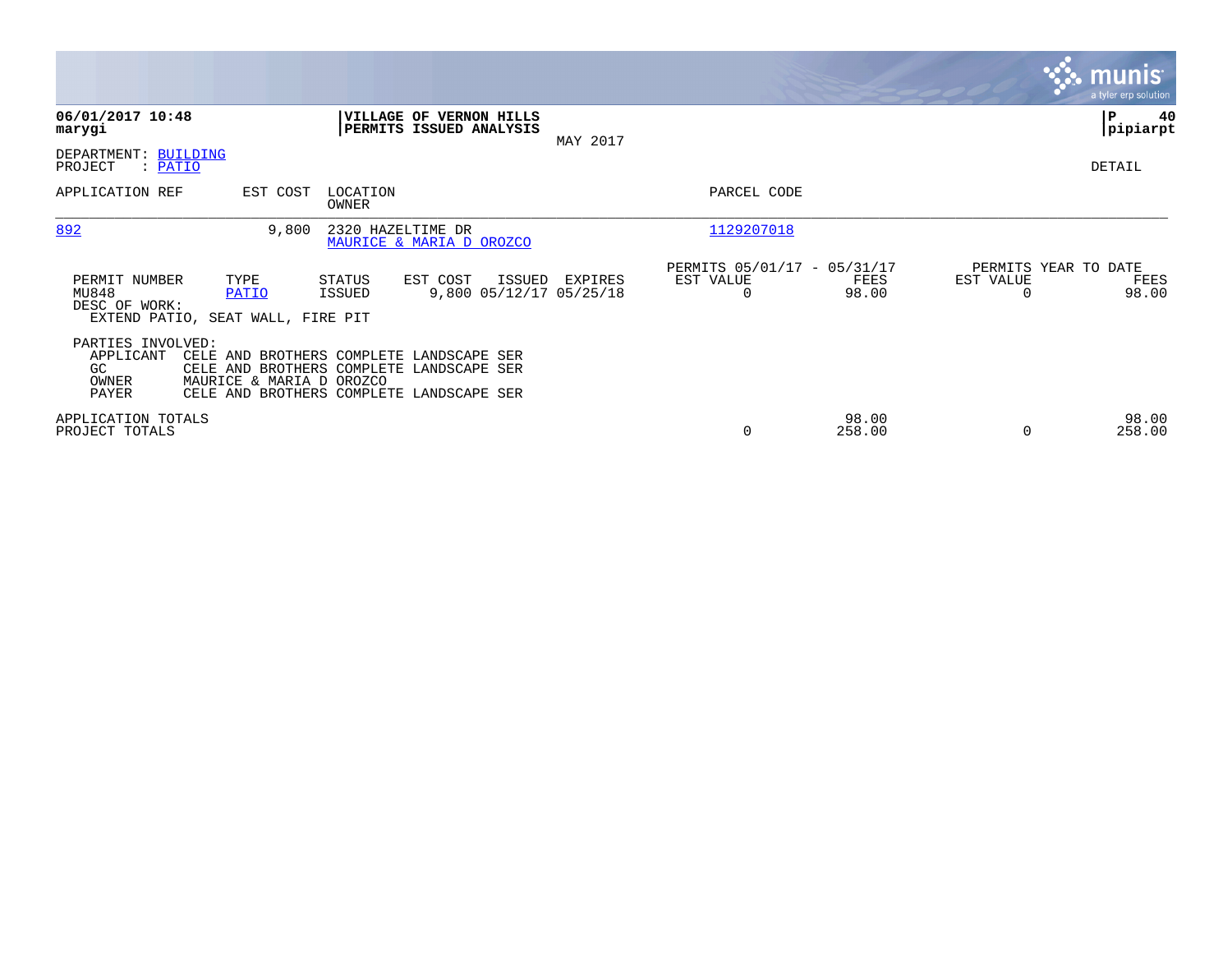|                                                                                                                                                                                                                                           |                                                                           | munis<br>a tyler erp solution                                      |
|-------------------------------------------------------------------------------------------------------------------------------------------------------------------------------------------------------------------------------------------|---------------------------------------------------------------------------|--------------------------------------------------------------------|
| 06/01/2017 10:48<br>VILLAGE OF VERNON HILLS<br>PERMITS ISSUED ANALYSIS<br>marygi<br>MAY 2017                                                                                                                                              |                                                                           | lР<br>41<br> pipiarpt                                              |
| DEPARTMENT: BUILDING<br>: SIDEWALK<br>PROJECT                                                                                                                                                                                             |                                                                           | DETAIL                                                             |
| APPLICATION REF<br>EST COST LOCATION<br>OWNER                                                                                                                                                                                             | PARCEL CODE                                                               |                                                                    |
| 867<br>20,000<br>830 WEST END CT<br>830 WEST END COURT LLC                                                                                                                                                                                | 1132305034                                                                |                                                                    |
| PERMIT NUMBER<br>TYPE<br>EST COST<br><b>STATUS</b><br>ISSUED EXPIRES<br>MU822<br><b>SIDEWALK</b><br>COMPLT<br>20,000 05/08/17 05/26/18<br>DESC OF WORK:<br>PRIVATE COMMERCIAL SIDEWALK                                                    | PERMITS 05/01/17 - 05/31/17<br>EST VALUE<br>FEES<br>$\mathbf 0$<br>200.00 | PERMITS YEAR TO DATE<br>EST VALUE<br>FEES<br>$\mathbf 0$<br>200.00 |
| PARTIES INVOLVED:<br>830 WEST END COURT LLC<br>APPLICANT<br>CONCRETE<br><b>JOSE GONZALEZ</b><br>830 WEST END COURT LLC<br>GC.<br>830 WEST END COURT LLC<br>OCCUPANT<br>OWNER<br>830 WEST END COURT LLC<br>830 WEST END COURT LLC<br>PAYER |                                                                           |                                                                    |
| APPLICATION TOTALS                                                                                                                                                                                                                        | 200.00                                                                    | 200.00                                                             |
| 872<br>9,150<br>30 LINDON LN<br><b>JULIAN &amp; TERESA TAN</b>                                                                                                                                                                            | 1509102015                                                                |                                                                    |
| PERMIT NUMBER<br>TYPE<br><b>STATUS</b><br>EST COST<br>ISSUED EXPIRES<br><b>SIDEWALK</b><br><b>ISSUED</b><br>9,150 05/11/17 05/15/18<br>MU838<br>DESC OF WORK:<br>SIDEWALK, GARAGE FLOOR, DRIVEWAY AND SIDEWALK                            | PERMITS 05/01/17 - 05/31/17<br>EST VALUE<br>FEES<br>$\mathbf 0$<br>91.50  | PERMITS YEAR TO DATE<br>EST VALUE<br>FEES<br>$\mathbf 0$<br>91.50  |
| PARTIES INVOLVED:<br>APPLICANT MARVEL CONSTRUCTION CORP<br>MARVEL CONSTRUCTION CORP<br>GC.<br>OWNER<br>JULIAN & TERESA TAN                                                                                                                |                                                                           |                                                                    |
| APPLICATION TOTALS                                                                                                                                                                                                                        | 91.50                                                                     | 91.50                                                              |
| 875<br>7,000<br>413N ALBANY LN<br>TODD D KATZ                                                                                                                                                                                             | 1504104004                                                                |                                                                    |
| EST COST<br>ISSUED EXPIRES<br>PERMIT NUMBER<br>TYPE<br><b>STATUS</b><br>MU849<br><b>DRVWY</b><br><b>ISSUED</b><br>7,000 05/12/17 05/25/18<br>DESC OF WORK:<br>REPLACE WALKWAY, RIVER BED & RETAINING WALL                                 | PERMITS 05/01/17 - 05/31/17<br>EST VALUE<br>FEES<br>$\mathbf 0$<br>70.00  | PERMITS YEAR TO DATE<br>EST VALUE<br>FEES<br>70.00<br>$\Omega$     |
| PARTIES INVOLVED:<br>APPLICANT<br>TODD KATZ<br>GC<br>EUGENO HERERRA<br>OWNER<br>TODD D KATZ                                                                                                                                               |                                                                           |                                                                    |
| APPLICATION TOTALS                                                                                                                                                                                                                        | 70.00                                                                     | 70.00                                                              |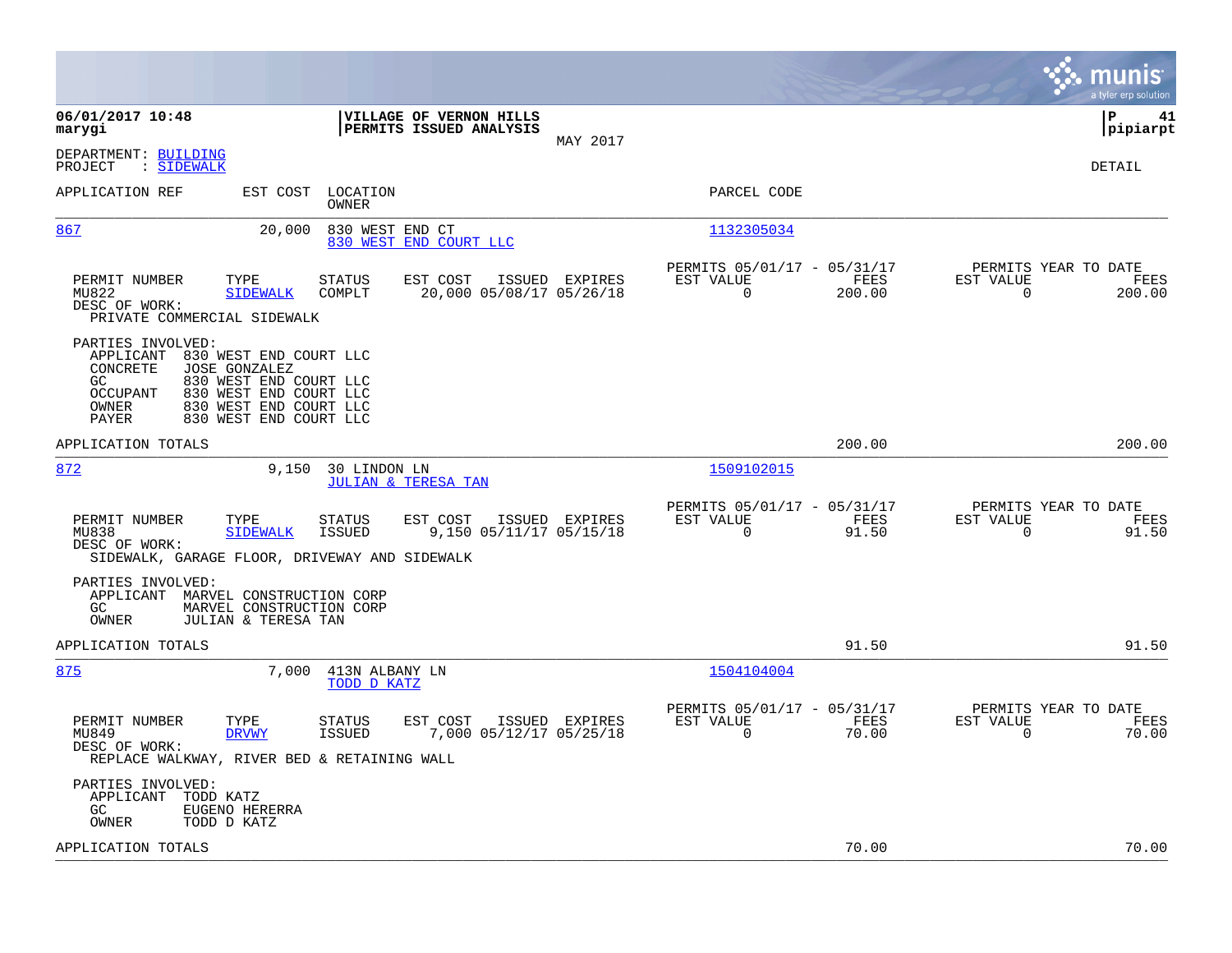|                                                                                                                                                                                                                  |                                                                                                           |                                                         |               | munis<br>a tyler erp solution                                     |
|------------------------------------------------------------------------------------------------------------------------------------------------------------------------------------------------------------------|-----------------------------------------------------------------------------------------------------------|---------------------------------------------------------|---------------|-------------------------------------------------------------------|
| 06/01/2017 10:48<br>marygi<br>9,500<br>893                                                                                                                                                                       | VILLAGE OF VERNON HILLS<br>PERMITS ISSUED ANALYSIS<br>1702 PEBBLE BEACH WAY<br>ANDREW & ROSEANNE FISCHOFF | 1129405015                                              |               | l P<br>42<br> pipiarpt                                            |
| TYPE<br>PERMIT NUMBER<br><b>STATUS</b>                                                                                                                                                                           | EST COST<br>ISSUED EXPIRES<br>MAY 2017                                                                    | PERMITS 05/01/17 - 05/31/17<br>EST VALUE                | FEES          | PERMITS YEAR TO DATE<br>EST VALUE<br>FEES                         |
| DEPARTMENT: BUILDING<br>: SIDEWALK<br>PROJECT                                                                                                                                                                    |                                                                                                           |                                                         |               | DETAIL                                                            |
| APPLICATION REF<br>EST COST<br>LOCATION<br>OWNER                                                                                                                                                                 |                                                                                                           | PARCEL CODE                                             |               |                                                                   |
| MU873<br><b>SIDEWALK</b><br><b>ISSUED</b><br>DESC OF WORK:<br>PAVERS FOR RIBBONS ON DRIVE & SIDEWALK & STOOP                                                                                                     | 9,500 05/16/17 05/16/18                                                                                   | 0                                                       | 95.00         | 0<br>95.00                                                        |
| PARTIES INVOLVED:<br>APPLICANT<br>MARTIN LANDSCAPING INC<br>GC<br>MARTIN LANDSCAPING INC<br>OWNER<br>ANDREW & ROSEANNE FISCHOFF                                                                                  |                                                                                                           |                                                         |               |                                                                   |
| APPLICATION TOTALS                                                                                                                                                                                               |                                                                                                           |                                                         | 95.00         | 95.00                                                             |
| 911<br>1,217                                                                                                                                                                                                     | 2081 INVERNESS DR<br>LESTER STARR TRUST,<br>BELLA STARR TRUST                                             | 1129204007                                              |               |                                                                   |
| TYPE<br>PERMIT NUMBER<br><b>STATUS</b><br>MU850<br><b>SIDEWALK</b><br><b>ISSUED</b><br>DESC OF WORK:<br>SIDEWALK/STOOP                                                                                           | ISSUED EXPIRES<br>EST COST<br>1,217 05/12/17 05/12/18                                                     | PERMITS 05/01/17 - 05/31/17<br>EST VALUE<br>$\Omega$    | FEES<br>30.00 | PERMITS YEAR TO DATE<br>EST VALUE<br>FEES<br>$\Omega$<br>30.00    |
| PARTIES INVOLVED:<br>DUBOIS PAVING COMPANY<br>APPLICANT<br>CONCRETE<br>DUBOIS PAVING COMPANY<br>GC.<br>DUBOIS PAVING COMPANY<br>LESTER STARR TRUST, BELLA STARR TRUST<br>OWNER<br>DUBOIS PAVING COMPANY<br>PAYER |                                                                                                           |                                                         |               |                                                                   |
| APPLICATION TOTALS                                                                                                                                                                                               |                                                                                                           |                                                         | 30.00         | 30.00                                                             |
| 912<br>996                                                                                                                                                                                                       | 1907 TREVINO TER<br>RITA E BARRETT, TRUSTEE                                                               | 1129311100                                              |               |                                                                   |
| PERMIT NUMBER<br>TYPE<br><b>STATUS</b><br>MU851<br><b>SIDEWALK</b><br><b>ISSUED</b><br>DESC OF WORK:<br>SIDEWALK                                                                                                 | EST COST<br>ISSUED EXPIRES<br>996 05/12/17 05/12/18                                                       | PERMITS 05/01/17 - 05/31/17<br>EST VALUE<br>$\mathbf 0$ | FEES<br>30.00 | PERMITS YEAR TO DATE<br>EST VALUE<br>FEES<br>$\mathbf 0$<br>30.00 |
| PARTIES INVOLVED:<br>APPLICANT<br>DUBOIS PAVING COMPANY<br>CONCRETE<br>DUBOIS PAVING COMPANY<br>GC<br>DUBOIS PAVING COMPANY<br>OWNER<br>RITA E BARRETT, TRUSTEE<br>PAYER<br>DUBOIS PAVING COMPANY                |                                                                                                           |                                                         |               |                                                                   |
| APPLICATION TOTALS                                                                                                                                                                                               |                                                                                                           |                                                         | 30.00         | 30.00                                                             |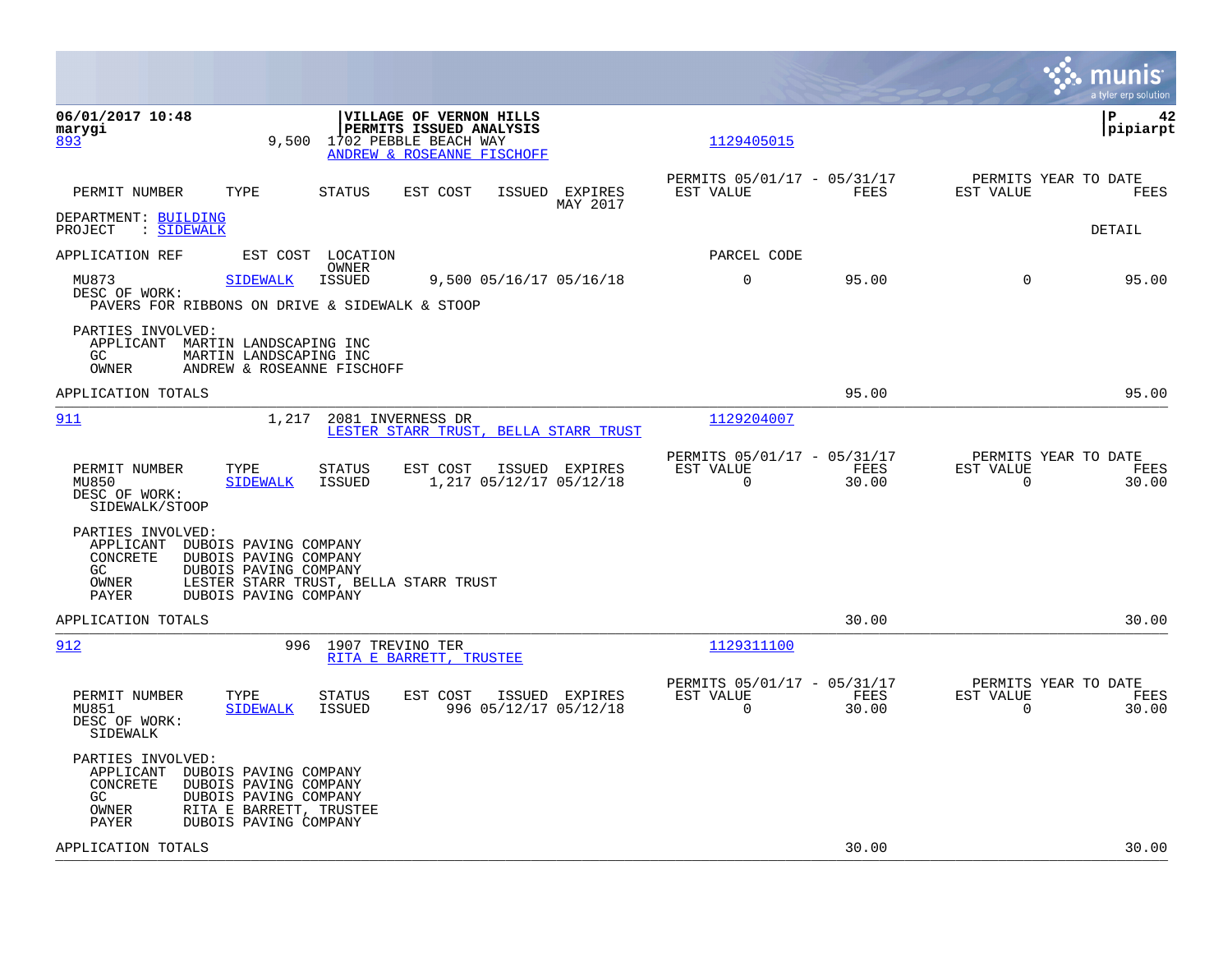|                                                                     |                                                                                                                                         |                                    |                                                    |        |                                           |                                                      |               |                                                  | munis<br>a tyler erp solution |
|---------------------------------------------------------------------|-----------------------------------------------------------------------------------------------------------------------------------------|------------------------------------|----------------------------------------------------|--------|-------------------------------------------|------------------------------------------------------|---------------|--------------------------------------------------|-------------------------------|
| 06/01/2017 10:48<br>marygi<br>914                                   | 1,771                                                                                                                                   | 1891 TREVINO TER<br>CAROL S ROSEN  | VILLAGE OF VERNON HILLS<br>PERMITS ISSUED ANALYSIS |        |                                           | 1129311102                                           |               |                                                  | IΡ<br>43<br>pipiarpt          |
| PERMIT NUMBER                                                       | TYPE                                                                                                                                    | <b>STATUS</b>                      | EST COST                                           | ISSUED | EXPIRES<br>MAY 2017                       | PERMITS 05/01/17 - 05/31/17<br>EST VALUE             | FEES          | PERMITS YEAR TO DATE<br>EST VALUE                | FEES                          |
| DEPARTMENT: BUILDING<br>PROJECT<br>: <u>SIDEWALK</u>                |                                                                                                                                         |                                    |                                                    |        |                                           |                                                      |               |                                                  | DETAIL                        |
| APPLICATION REF                                                     |                                                                                                                                         | EST COST LOCATION<br>OWNER         |                                                    |        |                                           | PARCEL CODE                                          |               |                                                  |                               |
| MU852<br>DESC OF WORK:<br>SIDEWALK/STOOP                            | SIDEWALK                                                                                                                                | ISSUED                             |                                                    |        | 1,771 05/12/17 05/12/18                   | $\mathsf 0$                                          | 50.00         | $\mathbf 0$                                      | 50.00                         |
| PARTIES INVOLVED:<br>APPLICANT<br>CONCRETE<br>GC<br>OWNER<br>PAYER  | DUBOIS PAVING COMPANY<br>DUBOIS PAVING COMPANY<br>DUBOIS PAVING COMPANY<br>CAROL S ROSEN<br>DUBOIS PAVING COMPANY                       |                                    |                                                    |        |                                           |                                                      |               |                                                  |                               |
| APPLICATION TOTALS                                                  |                                                                                                                                         |                                    |                                                    |        |                                           |                                                      | 50.00         |                                                  | 50.00                         |
| 915                                                                 | 1,383                                                                                                                                   | 1883 TREVINO TER<br>DENIS POMOGAEV |                                                    |        |                                           | 1129311103                                           |               |                                                  |                               |
| PERMIT NUMBER<br>MU853<br>DESC OF WORK:<br>SIDEWALK                 | TYPE<br><b>SIDEWALK</b>                                                                                                                 | <b>STATUS</b><br>ISSUED            | EST COST                                           |        | ISSUED EXPIRES<br>1,383 05/12/17 05/12/18 | PERMITS 05/01/17 - 05/31/17<br>EST VALUE<br>$\Omega$ | FEES<br>30.00 | PERMITS YEAR TO DATE<br>EST VALUE<br>$\Omega$    | FEES<br>30.00                 |
| PARTIES INVOLVED:<br>APPLICANT<br>CONCRETE<br>GC.<br>OWNER<br>PAYER | DUBOIS PAVING COMPANY<br>DUBOIS PAVING COMPANY<br>DUBOIS PAVING COMPANY<br>DENIS POMOGAEV<br>DUBOIS PAVING COMPANY                      |                                    |                                                    |        |                                           |                                                      |               |                                                  |                               |
| APPLICATION TOTALS                                                  |                                                                                                                                         |                                    |                                                    |        |                                           |                                                      | 30.00         |                                                  | 30.00                         |
| 916                                                                 | 4,206                                                                                                                                   | 1880 TREVINO TER                   | SCOTT P & CATHERINE A CULLEN-BENSON                |        |                                           | 1129315015                                           |               |                                                  |                               |
| PERMIT NUMBER<br>MU854<br>DESC OF WORK:<br>SIDEWALK                 | TYPE<br><b>SIDEWALK</b>                                                                                                                 | <b>STATUS</b><br>ISSUED            | EST COST                                           |        | ISSUED EXPIRES<br>4,206 05/12/17 05/12/18 | PERMITS 05/01/17 - 05/31/17<br>EST VALUE<br>0        | FEES<br>50.00 | PERMITS YEAR TO DATE<br>EST VALUE<br>$\mathbf 0$ | FEES<br>50.00                 |
| PARTIES INVOLVED:<br>APPLICANT<br>CONCRETE<br>GC<br>OWNER<br>PAYER  | DUBOIS PAVING COMPANY<br>DUBOIS PAVING COMPANY<br>DUBOIS PAVING COMPANY<br>SCOTT P & CATHERINE A CULLEN-BENSON<br>DUBOIS PAVING COMPANY |                                    |                                                    |        |                                           |                                                      |               |                                                  |                               |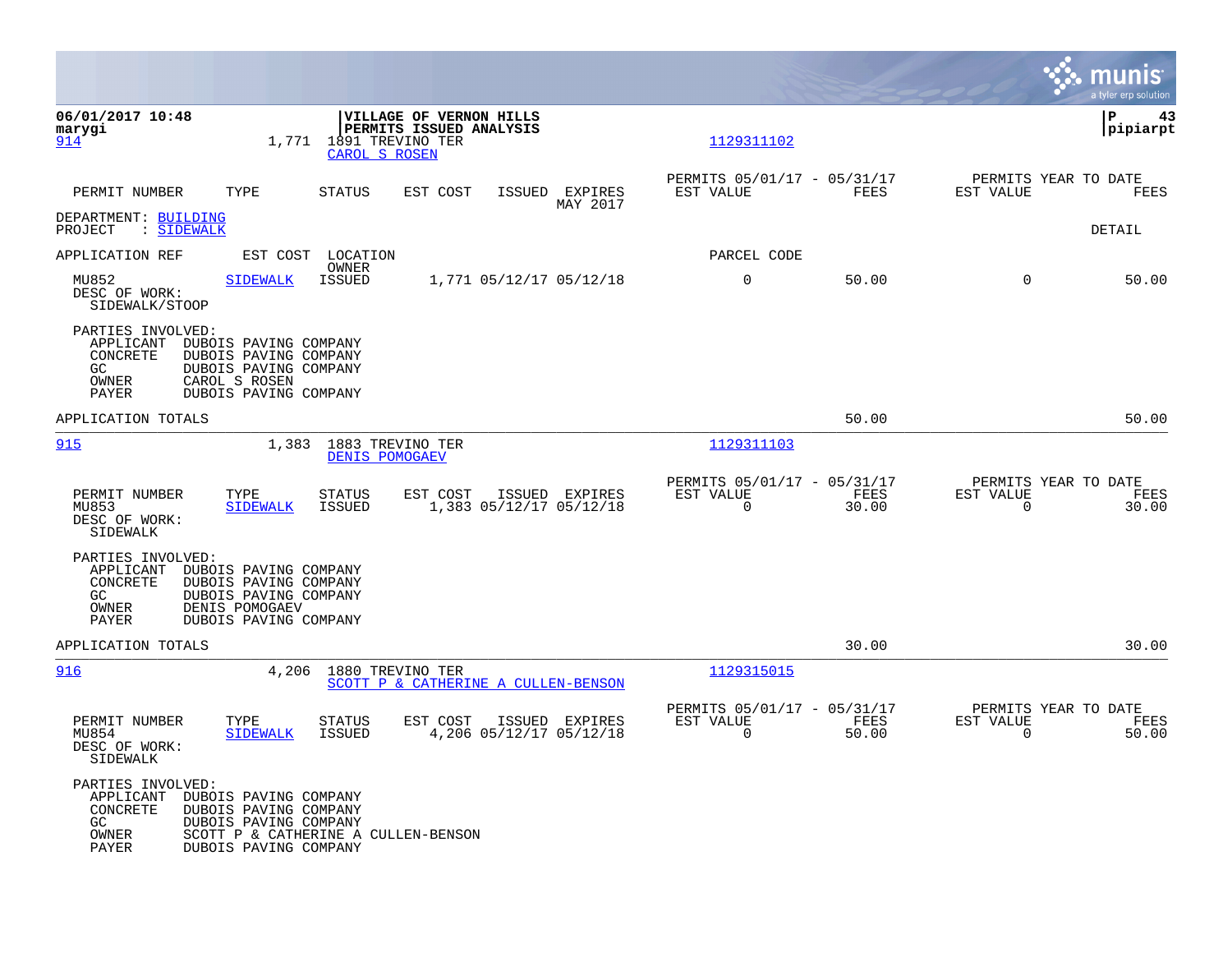|                                                                    |                                                                                                                               |                         |                                                    |                |                                                            |               |                                                     | munis<br>a tyler erp solution  |
|--------------------------------------------------------------------|-------------------------------------------------------------------------------------------------------------------------------|-------------------------|----------------------------------------------------|----------------|------------------------------------------------------------|---------------|-----------------------------------------------------|--------------------------------|
| 06/01/2017 10:48<br>marygi<br>APPLICATION TOTALS                   |                                                                                                                               |                         | VILLAGE OF VERNON HILLS<br>PERMITS ISSUED ANALYSIS | MAY 2017       |                                                            | 50.00         |                                                     | ΙP<br>44<br> pipiarpt<br>50.00 |
| DEPARTMENT: BUILDING<br>PROJECT<br>: SIDEWALK                      |                                                                                                                               |                         |                                                    |                |                                                            |               |                                                     | DETAIL                         |
| APPLICATION REF                                                    | EST COST                                                                                                                      | LOCATION<br>OWNER       |                                                    |                | PARCEL CODE                                                |               |                                                     |                                |
| 917                                                                | 1,107                                                                                                                         | 2016 TREVINO TER        | NAOMI H MARSHALL, TRUSTEE                          |                | 1129111023                                                 |               |                                                     |                                |
| PERMIT NUMBER<br>MU855<br>DESC OF WORK:<br>SIDEWALK/STOOP          | TYPE<br>SIDEWALK                                                                                                              | STATUS<br>ISSUED        | EST COST<br>1,107 05/12/17 05/12/18                | ISSUED EXPIRES | PERMITS 05/01/17 - 05/31/17<br>EST VALUE<br>0              | FEES<br>30.00 | PERMITS YEAR TO DATE<br>EST VALUE<br>$\mathbf 0$    | FEES<br>30.00                  |
| PARTIES INVOLVED:<br>APPLICANT<br>CONCRETE<br>GC<br>OWNER<br>PAYER | DUBOIS PAVING COMPANY<br>DUBOIS PAVING COMPANY<br>DUBOIS PAVING COMPANY<br>NAOMI H MARSHALL, TRUSTEE<br>DUBOIS PAVING COMPANY |                         |                                                    |                |                                                            |               |                                                     |                                |
| APPLICATION TOTALS                                                 |                                                                                                                               |                         |                                                    |                |                                                            | 30.00         |                                                     | 30.00                          |
| 918                                                                | 1,217                                                                                                                         | 525 VALHALLA TER        | JAYARAJ VELAYUTHAM & MAHESWARI JAYARAJ             |                | 1129311075                                                 |               |                                                     |                                |
| PERMIT NUMBER<br>MU856<br>DESC OF WORK:<br>SIDEWALK                | TYPE<br>SIDEWALK                                                                                                              | STATUS<br>ISSUED        | EST COST<br>1,217 05/12/17 05/12/18                | ISSUED EXPIRES | PERMITS 05/01/17 - 05/31/17<br>EST VALUE<br>0              | FEES<br>30.00 | PERMITS YEAR TO DATE<br>EST VALUE<br>0              | FEES<br>30.00                  |
| PARTIES INVOLVED:<br>APPLICANT<br>CONCRETE<br>GC<br>OWNER<br>PAYER | DUBOIS PAVING COMPANY<br>DUBOIS PAVING COMPANY<br>DUBOIS PAVING COMPANY<br>DUBOIS PAVING COMPANY                              |                         | JAYARAJ VELAYUTHAM & MAHESWARI JAYARAJ             |                |                                                            |               |                                                     |                                |
| APPLICATION TOTALS                                                 |                                                                                                                               |                         |                                                    |                |                                                            | 30.00         |                                                     | 30.00                          |
| <u>919</u>                                                         | 1,107                                                                                                                         | 444 VALHALLA TER        | BHADRARAJU & SUPARNA NAMBURI                       |                | 1129315018                                                 |               |                                                     |                                |
| PERMIT NUMBER<br>MU857<br>DESC OF WORK:<br>SIDEWALK/STOOP          | TYPE<br><b>SIDEWALK</b>                                                                                                       | <b>STATUS</b><br>ISSUED | EST COST<br>1,107 05/12/17 05/12/18                | ISSUED EXPIRES | PERMITS 05/01/17 - 05/31/17<br>EST VALUE<br>$\overline{0}$ | FEES<br>30.00 | PERMITS YEAR TO DATE<br>EST VALUE<br>$\overline{0}$ | FEES<br>30.00                  |
| PARTIES INVOLVED:<br>APPLICANT<br>CONCRETE<br>GC<br>OWNER          | DUBOIS PAVING COMPANY<br>DUBOIS PAVING COMPANY<br>DUBOIS PAVING COMPANY<br>BHADRARAJU & SUPARNA NAMBURI                       |                         |                                                    |                |                                                            |               |                                                     |                                |

 $\mathcal{L}^{\text{max}}$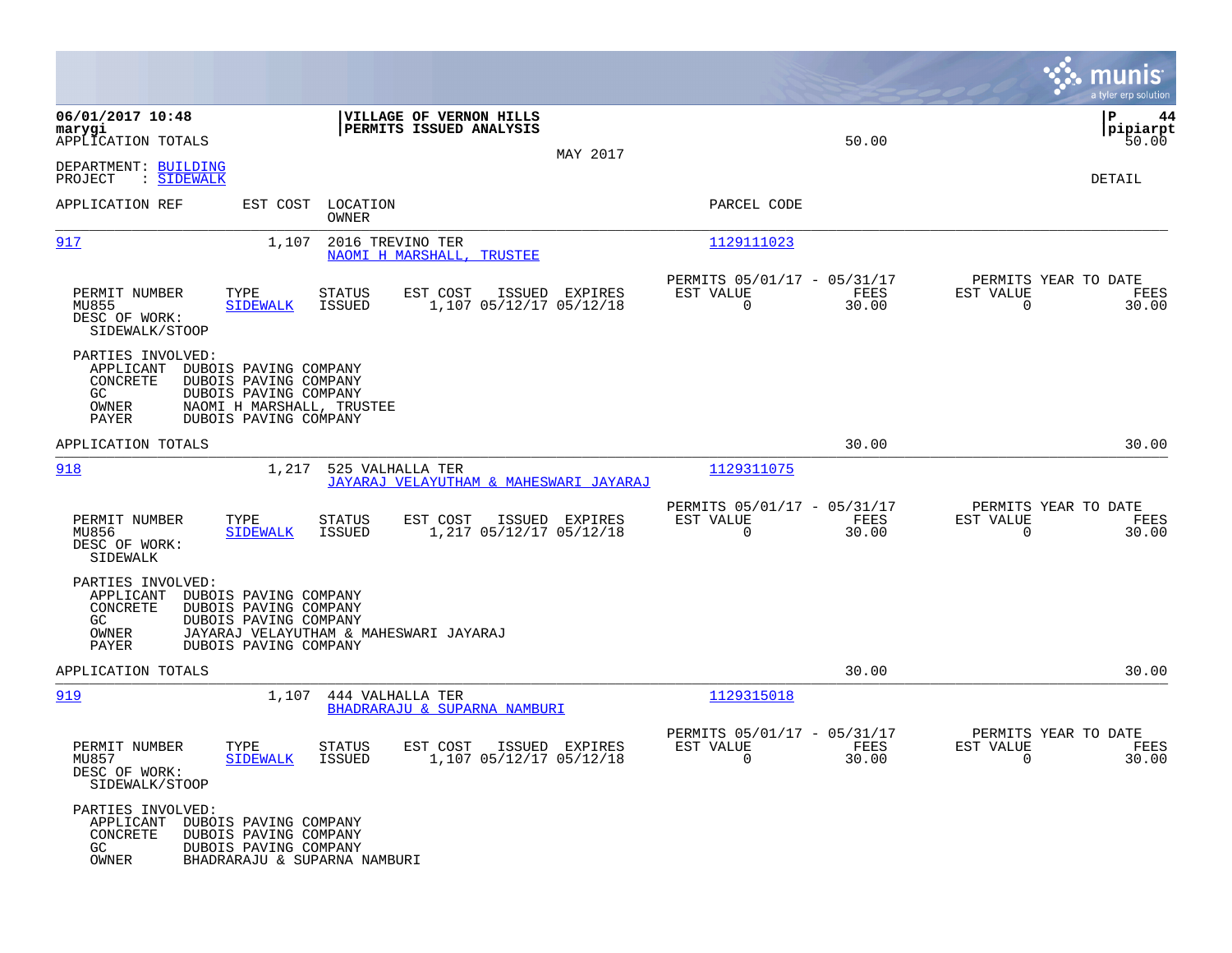|                                                                                                                                                                                             |                                                                                         |                                                         | munis<br>a tyler erp solution                                                      |
|---------------------------------------------------------------------------------------------------------------------------------------------------------------------------------------------|-----------------------------------------------------------------------------------------|---------------------------------------------------------|------------------------------------------------------------------------------------|
| 06/01/2017 10:48<br>marygi                                                                                                                                                                  | VILLAGE OF VERNON HILLS<br>PERMITS ISSUED ANALYSIS                                      | MAY 2017                                                | ΙP<br>45<br> pipiarpt                                                              |
| DEPARTMENT: BUILDING<br>: SIDEWALK<br>PROJECT                                                                                                                                               |                                                                                         |                                                         | DETAIL                                                                             |
| APPLICATION REF<br>EST COST LOCATION                                                                                                                                                        |                                                                                         | PARCEL CODE                                             |                                                                                    |
| PAYER<br>DUBOIS PAVING COMPANY                                                                                                                                                              | OWNER                                                                                   |                                                         |                                                                                    |
| APPLICATION TOTALS                                                                                                                                                                          |                                                                                         |                                                         | 30.00<br>30.00                                                                     |
| 920<br>1,549                                                                                                                                                                                | 1922 OLYMPIC DR<br>KENNETH C LENHART                                                    | 1129311056                                              |                                                                                    |
| TYPE<br>PERMIT NUMBER<br>MU863<br><b>SIDEWALK</b><br>DESC OF WORK:<br>SIDEWALK/STOOP                                                                                                        | EST COST<br>ISSUED EXPIRES<br>STATUS<br>ISSUED<br>1,549 05/12/17 05/12/18               | PERMITS 05/01/17 - 05/31/17<br>EST VALUE<br>$\mathbf 0$ | PERMITS YEAR TO DATE<br>FEES<br>EST VALUE<br>FEES<br>50.00<br>$\mathbf 0$<br>50.00 |
| PARTIES INVOLVED:<br>APPLICANT<br>DUBOIS PAVING COMPANY<br>CONCRETE<br>DUBOIS PAVING COMPANY<br>GC<br>DUBOIS PAVING COMPANY<br>OWNER<br>KENNETH C LENHART<br>PAYER<br>DUBOIS PAVING COMPANY |                                                                                         |                                                         |                                                                                    |
| APPLICATION TOTALS                                                                                                                                                                          |                                                                                         |                                                         | 50.00<br>50.00                                                                     |
| 921                                                                                                                                                                                         | 5,166 1930 OLYMPIC DR<br>PHILIP H & CAROLYN P HARTUNG, CO-TRS                           | 1129311054                                              |                                                                                    |
| PERMIT NUMBER<br>TYPE<br>MU860<br><b>SIDEWALK</b><br>DESC OF WORK:<br>SIDEWALK                                                                                                              | <b>STATUS</b><br>EST COST<br>ISSUED EXPIRES<br><b>ISSUED</b><br>5,166 05/12/17 05/12/18 | PERMITS 05/01/17 - 05/31/17<br>EST VALUE<br>0           | PERMITS YEAR TO DATE<br>FEES<br>EST VALUE<br>FEES<br>51.66<br>0<br>51.66           |
| PARTIES INVOLVED:<br>APPLICANT<br>DUBOIS PAVING COMPANY<br>CONCRETE<br>DUBOIS PAVING COMPANY<br>GC<br>DUBOIS PAVING COMPANY<br>OWNER<br>PAYER<br>DUBOIS PAVING COMPANY                      | PHILIP H & CAROLYN P HARTUNG, CO-TRS                                                    |                                                         |                                                                                    |
| APPLICATION TOTALS                                                                                                                                                                          |                                                                                         |                                                         | 51.66<br>51.66                                                                     |
| 922<br>2,047                                                                                                                                                                                | 1946 OLYMPIC DR<br><b>NORMAN LETOFSKY</b>                                               | 1129311051                                              |                                                                                    |
| PERMIT NUMBER<br>TYPE<br><b>SIDEWALK</b><br>MU861<br>DESC OF WORK:<br>SIDWALK                                                                                                               | <b>STATUS</b><br>ISSUED EXPIRES<br>EST COST<br><b>ISSUED</b><br>2,047 05/12/17 05/12/18 | PERMITS 05/01/17 - 05/31/17<br>EST VALUE<br>0           | PERMITS YEAR TO DATE<br>FEES<br>EST VALUE<br>FEES<br>50.00<br>$\Omega$<br>50.00    |
| PARTIES INVOLVED:<br>DUBOIS PAVING COMPANY<br>APPLICANT<br>CONCRETE<br>DUBOIS PAVING COMPANY                                                                                                |                                                                                         |                                                         |                                                                                    |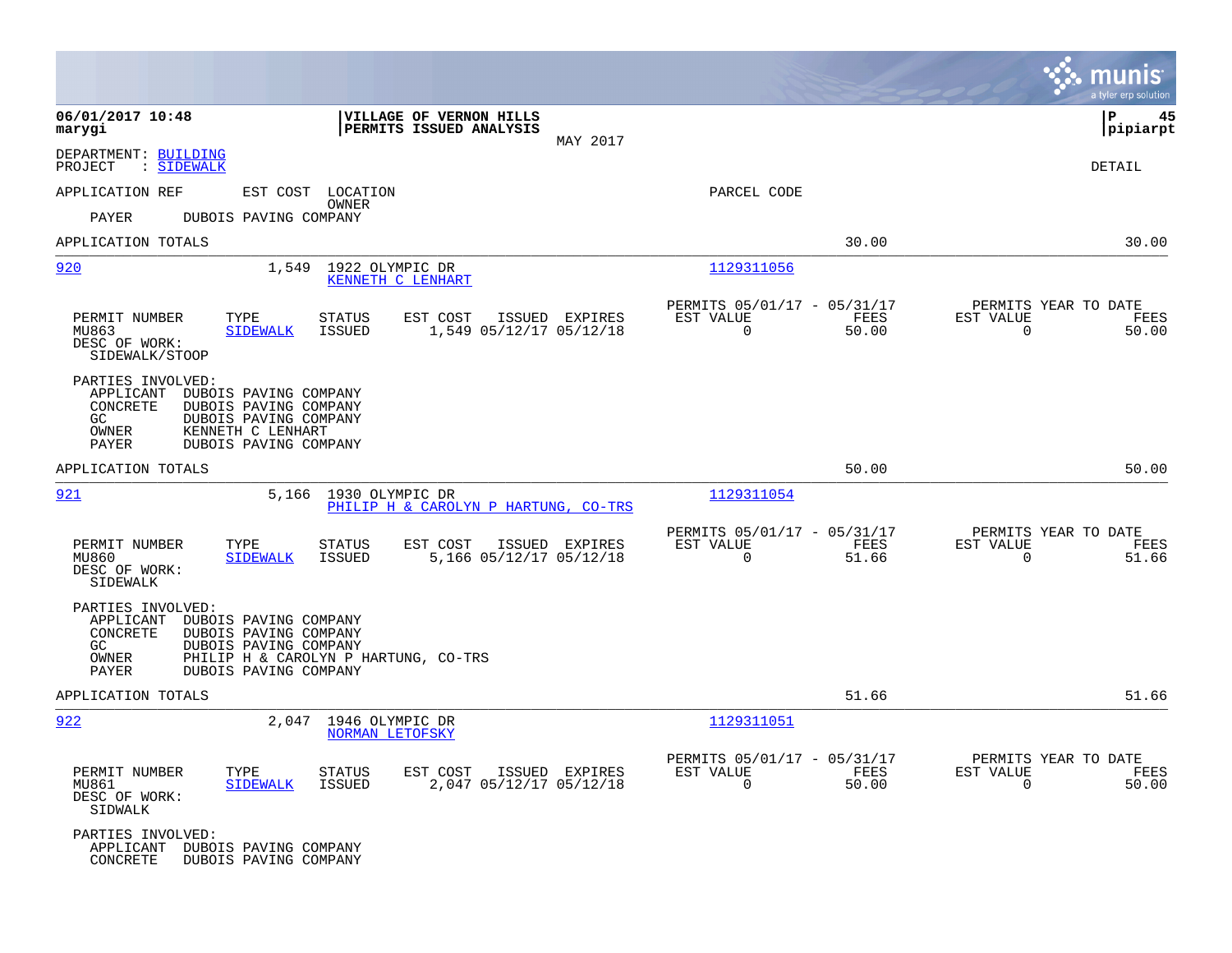|                                                                                                                                                                                                                | munis<br>a tyler erp solution                                                                                                                      |
|----------------------------------------------------------------------------------------------------------------------------------------------------------------------------------------------------------------|----------------------------------------------------------------------------------------------------------------------------------------------------|
| 06/01/2017 10:48<br>VILLAGE OF VERNON HILLS<br>PERMITS ISSUED ANALYSIS<br>marygi                                                                                                                               | P<br>46<br> pipiarpt<br>MAY 2017                                                                                                                   |
| DEPARTMENT: BUILDING<br>PROJECT<br>: SIDEWALK                                                                                                                                                                  | <b>DETAIL</b>                                                                                                                                      |
| APPLICATION REF<br>EST COST<br>LOCATION<br><b>OWNER</b><br>GC<br>DUBOIS PAVING COMPANY<br>OWNER<br>NORMAN LETOFSKY<br>DUBOIS PAVING COMPANY<br>PAYER                                                           | PARCEL CODE                                                                                                                                        |
| APPLICATION TOTALS                                                                                                                                                                                             | 50.00<br>50.00                                                                                                                                     |
| 923<br>1,273<br>1883 OLYMPIC DR<br>IGOR GORKOV                                                                                                                                                                 | 1129315004                                                                                                                                         |
| PERMIT NUMBER<br>TYPE<br><b>STATUS</b><br>EST COST<br>ISSUED<br>MU864<br>ISSUED<br>1,273 05/12/17 05/12/18<br><b>SIDEWALK</b><br>DESC OF WORK:<br>STOOP/SIDWALK                                                | PERMITS 05/01/17 - 05/31/17<br>PERMITS YEAR TO DATE<br>EXPIRES<br>EST VALUE<br>FEES<br>EST VALUE<br>FEES<br>$\Omega$<br>30.00<br>$\Omega$<br>30.00 |
| PARTIES INVOLVED:<br>APPLICANT<br>DUBOIS PAVING COMPANY<br>CONCRETE<br>DUBOIS PAVING COMPANY<br>GC<br>DUBOIS PAVING COMPANY<br>OWNER<br>IGOR GORKOV<br><b>PAYER</b><br>DUBOIS PAVING COMPANY                   |                                                                                                                                                    |
| APPLICATION TOTALS                                                                                                                                                                                             | 30.00<br>30.00                                                                                                                                     |
| 924<br>4,206<br>1937 OLYMPIC DR<br>MIMI SONDRA PEARLMAN, TRUSTEE                                                                                                                                               | 1129315001                                                                                                                                         |
| TYPE<br>PERMIT NUMBER<br><b>STATUS</b><br>EST COST<br>ISSUED EXPIRES<br>MU865<br><b>SIDEWALK</b><br>ISSUED<br>4,206 05/12/17 05/12/18<br>DESC OF WORK:<br>SIDEWALK                                             | PERMITS 05/01/17 - 05/31/17<br>PERMITS YEAR TO DATE<br>EST VALUE<br>FEES<br>EST VALUE<br>FEES<br>$\mathbf 0$<br>50.00<br>$\Omega$<br>50.00         |
| PARTIES INVOLVED:<br>APPLICANT<br>DUBOIS PAVING COMPANY<br>CONCRETE<br>DUBOIS PAVING COMPANY<br>GC<br>DUBOIS PAVING COMPANY<br>OWNER<br>MIMI SONDRA PEARLMAN, TRUSTEE<br><b>PAYER</b><br>DUBOIS PAVING COMPANY |                                                                                                                                                    |
| APPLICATION TOTALS<br>PROJECT TOTALS                                                                                                                                                                           | 50.00<br>50.00<br>$\mathbf 0$<br>$\mathbf 0$<br>968.16<br>968.16                                                                                   |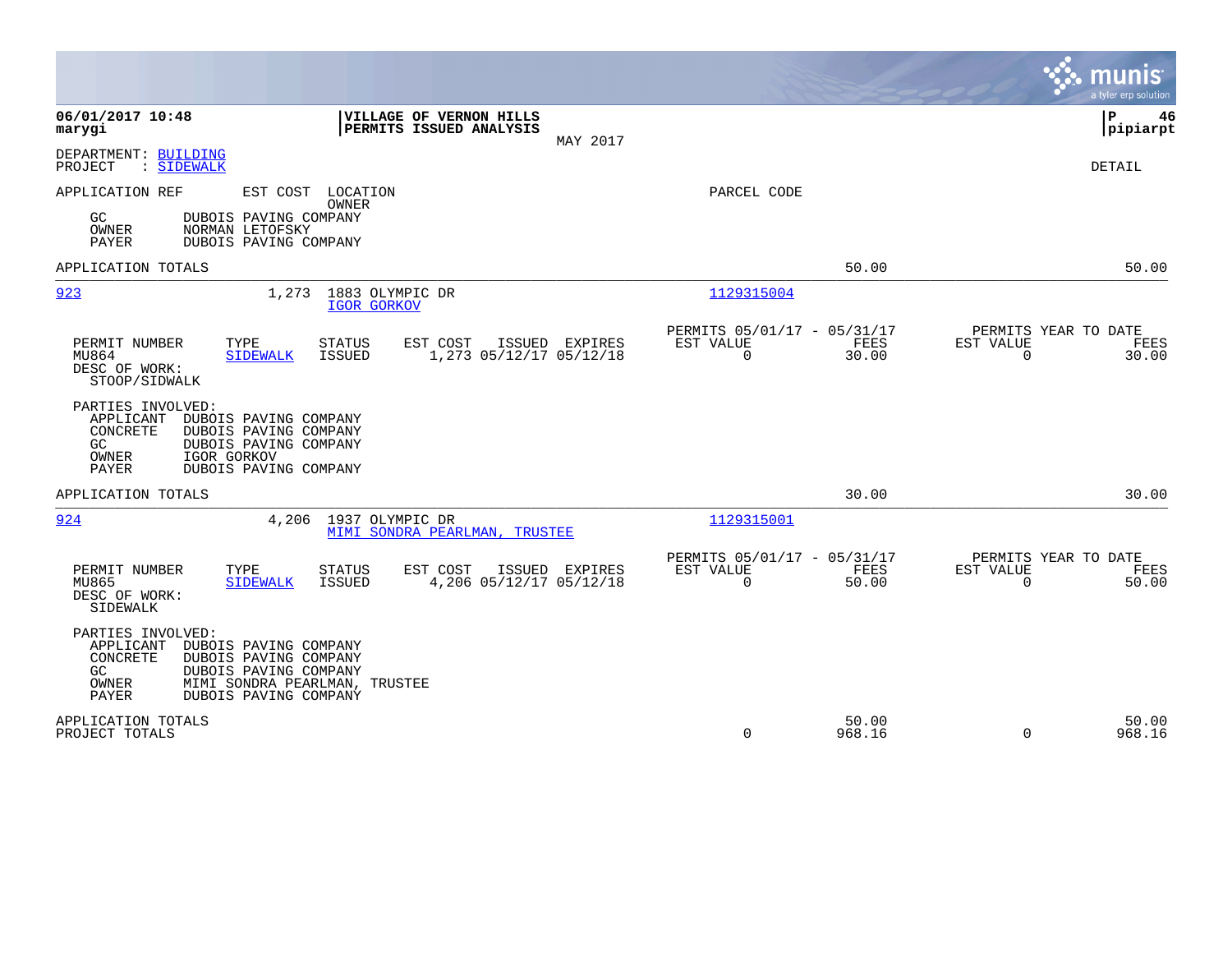|                                                                                                                                                                               |                                                                                                                                            |                                                                          | munis<br>a tyler erp solution                                     |
|-------------------------------------------------------------------------------------------------------------------------------------------------------------------------------|--------------------------------------------------------------------------------------------------------------------------------------------|--------------------------------------------------------------------------|-------------------------------------------------------------------|
| 06/01/2017 10:48<br>marygi                                                                                                                                                    | VILLAGE OF VERNON HILLS<br>PERMITS ISSUED ANALYSIS                                                                                         |                                                                          | 47<br>IΡ<br> pipiarpt                                             |
| DEPARTMENT: BUILDING<br>PROJECT<br>: <u>REROOF</u>                                                                                                                            | MAY 2017                                                                                                                                   |                                                                          | DETAIL                                                            |
| APPLICATION REF                                                                                                                                                               | LOCATION<br>EST COST<br>OWNER                                                                                                              | PARCEL CODE                                                              |                                                                   |
| 1001                                                                                                                                                                          | 8,000<br>147 SOUTHFIELD DR<br>CARLOS S & SUSAN L VERGARA                                                                                   | 1506404032                                                               |                                                                   |
| PERMIT NUMBER<br>TYPE<br>MU904<br><b>REROOF</b><br>DESC OF WORK:<br>REROOF                                                                                                    | STATUS<br>EST COST<br>ISSUED EXPIRES<br><b>ISSUED</b><br>8,000 05/24/17 05/24/18                                                           | PERMITS 05/01/17 - 05/31/17<br>FEES<br>EST VALUE<br>$\mathbf 0$<br>80.00 | PERMITS YEAR TO DATE<br>EST VALUE<br>FEES<br>$\mathbf 0$<br>80.00 |
| PARTIES INVOLVED:<br>APPLICANT<br>GC.<br>OWNER<br>PAYER<br><b>ROOFER</b>                                                                                                      | MORNING DEW EXTERIOR INC<br>MORNING DEW EXTERIOR INC<br>CARLOS S & SUSAN L VERGARA<br>MORNING DEW EXTERIOR INC<br>MORNING DEW EXTERIOR INC |                                                                          |                                                                   |
| APPLICATION TOTALS                                                                                                                                                            |                                                                                                                                            | 80.00                                                                    | 80.00                                                             |
| 1003                                                                                                                                                                          | 19,285<br>574 QUAKER RIDGE CT<br>JOHN M CAMPBELL, TRUSTEE                                                                                  | 1132107019                                                               |                                                                   |
| PERMIT NUMBER<br>TYPE<br>MU906<br><b>REROOF</b><br>DESC OF WORK:<br><b>REROOF</b>                                                                                             | <b>STATUS</b><br>EST COST<br>ISSUED EXPIRES<br>19,285 05/24/17 05/24/18<br>ISSUED                                                          | PERMITS 05/01/17 - 05/31/17<br>EST VALUE<br>FEES<br>192.85<br>$\Omega$   | PERMITS YEAR TO DATE<br>EST VALUE<br>FEES<br>$\Omega$<br>192.85   |
| PARTIES INVOLVED:<br>APPLICANT<br>JARVIS EXTERIORS<br><b>JARVIS EXTERIORS</b><br>GC.<br>OWNER<br><b>JARVIS EXTERIORS</b><br>PAYER<br><b>ROOFER</b><br><b>JARVIS EXTERIORS</b> | JOHN M CAMPBELL, TRUSTEE                                                                                                                   |                                                                          |                                                                   |
| APPLICATION TOTALS                                                                                                                                                            |                                                                                                                                            | 192.85                                                                   | 192.85                                                            |
| 1009                                                                                                                                                                          | 6,970 12 ANNAPOLIS DR<br>EDWIN C FRIAS                                                                                                     | 1504305037                                                               |                                                                   |
| PERMIT NUMBER<br>TYPE<br>MU913<br><b>REROOF</b><br>DESC OF WORK:<br>REROOF                                                                                                    | STATUS<br>EST COST<br>ISSUED EXPIRES<br>6,970 05/25/17 05/25/18<br><b>ISSUED</b>                                                           | PERMITS 05/01/17 - 05/31/17<br>EST VALUE<br>FEES<br>69.70<br>0           | PERMITS YEAR TO DATE<br>EST VALUE<br>FEES<br>0<br>69.70           |
| PARTIES INVOLVED:<br>APPLICANT STYLE BY CARDEN EXTERIORS<br>GC.<br>OWNER<br>EDWIN C FRIAS<br>PAYER<br><b>ROOFER</b>                                                           | STYLE BY CARDEN EXTERIORS<br>STYLE BY CARDEN EXTERIORS<br>STYLE BY CARDEN EXTERIORS                                                        |                                                                          |                                                                   |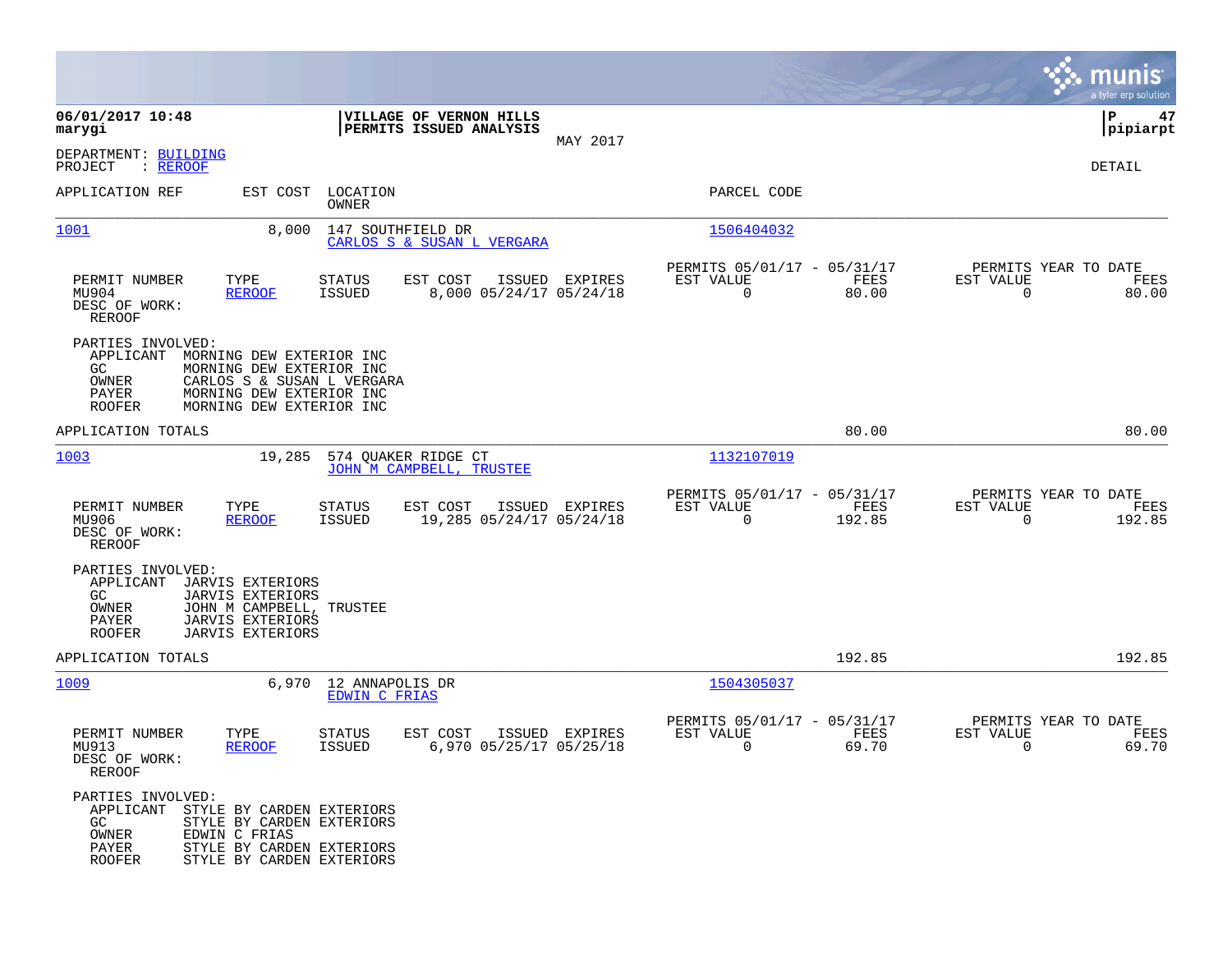|                                                                                                                                                                                                                |                                                                                                                                          |                                                                                  | munis<br>a tyler erp solution                                      |
|----------------------------------------------------------------------------------------------------------------------------------------------------------------------------------------------------------------|------------------------------------------------------------------------------------------------------------------------------------------|----------------------------------------------------------------------------------|--------------------------------------------------------------------|
| 06/01/2017 10:48<br>marygi                                                                                                                                                                                     | VILLAGE OF VERNON HILLS<br>PERMITS ISSUED ANALYSIS<br>MAY 2017                                                                           |                                                                                  | P<br>48<br> pipiarpt                                               |
| DEPARTMENT: BUILDING<br>: REROOF<br>PROJECT                                                                                                                                                                    |                                                                                                                                          |                                                                                  | <b>DETAIL</b>                                                      |
| APPLICATION REF<br>EST COST                                                                                                                                                                                    | LOCATION<br>OWNER                                                                                                                        | PARCEL CODE                                                                      |                                                                    |
| APPLICATION TOTALS                                                                                                                                                                                             |                                                                                                                                          | 69.70                                                                            | 69.70                                                              |
| 1013<br>7,700                                                                                                                                                                                                  | 15 GREENVALE RD<br><b>ANTHONY &amp; JENNIFER BECKMAN</b>                                                                                 | 1504102008                                                                       |                                                                    |
| PERMIT NUMBER<br>TYPE<br><b>REROOF</b><br>MU914<br>DESC OF WORK:<br><b>REROOF</b>                                                                                                                              | <b>STATUS</b><br>EST COST<br>ISSUED EXPIRES<br><b>ISSUED</b><br>7,700 05/26/17 05/26/18                                                  | PERMITS 05/01/17 - 05/31/17<br>FEES<br>EST VALUE<br>$\mathbf 0$<br>77.00         | PERMITS YEAR TO DATE<br>EST VALUE<br>FEES<br>$\mathbf 0$<br>77.00  |
| PARTIES INVOLVED:<br>APPLICANT<br>ABOVE PAR CONSTRUCTION<br>ABOVE PAR CONSTRUCTION<br>GC.<br>OWNER<br>ANTHONY & JENNIFER BECKMAN<br>ABOVE PAR CONSTRUCTION<br>PAYER<br><b>ROOFER</b><br>ABOVE PAR CONSTRUCTION |                                                                                                                                          |                                                                                  |                                                                    |
| APPLICATION TOTALS                                                                                                                                                                                             |                                                                                                                                          | 77.00                                                                            | 77.00                                                              |
| 1014<br>8,500                                                                                                                                                                                                  | 9 SOUTH DEERPATH DR<br><b>ABEL MACEDA</b>                                                                                                | 1509103002                                                                       |                                                                    |
| PERMIT NUMBER<br>TYPE<br>MU916<br><b>REROOF</b><br>DESC OF WORK:<br><b>REROOF</b>                                                                                                                              | <b>STATUS</b><br>EST COST<br>ISSUED EXPIRES<br><b>ISSUED</b><br>8,500 05/26/17 05/26/18                                                  | PERMITS 05/01/17 - 05/31/17<br>FEES<br>EST VALUE<br>$\mathbf 0$<br>85.00         | PERMITS YEAR TO DATE<br>EST VALUE<br>FEES<br>$\mathbf 0$<br>85.00  |
| PARTIES INVOLVED:<br>APPLICANT<br>GC<br>OWNER<br>ABEL MACEDA<br>PAYER<br><b>ROOFER</b>                                                                                                                         | AMERICAN DREAM HOME IMPROVEMENT<br>AMERICAN DREAM HOME IMPROVEMENT<br>AMERICAN DREAM HOME IMPROVEMENT<br>AMERICAN DREAM HOME IMPROVEMENT |                                                                                  |                                                                    |
| APPLICATION TOTALS                                                                                                                                                                                             |                                                                                                                                          | 85.00                                                                            | 85.00                                                              |
| 1015<br>11,470                                                                                                                                                                                                 | 412 LARCHMONT LN<br>CHRISTINE HEISER & MICHAEL HEISER                                                                                    | 1504106004                                                                       |                                                                    |
| PERMIT NUMBER<br>TYPE<br><b>REROOF</b><br>MU918<br>DESC OF WORK:<br><b>REROOF</b>                                                                                                                              | <b>STATUS</b><br>EST COST<br>ISSUED EXPIRES<br><b>ISSUED</b><br>11,470 05/26/17 05/26/18                                                 | PERMITS 05/01/17 - 05/31/17<br><b>FEES</b><br>EST VALUE<br>$\mathbf 0$<br>114.70 | PERMITS YEAR TO DATE<br>EST VALUE<br>FEES<br>$\mathbf 0$<br>114.70 |
| PARTIES INVOLVED:<br>APPLICANT<br>GC.<br>OWNER                                                                                                                                                                 | AMERICAN DREAM HOME IMPROVEMENT<br>AMERICAN DREAM HOME IMPROVEMENT<br>CHRISTINE HEISER & MICHAEL HEISER                                  |                                                                                  |                                                                    |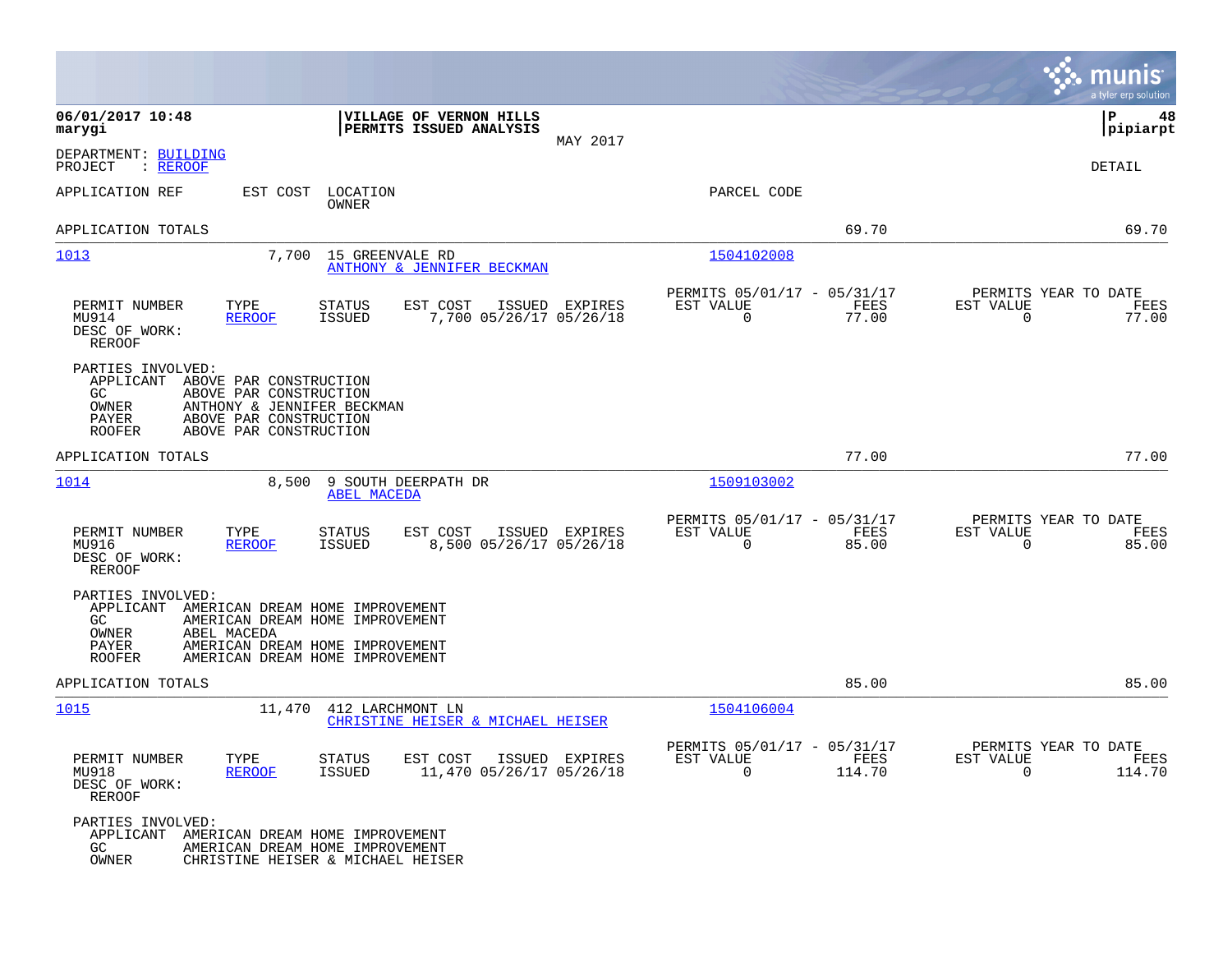|                                                                                                                                                                              |                                                                                                                                       |                                                                           | munis<br>a tyler erp solution                                           |
|------------------------------------------------------------------------------------------------------------------------------------------------------------------------------|---------------------------------------------------------------------------------------------------------------------------------------|---------------------------------------------------------------------------|-------------------------------------------------------------------------|
| 06/01/2017 10:48<br>marygi                                                                                                                                                   | VILLAGE OF VERNON HILLS<br>PERMITS ISSUED ANALYSIS<br>MAY 2017                                                                        |                                                                           | 49<br>∣P<br> pipiarpt                                                   |
| DEPARTMENT: BUILDING<br>: REROOF<br>PROJECT                                                                                                                                  |                                                                                                                                       |                                                                           | <b>DETAIL</b>                                                           |
| APPLICATION REF                                                                                                                                                              | EST COST LOCATION<br>OWNER                                                                                                            | PARCEL CODE                                                               |                                                                         |
| PAYER<br><b>ROOFER</b>                                                                                                                                                       | AMERICAN DREAM HOME IMPROVEMENT<br>AMERICAN DREAM HOME IMPROVEMENT                                                                    |                                                                           |                                                                         |
| APPLICATION TOTALS                                                                                                                                                           |                                                                                                                                       | 114.70                                                                    | 114.70                                                                  |
| 727<br>651,555                                                                                                                                                               | 100N SOUTH MILWAUKEE AVE<br>LEAHY VERNON HILLS DEVELOPMENT LLC                                                                        | 1510102031                                                                |                                                                         |
| PERMIT NUMBER<br>TYPE<br>MU905<br><b>REROOF</b><br>DESC OF WORK:                                                                                                             | <b>STATUS</b><br>EST COST<br>ISSUED EXPIRES<br>ISSUED<br>651,555 05/24/17 05/24/18                                                    | PERMITS 05/01/17 - 05/31/17<br>EST VALUE<br>FEES<br>$\Omega$<br>6,515.55  | PERMITS YEAR TO DATE<br>EST VALUE<br>FEES<br>$\overline{0}$<br>6,515.55 |
| REBALLAST W/ EXISTING STONE<br>PARTIES INVOLVED:                                                                                                                             | REMOVE STONE BALLAST, INSTALL 1/2" RECOVER BOARD & 60M EPDM,                                                                          |                                                                           |                                                                         |
| APPLICANT<br>COMPLETE BUILDING MAINTENANCE<br>GC.<br>OCCUPANT<br>AMERICAN HOTEL REGISTER<br>OWNER<br><b>PAYER</b><br><b>ROOFER</b>                                           | COMPLETE BUILDING MAINTENANCE<br>LEAHY VERNON HILLS DEVELOPMENT LLC<br>COMPLETE BUILDING MAINTENANCE<br>COMPLETE BUILDING MAINTENANCE |                                                                           |                                                                         |
| APPLICATION TOTALS                                                                                                                                                           |                                                                                                                                       | 6,515.55                                                                  | 6,515.55                                                                |
| 877<br>20,930                                                                                                                                                                | 109 HAMPTON PL<br>ALFREDO U NUNAG                                                                                                     | 1132408066                                                                |                                                                         |
| PERMIT NUMBER<br>TYPE<br>MU792<br><b>REROOF</b><br>DESC OF WORK:<br>REROOF 109-115 HAMPTON PLACE                                                                             | <b>STATUS</b><br>EST COST<br>ISSUED EXPIRES<br><b>ISSUED</b><br>20,930 05/02/17 05/02/18                                              | PERMITS 05/01/17 - 05/31/17<br>EST VALUE<br>FEES<br>$\mathbf 0$<br>209.30 | PERMITS YEAR TO DATE<br>EST VALUE<br>FEES<br>$\mathbf 0$<br>209.30      |
| PARTIES INVOLVED:<br>APPLICANT BARRY ROOFING INC<br>GC.<br>BARRY ROOFING INC<br>OWNER<br>ALFREDO U NUNAG<br>BARRY ROOFING INC<br>PAYER<br><b>ROOFER</b><br>BARRY ROOFING INC |                                                                                                                                       |                                                                           |                                                                         |
| APPLICATION TOTALS                                                                                                                                                           |                                                                                                                                       | 209.30                                                                    | 209.30                                                                  |
| 878                                                                                                                                                                          | 21,524 924 VERNON CT<br><b>SUSAN CONWAY</b>                                                                                           | 1132413040                                                                |                                                                         |
| TYPE<br>PERMIT NUMBER<br>MU793<br><b>REROOF</b><br>DESC OF WORK:<br>REROOF 924-936 VERNON COURT                                                                              | ISSUED EXPIRES<br><b>STATUS</b><br>EST COST<br><b>ISSUED</b><br>21,524 05/02/17 05/02/18                                              | PERMITS 05/01/17 - 05/31/17<br>EST VALUE<br><b>FEES</b><br>0<br>215.24    | PERMITS YEAR TO DATE<br>EST VALUE<br>FEES<br>0<br>215.24                |
| PARTIES INVOLVED:                                                                                                                                                            |                                                                                                                                       |                                                                           |                                                                         |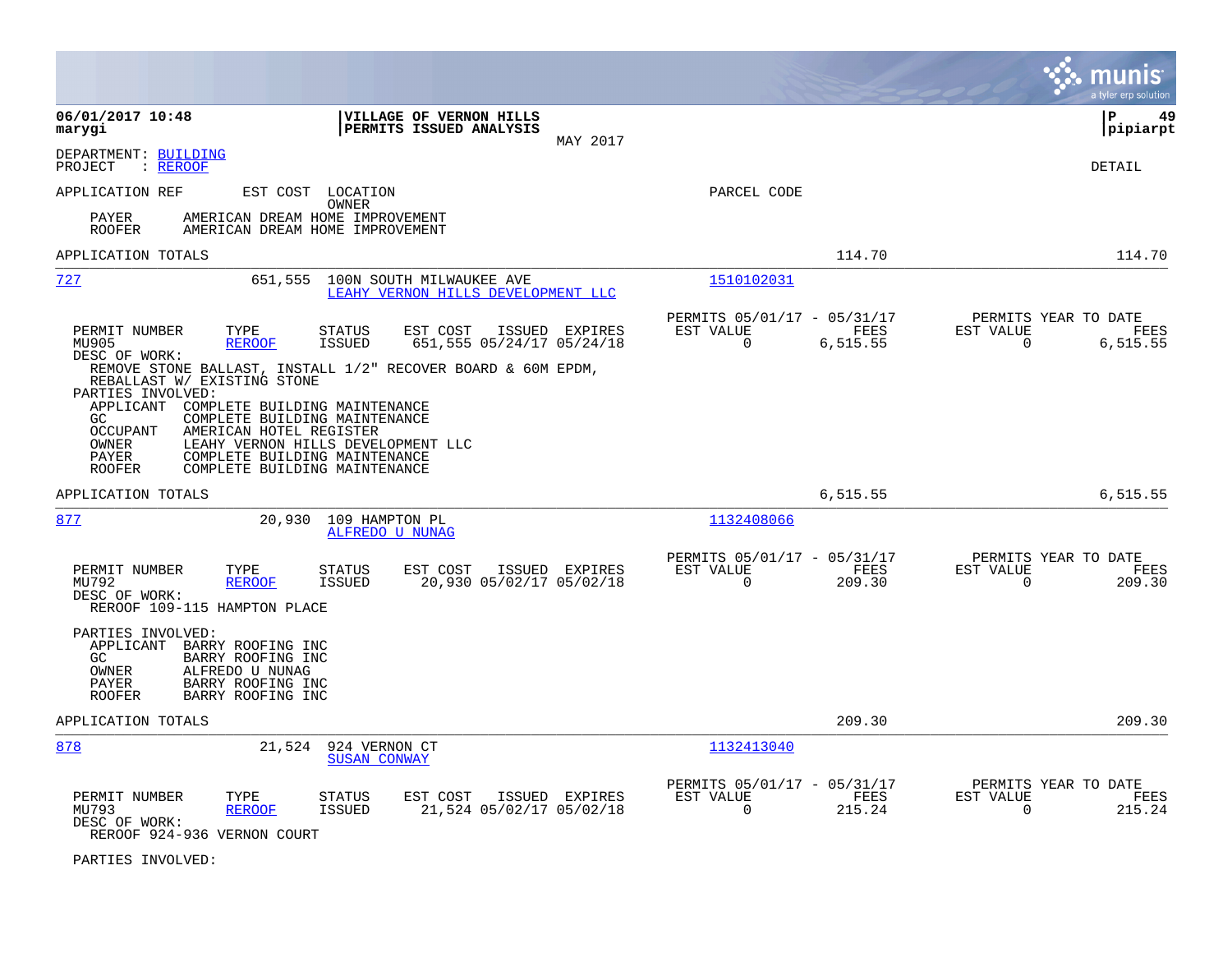|                                                                                                                                                                                                              |                                                                       |                |                                                      |               | munis                                            | a tyler erp solution |
|--------------------------------------------------------------------------------------------------------------------------------------------------------------------------------------------------------------|-----------------------------------------------------------------------|----------------|------------------------------------------------------|---------------|--------------------------------------------------|----------------------|
| 06/01/2017 10:48<br>marygi                                                                                                                                                                                   | VILLAGE OF VERNON HILLS<br>PERMITS ISSUED ANALYSIS                    | MAY 2017       |                                                      |               | l P                                              | 50<br> pipiarpt      |
| DEPARTMENT: BUILDING<br>PROJECT<br>: REROOF                                                                                                                                                                  |                                                                       |                |                                                      |               | DETAIL                                           |                      |
| APPLICATION REF<br>EST COST LOCATION                                                                                                                                                                         | OWNER                                                                 |                | PARCEL CODE                                          |               |                                                  |                      |
| APPLICANT<br>BARRY ROOFING INC<br>BARRY ROOFING INC<br>GC<br>OWNER<br>SUSAN CONWAY<br>PAYER<br>BARRY ROOFING INC<br><b>ROOFER</b><br>BARRY ROOFING INC                                                       |                                                                       |                |                                                      |               |                                                  |                      |
| APPLICATION TOTALS                                                                                                                                                                                           |                                                                       |                |                                                      | 215.24        |                                                  | 215.24               |
| 885<br>8,700                                                                                                                                                                                                 | 207 ALEXANDRIA DR<br>PATRICK COSTELLO & MELISSA KOEPPEN               |                | 1505406015                                           |               |                                                  |                      |
| PERMIT NUMBER<br>TYPE<br>MU801<br><b>REROOF</b><br>DESC OF WORK:<br><b>REROOF</b>                                                                                                                            | <b>STATUS</b><br>EST COST<br>COMPLT<br>8,700 05/03/17 05/25/18        | ISSUED EXPIRES | PERMITS 05/01/17 - 05/31/17<br>EST VALUE<br>$\Omega$ | FEES<br>87.00 | PERMITS YEAR TO DATE<br>EST VALUE<br>$\Omega$    | FEES<br>87.00        |
| PARTIES INVOLVED:<br>APPLICANT<br>LEN ROOFING & REMODELING<br>LEN ROOFING & REMODELING<br>GC<br><b>OWNER</b><br>PAYER<br>LEN ROOFING & REMODELING<br>LEN ROOFING & REMODELING<br><b>ROOFER</b>               | PATRICK COSTELLO & MELISSA KOEPPEN                                    |                |                                                      |               |                                                  |                      |
| APPLICATION TOTALS                                                                                                                                                                                           |                                                                       |                |                                                      | 87.00         |                                                  | 87.00                |
| 899<br>8,638                                                                                                                                                                                                 | 508 CHERRY VALLEY RD<br>LLOYD E RUGEN, II                             |                | 1508107027                                           |               |                                                  |                      |
| TYPE<br>PERMIT NUMBER<br>MU812<br><b>REROOF</b><br>DESC OF WORK:<br><b>REROOF</b>                                                                                                                            | <b>STATUS</b><br>EST COST<br>8,638 05/05/17 05/05/18<br><b>ISSUED</b> | ISSUED EXPIRES | PERMITS 05/01/17 - 05/31/17<br>EST VALUE<br>$\Omega$ | FEES<br>86.38 | PERMITS YEAR TO DATE<br>EST VALUE<br>$\Omega$    | FEES<br>86.38        |
| PARTIES INVOLVED:<br>APPLICANT<br>WILSON HOME RESTORATIONS<br>WILSON HOME RESTORATIONS<br>GC<br>OWNER<br>LLOYD E RUGEN, II<br>WILSON HOME RESTORATIONS<br>PAYER<br>WILSON HOME RESTORATIONS<br><b>ROOFER</b> |                                                                       |                |                                                      |               |                                                  |                      |
| APPLICATION TOTALS                                                                                                                                                                                           |                                                                       |                |                                                      | 86.38         |                                                  | 86.38                |
| 900<br>6,805                                                                                                                                                                                                 | 225 ALEXANDRIA DR<br>RONALD E & PATRICIA M GRAMS                      |                | 1505406007                                           |               |                                                  |                      |
| PERMIT NUMBER<br>TYPE<br>MU813<br><b>REROOF</b><br>DESC OF WORK:<br>RE-ROOF                                                                                                                                  | <b>STATUS</b><br>EST COST<br>6,805 05/05/17 05/05/18<br>COMPLT        | ISSUED EXPIRES | PERMITS 05/01/17 - 05/31/17<br>EST VALUE<br>0        | FEES<br>68.05 | PERMITS YEAR TO DATE<br>EST VALUE<br>$\mathbf 0$ | FEES<br>68.05        |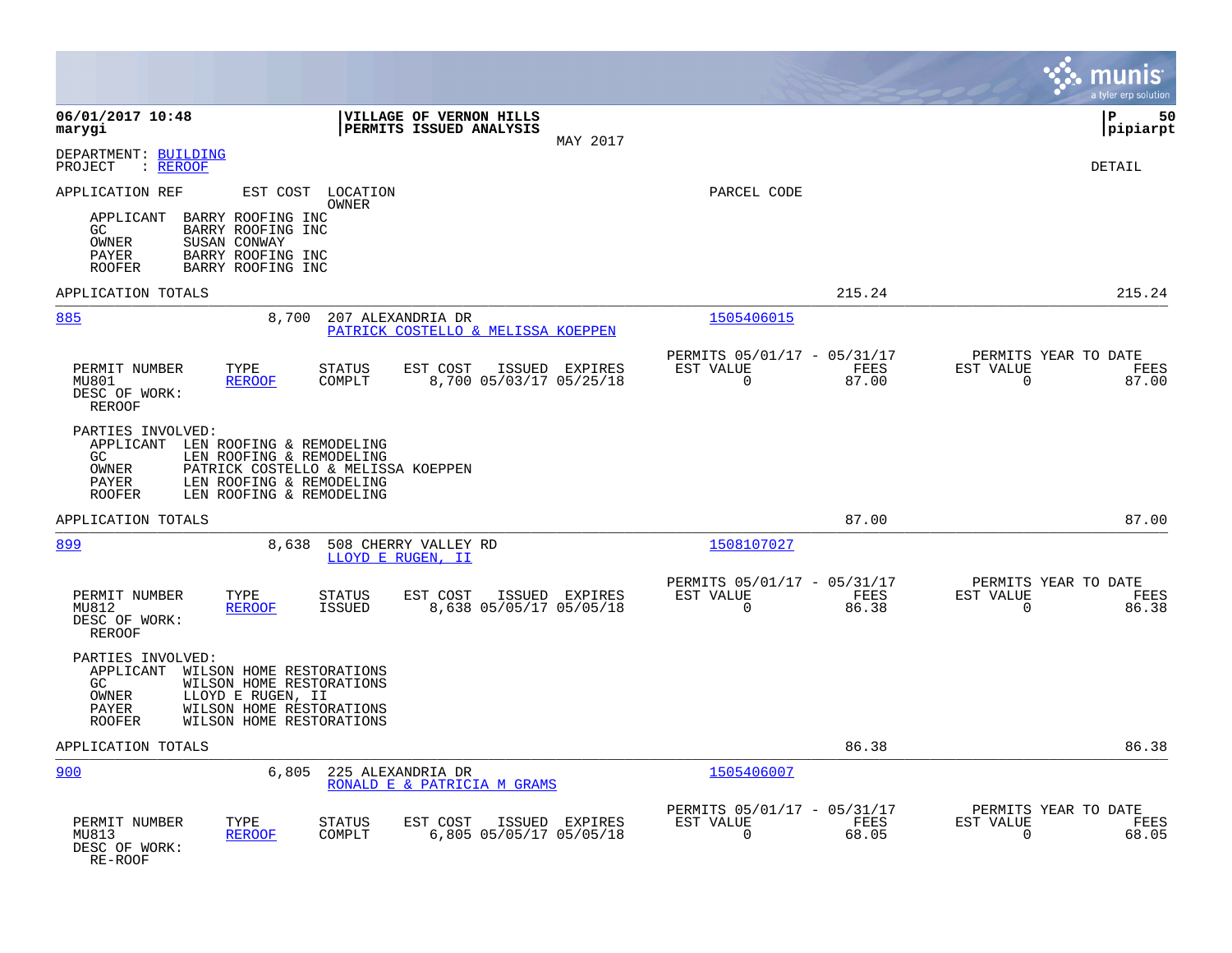|                                                                                                                                                                                                                                            |                                                                           | munis<br>a tyler erp solution                                      |
|--------------------------------------------------------------------------------------------------------------------------------------------------------------------------------------------------------------------------------------------|---------------------------------------------------------------------------|--------------------------------------------------------------------|
| 06/01/2017 10:48<br>VILLAGE OF VERNON HILLS<br>PERMITS ISSUED ANALYSIS<br>marygi                                                                                                                                                           |                                                                           | l P<br>51<br> pipiarpt                                             |
| MAY 2017                                                                                                                                                                                                                                   |                                                                           |                                                                    |
| DEPARTMENT: BUILDING<br>: <u>REROOF</u><br>PROJECT                                                                                                                                                                                         |                                                                           | DETAIL                                                             |
| APPLICATION REF<br>EST COST<br>LOCATION<br>OWNER                                                                                                                                                                                           | PARCEL CODE                                                               |                                                                    |
| PARTIES INVOLVED:<br>APPLICANT<br>SMART ROOFING INC<br>GC.<br>SMART ROOFING INC<br>OWNER<br>RONALD E & PATRICIA M GRAMS<br>SMART ROOFING INC<br>PAYER<br>SMART ROOFING INC<br><b>ROOFER</b>                                                |                                                                           |                                                                    |
| APPLICATION TOTALS                                                                                                                                                                                                                         | 68.05                                                                     | 68.05                                                              |
| 901<br>17,913<br>365 COLONIAL DR<br><b>JAMES OEHRLEIN</b>                                                                                                                                                                                  | 1128108062                                                                |                                                                    |
| PERMIT NUMBER<br>TYPE<br>STATUS<br>EST COST<br>ISSUED EXPIRES<br>17,913 05/05/17 05/05/18<br>MU814<br><b>REROOF</b><br><b>ISSUED</b><br>DESC OF WORK:<br>RE-ROOF                                                                           | PERMITS 05/01/17 - 05/31/17<br>EST VALUE<br>FEES<br>$\mathbf 0$<br>179.13 | PERMITS YEAR TO DATE<br>EST VALUE<br>FEES<br>$\mathbf 0$<br>179.13 |
| PARTIES INVOLVED:<br>APPLICANT<br>ARTOL INC<br>APPLICANT<br>ARTOL INC<br>GC<br>ARTOL INC<br>OWNER<br>JAMES OEHRLEIN<br>PAYER<br>ARTOL INC                                                                                                  |                                                                           |                                                                    |
| APPLICATION TOTALS                                                                                                                                                                                                                         | 179.13                                                                    | 179.13                                                             |
| 903<br>10,300<br>335 HADDON CIR<br>JOSEPH & CAROL FIJALKIEWICZ                                                                                                                                                                             | 1508401047                                                                |                                                                    |
| TYPE<br>PERMIT NUMBER<br>STATUS<br>EST COST<br>ISSUED EXPIRES<br>MU820<br><b>REROOF</b><br><b>ISSUED</b><br>10,300 05/08/17 05/30/18<br>DESC OF WORK:<br><b>REROOF</b>                                                                     | PERMITS 05/01/17 - 05/31/17<br>EST VALUE<br>FEES<br>$\mathbf 0$<br>103.00 | PERMITS YEAR TO DATE<br>EST VALUE<br>FEES<br>$\mathbf 0$<br>103.00 |
| PARTIES INVOLVED:<br>APPLICANT<br>JOSEPH & CAROL FIJALKIEWICZ<br>GC<br>JOSEPH & CAROL FIJALKIEWICZ<br>OWNER<br>JOSEPH & CAROL FIJALKIEWICZ<br>PAYER<br>JOSEPH & CAROL FIJALKIEWICZ<br><b>ROOFER</b><br>ALL AMERICAN EXTERIOR SOLUTIONS DBA |                                                                           |                                                                    |
| APPLICATION TOTALS                                                                                                                                                                                                                         | 103.00                                                                    | 103.00                                                             |
| 940<br>10,000<br>671 SYCAMORE ST<br>SANDEEP K & DEEPIKA BHARDWAJ                                                                                                                                                                           | 1132104036                                                                |                                                                    |
| PERMIT NUMBER<br>TYPE<br>EST COST<br><b>STATUS</b><br>ISSUED EXPIRES<br>MU839<br><b>REROOF</b><br>COMPLT<br>10,000 05/11/17 05/18/18                                                                                                       | PERMITS 05/01/17 - 05/31/17<br>EST VALUE<br>FEES<br>$\Omega$<br>100.00    | PERMITS YEAR TO DATE<br>EST VALUE<br>FEES<br>0<br>100.00           |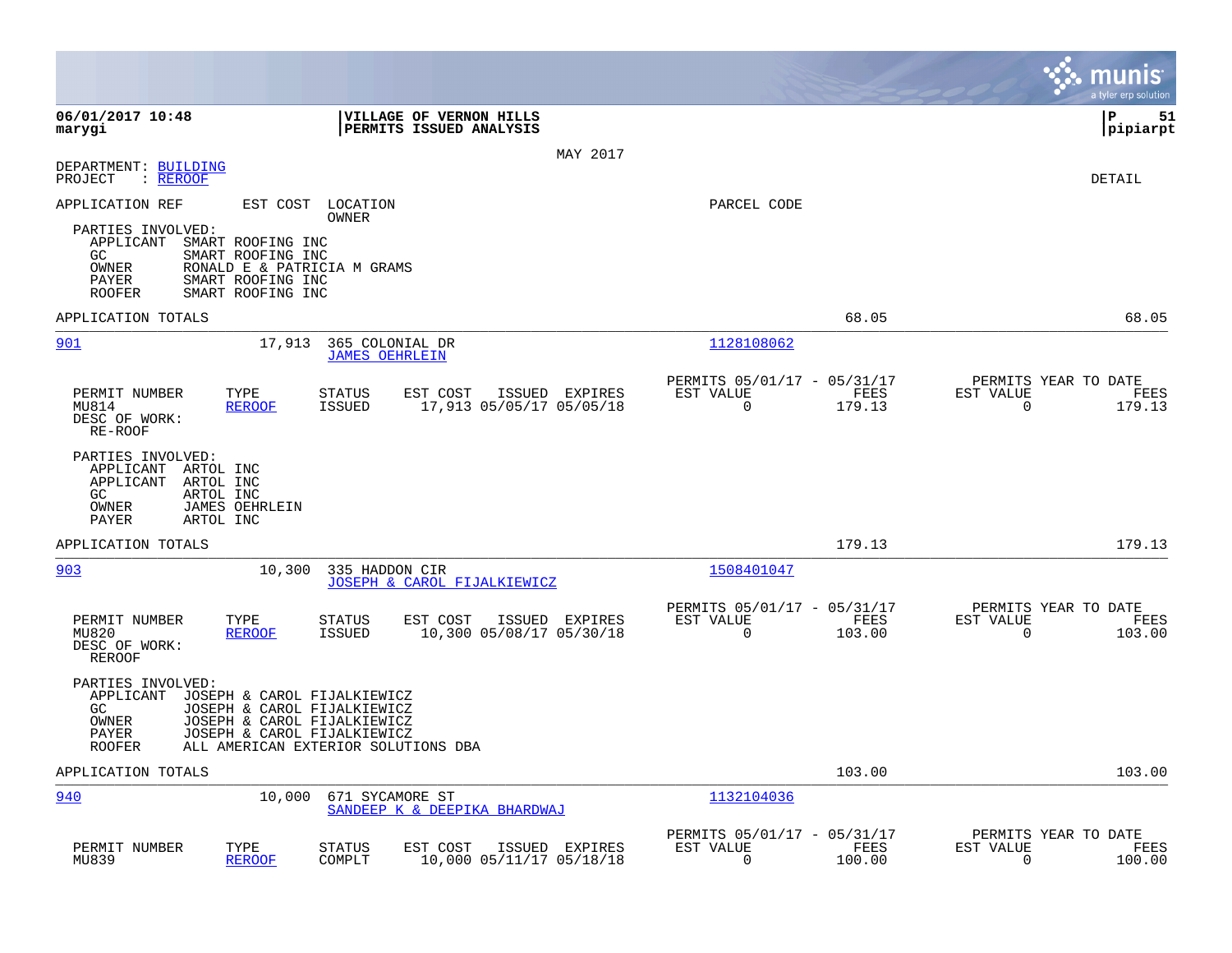|                                                                                                                                                                                                               |                                                                          | a tyler erp solution                                    |
|---------------------------------------------------------------------------------------------------------------------------------------------------------------------------------------------------------------|--------------------------------------------------------------------------|---------------------------------------------------------|
| 06/01/2017 10:48<br>VILLAGE OF VERNON HILLS<br>PERMITS ISSUED ANALYSIS<br>marygi<br>MAY 2017                                                                                                                  |                                                                          | l P<br>52<br> pipiarpt                                  |
| DEPARTMENT: BUILDING<br>: REROOF<br>PROJECT                                                                                                                                                                   |                                                                          | DETAIL                                                  |
| APPLICATION REF<br>EST COST<br>LOCATION<br>OWNER                                                                                                                                                              | PARCEL CODE                                                              |                                                         |
| DESC OF WORK:<br><b>REROOF</b>                                                                                                                                                                                |                                                                          |                                                         |
| PARTIES INVOLVED:<br>APPLICANT<br>LAST STOP ROOFING<br>LAST STOP ROOFING<br>GC.<br>OWNER<br>SANDEEP K & DEEPIKA BHARDWAJ<br>PAYER<br>LAST STOP ROOFING<br>LAST STOP ROOFING<br><b>ROOFER</b>                  |                                                                          |                                                         |
| APPLICATION TOTALS                                                                                                                                                                                            | 100.00                                                                   | 100.00                                                  |
| 958<br>7,500<br>211 ONWENTSIA RD<br><b>JOHN MARQUEZ</b>                                                                                                                                                       | 1504303024                                                               |                                                         |
| PERMIT NUMBER<br>TYPE<br>EST COST<br>ISSUED EXPIRES<br>STATUS<br>7,500 05/17/17 05/25/18<br>MU875<br>COMPLT<br><b>REROOF</b><br>DESC OF WORK:<br>REROOF                                                       | PERMITS 05/01/17 - 05/31/17<br>EST VALUE<br>FEES<br>$\mathbf 0$<br>75.00 | PERMITS YEAR TO DATE<br>EST VALUE<br>FEES<br>0<br>75.00 |
| PARTIES INVOLVED:<br>APPLICANT<br>ROOFING AID<br>GC<br>ROOFING AID<br>OWNER<br>JOHN MARQUEZ<br>PAYER<br>ROOFING AID<br><b>ROOFER</b><br>ROOFING AID                                                           |                                                                          |                                                         |
| APPLICATION TOTALS                                                                                                                                                                                            | 75.00                                                                    | 75.00                                                   |
| 960<br>4,350<br>316 WESTMORELAND DR<br>J THOMAS J JOSEPH                                                                                                                                                      | 1508109021                                                               |                                                         |
| PERMIT NUMBER<br>TYPE<br><b>STATUS</b><br>ISSUED EXPIRES<br>EST COST<br>4,350 05/17/17 05/17/18<br>MU876<br><b>REROOF</b><br>ISSUED<br>DESC OF WORK:<br>REROOF                                                | PERMITS 05/01/17 - 05/31/17<br>EST VALUE<br>FEES<br>50.00<br>0           | PERMITS YEAR TO DATE<br>EST VALUE<br>FEES<br>50.00<br>0 |
| PARTIES INVOLVED:<br>NICO ROOFING & EXTERIORS<br>APPLICANT<br>GC.<br>NICO ROOFING & EXTERIORS<br>OWNER<br>J THOMAS J JOSEPH<br>PAYER<br>NICO ROOFING & EXTERIORS<br><b>ROOFER</b><br>NICO ROOFING & EXTERIORS |                                                                          |                                                         |
| APPLICATION TOTALS                                                                                                                                                                                            | 50.00                                                                    | 50.00                                                   |
| 962<br>16,800<br>428S TORREY PINES WAY<br>JERRY & PAT PITTAM                                                                                                                                                  | 1132105010                                                               |                                                         |
|                                                                                                                                                                                                               | PERMITS 05/01/17 - 05/31/17                                              | PERMITS YEAR TO DATE                                    |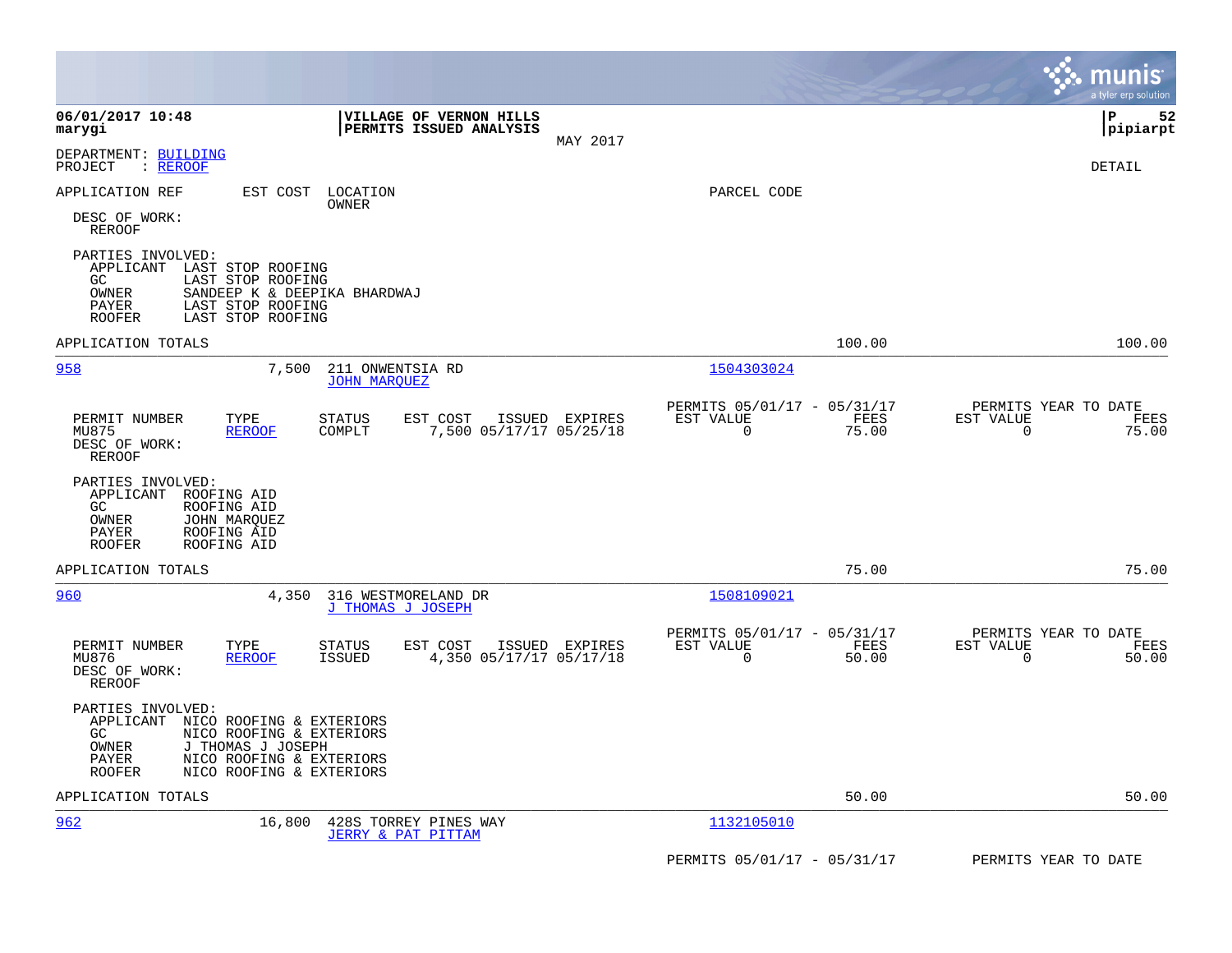|                                                                                      |                                                                                                                                                        |                                        |          |                                                    |                            |                                                         |                |                          | munis<br>a tyler erp solution          |
|--------------------------------------------------------------------------------------|--------------------------------------------------------------------------------------------------------------------------------------------------------|----------------------------------------|----------|----------------------------------------------------|----------------------------|---------------------------------------------------------|----------------|--------------------------|----------------------------------------|
| 06/01/2017 10:48<br>marygi<br>PERMIT NUMBER                                          | TYPE                                                                                                                                                   | STATUS                                 | EST COST | VILLAGE OF VERNON HILLS<br>PERMITS ISSUED ANALYSIS | ISSUED EXPIRES<br>MAY 2017 | EST VALUE                                               | FEES           | EST VALUE                | l P<br>53<br> pipiarpt<br>FEES         |
| DEPARTMENT: BUILDING<br>: REROOF<br>PROJECT                                          |                                                                                                                                                        |                                        |          |                                                    |                            |                                                         |                |                          | DETAIL                                 |
| APPLICATION REF                                                                      |                                                                                                                                                        | EST COST LOCATION                      |          |                                                    |                            | PARCEL CODE                                             |                |                          |                                        |
| MU878<br>DESC OF WORK:<br><b>REROOF</b>                                              | <b>REROOF</b>                                                                                                                                          | OWNER<br>COMPLT                        |          | 16,800 05/17/17 05/22/18                           |                            | $\mathbf 0$                                             | 168.00         | $\Omega$                 | 168.00                                 |
| PARTIES INVOLVED:<br>APPLICANT<br>GC<br>OWNER<br>PAYER<br><b>ROOFER</b>              | AMERICAN BUILDING CONTRACTORS<br>AMERICAN BUILDING CONTRACTORS<br>JERRY & PAT PITTAM<br>AMERICAN BUILDING CONTRACTORS<br>AMERICAN BUILDING CONTRACTORS |                                        |          |                                                    |                            |                                                         |                |                          |                                        |
| APPLICATION TOTALS                                                                   |                                                                                                                                                        |                                        |          |                                                    |                            |                                                         | 168.00         |                          | 168.00                                 |
| 970                                                                                  | 6,387                                                                                                                                                  | 4 LINDON LN<br>AMANDA K GARCIA         |          |                                                    |                            | 1509102002                                              |                |                          |                                        |
| PERMIT NUMBER<br>MU883<br>DESC OF WORK:<br><b>REROOF</b>                             | TYPE<br><b>REROOF</b>                                                                                                                                  | <b>STATUS</b><br>ISSUED                | EST COST | 6,387 05/18/17 05/18/18                            | ISSUED EXPIRES             | PERMITS 05/01/17 - 05/31/17<br>EST VALUE<br>$\mathbf 0$ | FEES<br>63.87  | EST VALUE<br>$\mathbf 0$ | PERMITS YEAR TO DATE<br>FEES<br>63.87  |
| PARTIES INVOLVED:<br>APPLICANT<br>GC.<br>OWNER<br>PAYER<br><b>ROOFER</b>             | JUST ROOF REPAIRS, LLC<br>JUST ROOF REPAIRS, LLC<br>AMANDA K GARCIA<br>JUST ROOF REPAIRS, LLC<br>JUST ROOF REPAIRS, LLC                                |                                        |          |                                                    |                            |                                                         |                |                          |                                        |
| APPLICATION TOTALS                                                                   |                                                                                                                                                        |                                        |          |                                                    |                            |                                                         | 63.87          |                          | 63.87                                  |
| 971                                                                                  | 11,625                                                                                                                                                 | 400 WHITE DEER TRL<br><b>CHAO DENG</b> |          |                                                    |                            | 1133121006                                              |                |                          |                                        |
| PERMIT NUMBER<br>MU884<br>DESC OF WORK:<br><b>REROOF</b>                             | TYPE<br><b>REROOF</b>                                                                                                                                  | STATUS<br><b>ISSUED</b>                | EST COST | 11,625 05/18/17 05/18/18                           | ISSUED EXPIRES             | PERMITS 05/01/17 - 05/31/17<br>EST VALUE<br>$\mathbf 0$ | FEES<br>116.25 | EST VALUE<br>$\mathbf 0$ | PERMITS YEAR TO DATE<br>FEES<br>116.25 |
| PARTIES INVOLVED:<br>APPLICANT<br>GC<br>OWNER<br>CHAO DENG<br>PAYER<br><b>ROOFER</b> | STYLE BY CARDEN EXTERIORS<br>STYLE BY CARDEN EXTERIORS<br>STYLE BY CARDEN EXTERIORS<br>STYLE BY CARDEN EXTERIORS                                       |                                        |          |                                                    |                            |                                                         |                |                          |                                        |
| APPLICATION TOTALS                                                                   |                                                                                                                                                        |                                        |          |                                                    |                            |                                                         | 116.25         |                          | 116.25                                 |
| 976                                                                                  | 12,050                                                                                                                                                 | 93 DEPOT ST<br>DAVID & DEBORAH GOEHRKE |          |                                                    |                            | 1509304002                                              |                |                          |                                        |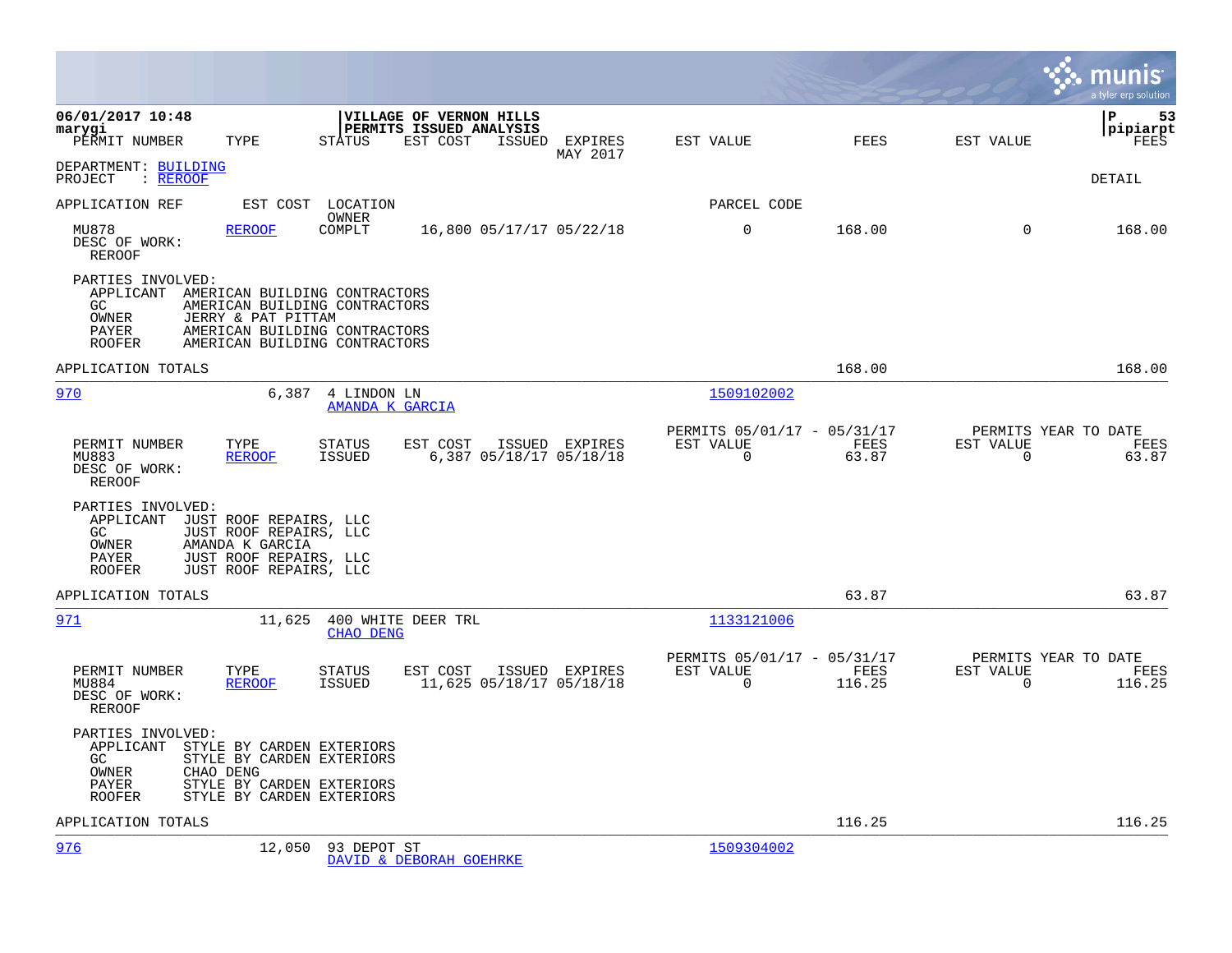|                                                                                                                                                                                                                                                |                                                                          | munis<br>a tyler erp solution                                     |
|------------------------------------------------------------------------------------------------------------------------------------------------------------------------------------------------------------------------------------------------|--------------------------------------------------------------------------|-------------------------------------------------------------------|
| 06/01/2017 10:48<br><b>VILLAGE OF VERNON HILLS</b><br>PERMITS ISSUED ANALYSIS<br>marygi                                                                                                                                                        |                                                                          | l P<br>54<br> pipiarpt                                            |
| PERMIT NUMBER<br>TYPE<br><b>STATUS</b><br>EST COST<br>ISSUED EXPIRES<br>MAY 2017                                                                                                                                                               | PERMITS 05/01/17 - 05/31/17<br>EST VALUE<br>FEES                         | PERMITS YEAR TO DATE<br>EST VALUE<br>FEES                         |
| DEPARTMENT: BUILDING<br>: REROOF<br>PROJECT                                                                                                                                                                                                    |                                                                          | DETAIL                                                            |
| APPLICATION REF<br>EST COST<br>LOCATION                                                                                                                                                                                                        | PARCEL CODE                                                              |                                                                   |
| OWNER<br><b>ISSUED</b><br>MU888<br><b>REROOF</b><br>12,050 05/19/17 05/19/18<br>DESC OF WORK:<br><b>REROOF</b>                                                                                                                                 | 0<br>120.50                                                              | 0<br>120.50                                                       |
| PARTIES INVOLVED:<br>APPLICANT<br>COMPLETELY DONE INC<br>GC.<br>COMPLETELY DONE INC<br>OWNER<br>DAVID & DEBORAH GOEHRKE<br>PAYER<br>COMPLETELY DONE INC<br>COMPLETELY DONE INC<br><b>ROOFER</b>                                                |                                                                          |                                                                   |
| APPLICATION TOTALS                                                                                                                                                                                                                             | 120.50                                                                   | 120.50                                                            |
| 982<br>10,000<br>214 CRABTREE LN<br>THOMAS R & SUSAN M RAMS                                                                                                                                                                                    | 1504308006                                                               |                                                                   |
| PERMIT NUMBER<br>TYPE<br><b>STATUS</b><br>EST COST<br>ISSUED EXPIRES<br>MU890<br><b>REROOF</b><br><b>ISSUED</b><br>10,000 05/22/17 05/22/18<br>DESC OF WORK:<br><b>REROOF</b>                                                                  | PERMITS 05/01/17 - 05/31/17<br>EST VALUE<br>FEES<br>$\Omega$<br>100.00   | PERMITS YEAR TO DATE<br>EST VALUE<br>FEES<br>$\Omega$<br>100.00   |
| PARTIES INVOLVED:<br>APPLICANT<br>AMERICAN DREAM HOME IMPROVEMENT<br>GC<br>AMERICAN DREAM HOME IMPROVEMENT<br>OWNER<br>THOMAS R & SUSAN M RAMS<br>AMERICAN DREAM HOME IMPROVEMENT<br>PAYER<br>AMERICAN DREAM HOME IMPROVEMENT<br><b>ROOFER</b> |                                                                          |                                                                   |
| APPLICATION TOTALS                                                                                                                                                                                                                             | 100.00                                                                   | 100.00                                                            |
| 983<br>8,270<br>206 ARRON CT<br>GAURAV & SAPNA KHURANA                                                                                                                                                                                         | 1505405018                                                               |                                                                   |
| TYPE<br><b>STATUS</b><br>EST COST<br>ISSUED EXPIRES<br>PERMIT NUMBER<br>MU891<br><b>ISSUED</b><br>8,270 05/22/17 05/22/18<br><b>REROOF</b><br>DESC OF WORK:<br>REROOF                                                                          | PERMITS 05/01/17 - 05/31/17<br>EST VALUE<br>FEES<br>$\mathbf 0$<br>82.70 | PERMITS YEAR TO DATE<br>EST VALUE<br>FEES<br>82.70<br>$\mathbf 0$ |
| PARTIES INVOLVED:<br>APPLICANT<br>AMERICAN DREAM HOME IMPROVEMENT<br>GC<br>AMERICAN DREAM HOME IMPROVEMENT<br>OWNER<br>GAURAV & SAPNA KHURANA<br>AMERICAN DREAM HOME IMPROVEMENT<br>PAYER<br>AMERICAN DREAM HOME IMPROVEMENT<br>ROOFER         |                                                                          |                                                                   |
| APPLICATION TOTALS                                                                                                                                                                                                                             | 82.70                                                                    | 82.70                                                             |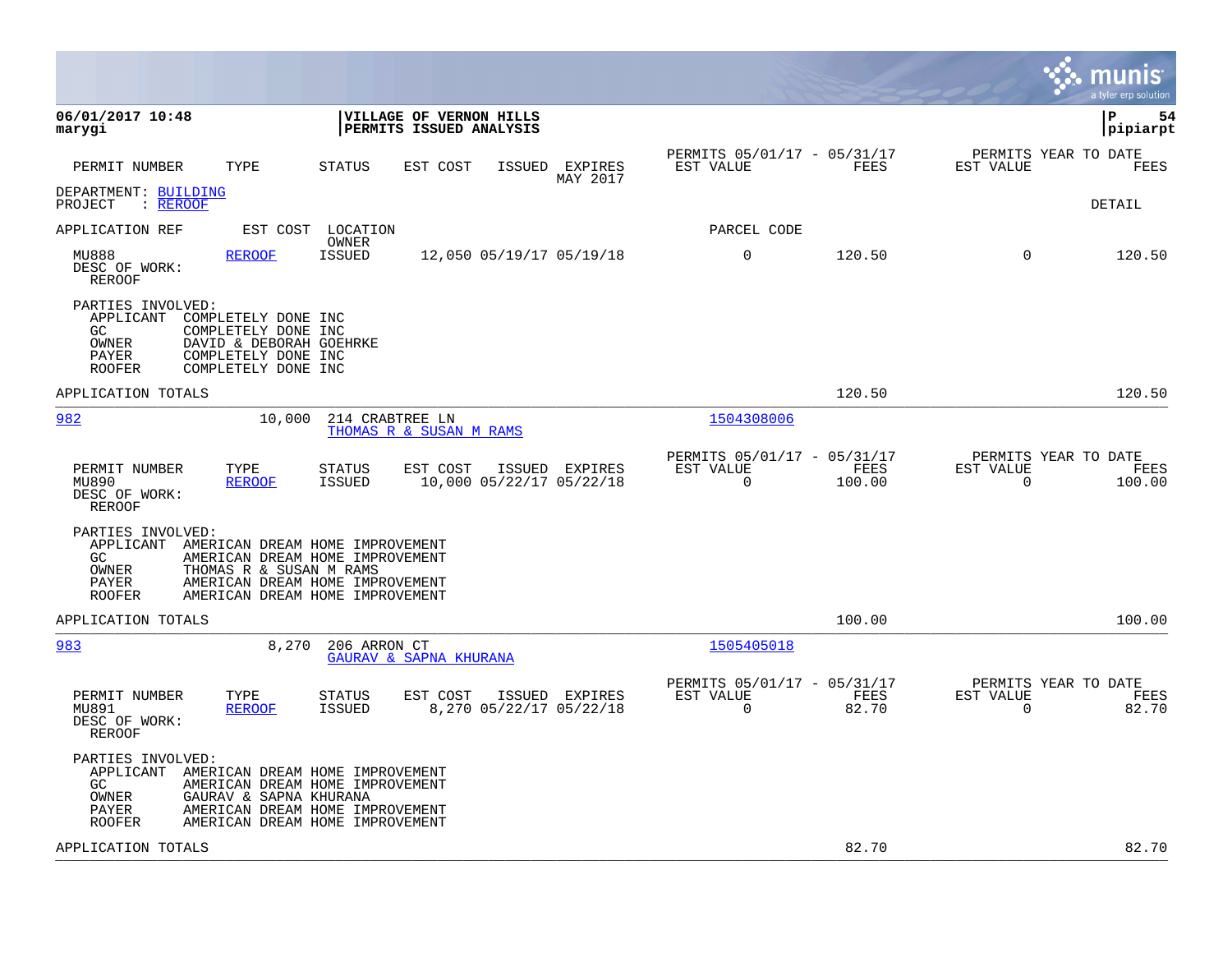|                                                                                                |                                                                                                                                                                                                  |                                |                                                                             |        |                     |                                                      |                |                                                  | munis<br>a tyler erp solution |
|------------------------------------------------------------------------------------------------|--------------------------------------------------------------------------------------------------------------------------------------------------------------------------------------------------|--------------------------------|-----------------------------------------------------------------------------|--------|---------------------|------------------------------------------------------|----------------|--------------------------------------------------|-------------------------------|
| 06/01/2017 10:48<br>marygi<br>984                                                              | 7,500                                                                                                                                                                                            | MICHAEL J TODESCO              | VILLAGE OF VERNON HILLS<br>PERMITS ISSUED ANALYSIS<br>110 SOUTH DEERPATH DR |        |                     | 1509101013                                           |                |                                                  | ΙP<br>55<br> pipiarpt         |
| PERMIT NUMBER                                                                                  | TYPE                                                                                                                                                                                             | <b>STATUS</b>                  | EST COST                                                                    | ISSUED | EXPIRES<br>MAY 2017 | PERMITS 05/01/17 - 05/31/17<br>EST VALUE             | <b>FEES</b>    | PERMITS YEAR TO DATE<br>EST VALUE                | <b>FEES</b>                   |
| DEPARTMENT: BUILDING<br>: <u>REROOF</u><br>PROJECT                                             |                                                                                                                                                                                                  |                                |                                                                             |        |                     |                                                      |                |                                                  | DETAIL                        |
| APPLICATION REF                                                                                | EST COST                                                                                                                                                                                         | LOCATION<br>OWNER              |                                                                             |        |                     | PARCEL CODE                                          |                |                                                  |                               |
| MU892<br>DESC OF WORK:<br>REROOF                                                               | <b>REROOF</b>                                                                                                                                                                                    | <b>ISSUED</b>                  | 7,500 05/22/17 05/22/18                                                     |        |                     | $\mathbf 0$                                          | 75.00          | $\Omega$                                         | 75.00                         |
| PARTIES INVOLVED:<br>APPLICANT LOCAL ROOFING CO INCC<br>GC.<br>OWNER<br>PAYER<br><b>ROOFER</b> | LOCAL ROOFING CO INCC<br>MICHAEL J TODESCO<br>LOCAL ROOFING CO INCC<br>LOCAL ROOFING CO INCC                                                                                                     |                                |                                                                             |        |                     |                                                      |                |                                                  |                               |
| APPLICATION TOTALS                                                                             |                                                                                                                                                                                                  |                                |                                                                             |        |                     |                                                      | 75.00          |                                                  | 75.00                         |
| 985                                                                                            | 5,000                                                                                                                                                                                            | 23 MONTAUK LN                  | PATRICIA A BAHNICK                                                          |        |                     | 1508205002                                           |                |                                                  |                               |
| PERMIT NUMBER<br>MU894<br>DESC OF WORK:<br>REROOF                                              | TYPE<br><b>REROOF</b>                                                                                                                                                                            | <b>STATUS</b><br><b>ISSUED</b> | EST COST<br>5,000 05/22/17 05/22/18                                         |        | ISSUED EXPIRES      | PERMITS 05/01/17 - 05/31/17<br>EST VALUE<br>$\Omega$ | FEES<br>50.00  | PERMITS YEAR TO DATE<br>EST VALUE<br>$\Omega$    | FEES<br>50.00                 |
| PARTIES INVOLVED:<br>APPLICANT B & D ROOFING<br>GC<br>OWNER<br>PAYER<br><b>ROOFER</b>          | B & D ROOFING<br>PATRICIA A BAHNICK<br>B & D ROOFING<br>B & D ROOFING                                                                                                                            |                                |                                                                             |        |                     |                                                      |                |                                                  |                               |
| APPLICATION TOTALS                                                                             |                                                                                                                                                                                                  |                                |                                                                             |        |                     |                                                      | 50.00          |                                                  | 50.00                         |
| 996                                                                                            | 13,275                                                                                                                                                                                           |                                | 1666 SAINT ANDREW DR<br>BRADLEY W WEBBER & WEIJIANG DUAN                    |        |                     | 1129311033                                           |                |                                                  |                               |
| PERMIT NUMBER<br>MU898<br>DESC OF WORK:<br>REROOF                                              | TYPE<br><b>REROOF</b>                                                                                                                                                                            | <b>STATUS</b><br>ISSUED        | EST COST<br>13,275 05/23/17 05/23/18                                        |        | ISSUED EXPIRES      | PERMITS 05/01/17 - 05/31/17<br>EST VALUE<br>0        | FEES<br>132.75 | PERMITS YEAR TO DATE<br>EST VALUE<br>$\mathbf 0$ | FEES<br>132.75                |
| PARTIES INVOLVED:<br>APPLICANT<br>GC<br>OWNER<br>PAYER<br><b>ROOFER</b>                        | COUNTRYSIDE ROOFING SIDING & WINDOWS<br>COUNTRYSIDE ROOFING SIDING & WINDOWS<br>BRADLEY W WEBBER & WEIJIANG DUAN<br>COUNTRYSIDE ROOFING SIDING & WINDOWS<br>COUNTRYSIDE ROOFING SIDING & WINDOWS |                                |                                                                             |        |                     |                                                      |                |                                                  |                               |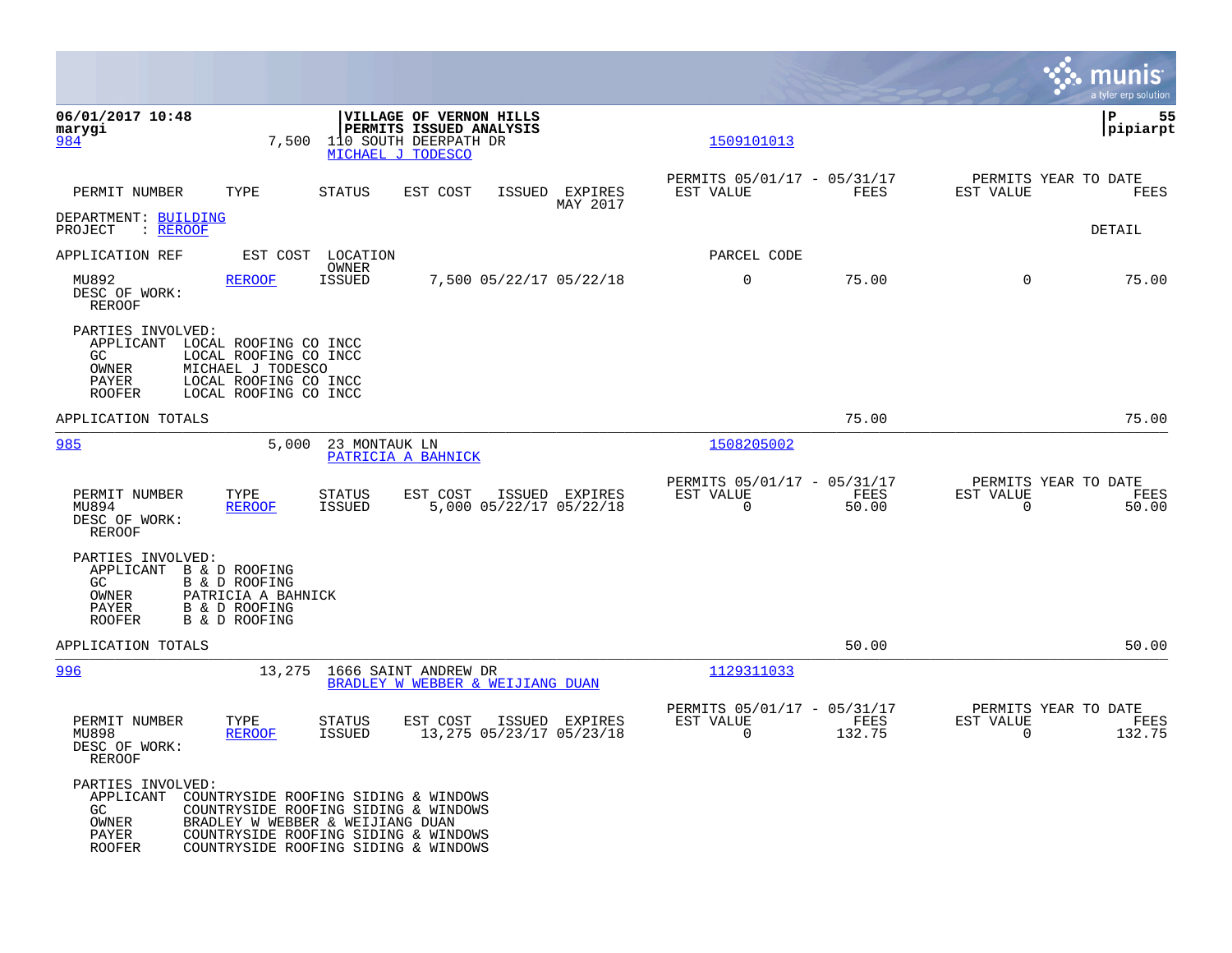|                                                                         |                                                                                                                                                                                 |                          |                                                    |          |                                               |                    |                                   | <b>munis</b><br>a tyler erp solution |
|-------------------------------------------------------------------------|---------------------------------------------------------------------------------------------------------------------------------------------------------------------------------|--------------------------|----------------------------------------------------|----------|-----------------------------------------------|--------------------|-----------------------------------|--------------------------------------|
| 06/01/2017 10:48<br>marygi<br>APPLICATION TOTALS                        |                                                                                                                                                                                 |                          | VILLAGE OF VERNON HILLS<br>PERMITS ISSUED ANALYSIS | MAY 2017 |                                               | 132.75             |                                   | 56<br> P<br> pipiarpt<br>132.75      |
| DEPARTMENT:<br>PROJECT<br>: REROOF                                      | <b>BUILDING</b>                                                                                                                                                                 |                          |                                                    |          |                                               |                    |                                   | DETAIL                               |
| APPLICATION REF                                                         | EST COST                                                                                                                                                                        | LOCATION<br><b>OWNER</b> |                                                    |          | PARCEL CODE                                   |                    |                                   |                                      |
| 997                                                                     | 14,699                                                                                                                                                                          | <b>JOSEPH Z WASCOW</b>   | 1878 TURTLE BAY RD                                 |          | 1129401006                                    |                    |                                   |                                      |
| PERMIT NUMBER<br>MU899<br>DESC OF WORK:<br>REROOF                       | TYPE<br><b>REROOF</b>                                                                                                                                                           | <b>STATUS</b><br>ISSUED  | EST COST<br>ISSUED<br>14,699 05/23/17 05/23/18     | EXPIRES  | PERMITS 05/01/17 - 05/31/17<br>EST VALUE<br>0 | FEES<br>146.99     | PERMITS YEAR TO DATE<br>EST VALUE | FEES<br>146.99                       |
| PARTIES INVOLVED:<br>APPLICANT<br>GC<br>OWNER<br>PAYER<br><b>ROOFER</b> | COUNTRYSIDE ROOFING SIDING & WINDOWS<br>COUNTRYSIDE ROOFING SIDING & WINDOWS<br>JOSEPH Z WASCOW<br>COUNTRYSIDE ROOFING SIDING & WINDOWS<br>COUNTRYSIDE ROOFING SIDING & WINDOWS |                          |                                                    |          |                                               |                    |                                   |                                      |
| APPLICATION TOTALS<br>PROJECT TOTALS                                    |                                                                                                                                                                                 |                          |                                                    |          | 0                                             | 146.99<br>9,363.96 | 0                                 | 146.99<br>9,363.96                   |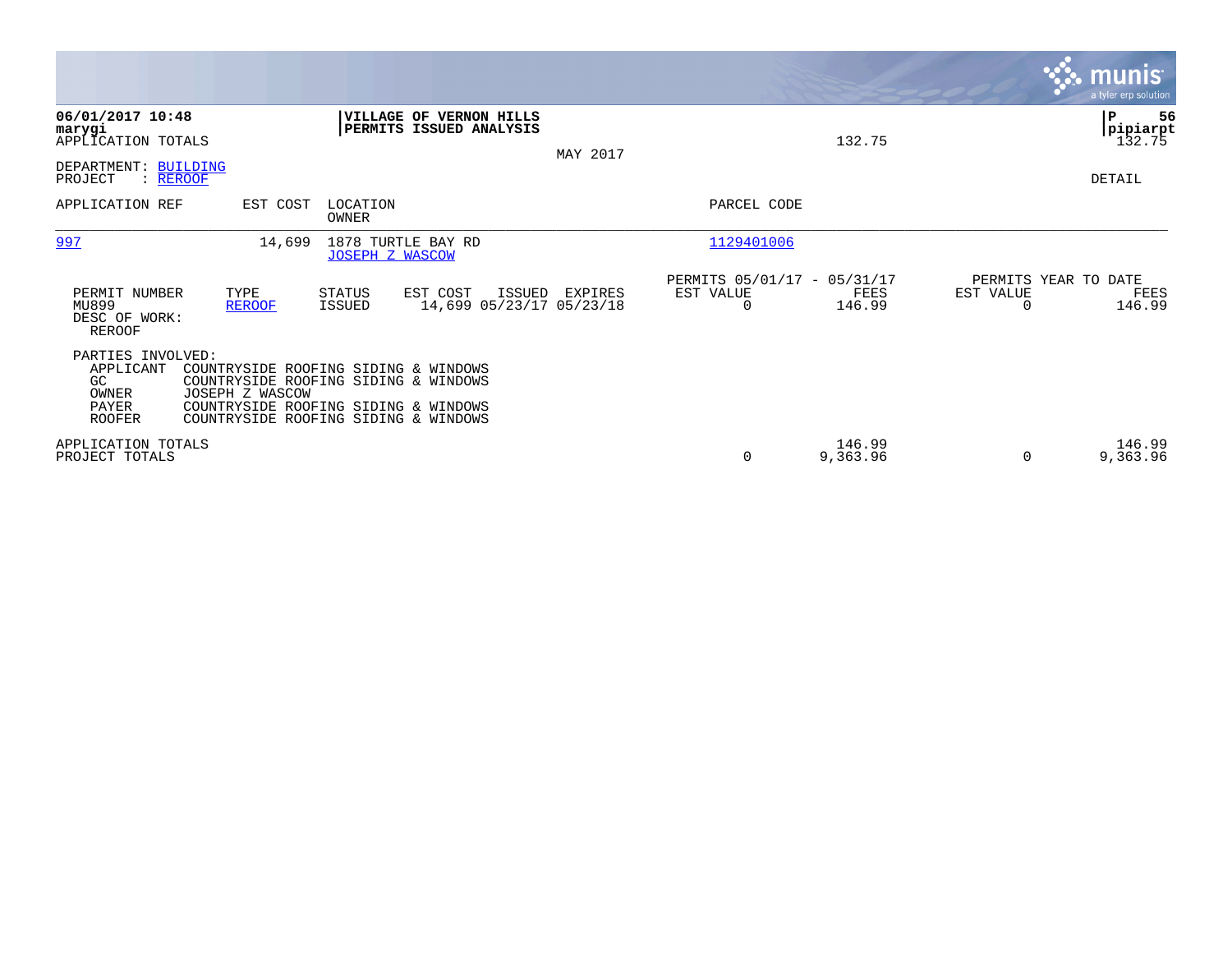|                                                                                                                                                                                                                     |                                                                |                |                                                         |                 |                          | munis<br>a tyler erp solution         |
|---------------------------------------------------------------------------------------------------------------------------------------------------------------------------------------------------------------------|----------------------------------------------------------------|----------------|---------------------------------------------------------|-----------------|--------------------------|---------------------------------------|
| 06/01/2017 10:48<br>marygi                                                                                                                                                                                          | VILLAGE OF VERNON HILLS<br>PERMITS ISSUED ANALYSIS             | MAY 2017       |                                                         |                 |                          | ΙP<br>57<br> pipiarpt                 |
| DEPARTMENT: BUILDING<br>: SEWER REPAIR<br>PROJECT                                                                                                                                                                   |                                                                |                |                                                         |                 |                          | DETAIL                                |
| APPLICATION REF<br>EST COST                                                                                                                                                                                         | LOCATION<br><b>OWNER</b>                                       |                | PARCEL CODE                                             |                 |                          |                                       |
| 1030<br>5,800                                                                                                                                                                                                       | 1024 STOCKTON CT<br>VLADIMIR LADYGIN                           |                | 1132411028                                              |                 |                          |                                       |
| PERMIT NUMBER<br>TYPE<br>MU932<br>SEWER REP<br>DESC OF WORK:<br>SEWER REPAIR                                                                                                                                        | <b>STATUS</b><br>EST COST<br>ISSUED<br>5,800 05/31/17 05/31/18 | ISSUED EXPIRES | PERMITS 05/01/17 - 05/31/17<br>EST VALUE<br>$\mathbf 0$ | FEES<br>58.00   | EST VALUE<br>$\mathbf 0$ | PERMITS YEAR TO DATE<br>FEES<br>58.00 |
| PARTIES INVOLVED:<br>APPLICANT<br>RAMON & SONS SEWER & WATER<br>GC.<br>RAMON & SONS SEWER & WATER<br>VLADIMIR LADYGIN<br>OWNER<br>PAYER<br>RAMON & SONS SEWER & WATER<br>RAMON & SONS SEWER & WATER<br><b>SEWER</b> |                                                                |                |                                                         |                 |                          |                                       |
| APPLICATION TOTALS                                                                                                                                                                                                  |                                                                |                |                                                         | 58.00           |                          | 58.00                                 |
| 902<br>2,214                                                                                                                                                                                                        | 1674 SAINT ANDREW DR<br>SHAWN HEXIANG LI & LING LIN            |                | 1129311032                                              |                 |                          |                                       |
| PERMIT NUMBER<br>TYPE<br>MU818<br>SEWER REP<br>DESC OF WORK:<br>SEWER REPAIR                                                                                                                                        | EST COST<br><b>STATUS</b><br>2,214 05/08/17 05/10/18<br>COMPLT | ISSUED EXPIRES | PERMITS 05/01/17 - 05/31/17<br>EST VALUE<br>$\mathbf 0$ | FEES<br>50.00   | EST VALUE<br>$\Omega$    | PERMITS YEAR TO DATE<br>FEES<br>50.00 |
| PARTIES INVOLVED:<br>APPLICANT<br>DUANE BLANTON PLUMBING<br>GC<br>DUANE BLANTON PLUMBING<br>OWNER<br>SHAWN HEXIANG LI & LING LIN<br>DUANE BLANTON PLUMBING<br>PAYER<br><b>SEWER</b><br>DUANE BLANTON PLUMBING       |                                                                |                |                                                         |                 |                          |                                       |
| APPLICATION TOTALS<br>PROJECT TOTALS                                                                                                                                                                                |                                                                |                | 0                                                       | 50.00<br>108.00 | $\mathbf 0$              | 50.00<br>108.00                       |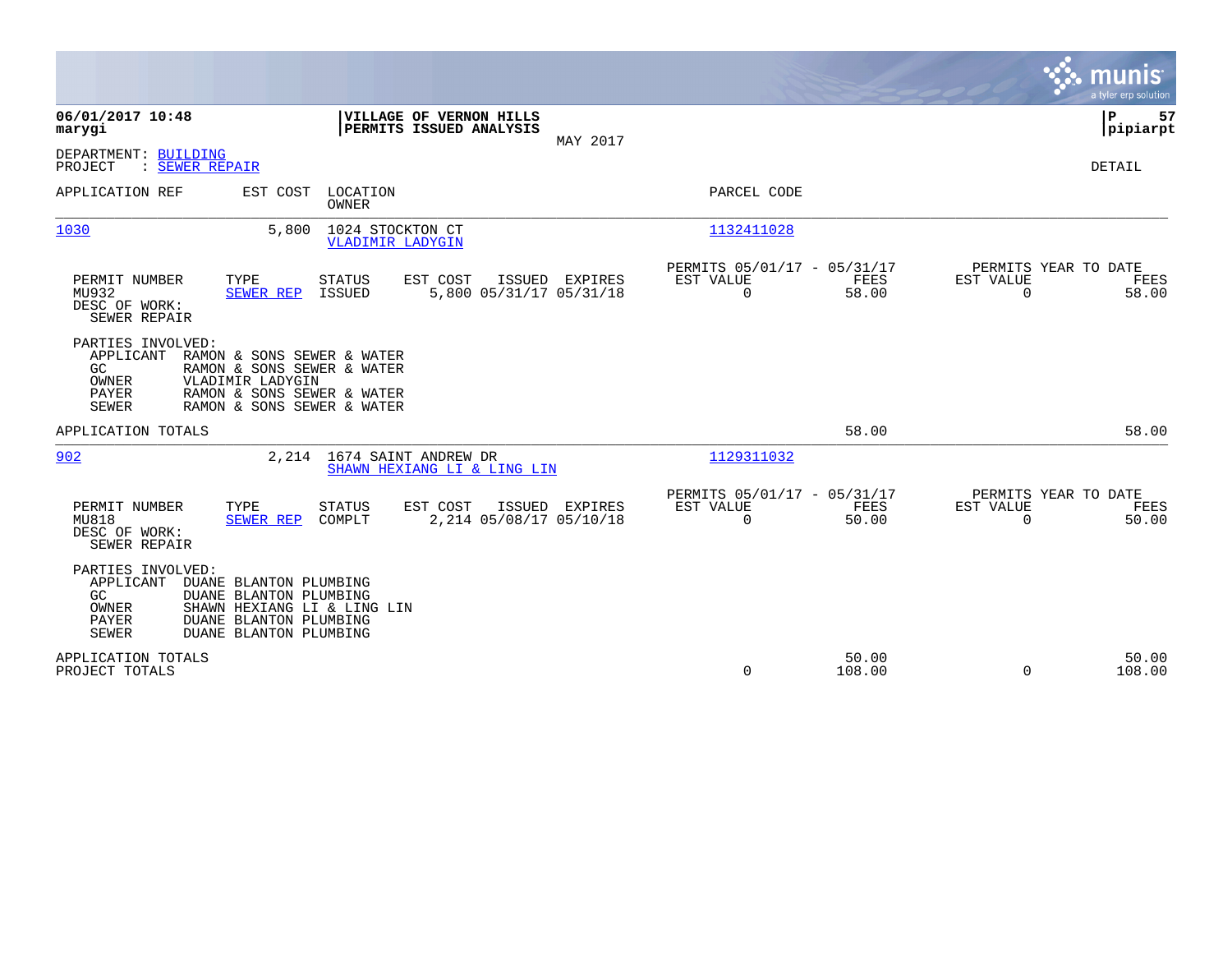|                                                                                                                                                                                 |                                            |                                                                | munis<br>a tyler erp solution                                                      |
|---------------------------------------------------------------------------------------------------------------------------------------------------------------------------------|--------------------------------------------|----------------------------------------------------------------|------------------------------------------------------------------------------------|
| 06/01/2017 10:48<br>PERMITS ISSUED ANALYSIS<br>marygi                                                                                                                           | VILLAGE OF VERNON HILLS<br>MAY 2017        |                                                                | lР<br>58<br> pipiarpt                                                              |
| DEPARTMENT: BUILDING<br>: SIDING<br>PROJECT                                                                                                                                     |                                            |                                                                | DETAIL                                                                             |
| LOCATION<br>APPLICATION REF<br>EST COST<br>OWNER                                                                                                                                |                                            | PARCEL CODE                                                    |                                                                                    |
| 1028<br>14,000<br>520 WILLIAMS WAY<br>CAREY & LESLIE GETLIN                                                                                                                     |                                            | 1508114003                                                     |                                                                                    |
| PERMIT NUMBER<br>TYPE<br><b>STATUS</b><br>EST COST<br>MU930<br><b>SIDING</b><br><b>ISSUED</b><br>DESC OF WORK:<br>SIDING                                                        | ISSUED EXPIRES<br>14,000 05/31/17 05/31/18 | PERMITS 05/01/17 - 05/31/17<br>EST VALUE<br>$\Omega$<br>140.00 | PERMITS YEAR TO DATE<br>FEES<br>EST VALUE<br>FEES<br>$\Omega$<br>140.00            |
| PARTIES INVOLVED:<br>APPLICANT<br>JNJ RESTORATION<br>JNJ RESTORATION<br>GC.<br>OWNER<br>CAREY & LESLIE GETLIN<br><b>PAYER</b><br>JNJ RESTORATION                                |                                            |                                                                |                                                                                    |
| APPLICATION TOTALS                                                                                                                                                              |                                            | 140.00                                                         | 140.00                                                                             |
| 1034<br>3,434<br>210 BRYANT PL                                                                                                                                                  | GEORGE E DYKAS & MARILYN A DYKAS           | 1132401011                                                     |                                                                                    |
| PERMIT NUMBER<br>TYPE<br>STATUS<br>EST COST<br>MU936<br><b>SIDING</b><br><b>ISSUED</b><br>DESC OF WORK:<br>SIDING                                                               | ISSUED EXPIRES<br>3,434 05/31/17 05/31/18  | PERMITS 05/01/17 - 05/31/17<br>EST VALUE<br>$\mathbf 0$        | PERMITS YEAR TO DATE<br>EST VALUE<br>FEES<br>FEES<br>50.00<br>$\mathbf 0$<br>50.00 |
| PARTIES INVOLVED:<br>APPLICANT<br>WILSON HOME RESTORATIONS<br>GC.<br>WILSON HOME RESTORATIONS<br>OWNER<br>GEORGE E DYKAS & MARILYN A DYKAS<br>PAYER<br>WILSON HOME RESTORATIONS |                                            |                                                                |                                                                                    |
| APPLICATION TOTALS                                                                                                                                                              |                                            |                                                                | 50.00<br>50.00                                                                     |
| 887<br>29,200<br>4 ALEXANDRIA DR<br><b>SHANNON PERLIN</b>                                                                                                                       |                                            | 1505410026                                                     |                                                                                    |
| PERMIT NUMBER<br>TYPE<br>STATUS<br>EST COST<br>MU804<br>SIDING<br><b>ISSUED</b><br>DESC OF WORK:<br>SIDING                                                                      | ISSUED EXPIRES<br>29,200 05/03/17 05/03/18 | PERMITS 05/01/17 - 05/31/17<br>EST VALUE<br>0<br>292.00        | PERMITS YEAR TO DATE<br>EST VALUE<br>FEES<br>FEES<br>0<br>292.00                   |
| PARTIES INVOLVED:<br>APPLICANT<br>MD ELECTRIC SOLUTIONS<br>GC.<br>MD ELECTRIC SOLUTIONS<br>SHANNON PERLIN<br>OWNER<br>PAYER<br>MD ELECTRIC SOLUTIONS                            |                                            |                                                                |                                                                                    |
| APPLICATION TOTALS                                                                                                                                                              |                                            | 292.00                                                         | 292.00                                                                             |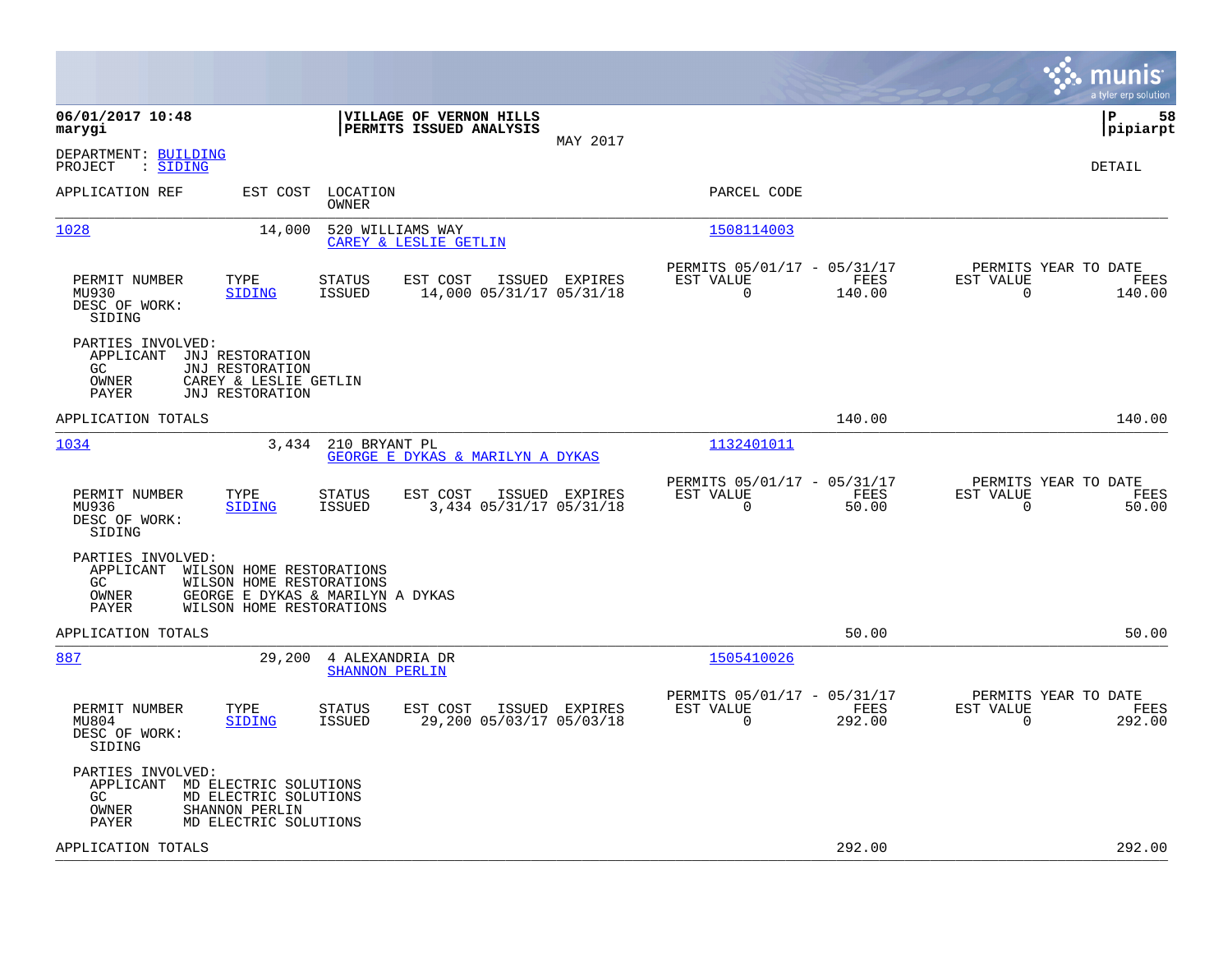|                                                                                                                                                            |                                                                                                                                               |                                                                             |                     |                                                         |                |                                                  | munis<br>a tyler erp solution |
|------------------------------------------------------------------------------------------------------------------------------------------------------------|-----------------------------------------------------------------------------------------------------------------------------------------------|-----------------------------------------------------------------------------|---------------------|---------------------------------------------------------|----------------|--------------------------------------------------|-------------------------------|
| 06/01/2017 10:48<br>marygi<br>890                                                                                                                          | 14,150<br>83 SOUTHFIELD DR                                                                                                                    | VILLAGE OF VERNON HILLS<br>PERMITS ISSUED ANALYSIS<br>R MANALOTO J DEGUZMAN |                     | 1506415008                                              |                |                                                  | ΙP<br>59<br> pipiarpt         |
| PERMIT NUMBER<br>TYPE                                                                                                                                      | <b>STATUS</b>                                                                                                                                 | EST COST<br>ISSUED                                                          | EXPIRES<br>MAY 2017 | PERMITS 05/01/17 - 05/31/17<br>EST VALUE                | <b>FEES</b>    | PERMITS YEAR TO DATE<br>EST VALUE                | FEES                          |
| DEPARTMENT: BUILDING<br>: SIDING<br>PROJECT                                                                                                                |                                                                                                                                               |                                                                             |                     |                                                         |                |                                                  | DETAIL                        |
| APPLICATION REF                                                                                                                                            | EST COST<br>LOCATION<br>OWNER                                                                                                                 |                                                                             |                     | PARCEL CODE                                             |                |                                                  |                               |
| MU806<br><b>SIDING</b><br>DESC OF WORK:<br>SIDING                                                                                                          | <b>ISSUED</b>                                                                                                                                 | 14,150 05/04/17 05/30/18                                                    |                     | 0                                                       | 141.50         | $\mathbf 0$                                      | 141.50                        |
| PARTIES INVOLVED:<br>APPLICANT<br>GC.<br>OWNER<br>PAYER                                                                                                    | COUNTRYSIDE ROOFING SIDING & WINDOWS<br>COUNTRYSIDE ROOFING SIDING & WINDOWS<br>R MANALOTO J DEGUZMAN<br>COUNTRYSIDE ROOFING SIDING & WINDOWS |                                                                             |                     |                                                         |                |                                                  |                               |
| APPLICATION TOTALS                                                                                                                                         |                                                                                                                                               |                                                                             |                     |                                                         | 141.50         |                                                  | 141.50                        |
| 905                                                                                                                                                        | 10,000<br>YELENA LORMAN                                                                                                                       | 130 SOUTH FIORE PKY                                                         |                     | 1507214017                                              |                |                                                  |                               |
| PERMIT NUMBER<br>TYPE<br>SIDING<br>MU821<br>DESC OF WORK:<br>SIDING                                                                                        | STATUS<br>COMPLT                                                                                                                              | EST COST<br>10,000 05/08/17 05/25/18                                        | ISSUED EXPIRES      | PERMITS 05/01/17 - 05/31/17<br>EST VALUE<br>$\Omega$    | FEES<br>100.00 | PERMITS YEAR TO DATE<br>EST VALUE<br>$\Omega$    | FEES<br>100.00                |
| PARTIES INVOLVED:<br>APPLICANT YELANA LORMAN<br>GC.<br>YELANA LORMAN<br>OWNER<br>YELENA LORMAN<br>PAYER<br>YELANA LORMAN<br><b>ROOFER</b><br>YELANA LORMAN |                                                                                                                                               |                                                                             |                     |                                                         |                |                                                  |                               |
| APPLICATION TOTALS                                                                                                                                         |                                                                                                                                               |                                                                             |                     |                                                         | 100.00         |                                                  | 100.00                        |
| 926                                                                                                                                                        | 16,800<br>472 SUTCLIFFE CIR                                                                                                                   | CANDICE WHEELER, TRUSTEE                                                    |                     | 1508401007                                              |                |                                                  |                               |
| PERMIT NUMBER<br>TYPE<br>MU827<br>SIDING<br>DESC OF WORK:<br>SIDING                                                                                        | STATUS<br>ISSUED                                                                                                                              | EST COST<br>16,800 05/10/17 05/10/18                                        | ISSUED EXPIRES      | PERMITS 05/01/17 - 05/31/17<br>EST VALUE<br>$\mathbf 0$ | FEES<br>168.00 | PERMITS YEAR TO DATE<br>EST VALUE<br>$\mathbf 0$ | FEES<br>168.00                |
| PARTIES INVOLVED:<br>APPLICANT C LOMBARDO INSTALLATIONS<br>GC<br>OWNER<br>PAYER                                                                            | C LOMBARDO INSTALLATIONS<br>CANDICE WHEELER, TRUSTEE<br>C LOMBARDO INSTALLATIONS                                                              |                                                                             |                     |                                                         |                |                                                  |                               |
| APPLICATION TOTALS                                                                                                                                         |                                                                                                                                               |                                                                             |                     |                                                         | 168.00         |                                                  | 168.00                        |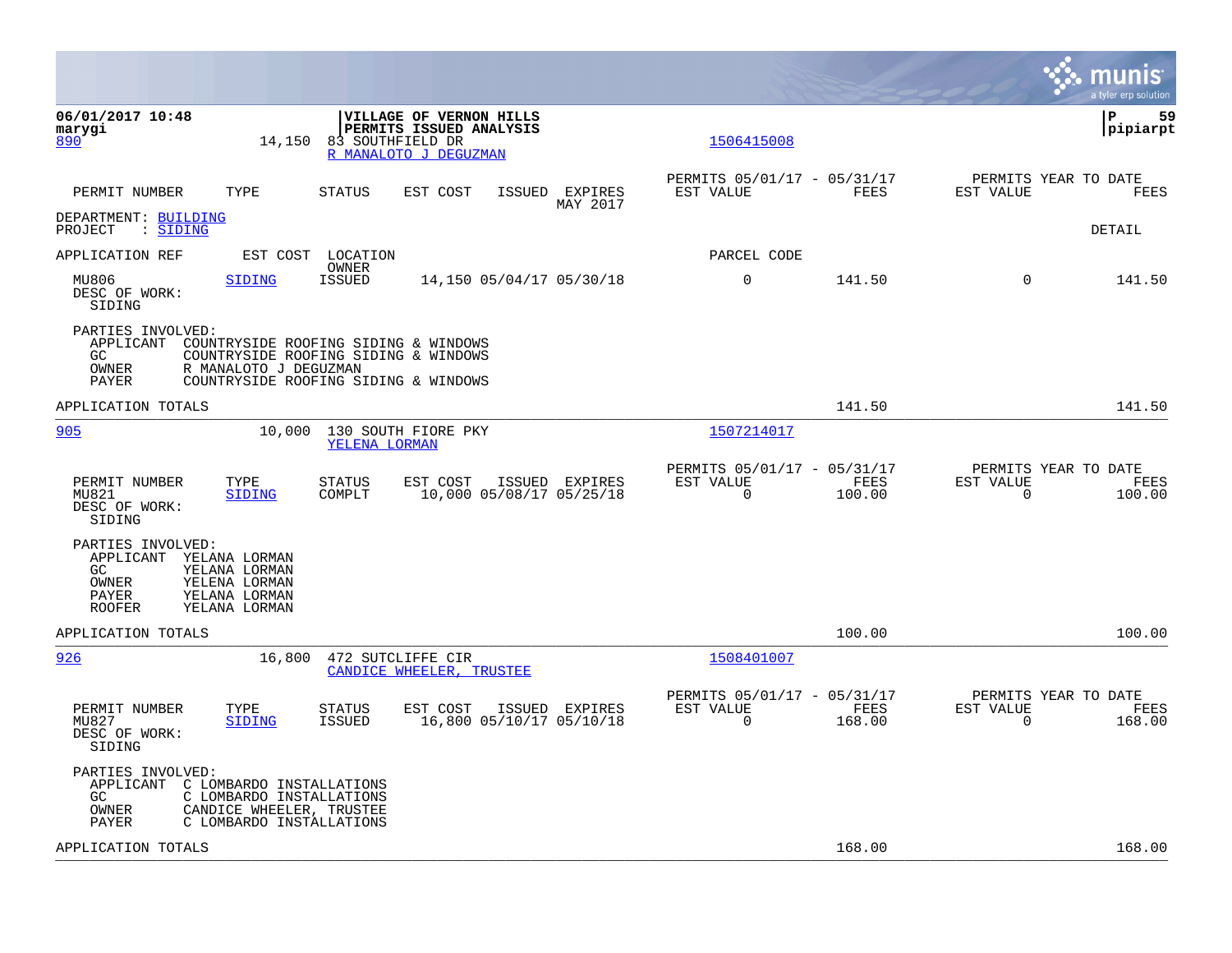|                                                         |                                                                                                                       |                                   |                                                    |                                            |                                                      |                |                                                  | munis<br>a tyler erp solution |
|---------------------------------------------------------|-----------------------------------------------------------------------------------------------------------------------|-----------------------------------|----------------------------------------------------|--------------------------------------------|------------------------------------------------------|----------------|--------------------------------------------------|-------------------------------|
| 06/01/2017 10:48<br>marygi<br>927                       | 4,875                                                                                                                 | 10 BIRMINGHAM PL<br>MICHELLE WISE | VILLAGE OF VERNON HILLS<br>PERMITS ISSUED ANALYSIS |                                            | 1504312012                                           |                |                                                  | l P<br>60<br> pipiarpt        |
| PERMIT NUMBER                                           | TYPE                                                                                                                  | <b>STATUS</b>                     | EST COST                                           | ISSUED EXPIRES<br>MAY 2017                 | PERMITS 05/01/17 - 05/31/17<br>EST VALUE             | FEES           | PERMITS YEAR TO DATE<br>EST VALUE                | <b>FEES</b>                   |
| DEPARTMENT: BUILDING<br>: SIDING<br>PROJECT             |                                                                                                                       |                                   |                                                    |                                            |                                                      |                |                                                  | DETAIL                        |
| APPLICATION REF                                         | EST COST                                                                                                              | LOCATION<br><b>OWNER</b>          |                                                    |                                            | PARCEL CODE                                          |                |                                                  |                               |
| MU828<br>DESC OF WORK:<br>SIDING                        | SIDING                                                                                                                | <b>ISSUED</b>                     |                                                    | 4,875 05/10/17 05/10/18                    | $\mathbf 0$                                          | 50.00          | $\Omega$                                         | 50.00                         |
| PARTIES INVOLVED:<br>APPLICANT<br>GC.<br>OWNER<br>PAYER | STERLING EXTERIORS INC<br>STERLING EXTERIORS INC<br>MICHELLE WISE<br>STERLING EXTERIORS INC                           |                                   |                                                    |                                            |                                                      |                |                                                  |                               |
| APPLICATION TOTALS                                      |                                                                                                                       |                                   |                                                    |                                            |                                                      | 50.00          |                                                  | 50.00                         |
| 928                                                     | 4,628                                                                                                                 | 201 ARRON CT                      |                                                    | CHRISTOPHER GARRETT SELF & LAURA WARREN    | 1505405027                                           |                |                                                  |                               |
| PERMIT NUMBER<br>MU829<br>DESC OF WORK:<br>SIDING       | TYPE<br><b>SIDING</b>                                                                                                 | <b>STATUS</b><br>ISSUED           | EST COST                                           | ISSUED EXPIRES<br>4,628 05/10/17 05/10/18  | PERMITS 05/01/17 - 05/31/17<br>EST VALUE<br>0        | FEES<br>50.00  | PERMITS YEAR TO DATE<br>EST VALUE<br>$\mathbf 0$ | FEES<br>50.00                 |
| PARTIES INVOLVED:<br>APPLICANT<br>GC.<br>OWNER<br>PAYER | STERLING EXTERIORS INC<br>STERLING EXTERIORS INC<br>CHRISTOPHER GARRETT SELF & LAURA WARREN<br>STERLING EXTERIORS INC |                                   |                                                    |                                            |                                                      |                |                                                  |                               |
| APPLICATION TOTALS                                      |                                                                                                                       |                                   |                                                    |                                            |                                                      | 50.00          |                                                  | 50.00                         |
| 954                                                     | 12,568                                                                                                                | 323 SOUTHGATE DR                  | STEWART & ROSLYN HORWITZ                           |                                            | 1508220004                                           |                |                                                  |                               |
| PERMIT NUMBER<br>MU870<br>DESC OF WORK:<br>SIDING       | TYPE<br><b>SIDING</b>                                                                                                 | <b>STATUS</b><br><b>ISSUED</b>    | EST COST                                           | ISSUED EXPIRES<br>12,568 05/16/17 05/16/18 | PERMITS 05/01/17 - 05/31/17<br>EST VALUE<br>$\Omega$ | FEES<br>125.68 | PERMITS YEAR TO DATE<br>EST VALUE<br>$\Omega$    | FEES<br>125.68                |
| PARTIES INVOLVED:<br>APPLICANT<br>GC.<br>OWNER<br>PAYER | NANCY DELEON ENTERPRISES<br>NANCY DELEON ENTERPRISES<br>STEWART & ROSLYN HORWITZ<br>NANCY DELEON ENTERPRISES          |                                   |                                                    |                                            |                                                      |                |                                                  |                               |
| APPLICATION TOTALS                                      |                                                                                                                       |                                   |                                                    |                                            |                                                      | 125.68         |                                                  | 125.68                        |
| 957                                                     |                                                                                                                       | 4,750 911 SAUGATUCK TRL           |                                                    |                                            | 1507212003                                           |                |                                                  |                               |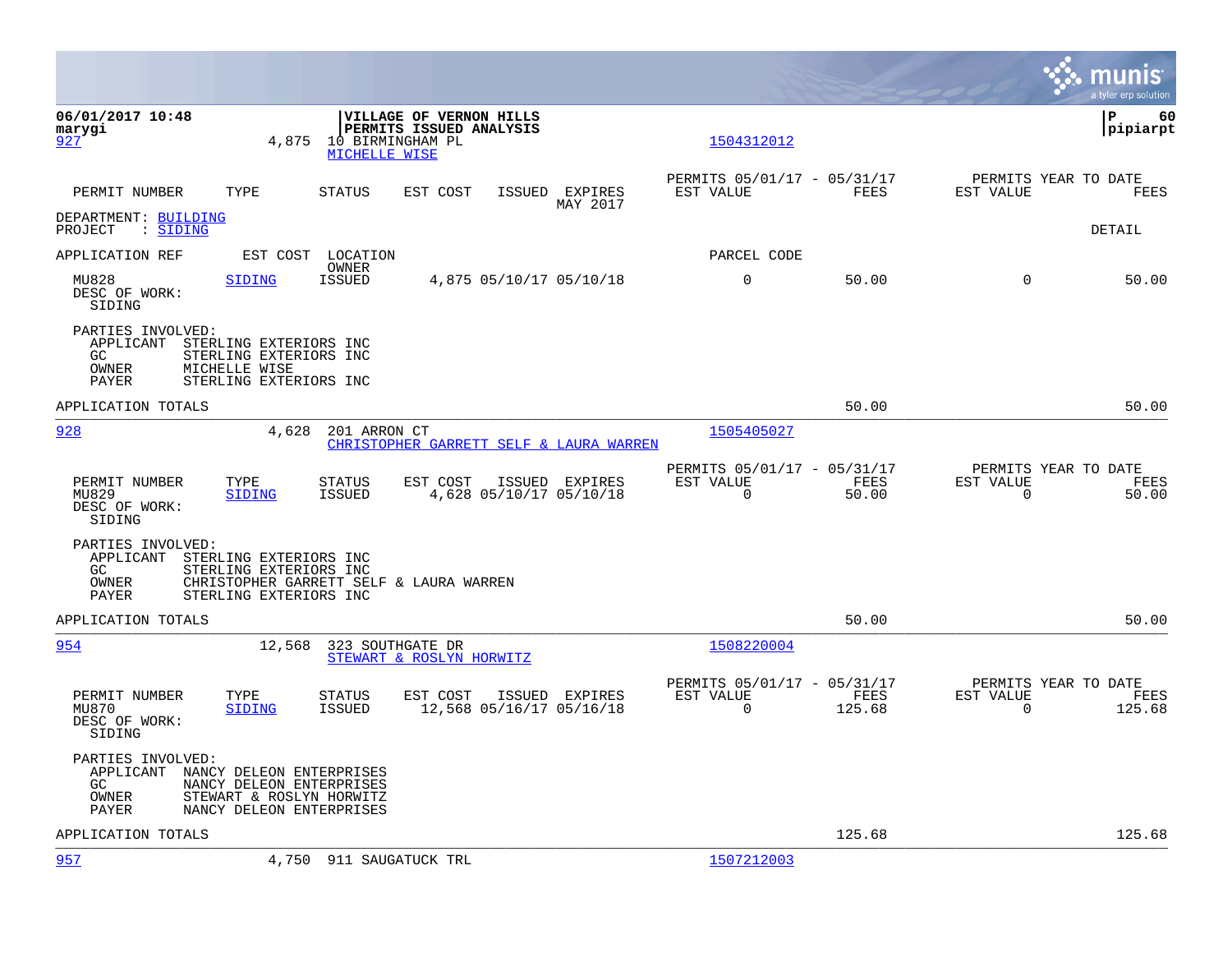|                                                        |                                                                                          |                                 |                                |                     |                         |                                          |                   |           | munis <sup>®</sup><br>a tyler erp solution |
|--------------------------------------------------------|------------------------------------------------------------------------------------------|---------------------------------|--------------------------------|---------------------|-------------------------|------------------------------------------|-------------------|-----------|--------------------------------------------|
| 06/01/2017 10:48<br>marygi                             |                                                                                          | <b>VILLAGE OF</b><br>CODY STIMM | <b>PERMITS ISSUED ANALYSIS</b> | <b>VERNON HILLS</b> |                         |                                          |                   |           | P<br>61<br><b>pipiarpt</b>                 |
| PERMIT NUMBER                                          | TYPE                                                                                     | STATUS                          | EST COST                       | ISSUED              | EXPIRES<br>MAY 2017     | PERMITS 05/01/17 - 05/31/17<br>EST VALUE | FEES              | EST VALUE | PERMITS YEAR TO DATE<br>FEES               |
| DEPARTMENT: BUILDING<br>PROJECT<br>: SIDING            |                                                                                          |                                 |                                |                     |                         |                                          |                   |           | DETAIL                                     |
| APPLICATION REF                                        | EST COST                                                                                 | LOCATION                        |                                |                     |                         | PARCEL CODE                              |                   |           |                                            |
| MU874<br>DESC OF WORK:<br>SIDING                       | SIDING                                                                                   | OWNER<br>ISSUED                 |                                |                     | 4,750 05/16/17 05/16/18 | 0                                        | 50.00             | $\Omega$  | 50.00                                      |
| PARTIES INVOLVED:<br>APPLICANT<br>GC<br>OWNER<br>PAYER | STERLING EXTERIORS INC<br>STERLING EXTERIORS INC<br>CODY STIMM<br>STERLING EXTERIORS INC |                                 |                                |                     |                         |                                          |                   |           |                                            |
| APPLICATION TOTALS<br>PROJECT TOTALS                   |                                                                                          |                                 |                                |                     |                         | 0                                        | 50.00<br>1,167.18 | $\Omega$  | 50.00<br>1,167.18                          |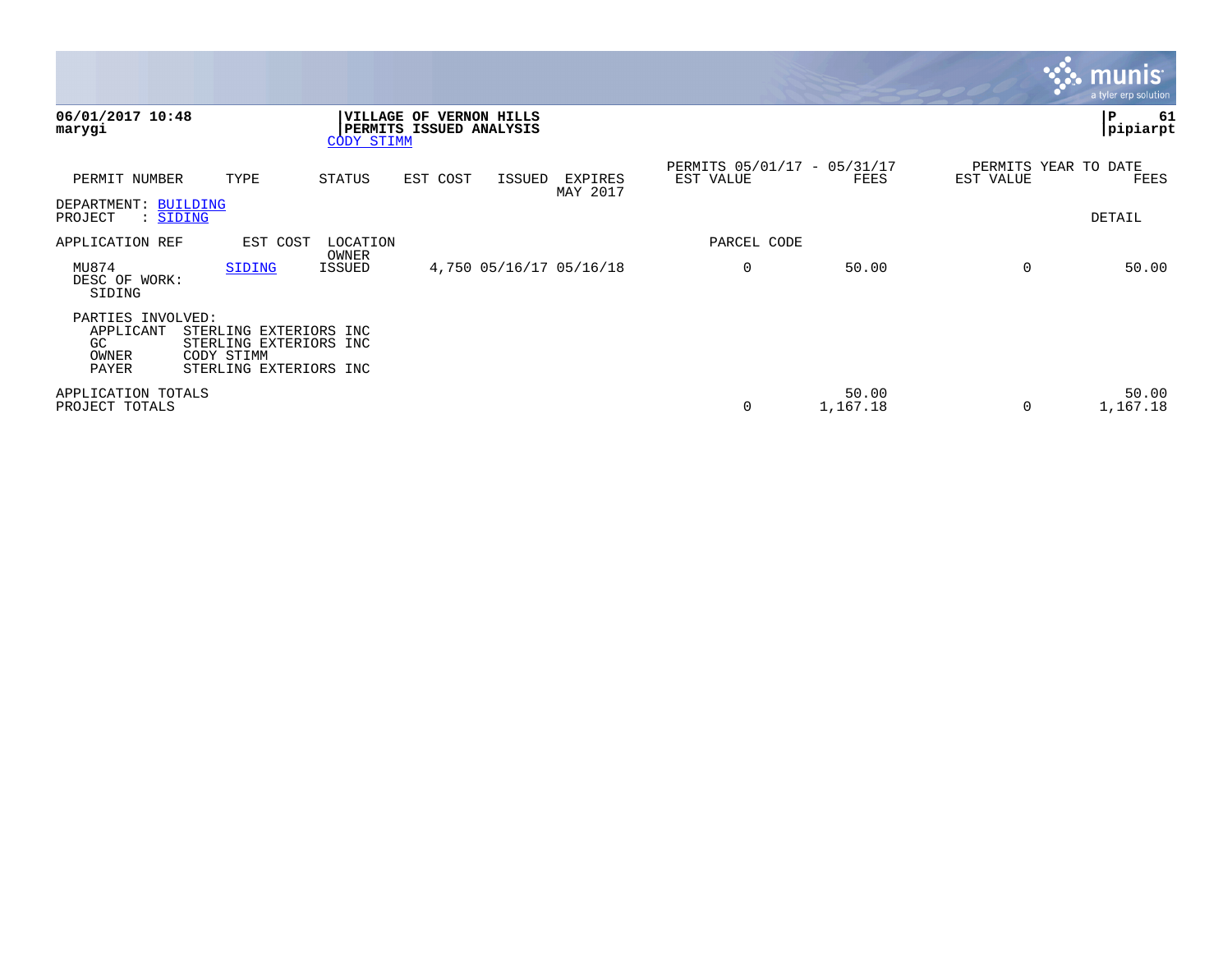|                                                                                                                                                                                                   | munis<br>a tyler erp solution                                                                                                             |
|---------------------------------------------------------------------------------------------------------------------------------------------------------------------------------------------------|-------------------------------------------------------------------------------------------------------------------------------------------|
| 06/01/2017 10:48<br>VILLAGE OF VERNON HILLS<br>PERMITS ISSUED ANALYSIS<br>marygi<br>MAY 2017                                                                                                      | lР<br>62<br> pipiarpt                                                                                                                     |
| DEPARTMENT: BUILDING<br>PROJECT<br>$\colon$ TENT                                                                                                                                                  | <b>DETAIL</b>                                                                                                                             |
| LOCATION<br>APPLICATION REF<br>EST COST<br>OWNER                                                                                                                                                  | PARCEL CODE                                                                                                                               |
| 1016<br>$\Omega$<br>102 EAST HAWTHORN PKY<br>RUST-OLEUM CORPORATION                                                                                                                               | 1133301007                                                                                                                                |
| PERMIT NUMBER<br>TYPE<br>EST COST<br>ISSUED EXPIRES<br>STATUS<br>MU919<br><b>TENT</b><br><b>ISSUED</b><br>$0$ 05/26/17 05/26/18<br>DESC OF WORK:<br>5 TENTS                                       | PERMITS 05/01/17 - 05/31/17<br>PERMITS YEAR TO DATE<br>EST VALUE<br>EST VALUE<br>FEES<br>FEES<br>$\mathbf 0$<br>100.00<br>0<br>100.00     |
| PARTIES INVOLVED:<br>APPLICANT<br>CLASSIC PARTY RENTAL<br>GC.<br>CLASSIC PARTY RENTAL<br>$OCCUPANT$<br>RUST-OLEUM CORPORATION<br>OWNER<br>RUST-OLEUM CORPORATION<br>PAYER<br>CLASSIC PARTY RENTAL |                                                                                                                                           |
| APPLICATION TOTALS                                                                                                                                                                                | 100.00<br>100.00                                                                                                                          |
| 1032<br>700 LAKEVIEW PKY<br>0<br>VERNON HILLS PARK DISTRICT                                                                                                                                       | 1504111022                                                                                                                                |
| PERMIT NUMBER<br>TYPE<br><b>STATUS</b><br>EST COST<br>ISSUED EXPIRES<br><b>ISSUED</b><br>$0$ 05/31/17 05/31/18<br>MU933<br><b>TENT</b><br>DESC OF WORK:<br>TENT: EVENT 6/4/17                     | PERMITS 05/01/17 - 05/31/17<br>PERMITS YEAR TO DATE<br>EST VALUE<br>FEES<br>EST VALUE<br>FEES<br>$\mathbf 0$<br>$\mathbf 0$<br>.00<br>.00 |
| PARTIES INVOLVED:<br>APPLICANT<br>VERNON HILLS PARK DISTRICT<br>GC<br>VERNON HILLS PARK DISTRICT<br>OWNER<br>VERNON HILLS PARK DISTRICT                                                           |                                                                                                                                           |
| APPLICATION TOTALS                                                                                                                                                                                | .00<br>.00                                                                                                                                |
| 59 EAST USHY 45<br>952<br>$\Omega$<br><b>JAMES MARTIN</b>                                                                                                                                         | 1509300004                                                                                                                                |
| PERMIT NUMBER<br>TYPE<br><b>STATUS</b><br>EST COST<br>ISSUED EXPIRES<br>MU869<br><b>TENT</b><br><b>ISSUED</b><br>$0$ 05/15/17 05/23/18<br>DESC OF WORK:<br>TENT FOR VARIOUS DATES                 | PERMITS 05/01/17 - 05/31/17<br>PERMITS YEAR TO DATE<br>EST VALUE<br>FEES<br>EST VALUE<br>FEES<br>0<br>75.00<br>0<br>75.00                 |
| PARTIES INVOLVED:<br>APPLICANT<br>JAMES MARTIN<br>GC.<br><b>JAMES MARTIN</b><br><b>OCCUPANT</b><br><b>JAMES MARTIN</b><br>OWNER<br><b>JAMES MARTIN</b><br>PAYER<br><b>JAMES MARTIN</b>            |                                                                                                                                           |
| APPLICATION TOTALS                                                                                                                                                                                | 75.00<br>75.00                                                                                                                            |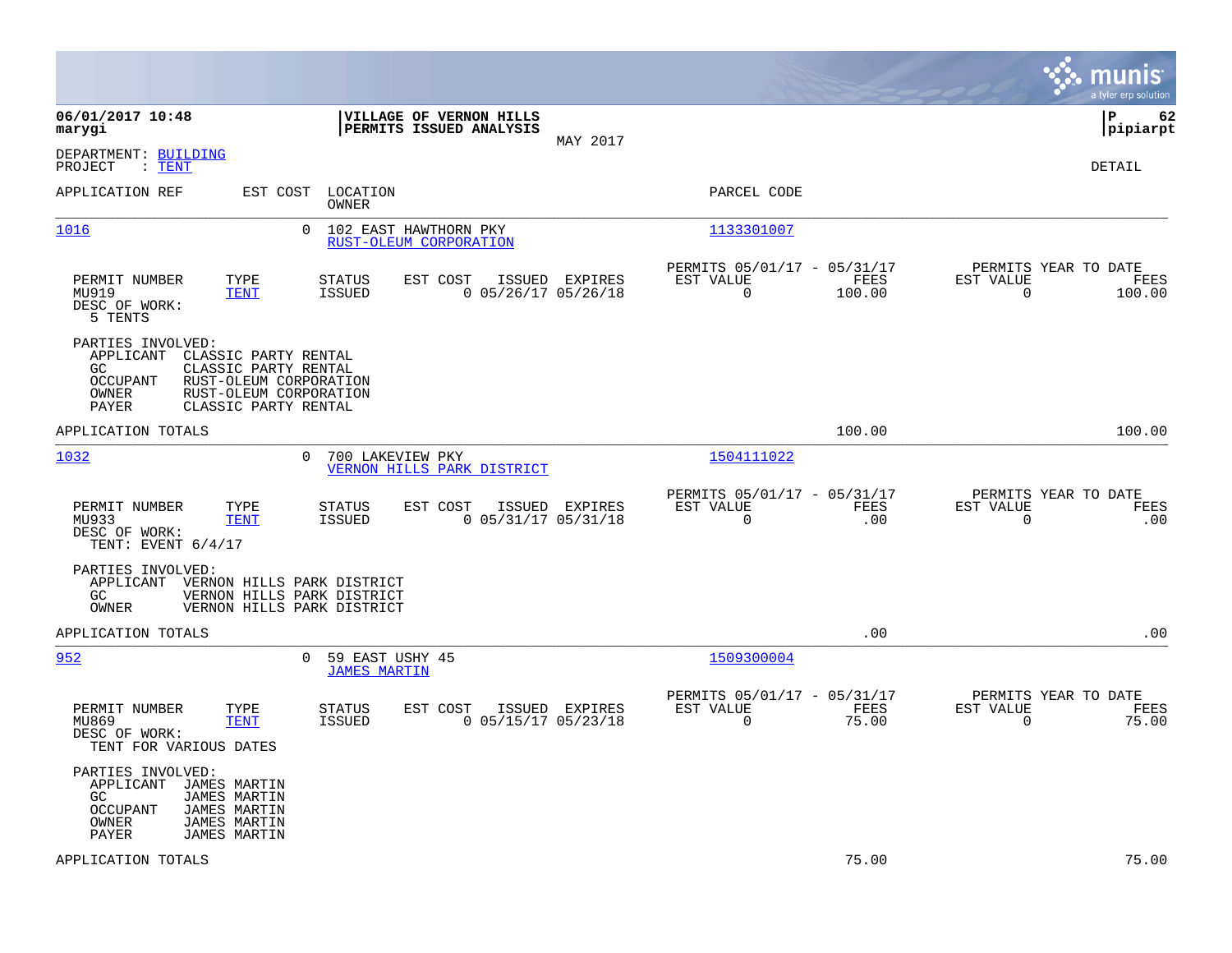|                                                  |          |                                                    |          |             |        |                | $\cdot$ munis $\cdot$<br>a tyler erp solution |
|--------------------------------------------------|----------|----------------------------------------------------|----------|-------------|--------|----------------|-----------------------------------------------|
| 06/01/2017 10:48<br>marygi                       |          | VILLAGE OF VERNON HILLS<br>PERMITS ISSUED ANALYSIS | MAY 2017 |             |        |                | 63<br>P<br> pipiarpt                          |
| DEPARTMENT: BUILDING<br>PROJECT<br>: <u>TENT</u> |          |                                                    |          |             |        |                | DETAIL                                        |
| APPLICATION REF                                  | EST COST | LOCATION                                           |          | PARCEL CODE |        |                |                                               |
| PROJECT TOTALS                                   |          | OWNER                                              |          | $\mathbf 0$ | 175.00 | $\overline{0}$ | 175.00                                        |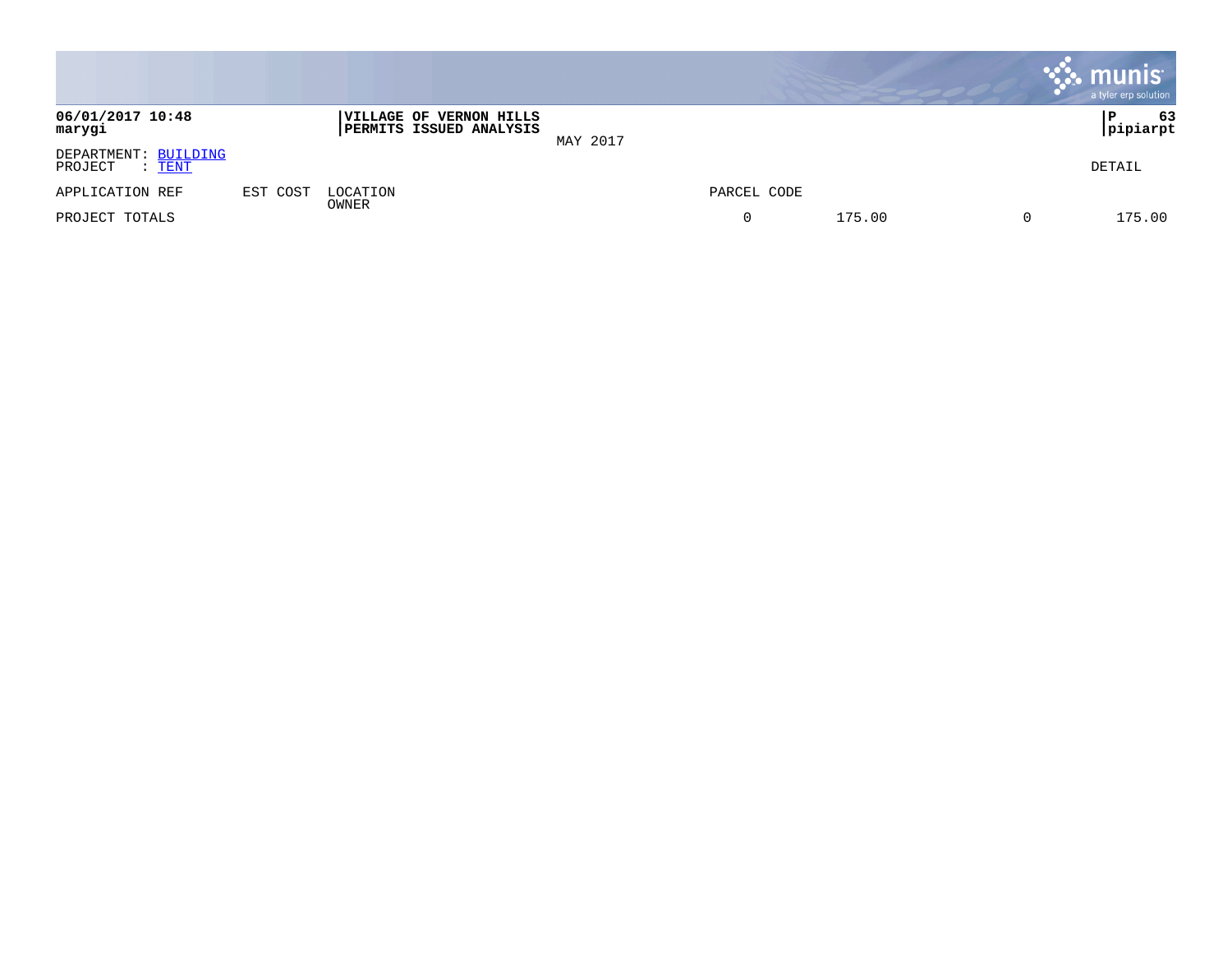|                                                                                  |                                                                                                         |                                                  |                                                    |                                           |                                                            |             |                                                  | munis<br>a tyler erp solution |
|----------------------------------------------------------------------------------|---------------------------------------------------------------------------------------------------------|--------------------------------------------------|----------------------------------------------------|-------------------------------------------|------------------------------------------------------------|-------------|--------------------------------------------------|-------------------------------|
| 06/01/2017 10:48<br>marygi                                                       |                                                                                                         |                                                  | VILLAGE OF VERNON HILLS<br>PERMITS ISSUED ANALYSIS |                                           |                                                            |             |                                                  | P<br>64<br> pipiarpt          |
| DEPARTMENT: BUILDING<br>PROJECT<br>: WATER HEATER                                |                                                                                                         |                                                  |                                                    | MAY 2017                                  |                                                            |             |                                                  | DETAIL                        |
| APPLICATION REF                                                                  | EST COST                                                                                                | LOCATION<br>OWNER                                |                                                    |                                           | PARCEL CODE                                                |             |                                                  |                               |
| 1018                                                                             | 479                                                                                                     | 1951 CRENSHAW CIR<br><b>JOHN MASIN</b>           |                                                    |                                           | 888888888                                                  |             |                                                  |                               |
| PERMIT NUMBER<br>MU921<br>DESC OF WORK:<br>WATER HEATER                          | TYPE<br><b>WATER HEAT ISSUED</b>                                                                        | <b>STATUS</b>                                    | EST COST                                           | ISSUED EXPIRES<br>479 05/30/17 05/31/18   | PERMITS 05/01/17 - 05/31/17<br>EST VALUE<br>$\overline{0}$ | FEES<br>.00 | PERMITS YEAR TO DATE<br>EST VALUE<br>$\mathbf 0$ | FEES<br>.00                   |
| PARTIES INVOLVED:<br>APPLICANT<br>GC.<br>OWNER<br>PLUMBER<br>ABT<br>PAYER        | JOHN MASIN<br>JOHN MASIN<br>JOHN MASIN<br>JOHN MASIN                                                    |                                                  |                                                    |                                           |                                                            |             |                                                  |                               |
| APPLICATION TOTALS                                                               |                                                                                                         |                                                  |                                                    |                                           |                                                            | .00         |                                                  | .00                           |
| 1019                                                                             | 1,100                                                                                                   | 622 GROSSE POINTE CIR<br><b>MARISOL MARTINEZ</b> |                                                    |                                           | 888888888                                                  |             |                                                  |                               |
| PERMIT NUMBER<br>MU922<br>DESC OF WORK:<br>WATER HEATER                          | TYPE<br>WATER HEAT ISSUED                                                                               | STATUS                                           | EST COST                                           | ISSUED EXPIRES<br>1,100 05/30/17 05/30/18 | PERMITS 05/01/17 - 05/31/17<br>EST VALUE<br>$\mathbf 0$    | FEES<br>.00 | PERMITS YEAR TO DATE<br>EST VALUE<br>$\mathbf 0$ | FEES<br>.00                   |
| PARTIES INVOLVED:<br>APPLICANT<br>GC.<br>OWNER<br>PLUMBER<br>PAYER               | MARISOL MARTINEZ<br>JOSE RUIZ<br>MARISOL MARTINEZ<br>DRF TRUSTED PROPERTY SOLUTIONS<br><b>JOSE RUIZ</b> |                                                  |                                                    |                                           |                                                            |             |                                                  |                               |
| APPLICATION TOTALS                                                               |                                                                                                         |                                                  |                                                    |                                           |                                                            | .00         |                                                  | .00                           |
| 1021                                                                             |                                                                                                         | 1,970 211 BALTUSROL DR<br>DENIS A LARSEN         |                                                    |                                           | 1133116016                                                 |             |                                                  |                               |
| PERMIT NUMBER<br>MU923<br>DESC OF WORK:<br>WATER HEATER                          | TYPE<br>WATER HEAT ISSUED                                                                               | <b>STATUS</b>                                    | EST COST                                           | ISSUED EXPIRES<br>1,970 05/30/17 05/30/18 | PERMITS 05/01/17 - 05/31/17<br>EST VALUE<br>0              | FEES<br>.00 | PERMITS YEAR TO DATE<br>EST VALUE<br>0           | FEES<br>.00                   |
| PARTIES INVOLVED:<br>APPLICANT DENIS A LARSEN<br>GC<br>OWNER<br>PLUMBER<br>PAYER | DENIS A LARSEN<br>DENIS A LARSEN<br>DRF TRUSTED PROPERTY SOLUTIONS<br>DENIS A LARSEN                    |                                                  |                                                    |                                           |                                                            |             |                                                  |                               |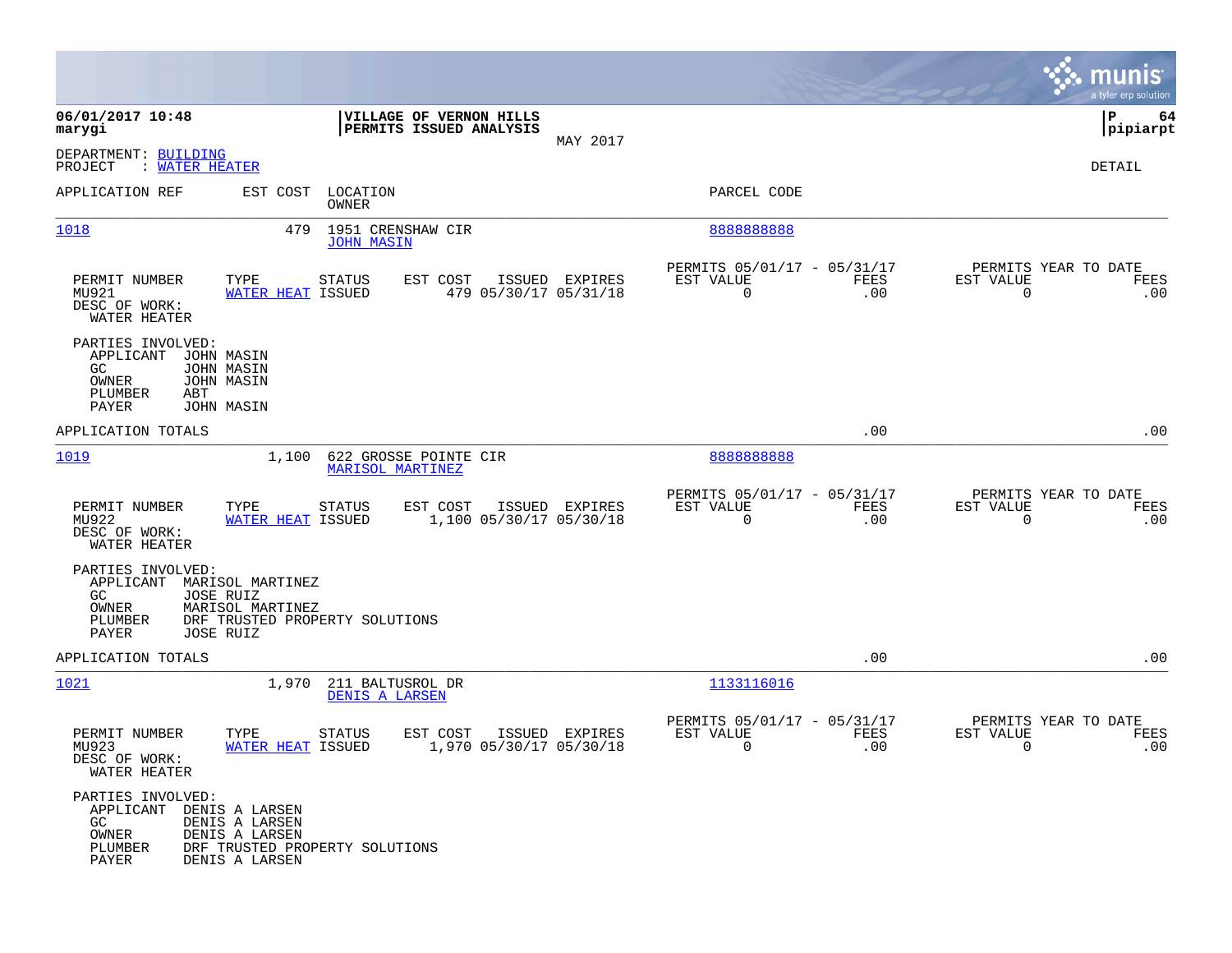|                                                                                                                                                                    |                                                       |                                                          |             | <b>munis</b><br>a tyler erp solution                  |
|--------------------------------------------------------------------------------------------------------------------------------------------------------------------|-------------------------------------------------------|----------------------------------------------------------|-------------|-------------------------------------------------------|
| 06/01/2017 10:48<br>marygi                                                                                                                                         | VILLAGE OF VERNON HILLS<br>PERMITS ISSUED ANALYSIS    | MAY 2017                                                 |             | P<br>65<br> pipiarpt                                  |
| DEPARTMENT: BUILDING<br>PROJECT<br><b>WATER HEATER</b>                                                                                                             |                                                       |                                                          |             | DETAIL                                                |
| APPLICATION REF<br>EST COST                                                                                                                                        | LOCATION<br>OWNER                                     | PARCEL CODE                                              |             |                                                       |
| APPLICATION TOTALS                                                                                                                                                 |                                                       |                                                          | .00         | .00                                                   |
| 981<br>800                                                                                                                                                         | 716 NOBLE CIR<br>TAE B LEE                            | 1508401060                                               |             |                                                       |
| PERMIT NUMBER<br>TYPE<br>MU893<br>WATER HEAT ISSUED<br>DESC OF WORK:<br>WATER HEATER                                                                               | STATUS<br>EST COST<br>ISSUED<br>800 05/22/17 05/22/18 | PERMITS 05/01/17 - 05/31/17<br>EST VALUE<br>EXPIRES<br>0 | FEES<br>.00 | PERMITS YEAR TO DATE<br>EST VALUE<br>FEES<br>.00<br>0 |
| PARTIES INVOLVED:<br>APPLICANT<br>ALL STAR PLUMBING<br>GC<br>ALL STAR PLUMBING<br>TAE B LEE<br>OWNER<br>PLUMBER<br>ALL STAR PLUMBING<br>PAYER<br>ALL STAR PLUMBING |                                                       |                                                          |             |                                                       |
| APPLICATION TOTALS<br>PROJECT TOTALS                                                                                                                               |                                                       | 0                                                        | .00<br>.00  | .00<br>.00<br>$\Omega$                                |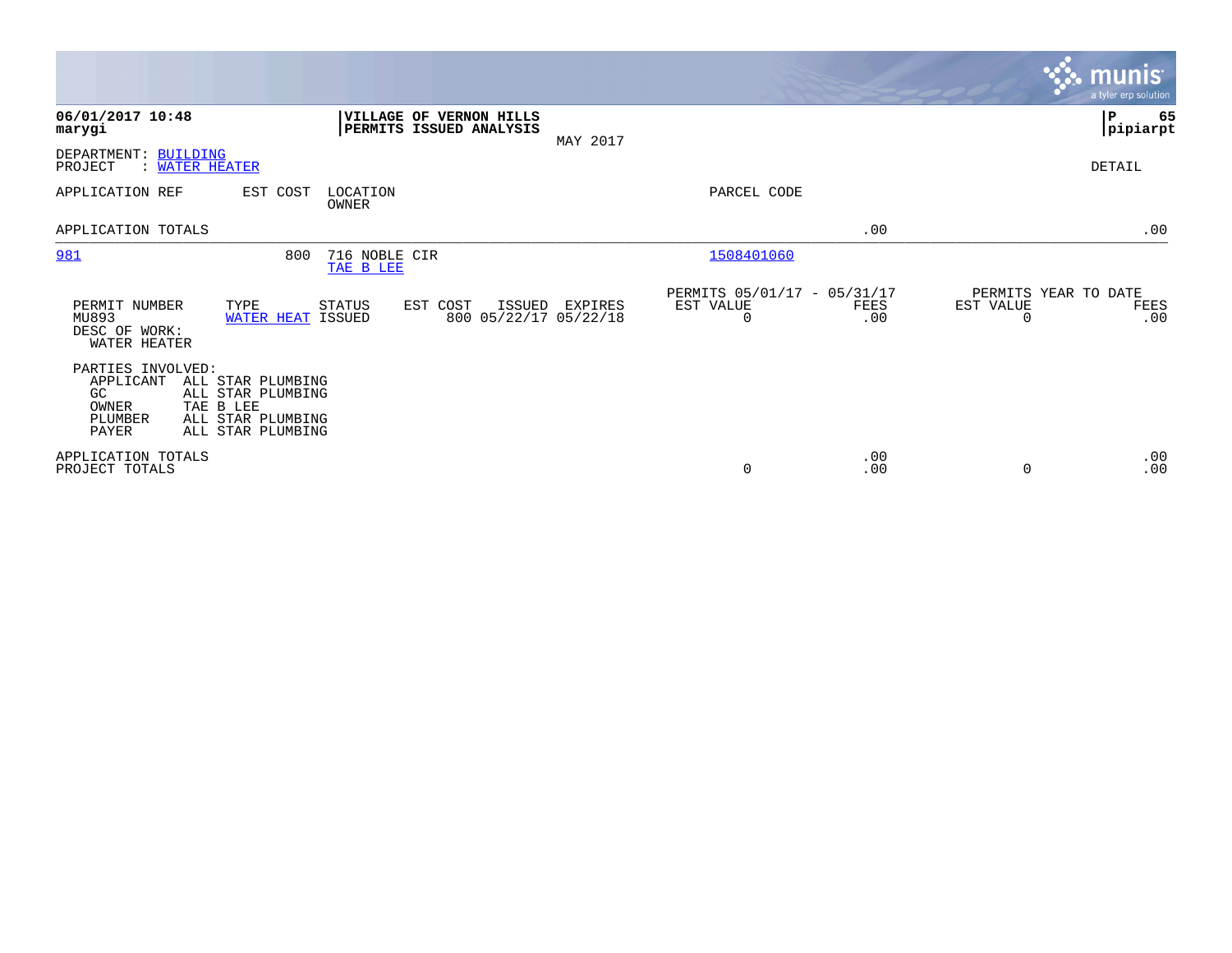|                                                                            |                                                                                                |                   |                                                    |        |                                  |                                                         |                  |                                               | <b>munis</b><br>a tyler erp solution |
|----------------------------------------------------------------------------|------------------------------------------------------------------------------------------------|-------------------|----------------------------------------------------|--------|----------------------------------|---------------------------------------------------------|------------------|-----------------------------------------------|--------------------------------------|
| 06/01/2017 10:48<br>marygi                                                 |                                                                                                |                   | VILLAGE OF VERNON HILLS<br>PERMITS ISSUED ANALYSIS |        | MAY 2017                         |                                                         |                  |                                               | ∣P<br>66<br> pipiarpt                |
| DEPARTMENT: BUILDING<br>PROJECT                                            | : CO/CART/KIOSK                                                                                |                   |                                                    |        |                                  |                                                         |                  |                                               | DETAIL                               |
| APPLICATION REF                                                            | EST COST                                                                                       | LOCATION<br>OWNER |                                                    |        |                                  | PARCEL CODE                                             |                  |                                               |                                      |
| 1027                                                                       | $\Omega$                                                                                       | CENTENNIAL        | 1040 HAWTHORN CTR                                  |        |                                  | 1133401086                                              |                  |                                               |                                      |
| PERMIT NUMBER<br>MU928<br>DESC OF WORK:<br>KIOSK                           | TYPE<br>$CO-C/K$                                                                               | STATUS<br>ISSUED  | EST COST                                           | ISSUED | EXPIRES<br>$0$ 05/30/17 05/30/18 | PERMITS 05/01/17 - 05/31/17<br>EST VALUE<br>$\mathbf 0$ | FEES<br>100.00   | PERMITS YEAR TO DATE<br>EST VALUE<br>$\Omega$ | FEES<br>100.00                       |
| PARTIES INVOLVED:<br>APPLICANT<br>GC.<br><b>OCCUPANT</b><br>OWNER<br>PAYER | SOLIDVIRTUALITY LLC<br>SOLIDVIRTUALITY LLC<br>FIDGET ZONE<br>CENTENNIAL<br>SOLIDVIRTUALITY LLC |                   |                                                    |        |                                  |                                                         |                  |                                               |                                      |
| APPLICATION TOTALS<br>PROJECT TOTALS                                       |                                                                                                |                   |                                                    |        |                                  | 0                                                       | 100.00<br>100.00 | $\Omega$                                      | 100.00<br>100.00                     |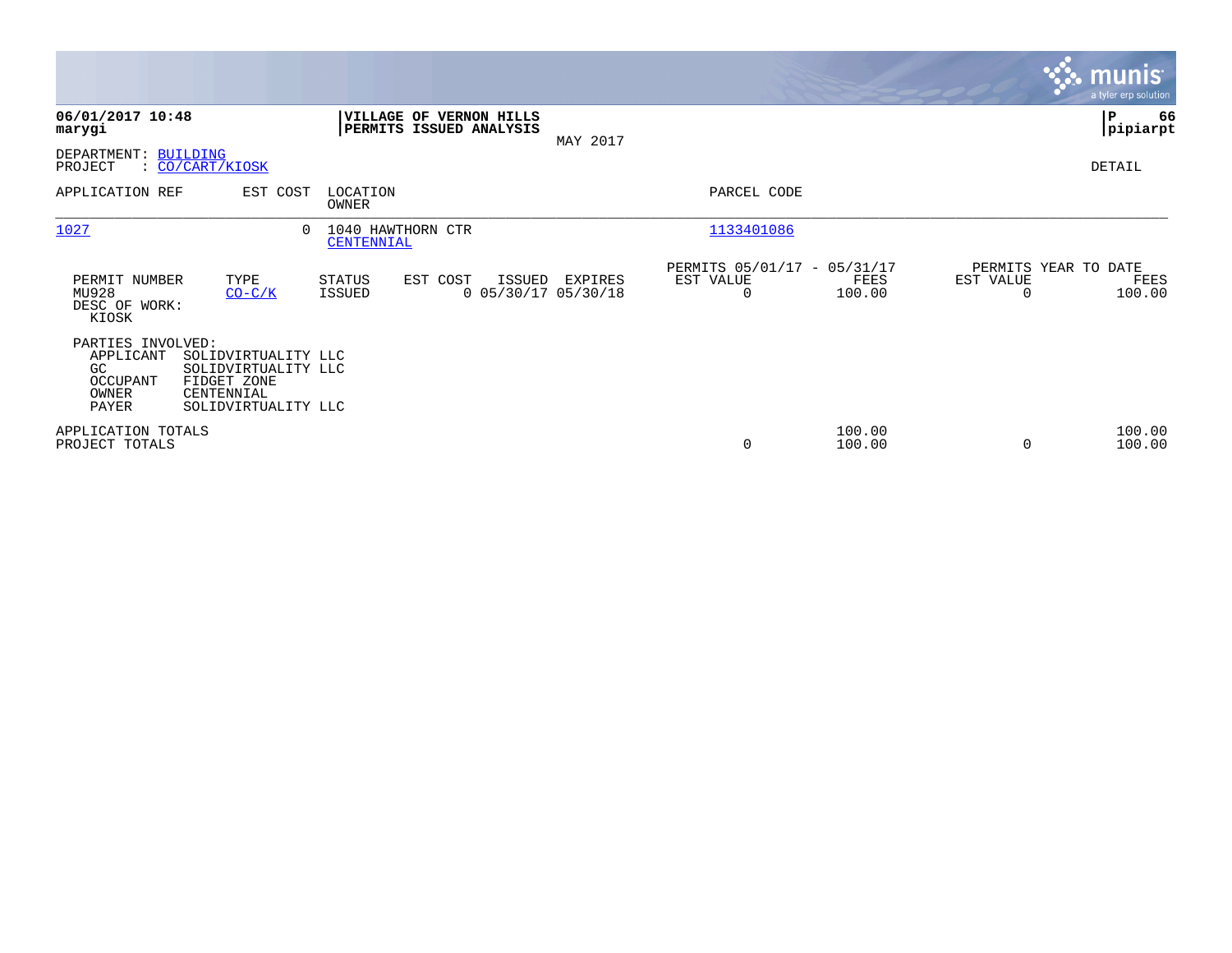|                                                                                                                                                                           |                                                                                   |                                                                           | munis<br>a tyler erp solution                                   |
|---------------------------------------------------------------------------------------------------------------------------------------------------------------------------|-----------------------------------------------------------------------------------|---------------------------------------------------------------------------|-----------------------------------------------------------------|
| 06/01/2017 10:48<br>marygi                                                                                                                                                | VILLAGE OF VERNON HILLS<br>PERMITS ISSUED ANALYSIS                                |                                                                           | 67<br>ΙP<br> pipiarpt                                           |
| DEPARTMENT: BUILDING<br>PROJECT<br>: <u>SIGN</u>                                                                                                                          | MAY 2017                                                                          |                                                                           | DETAIL                                                          |
| APPLICATION REF                                                                                                                                                           | EST COST LOCATION<br>OWNER                                                        | PARCEL CODE                                                               |                                                                 |
| 726<br>23,800                                                                                                                                                             | 1840 NORTH MILWAUKEE AVE<br><b>CHASE BANK</b>                                     | 1128413066                                                                |                                                                 |
| PERMIT NUMBER<br>TYPE<br>MU885<br><b>SIGN</b><br>DESC OF WORK:<br>SIGNAGE                                                                                                 | EST COST<br>ISSUED EXPIRES<br><b>STATUS</b><br>VOIDED<br>23,800 05/18/17 05/19/17 | PERMITS 05/01/17 - 05/31/17<br>EST VALUE<br>FEES<br>0<br>.00              | PERMITS YEAR TO DATE<br>EST VALUE<br>FEES<br>$\mathbf 0$<br>.00 |
| PARTIES INVOLVED:<br>ELECTRICIA OLYMPIC SIGNS<br>GC.<br>OLYMPIC SIGNS<br>CHASE BANK<br>OCCUPANT<br>CHASE BANK<br>OWNER<br>OLYMPIC SIGNS<br>PAYER<br>OLYMPIC SIGNS<br>SIGN |                                                                                   |                                                                           |                                                                 |
| APPLICATION TOTALS                                                                                                                                                        |                                                                                   | .00                                                                       | .00                                                             |
| 836<br>1,200                                                                                                                                                              | 701 NORTH MILWAUKEE AVE 116<br>INLAND REAL ESTATE CORPORATION                     | 1503102018                                                                |                                                                 |
| PERMIT NUMBER<br>TYPE<br>MU897<br><b>SIGN</b><br>DESC OF WORK:<br>SIGN - GOLFTEC                                                                                          | EST COST<br>ISSUED EXPIRES<br><b>STATUS</b><br>1,200 05/23/17 05/23/18<br>ISSUED  | PERMITS 05/01/17 - 05/31/17<br>EST VALUE<br>FEES<br>$\mathbf 0$<br>117.00 | PERMITS YEAR TO DATE<br>EST VALUE<br>FEES<br>117.00<br>$\Omega$ |
| PARTIES INVOLVED:<br>APPLICANT SIGNCO INC<br>ELECTRICIA SIGNCO INC<br>GC.<br>SIGNCO INC<br>OCCUPANT<br><b>GOLFTEC</b><br>OWNER<br>PAYER<br>SIGNCO INC                     | INLAND REAL ESTATE CORPORATION                                                    |                                                                           |                                                                 |
| APPLICATION TOTALS                                                                                                                                                        |                                                                                   | 117.00                                                                    | 117.00                                                          |
| 882<br>1,800                                                                                                                                                              | 701 NORTH MILWAUKEE AVE 252<br>INLAND REAL ESTATE CORPORATION                     | 1503102018                                                                |                                                                 |
| PERMIT NUMBER<br>TYPE<br>MU896<br><b>SIGN</b><br>DESC OF WORK:<br>SIGN                                                                                                    | EST COST ISSUED EXPIRES<br>STATUS<br>1,800 05/22/17 05/22/18<br>ISSUED            | PERMITS 05/01/17 - 05/31/17<br>EST VALUE<br>FEES<br>$\Omega$<br>205.00    | PERMITS YEAR TO DATE<br>EST VALUE<br>FEES<br>$\Omega$<br>205.00 |
| PARTIES INVOLVED:<br>APPLICANT IDENTITY SIGN & LIGHTING INC<br>ELECTRICIA MICHAEL A SANTORO<br>GC<br>IDENTITY SIGN & LIGHTING INC                                         |                                                                                   |                                                                           |                                                                 |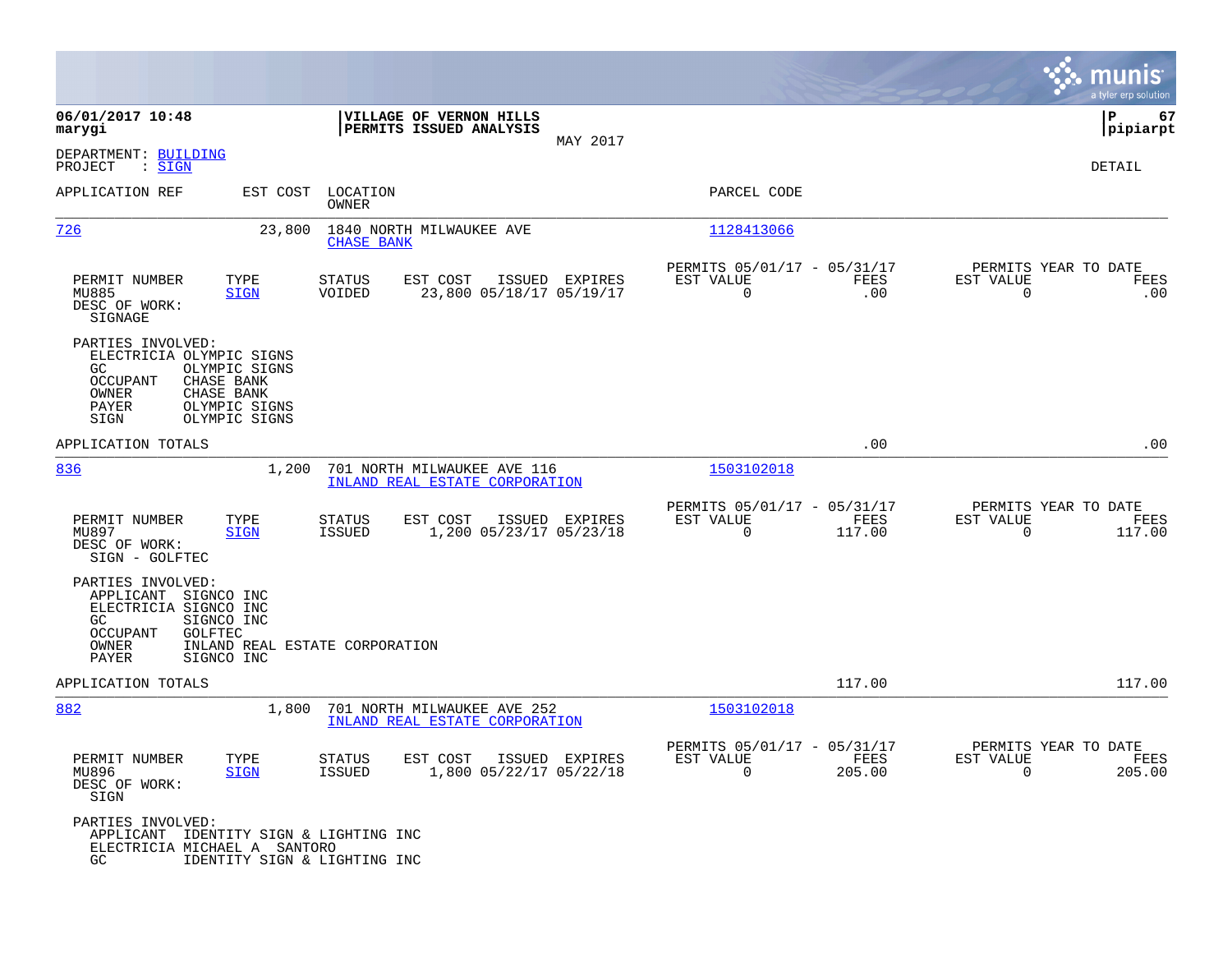|                                                                                                                                                                                                                        |                                                                           | munis<br>a tyler erp solution                                         |
|------------------------------------------------------------------------------------------------------------------------------------------------------------------------------------------------------------------------|---------------------------------------------------------------------------|-----------------------------------------------------------------------|
| 06/01/2017 10:48<br>VILLAGE OF VERNON HILLS<br>PERMITS ISSUED ANALYSIS<br>marygi<br>MAY 2017                                                                                                                           |                                                                           | l P<br>68<br> pipiarpt                                                |
| DEPARTMENT: BUILDING<br>$:$ SIGN<br>PROJECT                                                                                                                                                                            |                                                                           | <b>DETAIL</b>                                                         |
| APPLICATION REF<br>EST COST LOCATION<br>OWNER                                                                                                                                                                          | PARCEL CODE                                                               |                                                                       |
| INLAND REAL ESTATE CORPORATION<br>OWNER<br>IDENTITY SIGN & LIGHTING INC<br>PAYER<br>IDENTITY SIGN & LIGHTING INC<br>SIGN                                                                                               |                                                                           |                                                                       |
| APPLICATION TOTALS                                                                                                                                                                                                     | 205.00                                                                    | 205.00                                                                |
| 2 EAST PHILLIP RD<br>897<br>1,200<br>PNC BANK                                                                                                                                                                          | 1504107009                                                                |                                                                       |
| PERMIT NUMBER<br>TYPE<br>STATUS<br>EST COST<br>ISSUED EXPIRES<br>1,200 05/25/17 05/25/18<br>MU912<br><b>SIGN</b><br><b>ISSUED</b><br>DESC OF WORK:<br>SIGN                                                             | PERMITS 05/01/17 - 05/31/17<br>FEES<br>EST VALUE<br>$\Omega$<br>75.00     | PERMITS YEAR TO DATE<br>EST VALUE<br>FEES<br>$\overline{0}$<br>75.00  |
| PARTIES INVOLVED:<br>APPLICANT<br>VITAL SIGNS USA, INC<br>VITAL SIGNS USA, INC<br>GC.<br>PNC BANK<br><b>OWNER</b><br>VITAL SIGNS USA, INC<br>PAYER<br>SIGN<br>VITAL SIGNS USA, INC                                     |                                                                           |                                                                       |
| APPLICATION TOTALS                                                                                                                                                                                                     | 75.00                                                                     | 75.00                                                                 |
| 946<br>2,475<br>701 NORTH MILWAUKEE AVE 200<br>INLAND REAL ESTATE CORPORATION                                                                                                                                          | 1503102018                                                                |                                                                       |
| PERMIT NUMBER<br>TYPE<br><b>STATUS</b><br>EST COST<br>ISSUED EXPIRES<br>MU907<br><b>SIGN</b><br><b>ISSUED</b><br>2,475 05/24/17 05/24/18<br>DESC OF WORK:<br>SIGN: KIRKLANDS                                           | PERMITS 05/01/17 - 05/31/17<br>EST VALUE<br>FEES<br>$\mathbf 0$<br>150.00 | PERMITS YEAR TO DATE<br>EST VALUE<br>FEES<br>$\overline{0}$<br>150.00 |
| PARTIES INVOLVED:<br>APPLICANT AUBRY SIGN COMPANY<br>AUBRY SIGN COMPANY<br>GC.<br><b>OCCUPANT</b><br>KIRKLANDS<br>OWNER<br>INLAND REAL ESTATE CORPORATION<br>AUBRY SIGN COMPANY<br>PAYER<br>SIGN<br>AUBRY SIGN COMPANY |                                                                           |                                                                       |
| APPLICATION TOTALS                                                                                                                                                                                                     | 150.00                                                                    | 150.00                                                                |
| 973<br>23,800 1840 NORTH MILWAUKEE AVE<br><b>CHASE BANK</b>                                                                                                                                                            | 1128413066                                                                |                                                                       |
| PERMIT NUMBER<br>TYPE<br>STATUS<br>EST COST<br>ISSUED EXPIRES<br>23,800 05/19/17 05/19/18<br>MU886<br><b>SIGN</b><br><b>ISSUED</b><br>DESC OF WORK:<br>SIGN                                                            | PERMITS 05/01/17 - 05/31/17<br>EST VALUE<br>FEES<br>$\Omega$<br>313.00    | PERMITS YEAR TO DATE<br>EST VALUE<br>FEES<br>313.00<br>0              |